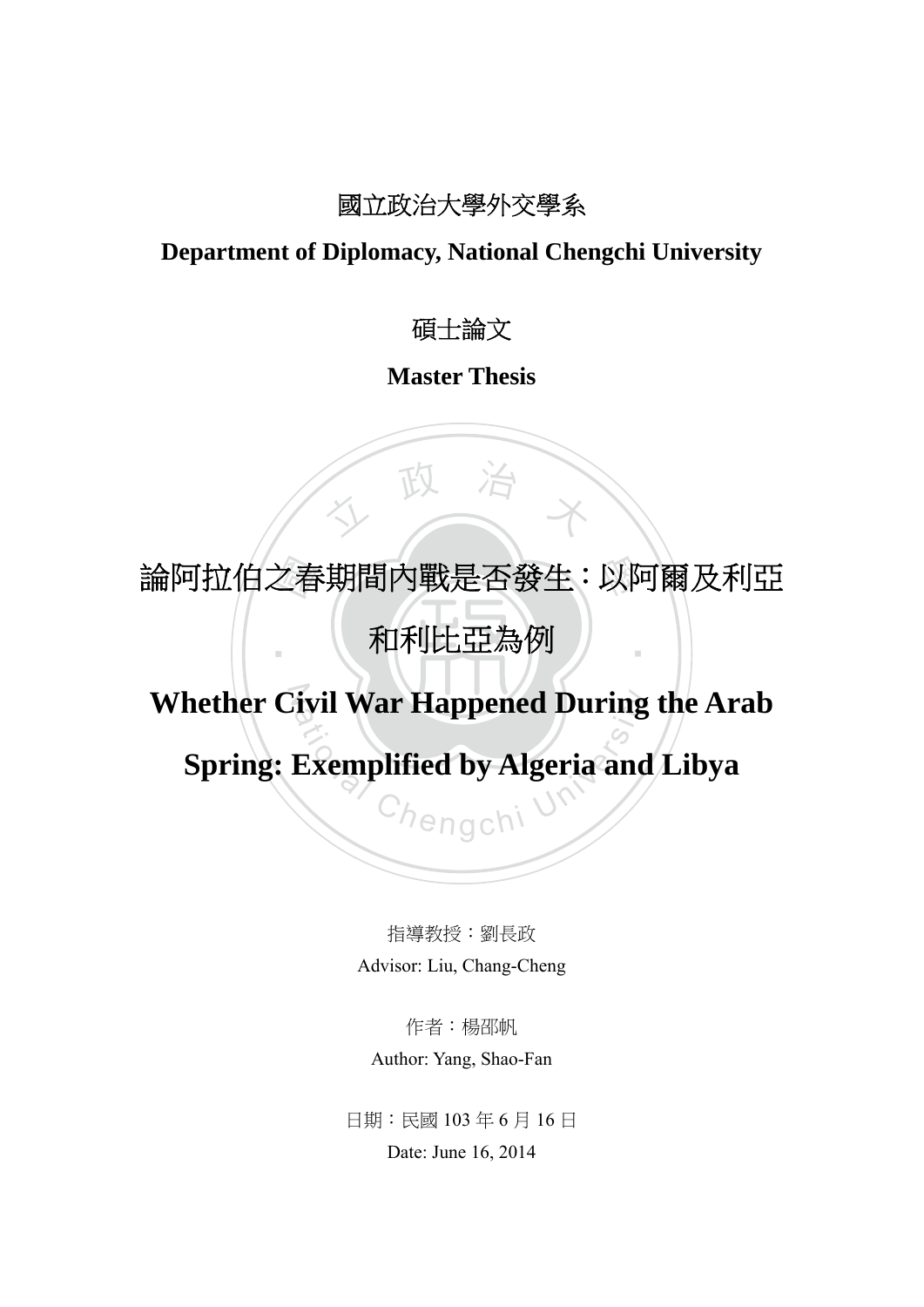## **Contents**

| 1. |        |                                                                        |  |
|----|--------|------------------------------------------------------------------------|--|
|    | 1.1.   |                                                                        |  |
|    | 1.2.   |                                                                        |  |
|    | 1.2.1. |                                                                        |  |
|    | 1.2.2. |                                                                        |  |
|    | 1.2.3. | Theories for the Onset of Civil War.                                   |  |
|    | 1.3.   | Research Design                                                        |  |
|    | 1.3.1. |                                                                        |  |
|    | 1.3.2. |                                                                        |  |
|    | 1.3.3. |                                                                        |  |
|    | 1.3.4. |                                                                        |  |
| 2. |        | The Existed Potential Causal Factors behind the Onset of Civil War  27 |  |
|    | 2.1.   |                                                                        |  |
|    | 2.2.   | Dependent Variable                                                     |  |
|    | 2.3.   | $\leq$                                                                 |  |
|    | 2.3.1. |                                                                        |  |
|    | 2.3.2. | Opportunity for Rebelling <b>PROCK 1996</b>                            |  |
|    |        |                                                                        |  |
| 3. |        |                                                                        |  |
|    | 3.1.   |                                                                        |  |
|    | 3.2.   |                                                                        |  |
|    | 3.3.   |                                                                        |  |
|    | 3.4.   |                                                                        |  |
|    | 3.4.1. |                                                                        |  |
|    | 3.4.2. |                                                                        |  |
|    | 3.5.   |                                                                        |  |
|    | 3.5.1. |                                                                        |  |
|    | 3.5.2. |                                                                        |  |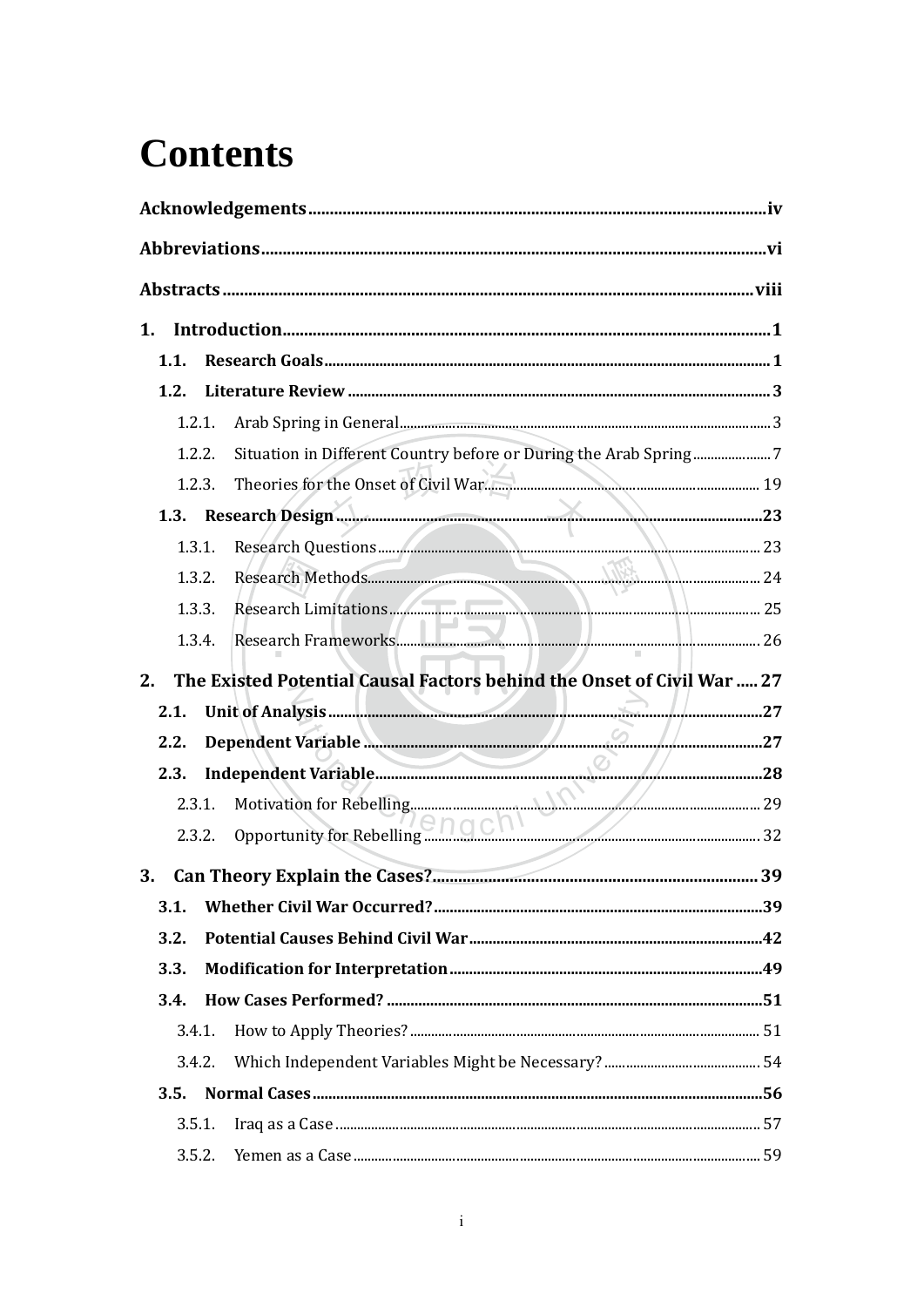| <b>3.6.</b>                                                   |                                                                              |  |  |  |  |
|---------------------------------------------------------------|------------------------------------------------------------------------------|--|--|--|--|
| 4.                                                            |                                                                              |  |  |  |  |
| 4.1.                                                          |                                                                              |  |  |  |  |
| 4.2.                                                          |                                                                              |  |  |  |  |
| 4.2.1.                                                        |                                                                              |  |  |  |  |
|                                                               | 4.2.2.                                                                       |  |  |  |  |
| 4.2.3.                                                        |                                                                              |  |  |  |  |
| 4.2.4.                                                        |                                                                              |  |  |  |  |
|                                                               |                                                                              |  |  |  |  |
| 4.3.1.                                                        | Civil War Experience and Bouteflika's Reconciliatory Policy  72              |  |  |  |  |
| 4.3.2.                                                        |                                                                              |  |  |  |  |
|                                                               | Old Hatred Out of Focus and Internal Division within Opposition 83<br>4.3.3. |  |  |  |  |
|                                                               |                                                                              |  |  |  |  |
| 4.4.1.                                                        |                                                                              |  |  |  |  |
|                                                               | 4.4.2.                                                                       |  |  |  |  |
|                                                               | Old Hatred as a Trigger and the Cooperation between Dissents 96<br>4.4.3.    |  |  |  |  |
| 4.5.                                                          | Brief Summary <b>Marshall Marshall Marshall Marshall</b> 199                 |  |  |  |  |
| 5.                                                            |                                                                              |  |  |  |  |
|                                                               | VII U                                                                        |  |  |  |  |
|                                                               |                                                                              |  |  |  |  |
|                                                               |                                                                              |  |  |  |  |
|                                                               | Appendix III. Explanatory Performance by the Three Theories103               |  |  |  |  |
| Appendix IV.                                                  |                                                                              |  |  |  |  |
| Appendix V.                                                   | <b>Explanatory Performance by C-H and Boix  106</b>                          |  |  |  |  |
|                                                               |                                                                              |  |  |  |  |
|                                                               | Appendix VII.                                                                |  |  |  |  |
|                                                               |                                                                              |  |  |  |  |
|                                                               |                                                                              |  |  |  |  |
| Frequency of Indexes Appearing in Civil War111<br>Appendix X. |                                                                              |  |  |  |  |
|                                                               |                                                                              |  |  |  |  |
|                                                               | Polity Score or X-POLITY Captures Praetorian Polity113<br>Appendix XII.      |  |  |  |  |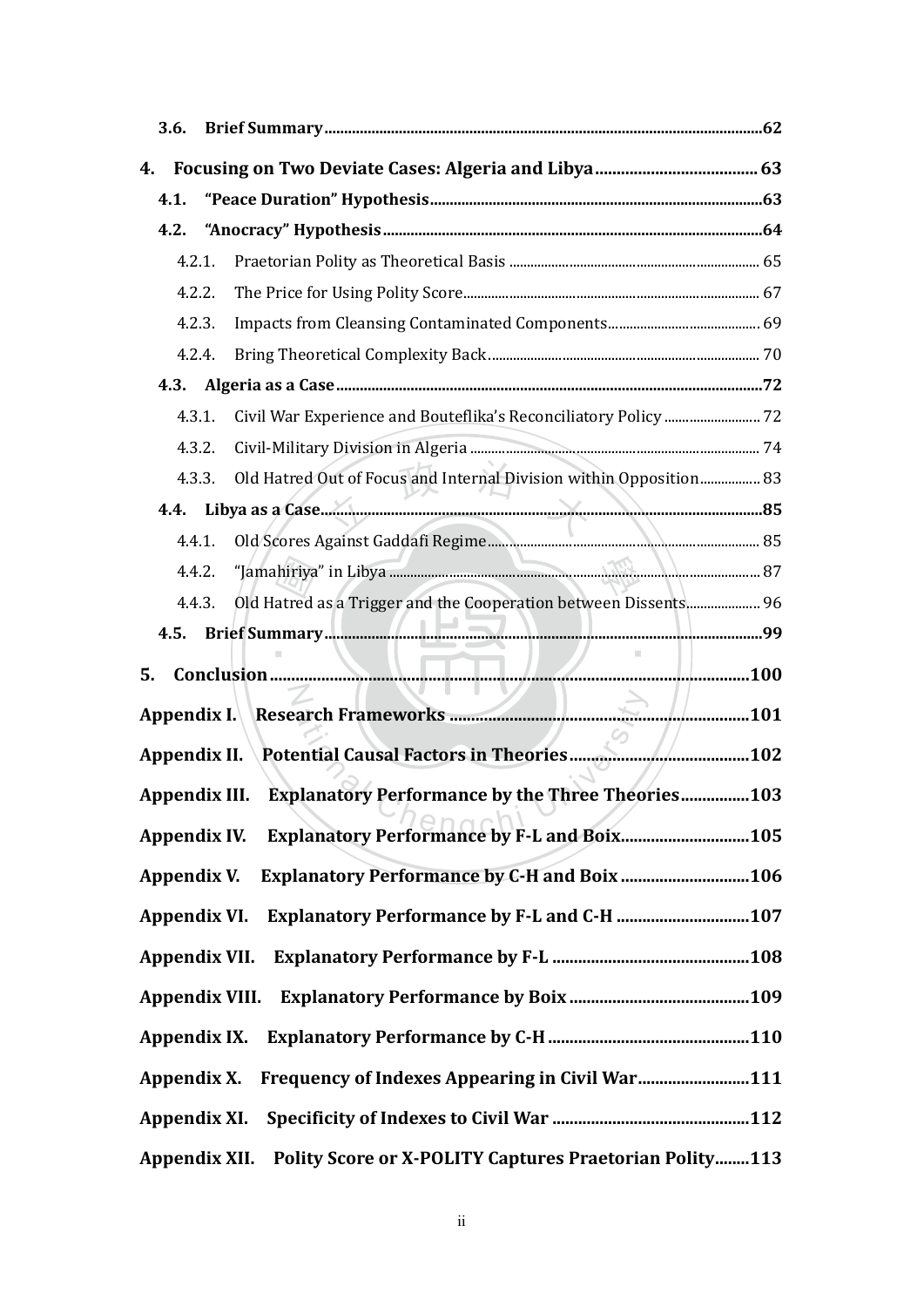|--|

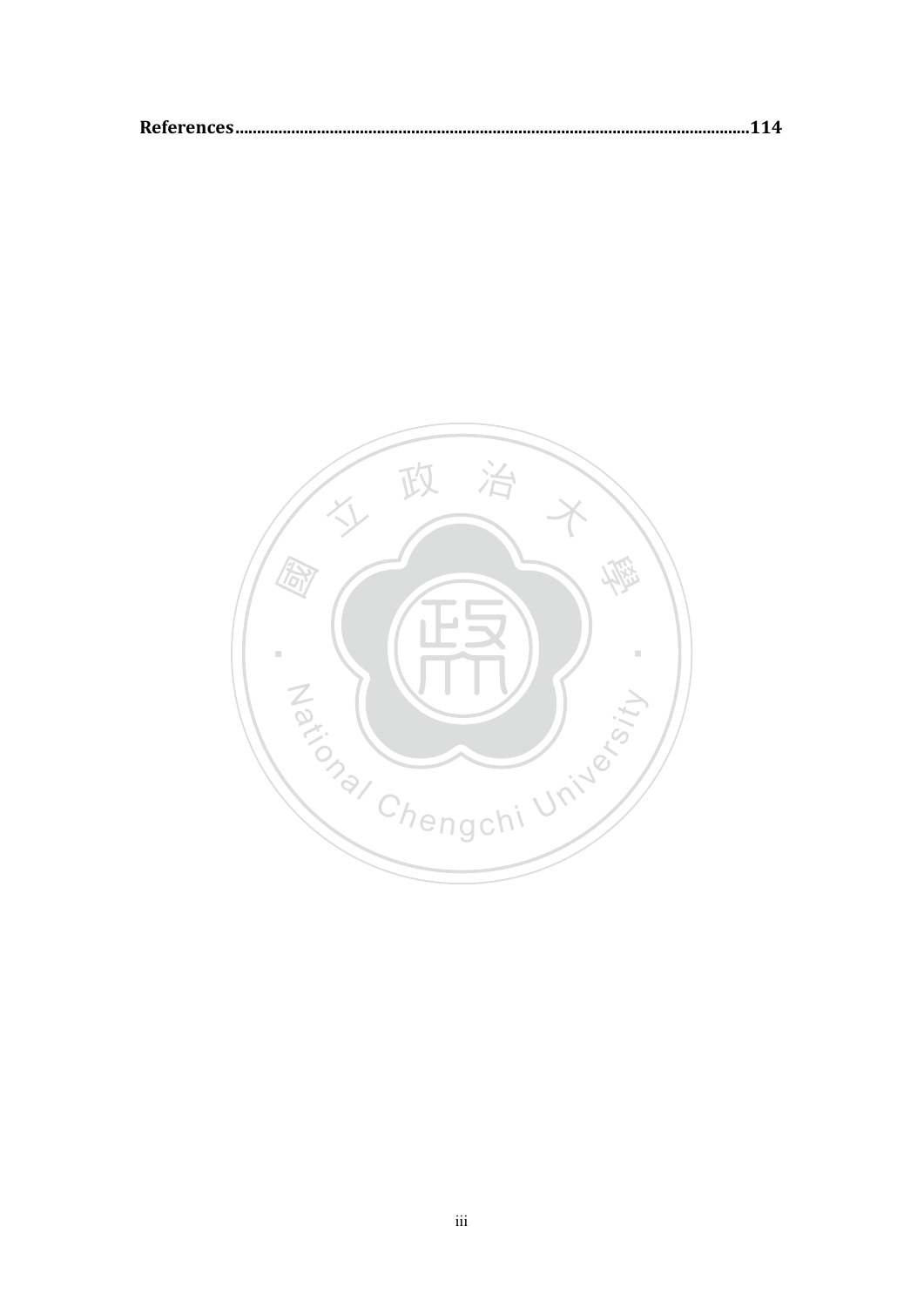## **Acknowledgements**

 Thanks to the conjuncture of appropriate timing and right persons, I can accomplish this work smoothly.

and the Sunflower Student Move<br>Both historic events and the compared me when writing. The period of writing this paper is overlapped with one of the climaxes of political participation and political consciousness in Taiwanese history. Large-scale demonstrations, originating from the death of Hung Chung-Chiu, broke out between July and August 2013, and the Sunflower Student Movement happened between March and April 2014. Both historic events and the consequent atmosphere of Taiwanese society truly inspired me when writing.

believed to be inefficient, weak, and corrupt, and I also realized the complexity of betw<br>| prom<br>| ple, I s<br>| efficie The conflict between people and government happened in my real life. It impressed me and promoted me to think about the position of both sides. On the end people's grievance: it was not only about concrete issues, such as Cross-Strait Service at also about some abstract issues, such as exert also about some abstract issues, such as the independent. On the external pressure from China and the inter-<br>the external pressure from China and the inter-<br>nen, military a impressed me and promoted me to think about the position of both sides. On the end of Taiwanese people, I sympathize with their distaste against the government that was Trade Agreement but also about some abstract issues, such as the mixture of human right, nationalism and horrible memory about 228 Incident. On the end of Taiwanese government, under the external pressure from China and the internal demand from influential businessmen, military and even people, it had not enough authority to define public interests and resolved the division of the opinion among Taiwanese society. My own experience made it easier for me to get involved into the cases in the Middle East and North Africa.

There are several persons indispensable for the accomplishment of my thesis and I would appreciate the direct or indirect help from them. First of all, I want to thank my companion, Ting-Xuan Li. She has been so thoughtful and patient to me, and without her I can never finish this work. Secondly, I thank my families: my father, Liang-Ho Young, my mother, Hsiu-Jung Lee, and my younger sister, Ya-Ting Yang for their infinite material and spiritual supports. Their backing helps me to conquer every difficulty during the writing.

Five of my mentors played an essential role in the achievement of this study. My advisor, Chang-Cheng Liu, enlightened my knowledge about the affairs in the Middle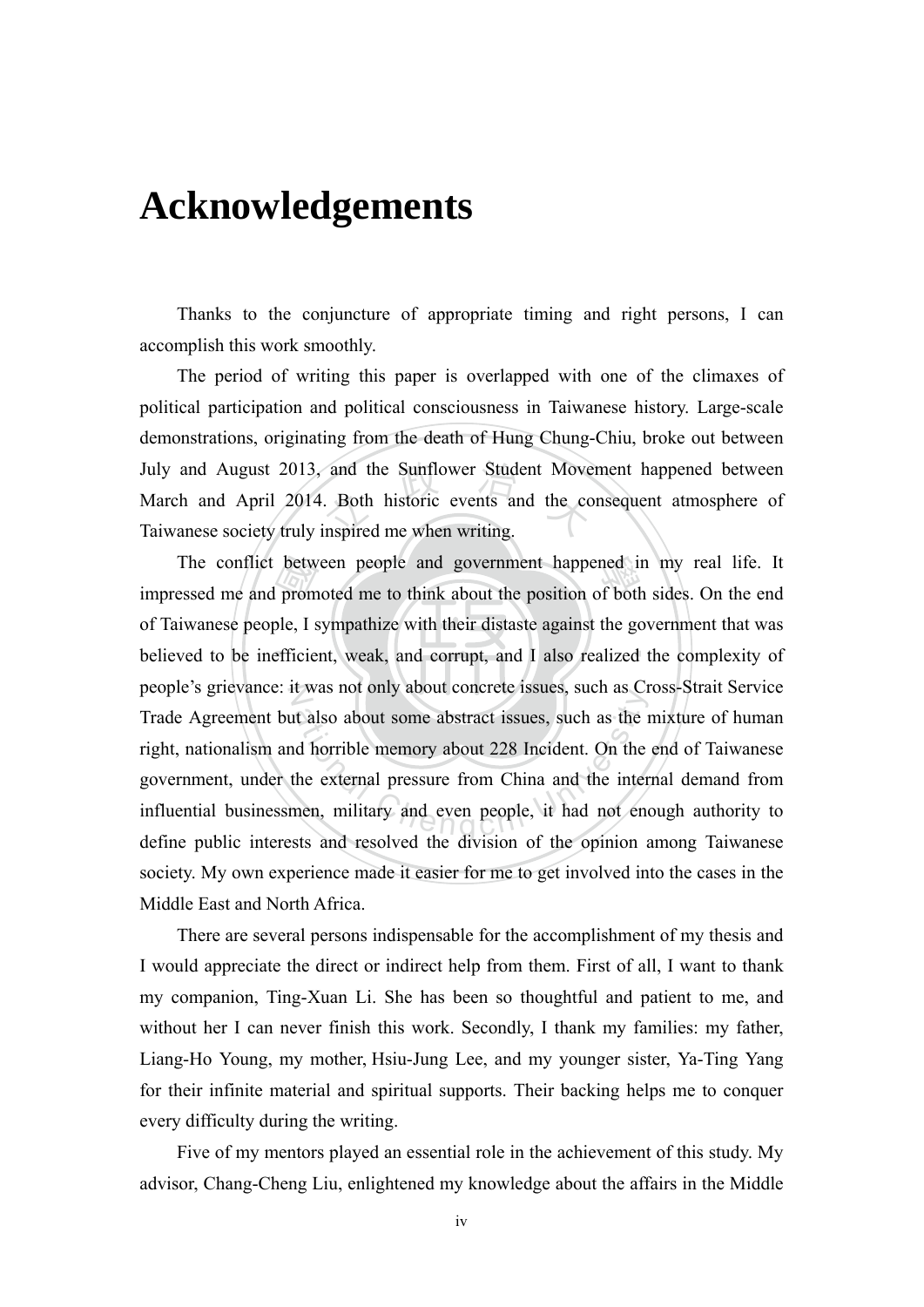East and North Africa, respected my own opinions, and gave me enough space to using my creativity. My there reviewers, Yeh-Chung Lu, Da-Jung Li, and Szu-Ning Ping gave a lot of appropriate and practical advices for my thesis. Lu's classes about nationalism, terrorism, and globalization interested me and inspired me to do research about civil war behind which nationalism might be one of key causes. In addition, I want to thank Chi Huang; in his class about statistics and methodology, my research ability and experience rapidly grew. I really esteem their professional teaching and recommendation. To me, all of them deserve to be called as the co-authors of this paper.

I regime, which is quite beneficial<br>
I Algeria. I discussed with the latter<br>
essly told me his experience about s Three of my friends in National Taiwan University, Ying-Sung Tsai, Pi-Cheng Huang,<br>and Tai-Chi Yang, did me a great favor in collecting data needed for my study. Some persons provided me substantial help benefiting my research. Chieh Kao and Zi-Yang Huang discussed with me about my thesis. The former share his knowledge about hybrid regime, which is quite beneficial to me when dealing with one of two outlier cases: Algeria. I discussed with the latter about the frameworks of dissertation, and he selflessly told me his experience about structuring his own thesis. and Tai-Chi Yang, did me a great favor in collecting data needed for my study.

despaired, including my friends from CH Kids: Chih-Hao Haung, Da-Yuan Zheng,  $\frac{d}{d}$  in 1<br>did m<br>least,<br>ng my N Hung-Chang Huang, Chin-Chuan Hsu, and Tzu-Miao Chen; my roommate in the ation Chengchi University and Tau May Chen, my<br>and two female friends: Ting-Yu Huang, Chia<br>expectation, I have never lost my faith and Last but not least, some of my friends gave me timely encouragement while I university, Chieh-Ju Yang; my neighbor and classmate in elementary school, Tsung-Ming Yang; and two female friends: Ting-Yu Huang, Chia-Ling Hsu. With their blessing and expectation, I have never lost my faith and kept going until finishing the paper.

Finally, thanks to all people love me, and all people I love.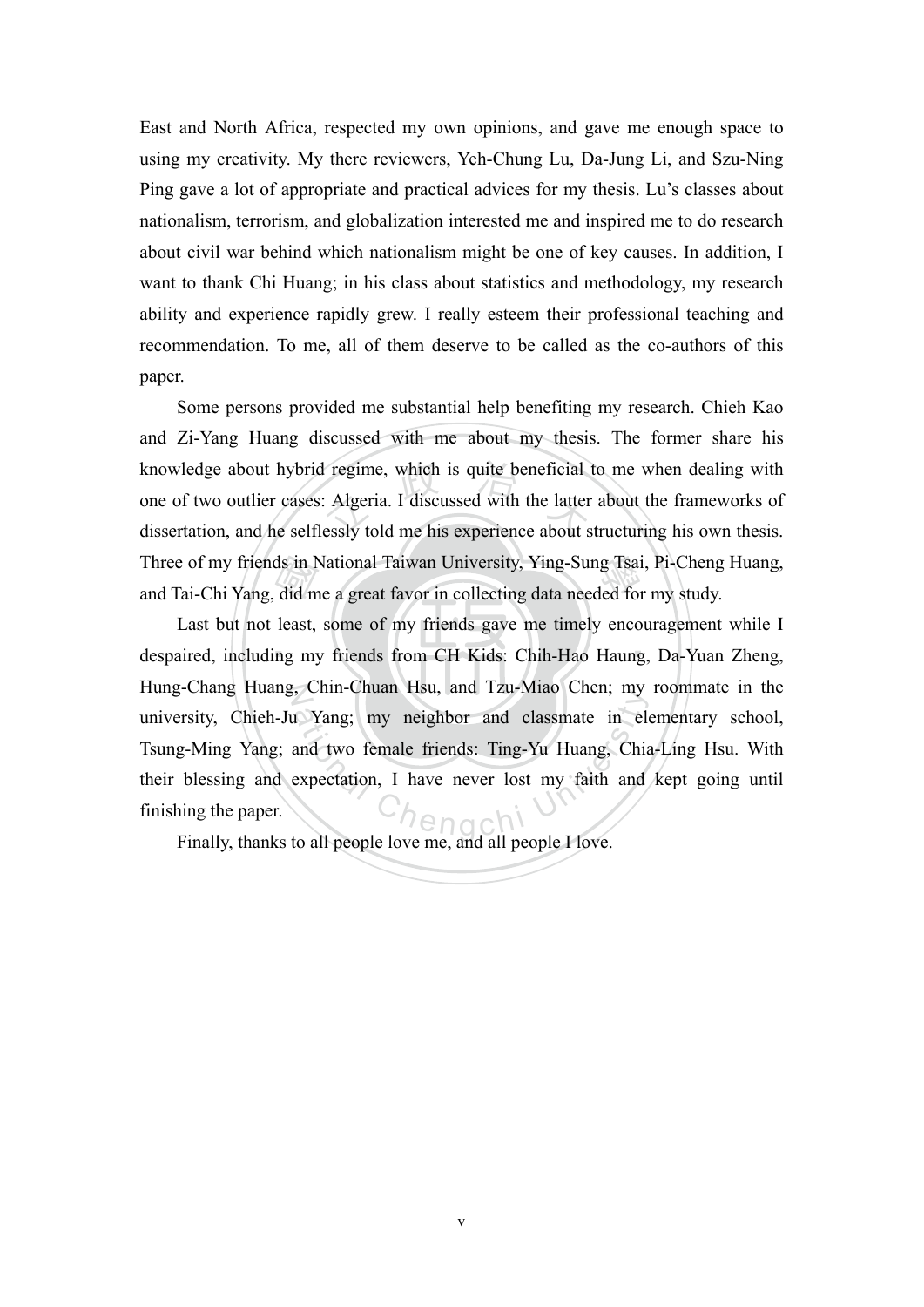## **Abbreviations**

GCC: Gulf Cooperation Council F-L: Fearon and Laitin, "Ethnicity, Insurgency, and Civil War"<br>FLN: *Front de Libération Nationale* / National Liberation Front<br>FSA: Free Syrian Army<br>GCC: Gulf Cooperation Council ocialistes / Socialist Forces Front ‧ ICG: International Crisis Group State of Iraq and Levant / Islamic State of Iraq and<br>
c Fighting Group<br>
and North Africa<br>
le la Renaissance Islamique / Islamic Renais AIS: *Armée islamique du salut* / Islamic Army of Salvation ALN: *Armée de libération nationale* / Army of National Liberation AQAP: Al-Qaeda in Arabian Peninsula BPCs: Basic Peoples Congresses C-H: Collier and Hoeffler, "Greed and Grievance in Civil War" CNCD: *Coordination nationale pour le changement et la démocratie* / National Coordination for Change and Democracy COW: Correlates of War CWP: Civil-War-Prone FFS: *Front des Forces socialistes* / Socialist Forces Front FIS: *Front Islamique du Salut* / Islamic Salvation Front F-L: Fearon and Laitin, "Ethnicity, Insurgency, and Civil War" FSA: Free Syrian Army ISIL / ISIS: Islamic State of Iraq and Levant / Islamic State of Iraq and al-Sham LIFG: Libyan Islamic Fighting Group MENA: Middle East and North Africa MRI: *Mouvement de la Renaissance Islamique* / Islamic Renaissance Movement (also known as Ennahda) MRN: *Mouvement pour la réforme nationale* / Movement for National Reform (also known as al-Islah) MSP: *Mouvement de la société pour la paix* / Movement of Society for Peace (also known as Hamas) NTC: National Transitional Council PDRY: People's Democratic Republic of Yemen PSL: Popular Social Leadership RC: Revolutionary Committee RCC: Revolutionary Command Council RCD: *Rassemblement pour la Culture et la Démocratie* / Rally for Culture and Democracy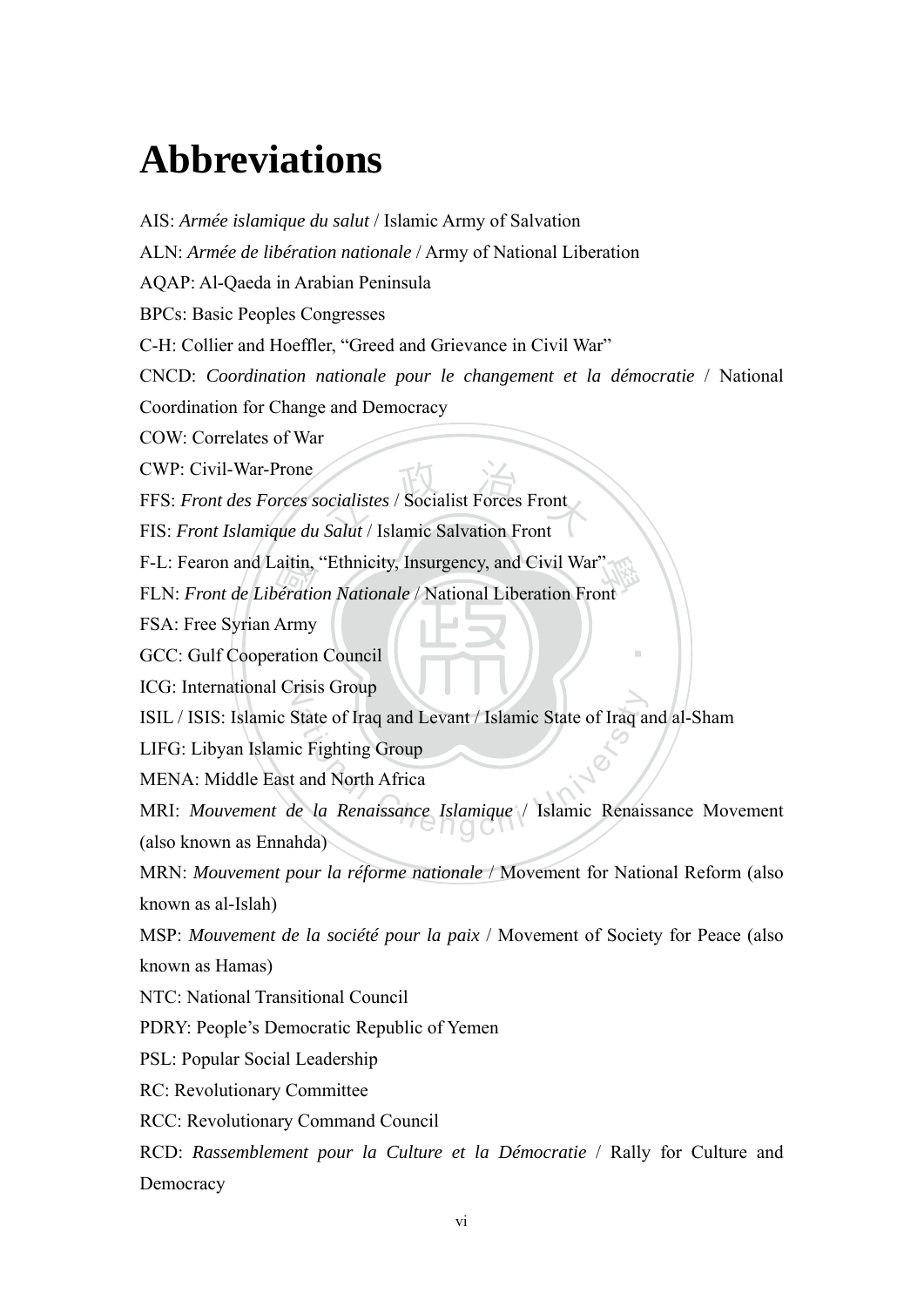RND: *Rassemblement National Démocratique* / National Democratic Rally YAR: Yemen Arab Republic

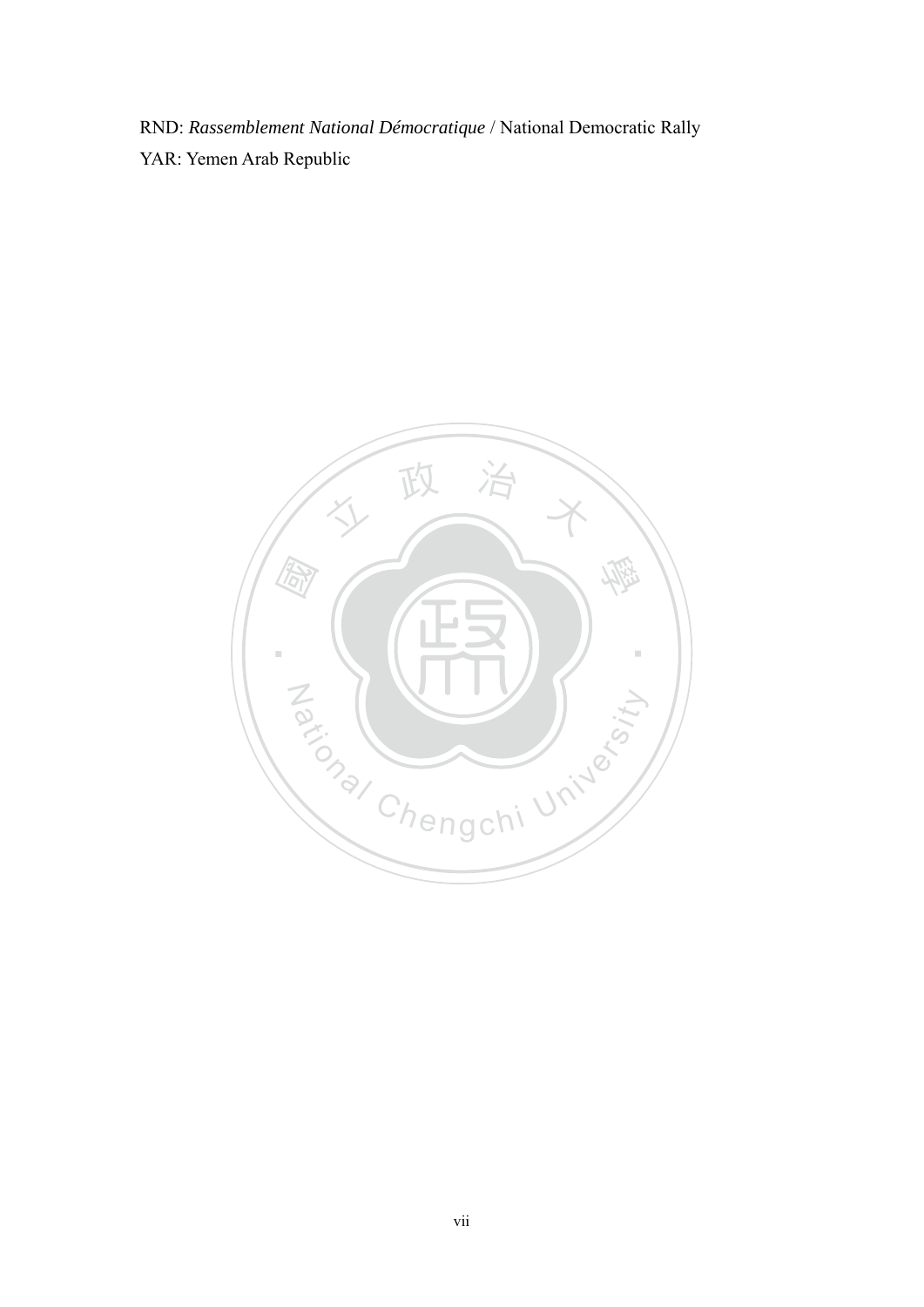## **Abstracts**

theoretical prediction. Finally, I present some recommendations for theoretical development and policy. The main concern of this study lies in what is the cause behind whether civil war broke out during the Arab Spring (2011). By evaluating civil war theories by Boix, Collier and Hoeffler, and Fearon and Laitin, I find that applying the theory by Collier and Hoeffler alone can effectively and parsimoniously explains the situation during the Arab Spring. In addition, I identify two variables: "peace duration" and "anocracy", which might be the necessary conditions behind the civil wars during the Arab Spring. To further assure the explanatory power of theories, I switch the focus to explore the reasons why there are exceptions, such as Algeria and Libya, out of the development and policy.

國 學 Key words: civil war, Arab Spring, peace duration, anocracy, Algeria, Libya

## 摘要:

N 重原因造成 2011 年阿拉伯之春期間的内戰發<br>Hoeffler,以及 Fearon 和 Laitin 所提出的内戰<br>I Hoeffler 即可有效又簡約地解釋阿拉伯之春<br>寺續期」(peace duration)和「半民主」(anocrat<br>-共確認理論的解釋力,我將焦點轉移至探索 本文主要關注:何種原因造成 2011 年阿拉伯之春期間的內戰發生與否。在評估 由 Boix、Collier 和 Hoeffler,以及 Fearon 和 Laitin 所提出的內戰理論後,我發現 單獨適用 Collier 和 Hoeffler 即可有效又簡約地解釋阿拉伯之春期間的情況。此 外,我認為「和平持續期」(peace duration)和「半民主」(anocracy)可能是內戰的 必要條件。為了進一步確認理論的解釋力,我將焦點轉移至探索造成理論預測例 外(如阿爾及利亞和利比亞)的原因。最後,我提出對理論發展和政策的一些建 議。

‧

關鍵字:內戰、阿拉伯之春、和平持續期、半民主、阿爾及利亞、利比亞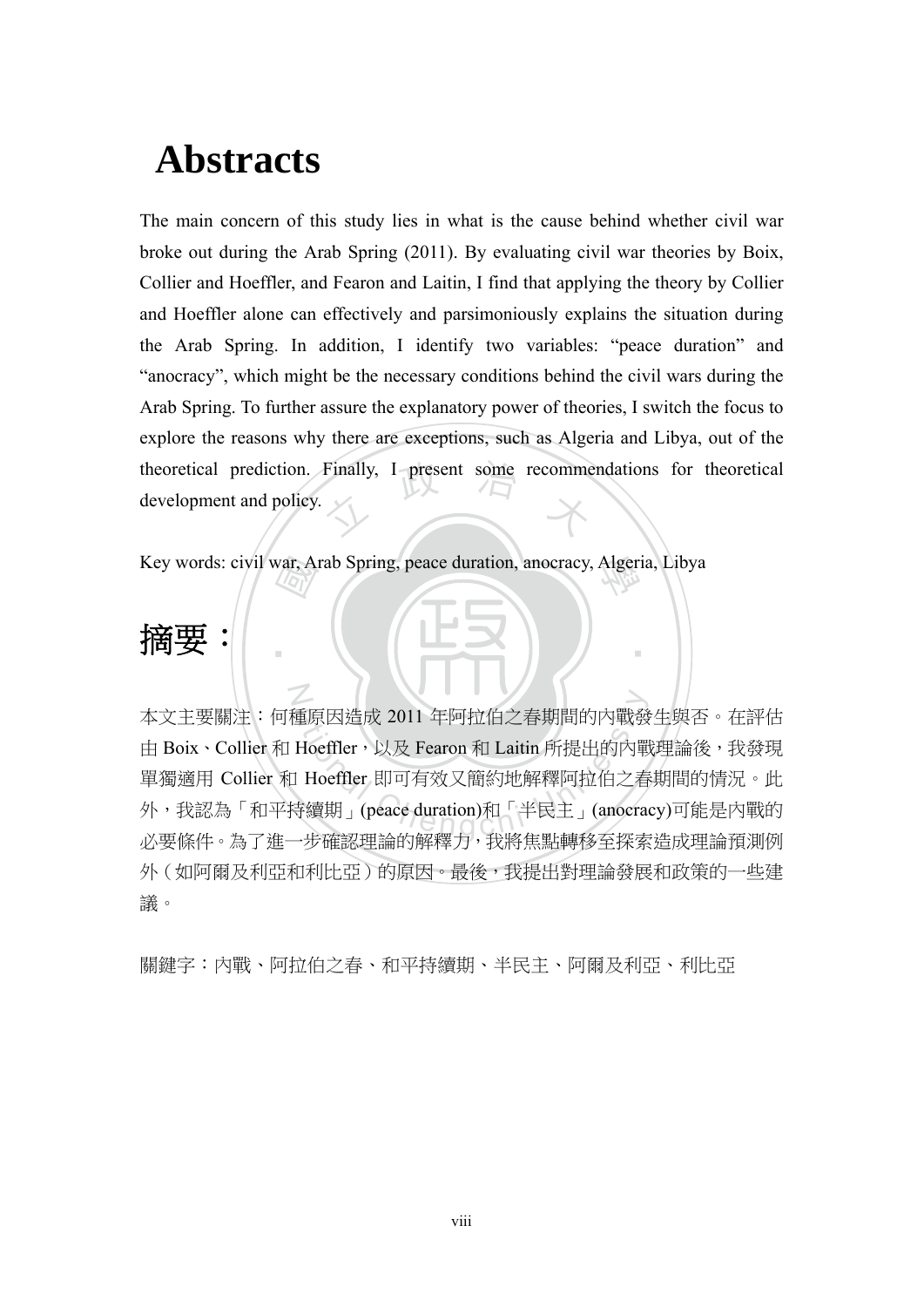## **1. Introduction**

1

## **1.1. Research Goals**

and North Africa (MENA), and most<br>time: Arab Spring. Its significant im<br>ad attracted intensive academic attent The political violence/mobilization<sup>1</sup> starting from Tunisia in 2010 inspired a series of corresponding political violence/mobilization sweeping other countries within the Middle East and North Africa (MENA), and most analysts and media gave the wave of events a name: Arab Spring. Its significant impacts in political, social, and economic aspects had attracted intensive academic attention.

and about 12,700 to 25,000 deaths respectively. However, in Algeria and Egypt, the e, diff<br>tates i<br>ople a<br>to 25 At first glance, difference in the form and level of political violence/mobilization<br>ng different states in the MENA is evident. For instance, in Syria and Libya, the political violence/mobilization appeared in the form of demonstration, which cause tolls: 5 and 846 ("Algerian Protesters"; "Egy<br>h significant differences between Arab states in 2<br>re on the Arab Spring seems to pay less attentio<br>el of political violence/mobilization is so expli among different states in the MENA is evident. For instance, in Syria and Libya, the fights between people and the regime were violent, which only in 2011 caused 5,000 relatively less death tolls: 5 and 846 ("Algerian Protesters"; "Egypt Unrest"). The question is: why such significant differences between Arab states in 2011?

Existed literature on the Arab Spring seems to pay less attention to it, though the difference in the level of political violence/mobilization is so explicit. As Part 1.2.1 and 1.2.2 present, literature on the Arab Spring can be roughly divided into two types: (1) literature taking Arab Spring as a general phenomenon; (2) literature focusing on the situation of a single country. The former has two main concerns: Firstly, why the Arab Spring happened? Secondly, why some regimes survived the Arab Spring, but others could not? Or why political violence/mobilization succeeded in certain countries, but failed in other countries? The latter focuses on more specific problems: why things in a single case proceeded in the way as being observed. For instance, why Hosni Mubarak in Egypt lost his throne during the Arab Spring? Why monarchies in

<sup>&</sup>lt;sup>1</sup> Most scholars did not discreetly use specific terms to describe different situations in different states. For the convenience of discussing, I used a ill-defined and extensive phrase, "political violence/mobilization," to refer to events across the MENA during the Arab Spring. However, the main topic of my research is one well-defined form of the comprehensive "political violence/mobilization": civil war.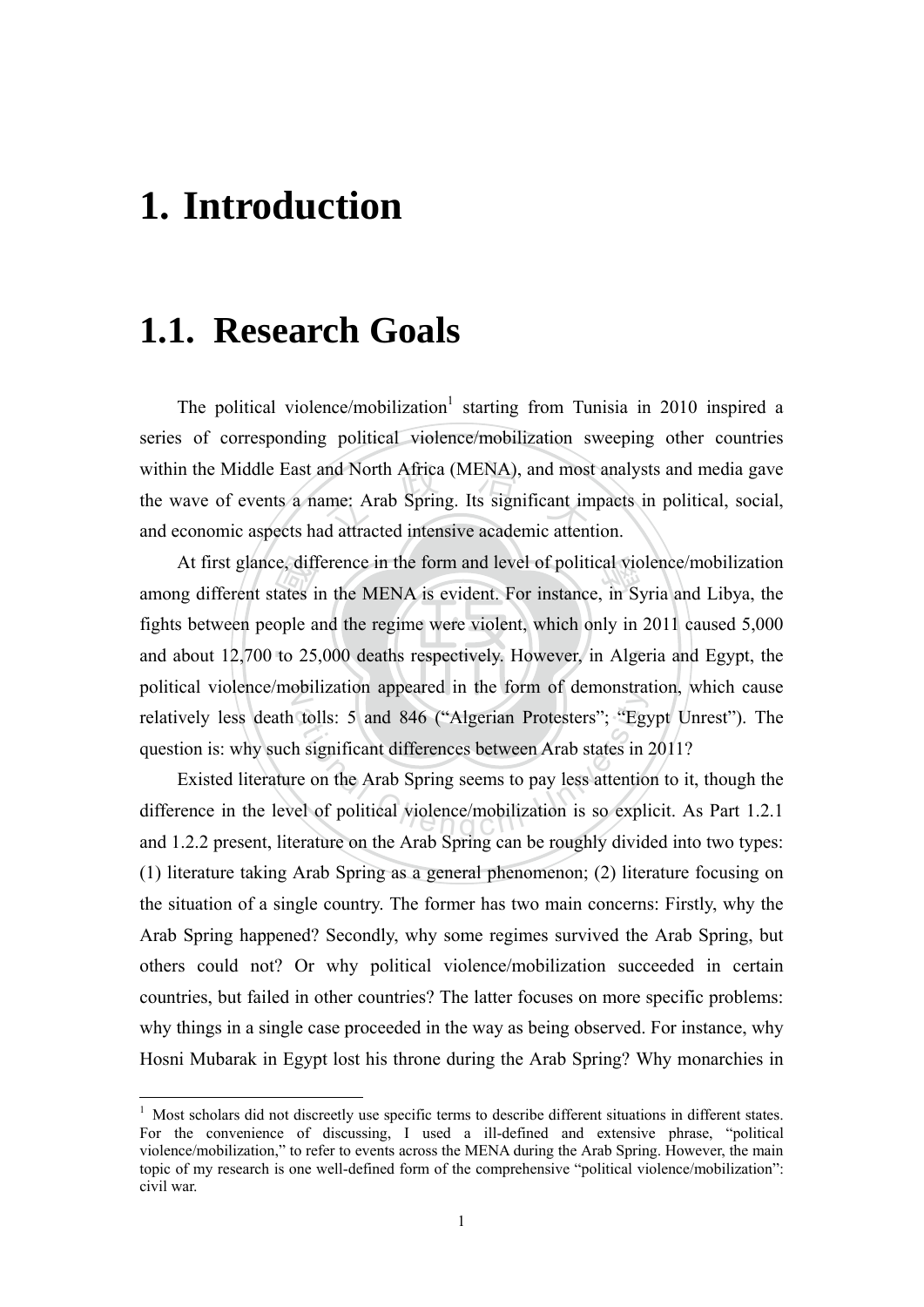Jordan and Morocco experienced relatively slight opposition? Why the situation in Syria went in this way? In sum, the former basically ignore the difference in the level of political violence/mobilization. As to the latter, though it emphasizes the distinctiveness of certain country's situation, there is no systematic comparison made among different countries.

cases with high level of political violence/mobilization from that with low level of political violence/mobilization; the second gap implies that the discussion should not proceed in aimless way, that is, I need to conduct After reviewing the literature on the Arab Spring, I find two gaps need to be filled. As the first type of literature, the first gap is: the difference in the level of political violence/mobilization between countries does not receive enough attention. The second gap is lack of discussion on the Arab Spring within frameworks of existed theory. Exemplified by the second type of literature, the discussion does not proceed in a systematic comparison. The first gap implies me that I need criteria to distinguish political violence/mobilization; the second gap implies that the discussion should not proceed in aimless way, that is, I need to conduct a case comparison with the guidance of theory.

violence/mobilization from the cases with less intensive political eory.<br>
There are two justifications for me to apply civil war theories. First, they provide<br>
a standard for distinguishing the cases with more intensive political<br>
nce/mobilization from the cases with less intensive politi intensive violence/mobilization, which is essential for further case comparison.<sup>2</sup> Second, they me a standard for distinguishing the cases with more intensive political provide several potential causal factors, which allow me to conduct case comparison within the theoretical frameworks.

ation and a comparison<br>atial causal factors, which allow me to conduct<br>ation across the MENA in 2011 is quite suitable predictive power of civil war theory. All standard Actually, the situation across the MENA in 2011 is quite suitable for a controlled comparison to test the predictive power of civil war theory. All states in this region are with temporal and spatial similarities to some extent and, important of all, under the influence of situation in Tunisia. Holding historical context and Tunisian impacts constant, we can explore: what are the causes behind the higher level of political violence/mobilization, that is, civil war, in some cases during the Arab Spring.

Holding "what are the causes behind happening of civil war during the Arab Spring" as my central question, this study is expected to make some contributions. For theoretical development, I want to assure the explanatory power of civil war theory, and identifying the key variable behind civil war in 2011. Then, through precisely discussing the cases diverting from the theoretical prediction, I want to strengthen and deepen the existed theories. For policy recommendation, by

<sup>&</sup>lt;sup>2</sup> For further details about the definition of civil war, see Section 3.1.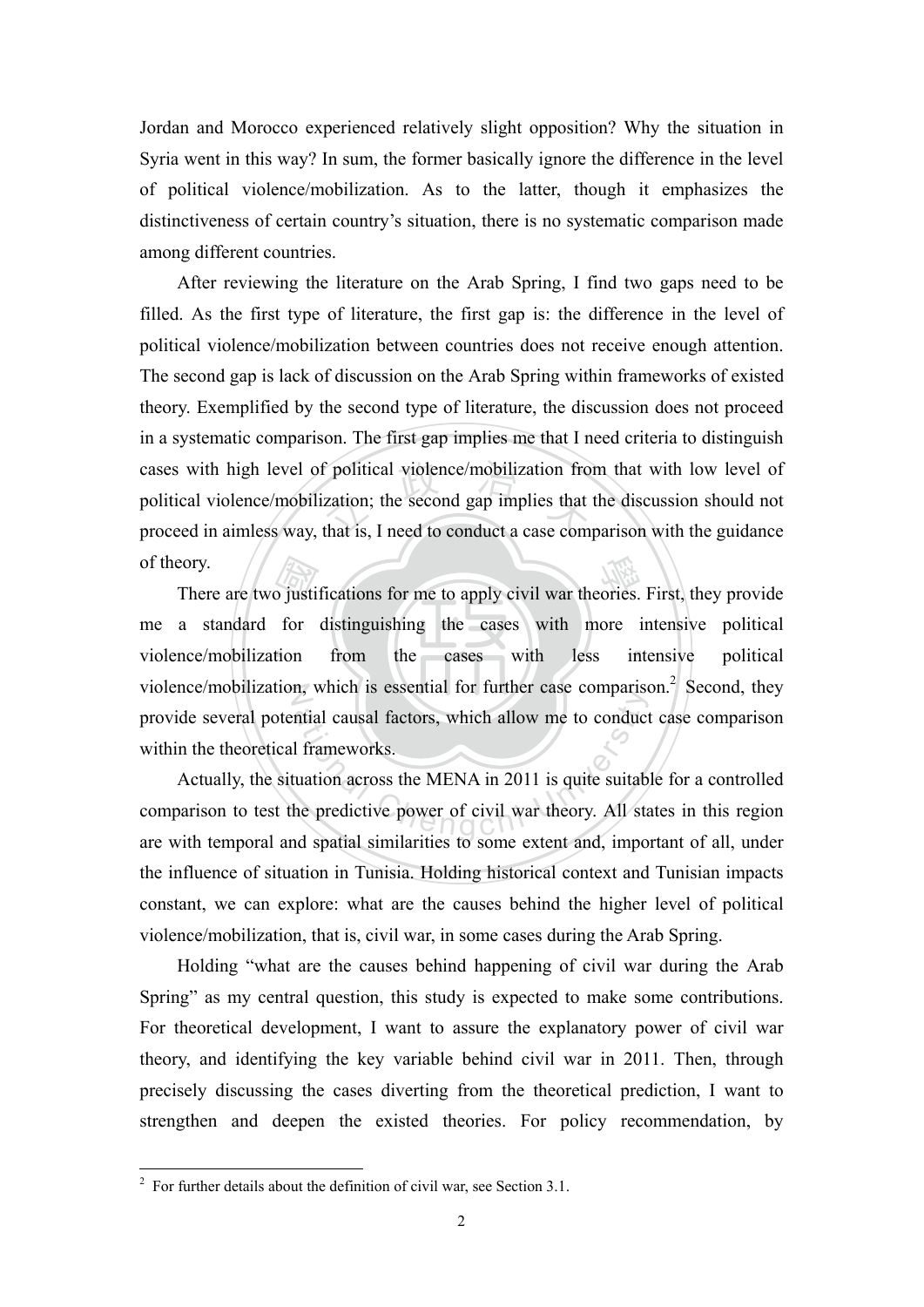investigating into the causes behind the difference in level of political violence/mobilization, I might make some recommendations to avoid the happening of such a destructive event like civil war.

To sum up, the main goal of this study lies on exploring the causes behind the difference in level of political violence/mobilization between cases, and I will apply three theories about civil war to the fifteen cases when explaining the difference. I expect my study to make two contributions: (1) improving the existed theories; (2) making some policy recommendation.

## **1.2. Literature Review**

ewed here includes three types: li situation in a single state in Part 1.2.2; and literature about civil war theory in Part 1.2.3. The literature reviewed here includes three types: literature taking the Arab Spring as a general phenomenon in Part 1.2.1; literature focusing on the 2011 Part 1.2.3.

political violence/mobilization did not receive enough attention and that few literature  $\frac{1}{\sqrt{2}}$ <br>ing th<br>mobil discussing the Arab Spring within existed theories. The final types of literature The Chengchi University to fill the two gaps above. After reviewing the former two types, I find that the difference in the level of provide me opportunity to fill the two gaps above.

### *1.2.1. Arab Spring in General*

Now, I will review literature treating the Arab Spring as a general social phenomenon by its two main concerns: (1) literature pursuing the causes behind the Arab Spring; (2) literature discussing the success of certain political violence/mobilization or the survival of certain regimes during the Arab Spring.

### *Why the Arab Spring Happened?*

To review systematically the plausible causal paths proposed by literature about the first concern, I borrow the precipitant/precondition distinction from Eckstein. To analyze internal war, an inclusive concept containing every form of political violence/mobilization including civil war, Eckstein distinguishes precipitant, an event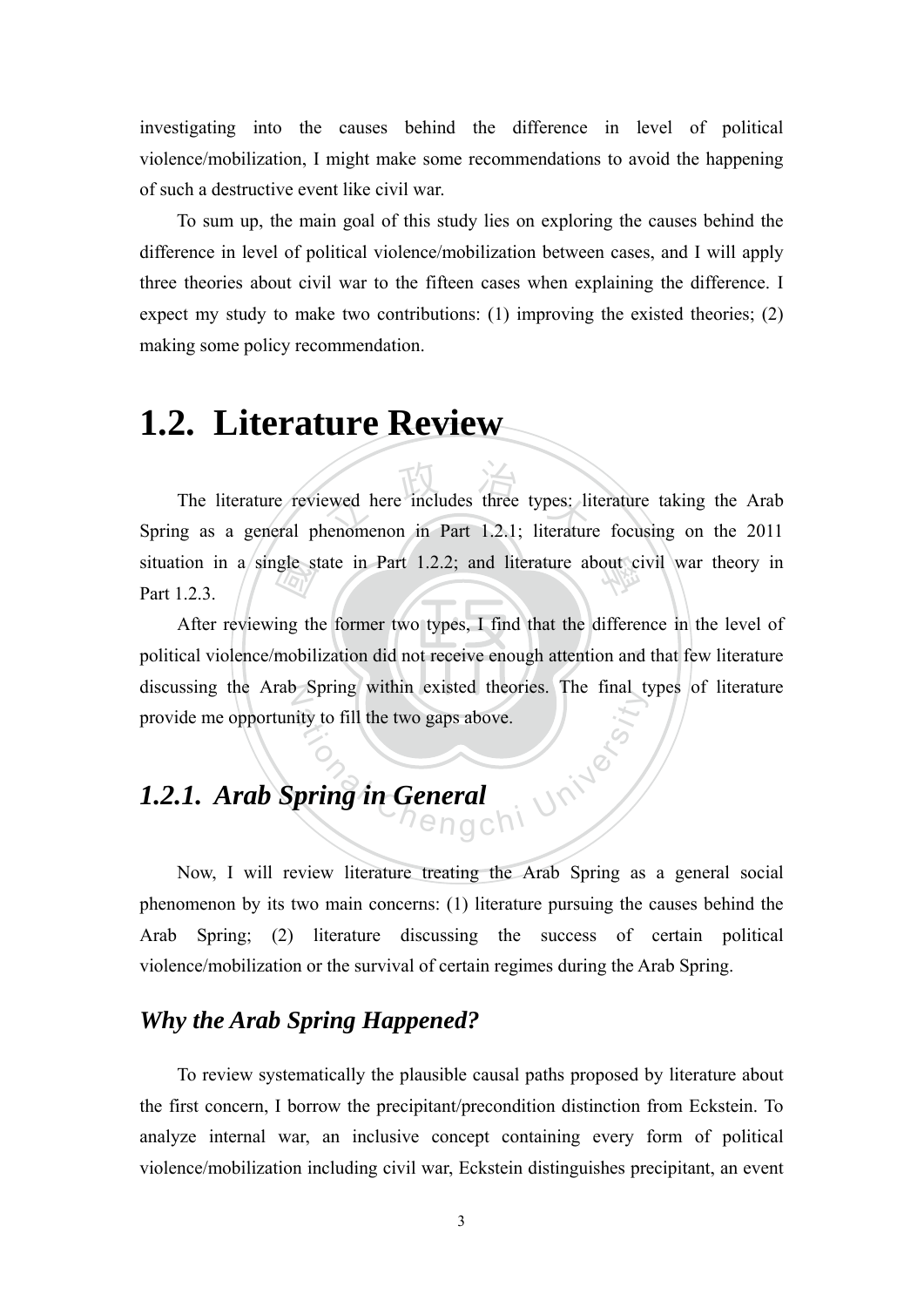which actually starts the conflict, from precondition leading to the environment which make it possible for precipitant to bring about the conflict. This distinction singles out the aspects of internal war amenable to be systematic analysis (precondition) from those happening simply by accident and hard to be analyzed.

About the precipitant, the self-immolation of Mohamed Bouazizi in December 2010 is commonly taken as the start point of the following sequence of events. This event might inspire the sympathy among population in other Arab states or might reveal the perceived political opportunities for the dissatisfied to toppling down authoritarians across the MENA. So, in my research, I set the influence from Tunisia as constant to the fifteen cases under discussion.

grievances in political, economic, and social aspects (J. Ismael and S. Ismael; Dalacoura; Salih). However, grievance is always more widespread than more intensive political violence/mobilization like civil war. Concerning the preconditions behind the Arab Spring, scholars suggest various Dalacoura; Salih). However, grievance is always more widespread than more intensive political violence/mobilization like civil war.

fact that though social media changed the rules of competitions between people and External recession<br>cial net<br>ocial 1 Some scholars mention the importance of Arab satellite channel, such as zeera, and social networking websites, including Twitter and Facebook (J. Ismael the regime, such as increasing the spread of information, easing citizens' public ting speed and scale of people's coordination<br>ortance in making a mobilization viable or dec<br>a region where authoritarianism oppresses al-Jazeera, and social networking websites, including Twitter and Facebook (J. Ismael and S. Ismael; Dalacoura). A debate between Gladwell and Shirky reminds us of the speeches, and elevating speed and scale of people's coordination, we should not overestimate its importance in making a mobilization viable or deciding winner and loser.

In the MENA, a region where authoritarianism oppresses civil society and restricts traditional media, social media creates a social space not only for social mobilization but also for competition of different interest groups. Khondker warns that it is dangerous to overestimate the role of social media, and the conditions providing motivation and opportunity for rebelling in real world should not be ignored. Actually, social media is not only used by oppositions to mobilization but also used by the government to repression. In addition, Khondker thinks that there should be complementary rather than competitive relation between social media and traditional media, such as broadcast and print media.

Howard and Hussain suggest that the importance of social media during the Arab Spring lies on strengthening the capabilities of oppositions to mobilization, that is, though social media is a powerful tool, the actors using it is indispensable. And, it is hard to ignore the factor in real world politics, such various grievances among people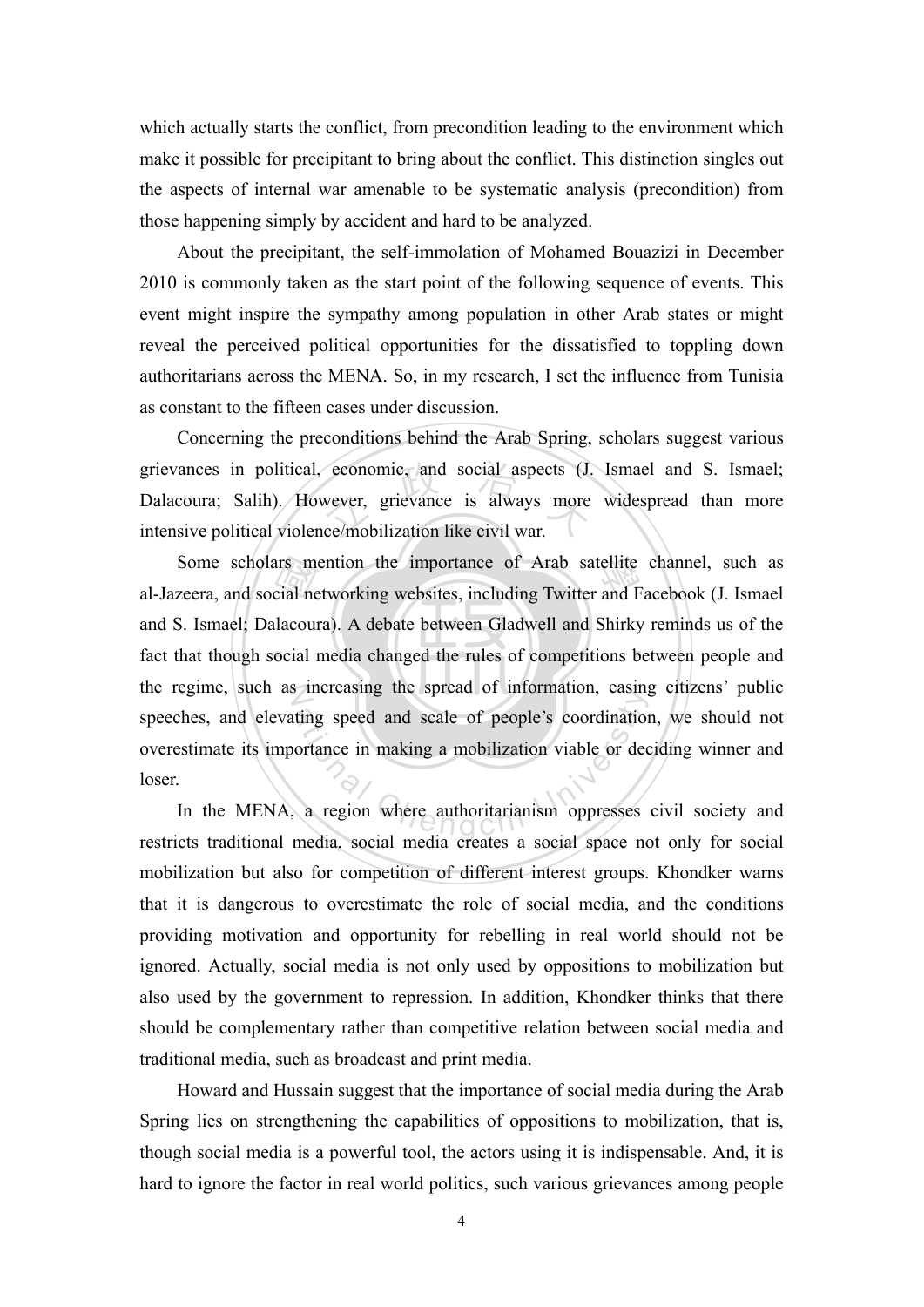and corruption by the government. Although the government also learns to repression through the Internet, it cannot follow the rapid step of oppositions. In addition, Howard and Hussain think that traditional media is in the weak position this time. To Howard and Hussain, the fact that social media is a necessary condition for the Arab Spring is still in doubt.

hat the impact of the existed groups<br>on as an example, the Sunni-Shiite<br>re opposition based on a wide swa East-West division in Libya deepened the domestic contradictions. To some scholars, the existed group established on various origins, such as political preference, economic class, ethnicity, and family, might play an important role in political violence/mobilization during 2011. Dalacoura argues that pre-existing civil society and political opposition, for example, Muslim Brotherhood in Egypt, play some important role in the Arab Spring. Similarly, J. Ismael and S. Ismael are also aware of the impacts of existed divisions and coherence within a society. However, they argued that the impact of the existed groups was not fixed. Take the impacts of social division as an example, the Sunni-Shiite division was used by the Saudi regime to dissolve opposition based on a wide swath of population, but the

### ‧*Violence/Mobilization*  n in Li<br>*Alay*<br>biliza ‧ *The Regime Survival and the Success of Political*

N

rvival and the success of political violence/m<br>terature treating the Arab Spring as a general so<br>that during the Arab Spring more in<br>n did not represent the happening of regime cha The regime survival and the success of political violence/mobilization is the second concern of literature treating the Arab Spring as a general social phenomenon. It is noteworthy that during the Arab Spring more intensive political violence/mobilization did not represent the happening of regime change. For example, there were large casualties in both Libya and Syria; however, the regime only appeared in Libya. Similarly, milder political violence was not equal to regime survival. For instance, both Jordan and Egypt experienced less intensive political violence/mobilization, but only the former survived the Arab Spring.

Dalacoura presents three factors to explain regime's survival: political leaders' responses to domestic riots, relation between regime and army (or security forces), regime's allies in society.

Some scholars argue that it is regime type deciding regime's survival or not. Monarchy might have some extra advantages than other types of regime to survive the domestic conflict. According to Brumberg, the survival advantages of monarchy lays on the fact that the king kept an appropriate distance from the political institution with bad impression to the society, so the king could serve as an neutral arbitrator and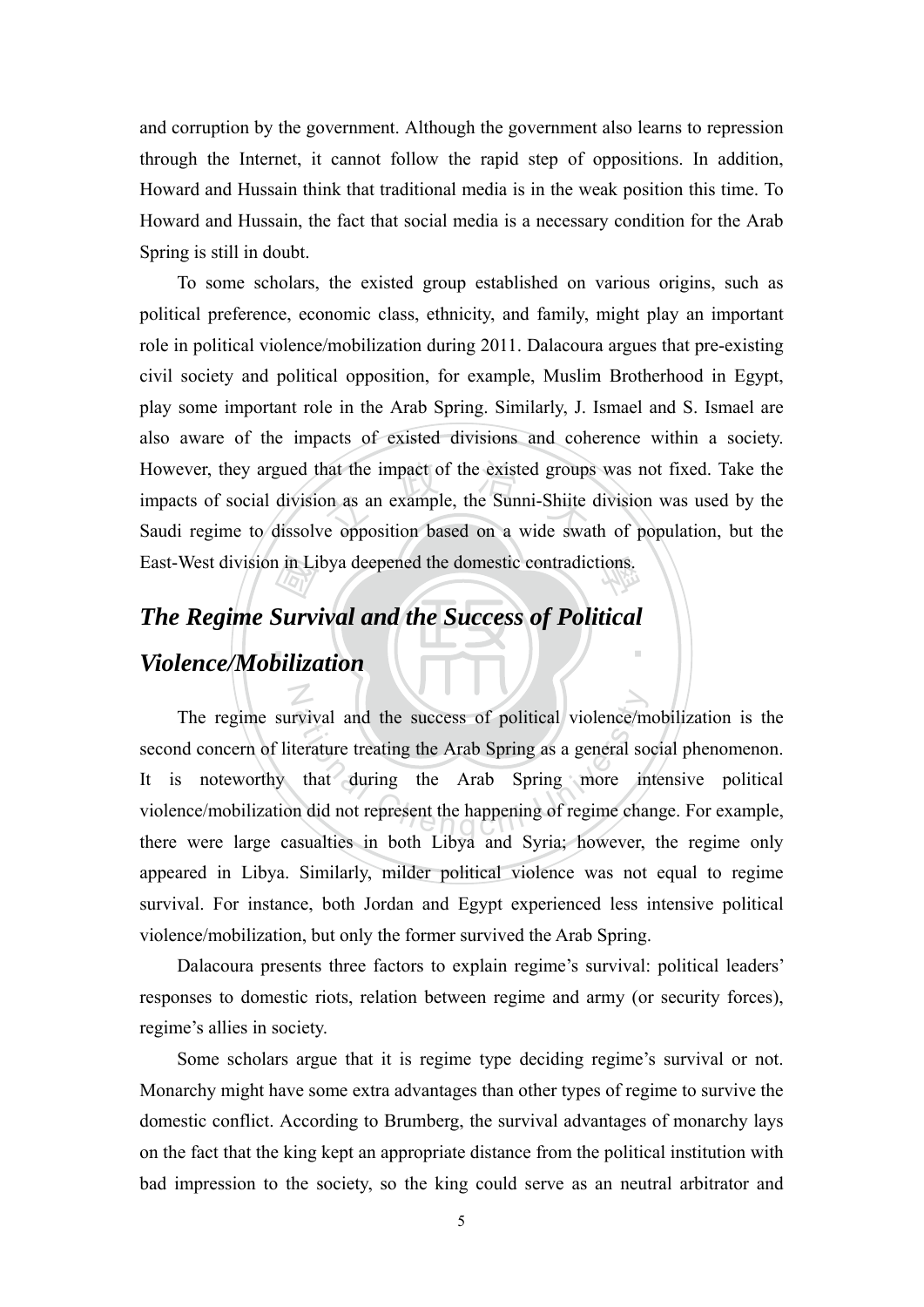manipulate "protection rackets": protecting specific groups and building their feeling of under threat once total democratization bringing equal opportunities for every social group. By playing protection racket, the king could escape from pressure of further democratization. However, to other types of regime, the political leader deeply sticks into the corrupt institution so that cannot serve as an arbitrator and play protection racket, especially when the common grievance among people in the Arab Spring invoking the solidarity between different groups.

ocial presence of the royal family<br>and army. These members might be<br> $y$  ("Why Reform"). There are other survival advantages for monarchy. For instance, Herb thinks that the monarchies can survive the Arab Spring due to their capability to make promises to political reforms and the zeitgeist perceiving the better life under the monarchy than under the republics. Furthermore, Gause points out, the survival advantage for monarchy lays in the social presence of the royal family members by filling key positions of government and army. These members might be the most loyal agents to control the whole society ("Why Reform").

power at expense of formal institution and lack of ideological or religious as rgues<br>ginatii<br>gime".<br>e of Goldstone argues in a reverse direction by demonstrating the weakness of monarchy originating form the characteristics coming from the survival strategies legitimate bases. As a result, "sultanistic regime" tends to co-opt people and reward a result, summate regime tends to co opt p<br>ials; in addition, it tends to keep army divided<br>teristics led to obstacles for the survival of "su<br>prechy, it was difficult for "sultanistic regime"<br>o formal institution; without non-monarchy originating form the characteristics coming from the survival strategies of "sultanistic regime".<sup>3</sup> The rule of "sultanistic regime" is based on concentrating its cronies by materials; in addition, it tends to keep army divided for fear of coup d'état. These characteristics led to obstacles for the survival of "sultanistic regime". Comparing to monarchy, it was difficult for "sultanistic regime" to shift people's anger from itself to formal institution; without other source of legitimacy, the succession question of "sultanistic regime" is usually controversial and served as the focus for political struggles alienating other political elites. In addition, the cost to co-opt other elites and people would not stop to enhance until the leader cannot afford. Finally, army tends to defect due to divide-and-rule strategy taken by the leader in normal time. So, it is not that monarchy is so strong to survive but that non-monarchy is too weak to maintain.

Some scholars disagree the advantages for monarchy, and they think that it is oil that helps the monarchy to stand its people's anger rather than the monarchy *per se*. In other words, the real reason behind why monarchy seems to be more tenable than

<u>.</u>

<sup>&</sup>lt;sup>3</sup> In Goldstone's definition, "sultanistic regimes" in the MENA includes Bashar al-Assad's regime in Syria, Omar al-Bashir's regime in Sudan, Zine el-Abidine Ben Ali's regime in Tunisia, Hosni Mubarak's regime in Egypt, Muammar Gaddafi's regime in Libya, and Ali Abdullah Saleh's regime in Yemen. See Goldstone 8-16.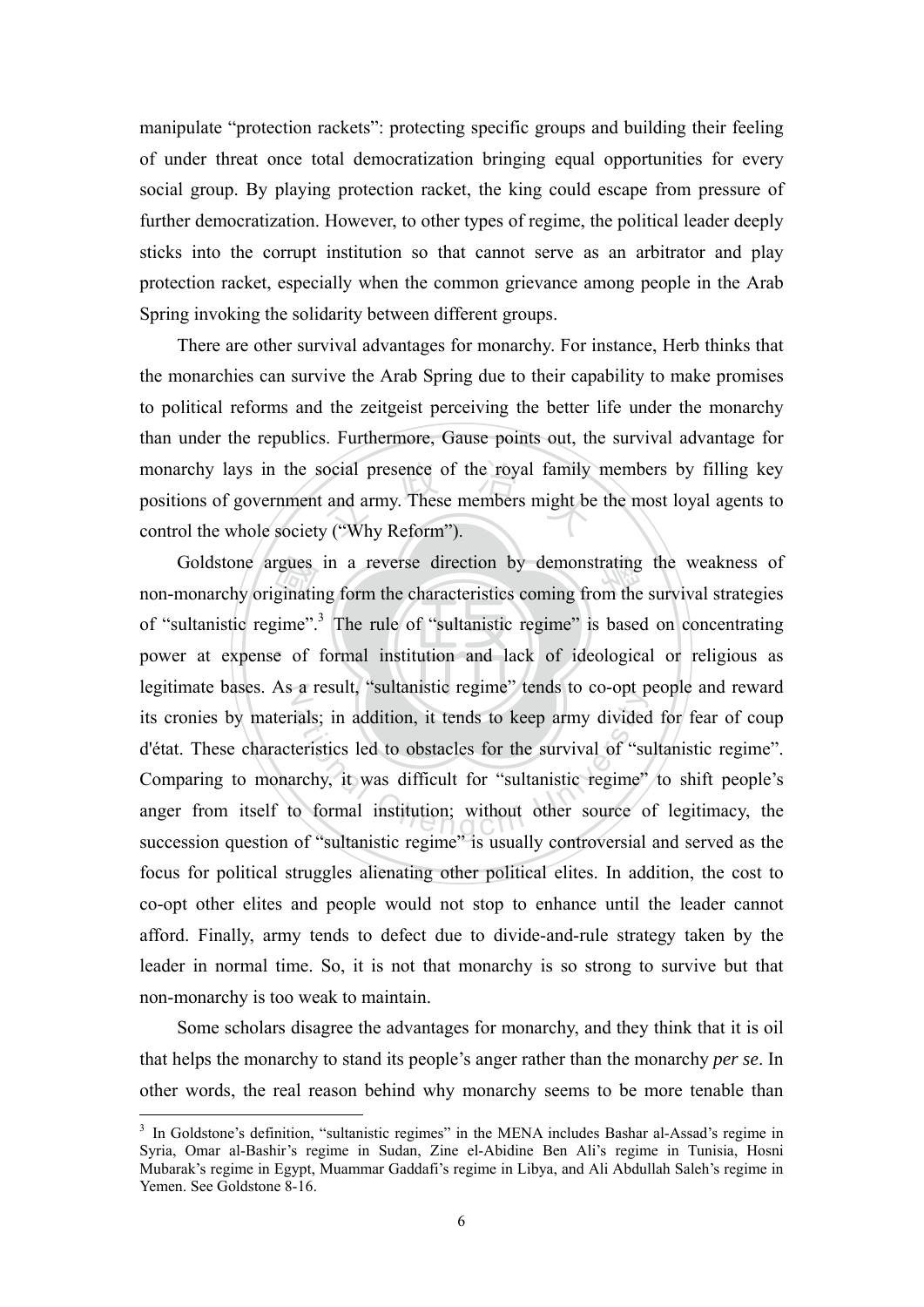non-monarchy is the oil resources, whose distribution coincidentally overlaps with the distribution of monarchies in MENA (Hertog; Lynch; Yom). Ross further elaborates the benefit to survival brought by abundant oil endowment: Evidently, oil endowment provides regimes abundant resource to repress or co-opt people. With low taxes and generous subsidies, people's attention might be diverted from corruption and government incompetence. In addition, with oil wealth as a financial source independent from the people, it would be easier for the leader to keep its country's finance opaque, so that the leader could hide the evidence for corruption from his people ("Will Oil Drown").

(Lynch; Yom). In addition, powerful media asset to maintain monarchies' legitimacy<br>also explains the tenacity of monarchies (Lynch).<br>In sum, the reason for the Arab Spring, the survival of regime and the success of Also, less demanding international allies and its supports due to the geopolitical significance of those monarchies might be another important pillar for their survival also explains the tenacity of monarchies (Lynch).

mobil<br>ne leve<br>tion political violence/mobilization is the main concern to this type of literature rather than<br>the difference in the level of political violence/mobilization. In sum, the reason for the Arab Spring, the survival of regime and the success of the difference in the level of political violence/mobilization.

### N *1.2.2. Situation in Different Country before or During*

‧

## *the Arab Spring*

Spring<br>and Chengchi University<br>of the Chengchi University<br>of the Chengchi University As I mentioned in previous part, there are consensus among literature on single case: the event happening in Tunisia as the precipitant of the political violence/mobilization across the MENA during the Arab Spring. So, I will shift my reviewing focus to the preconditions behind each case in below. This part is composed of two steps: (1) reviewing literature on cases with the occurrence of civil war and (2) reviewing literature on cases without the occurrence of civil war.<sup>4</sup>

### *Cases with the occurrence of civil wars*

### *Libya*

<sup>&</sup>lt;sup>4</sup> For how the situation of these cases fit the definition of civil war, see Section 3.1.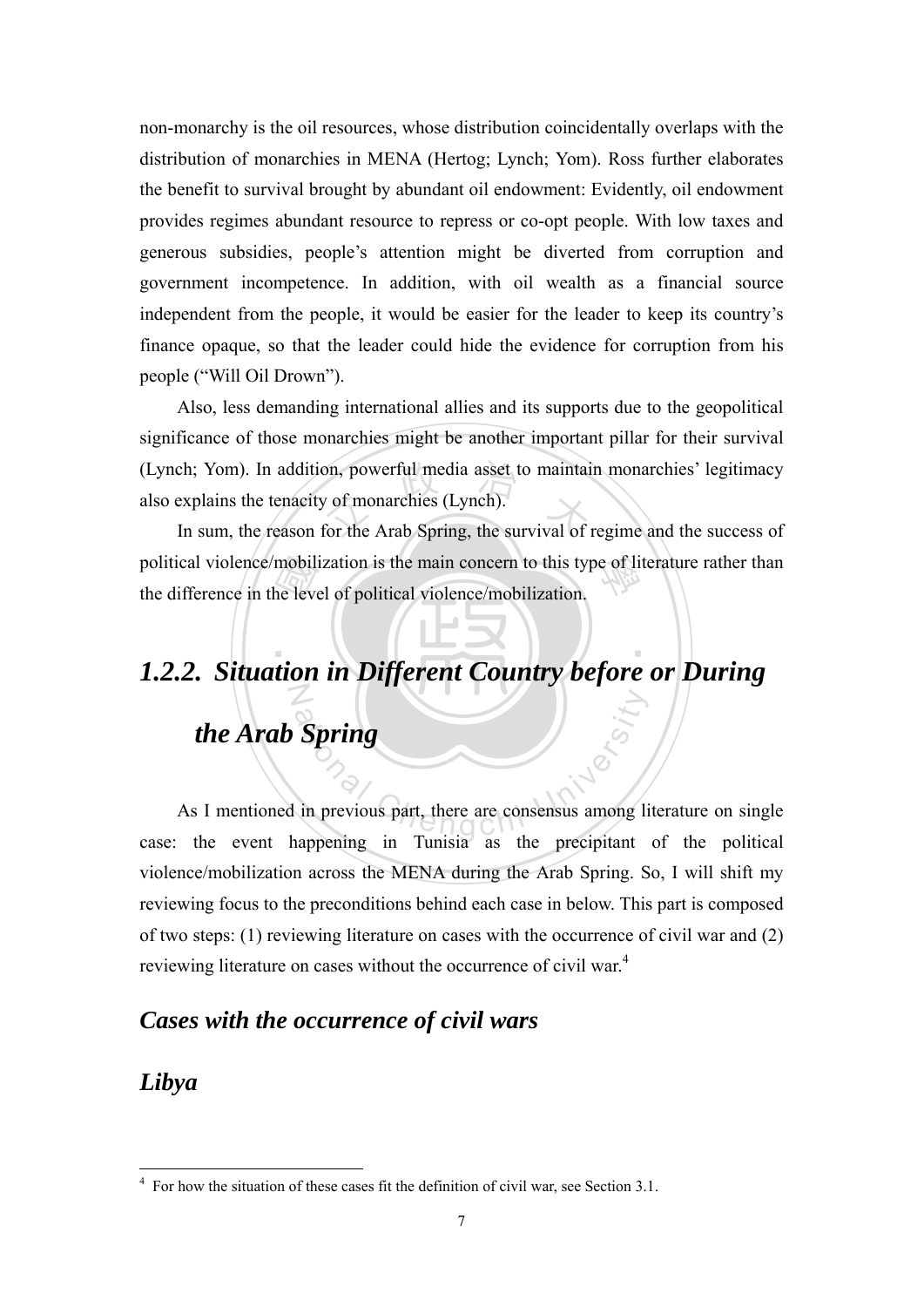between the regime's obsolete governing way based on tribalism and the modern<br>society.<br>Ahmida also presents the opportunities for the potential rebels in Libya. The Ahmida lists several structural factors causing grievance among Libyan people during the Arab Spring. In political aspects, the excessive centralization of power deviates Muammar Gaddafi from its popular base. Also, the constant repression of the Gaddafi regime against the dissidents through security forces, such as 1996 massacre in Abu Salim prison, accumulates hatred against the regime. In economic aspects, oil wealth provides the Gaddafi regime resources to deal with economic problems, however; the international sanction due to the connection between the regime and terrorism and increasing corruption still harm the Libyan economy and weaken its capability to provide subsidies, which alienates middle and low class in the society. In addition, relative high education level of Libyan people and their accessibility to social media not only prompts the social changes but also exposes the incompatibility society.

as potential supporters for the rebellion. In addition, the violent repression against the al exc<br>rn Lil<br>erates<br>rters f constantly political exclusion and repression by the regime deepens the opposition<br>tradition in eastern Libya, which serves as an important territorial base for the peaceful protestors by Gaddafi regime alienates its own elites and invites foreign Ahmida also presents the opportunities for the potential rebels in Libya. The tradition in eastern Libya, which serves as an important territorial base for the rebellion and generates diaspora, about 100,000 exiled people by 1990, which serving intervention, which is beneficial to the survival of the rebels.

by Gadaari regime anenates its own entes and<br>s beneficial to the survival of the rebels.<br>eign intervention, in addition to the intervention<br>ne, De Waal mentions the role of African University In terms of foreign intervention, in addition to the intervention from the NATO and the Arab League, De Waal mentions the role of African Union and Sudanese military support in the Libyan situation during the Arab Spring.

Lacher provides an elaborate analysis on the various identities among Libyans and its impacts on Libyan situation. The identities, such as families, tribes, and regions, might result in the disintegration of Libyan state institution, that is, the mass defection from the Gaddafi regime. Furthermore, not only the consolidation of the division between pro-regime side and anti-regime side in the Libyan civil war but also the inner division between the former elites of the Gaddafi regime and of the past monarchy within the oppositions might be explained by Gaddafi's favoritism to certain identical groups.

Similar to Lacher, Brahimi also mentioned the importance of tribalism and regionalism in Libyan civil war. In addition, Brahimi suggests another factor: personalized politics of Gaddafi regime, which leads to the situation that all the failure in economic and political aspects will be attribute to Gaddafi on the one hand,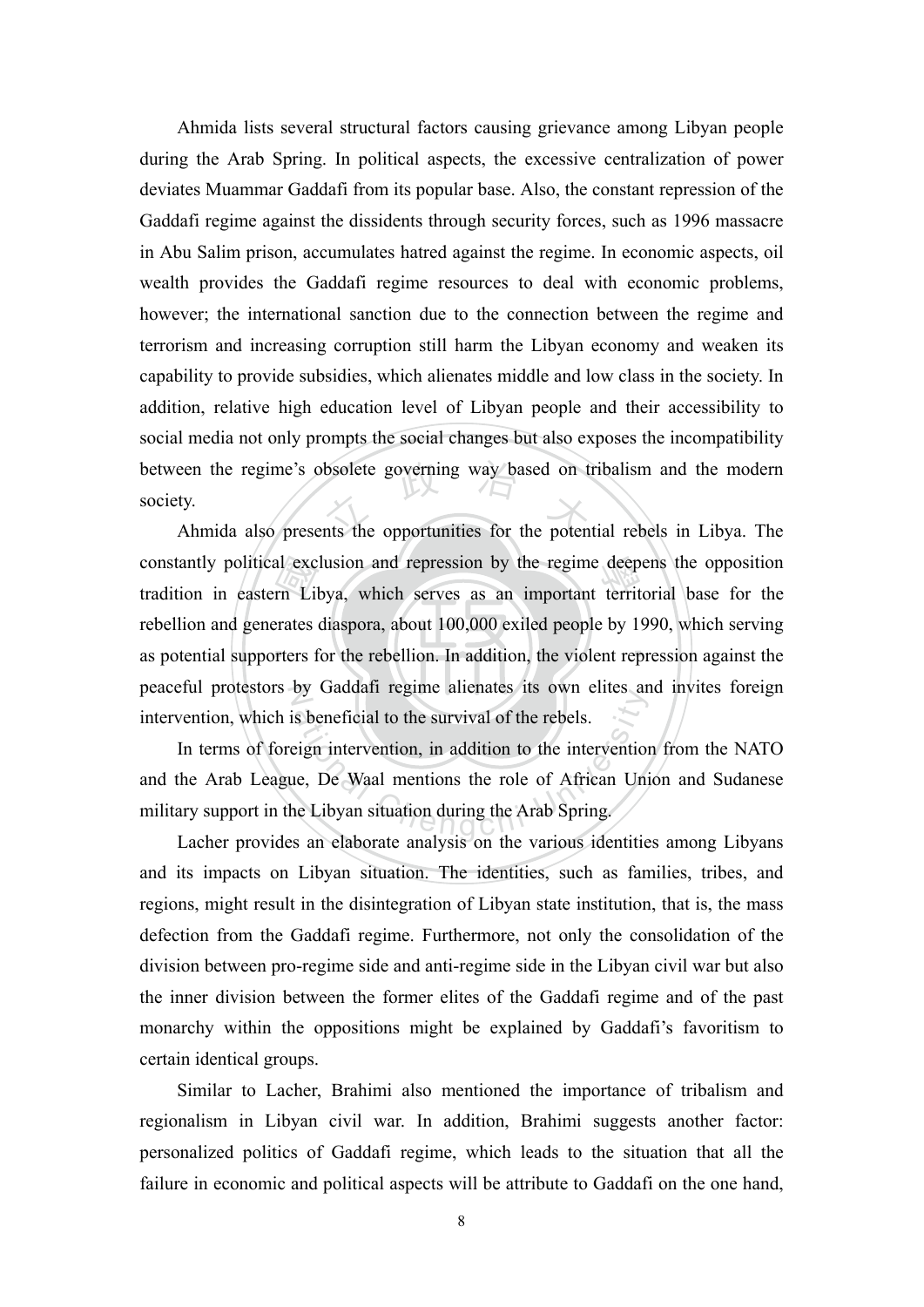and Gaddafi cannot accept any challenge to his authority on the other hand. As a result, serious conflict between the oppositions and the regime become inevitable.

### *Syria*

limite<br>the Sy<br>Social focuses on service sector, which is<br>neficial to ordinary people. The deve s to the for most Syrians. Socially, the economic inequality might turn the inherent ethnic and to civil unrests ("The Political Economy"). Haddad made an evaluation on the political, economic, and social situation in Syria by the Arab Spring and points out some disadvantages. Politically, corruption, favoritism, and lack of rule of law prevent the conducting of effective economic policies and make Syria a less attractive environment for investment. Economically, the Assad regime could not strike a balance between private sectors and public sectors. The private sectors controlled by capitalist connecting with the regime and the reduction of the public sectors cause unemployment and reduce subsidies. Also, the Syrian development focuses on service sector, which is not helpful for long-term development and not beneficial to ordinary people. The development of agriculture is obstructed by bad policies and lack of water, and the depletion of oil wealth, the weak demand, and the limited investment constitute the obstacles to the development of industry. In short, the Syrian economy could not provide enough necessaries and jobs religious fragmented society into the economic polarization society, which was prone

Political Economy").<br>
Sovides explanations for the conflicts between the<br>
vance of Syrian people comes from the new coa<br>
Sunni business community. The coalition basine<br>
ege caused the resources' concentration on the u Haddad also provides explanations for the conflicts between the regime and the opposition. The grievance of Syrian people comes from the new coalition between the Assad regime and Sunni business community. The coalition basing on network of favoritism and privilege caused the resources' concentration on the urban area and the reduction on state subsidies, so most of people felt neglected by the regime and migrated toward the urban area, especially after the drought since 2003. The economic inequality generated grievance. Furthermore, the foreign intervention and the support from diaspora provide the opportunities for the potential rebels ("Syria's Stalemate").

Hinnebusch provides a comprehensive explanation for the situation in Syria. To adapt to the new international environment after the Cold War, the Assad regime needs to reform, even partially abandon, the past survival strategy. The main challenge for the Assad regime is its fragmented society within which the core of the regime, the Alawites, is in face of the oppositions from the wide spectrum of social divisions. To alleviate this problem, in the past the regime resorted to two strategies: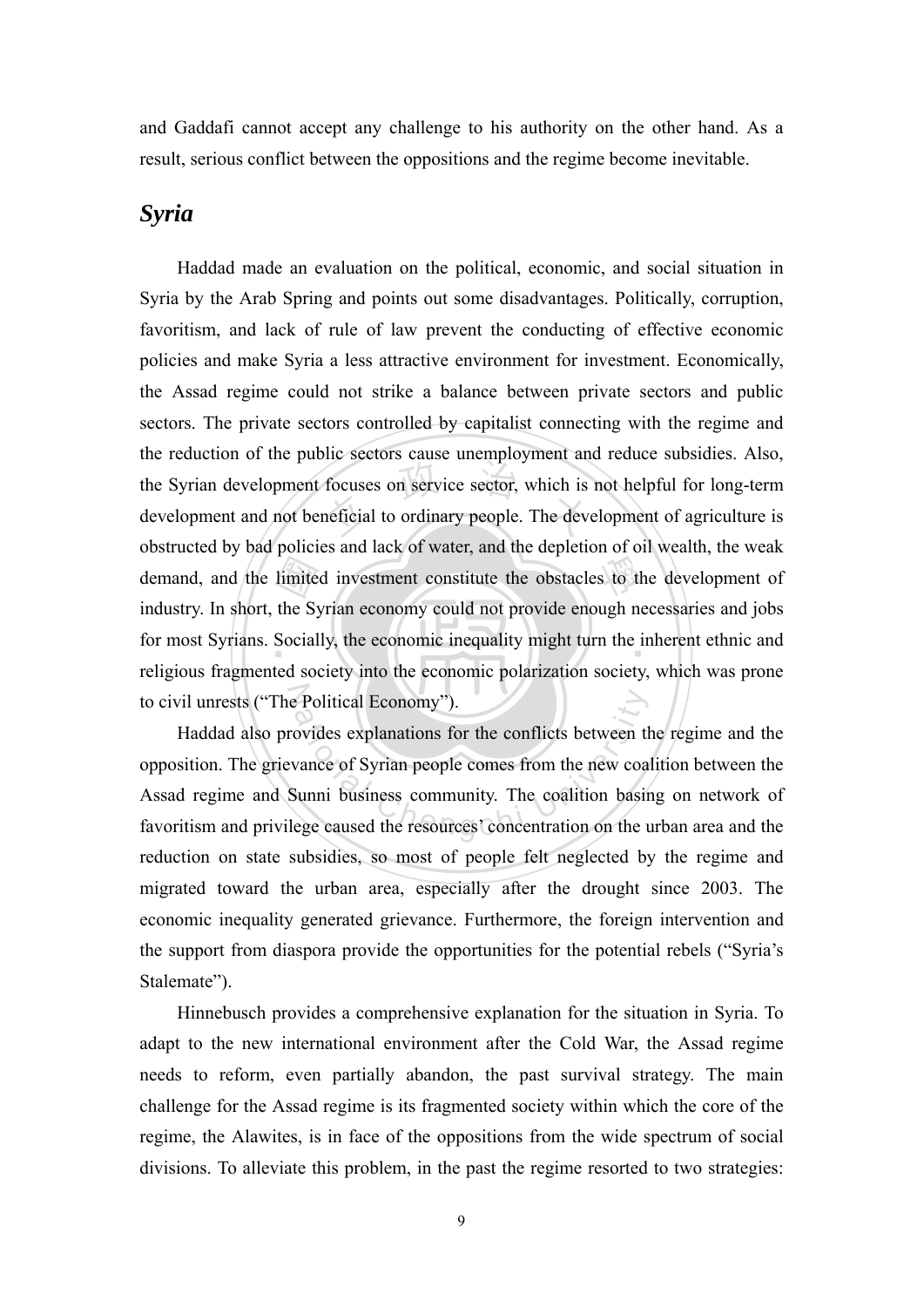the first is try to establish coalition with peasants and workers through providing subsidies by its oil revenue, and the second is adopting nationalistic foreign policy to generate nationalist legitimacy. In the post Cold War period, the Assad regime lost the most important political and economical patron, the Soviet; as a result, Assad regime has no choice but to develop relation with the West. This leads to two difficulties for Assad regime: First, the regime needs to conduct economic liberation, which may be in conflict with its socialist policy providing subsidies. Second, the regime needs to transform its nationalist foreign policy, which is the source of its legitimacy but has made it under the international isolation for a long time. In short, to adjust the new world order after the Cold War, the Assad regime needs to abandon subsidy policy and nationalist foreign policy, which it had depended on for a long time.

benefits. To ordinary people, the reduction of public sectors led to the loss of the an inte<br>r and<br>llist w<br>ary p ebusch, during the process of adjust<br>I seeds of the Syrian civil war in 20<br>In the reforms conducted by the Asse to pursue the Syrian integration into international market, the Assad regime weakened<br>the public sector and strengthened the private sector. Due to favoritism and social protection, but the developmental focuses of private sectors on the trade, at the developmental focuses of private seeds<br>g (rather manufacture) could not fill the gap cars<br>as a result, the grievance generate from eco-<br>d regime could not satisfied nationalist const<br>st foreign policies, and tried t According to Hinnebusch, during the process of adjusting its survive strategies, the Assad regime sowed seeds of the Syrian civil war in 2011. The grievance among Syrian people came from the reforms conducted by the Assad regime. Economically, the public sector and strengthened the private sector. Due to favoritism and corruption, capitalist with strong connection with the regime controlled most of tourism, and banking (rather manufacture) could not fill the gap caused by reduction of public works. As a result, the grievance generate from economic inequality. Politically, the Assad regime could not satisfied nationalist constituencies through conducting nationalist foreign policies, and tried to expand its social base by giving some freedom and resources to Islamist groups and middle class but not enough opportunity for political participation. So, the political grievance generated.

Not only grievance prompting rebellion but also opportunity favoring rebellion comes from the pursing of reforms. To conduct reforms, Bashar al-Assad consolidates power by weakening the party apparatus, the worker and peasant unions, and the army serving as the administration tools and the bridges between the regime and the society in the past. As a result, the regime's capabilities for control are weakened. In addition, the diaspora and the western encouragement played a role in prompting the opposition against the regime.

To complement the explanations like those by Haddad and Hinnebusch emphasizing on the structural causes, Leenders switches his focus towards the early mobilization in Syrian. Taking Daraa as a case, where was one of the very early place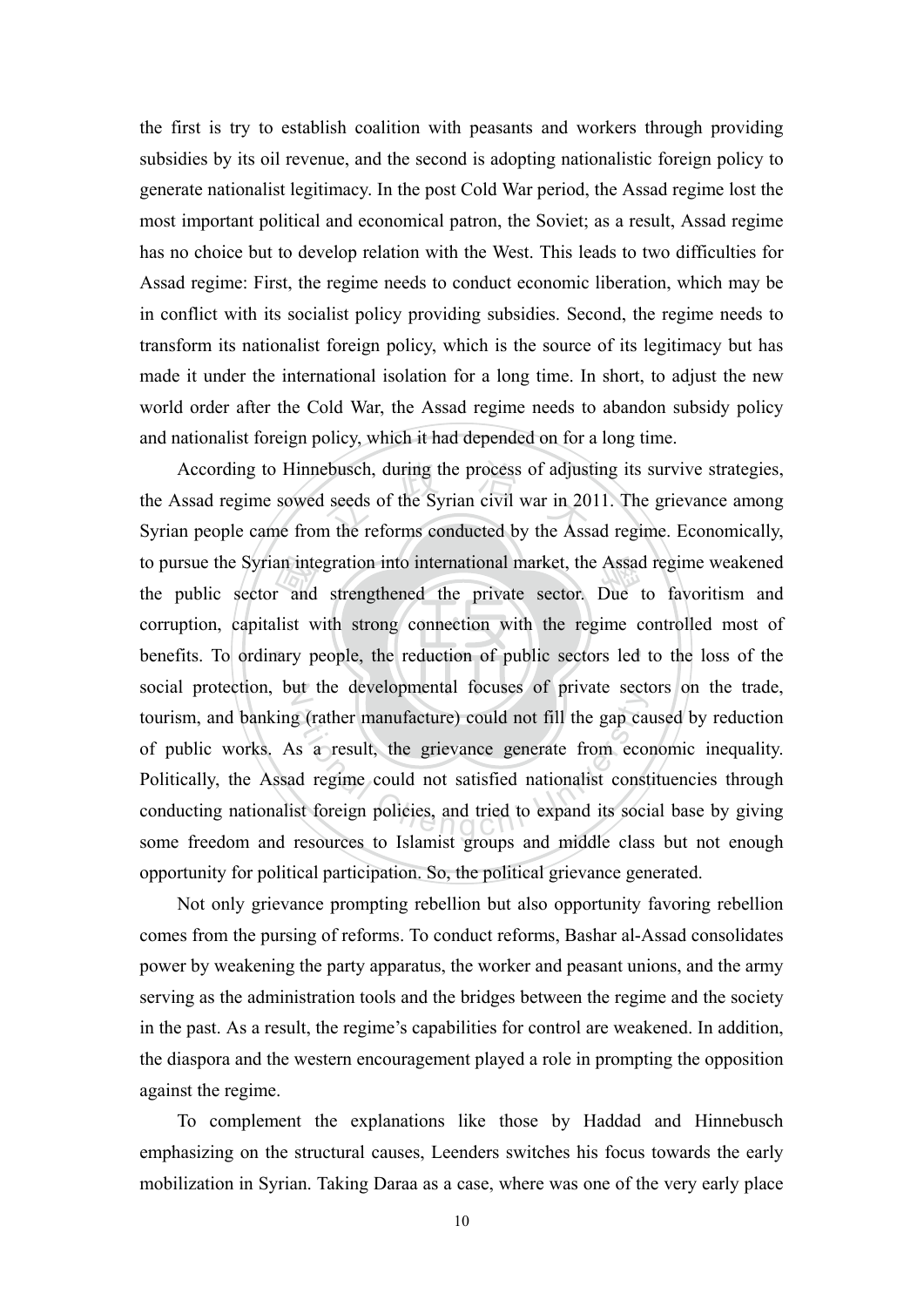way of diffusion but in the way of simultaneously occurring in different places. The e Assa<br>ities<br>biliza<br>but in from the success of mobilization in Tunisia and Egypt but also external resources to<br>sustain the mobilization in Daraa. The forth factor provided necessary skills, such as<br>smuggling, for mobilization in Daraa to access to containment of the Assad regime. Leenders further argues that the social network in<br>several Syrian cities had similar characteristics. Many cities share the same development from the local mobilization to the national mobilization and the for the Syrian mobilization, Leenders argues that the social network connected with four factors that could explain some aspects of the social mobilization in Syria in 2011: (1) the family clan structure; (2) the labor migration to Lebanon, the Gulf States, and Jordan; (3) cross-border linkage to Jordan; (4) the criminal activities. The social network connecting with the first factor provided trust, plus relative less surveillance of the Assad regime due to the peripheral location of Daraa, so that there was a social space for people to share their grievances as the established repertoires for defiance in 2011. In addition, the clan value embedding in the social work made the regime's violence as a cause of defiant mobilization rather than submission. The social network connecting with the second and the third factors provide people access to external resources and information, which not only introduce the encouragement sustain the mobilization in Daraa. The forth factor provided necessary skills, such as smuggling, for mobilization in Daraa to access to external world even under the several Syrian cities had similar characteristics. Many cities share the same mechanism of mobilization, so the process of mobilization across Syria is not in the overcome of collective action dilemma, is caused by cross-referencing protest and increasingly regime violence.

ation dilemma, is caused by cross-refered<br>violence.<br>and Talhamy discusses the roles playing by<br>ria during the Arab Spring. The former is the composition against the Assed role Álvarez-Ossorio and Talhamy discusses the roles playing by two important social groups in Syria during the Arab Spring. The former is the role of Syrian intellectuals in the forming of the opposition against the Assad regime. The latter is the Syrian Muslim Broterhhood, whose political position swayed between the Assad regime and the opposition against the regime after 1982 Hama massacre.

### *Yemen*

Fattah provides a list of potential causal factors behind the Yemeni situation during the Arab Spring. Fattah raises several structural factors leading to the grievance among Yemeni people. For example, the growing population pressure, and the following food insecurity, poverty, and unemployment, which President Ali Abdullah Saleh has dealt with these problems by oil revenue that is gradually exhaust. Also, corruption, the lack of water resource, the bad public facilities, such as road and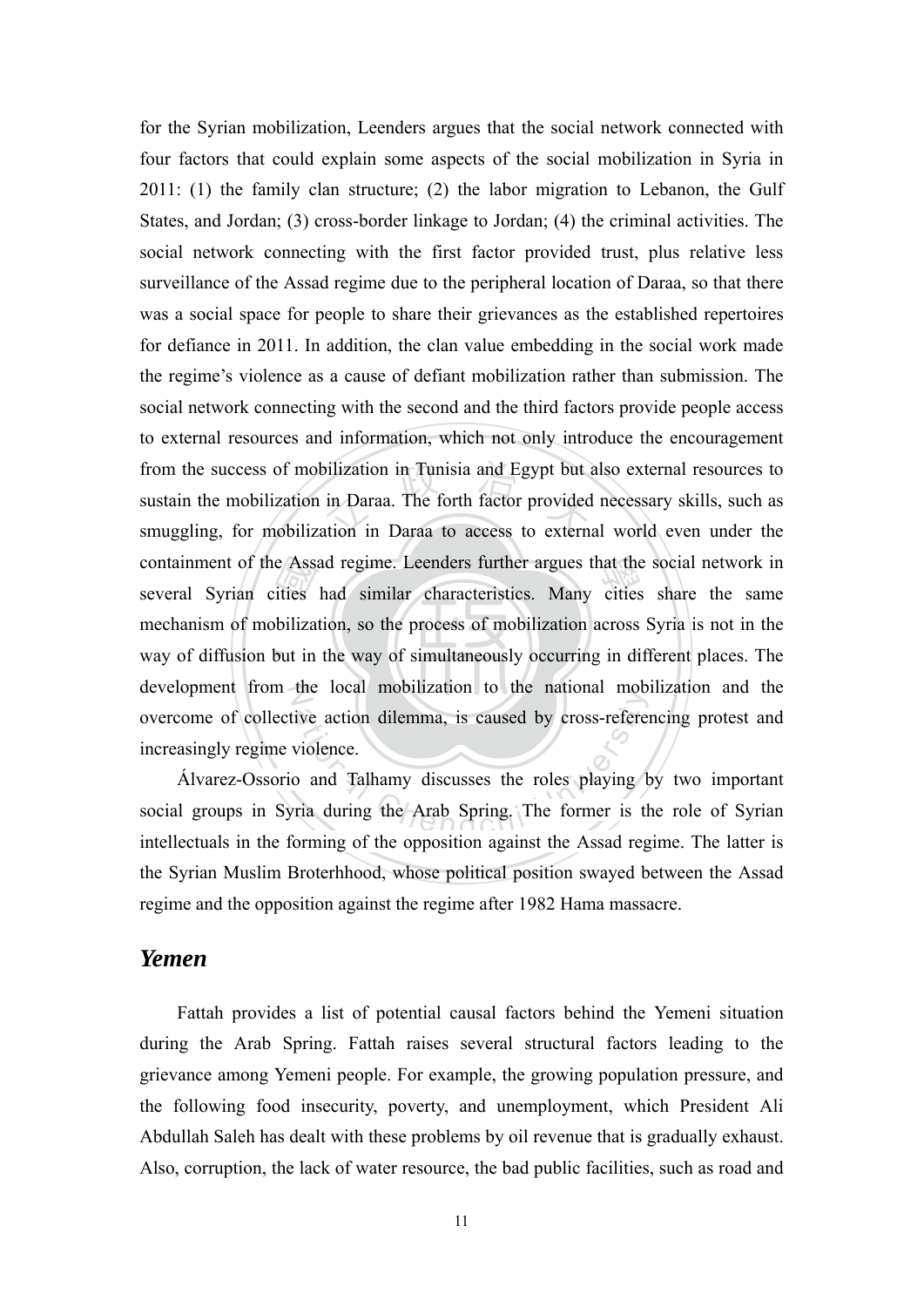electricity supplying networks, might add the dissatisfaction among Yemeni people. In addition, there was another source of grievance from the hatred of previous civil unrests, such as hostility between the Saleh regime and the Houthi movement, Shiites in the north, or the Hiraak movement, secessionists in south.

name of preventing Al-Qaeda in Arabian Peninsula (AQAP) from seizing the power, are mentioned. In addition, the analysis on the composition of the opposition groups resulting from the fragmented Yemeni society might reveal Fattah also points out factors providing opportunities for the potential rebels. For instance, the continuing civil unrests were gradually weakening the regime's capabilities for control. Mass defection, resulting from the inherent network of families, clans, and tribes within the state apparatus or the brutal repression against the peaceful protestors, also provided the support and the protection for the opposition. Also, the foreign interventions, such as Saudi Arab's connection with the significant tribes within Yemen and the drone attacks conducted by the US in the are mentioned. In addition, the analysis on the composition of the opposition groups resulting from the fragmented Yemeni society might reveal how the potential rebels overcame the collective action dilemma.

Saleh regime's capabilities since 2003, which probably resulted in insufficient state Extending Winter traces the long history of the conflict between the Saleh's regime and the hi movement. His study reminds me of how the Houthi movement weakened a regime's capabilities since 2003, which probably resulted capability and reveal the political opportunity for the rebels during the Arab Spring. Houthi movement. His study reminds me of how the Houthi movement weakened

# Mangchi University *Cases without the occurrence of civil wars*

### *Egypt*

In 2011, Egypt experienced a mass mobilization between January 25 and February 11, and the events ended the rule of Husni Mubarak. Concerning the precipitant of the 18-day event, most scholars agree that the topple-down of Tunisian regime plays an important role (Lesch 46; Saikal 530-531; Shehata; Shahin). Also, the role of social media on political violence/mobilization during 2011 was widely acknowledged (Lesch 45-46; Shehata; Shahin 60-62).

One of preconditions behind the event mainly comes from cumulative grievances among Egyptian people. In political aspects, most part of life in Egypt, such as the activities of labor union and political party, media, cultural expression, and university life, was under strict supervision by Mubarak regime (Lesch 36-37, 40; Shehata; Shahin 51-52). As a result, Egyptian people only had little freedom during the reign of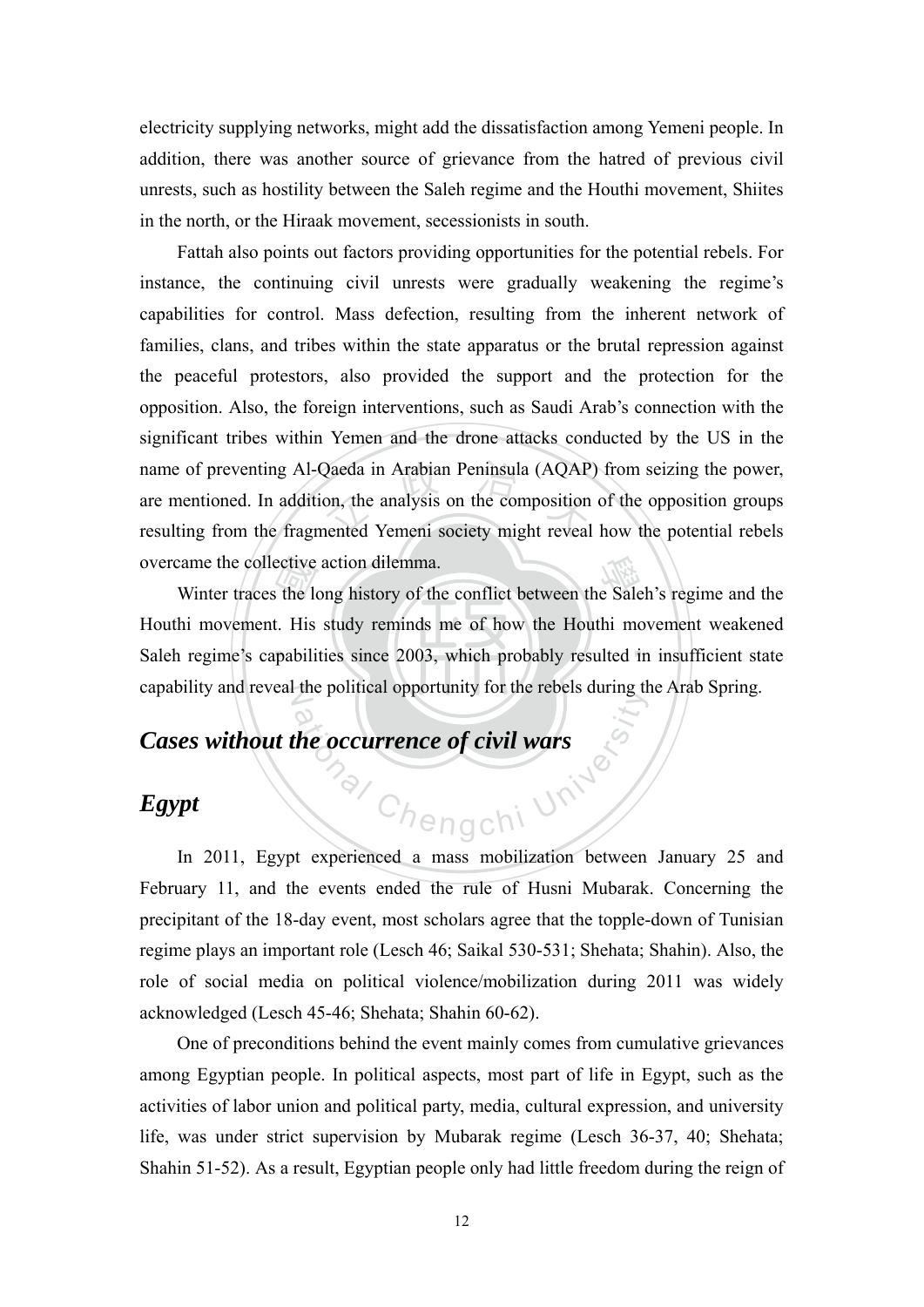arak regime had displeased three sides: mass, opposition parties, and the military,<br>h produced grievance against it.<br>The neoliberal economic policies reducing public expense and promoting Mubarak. In addition, Mubarak's foreign policy sticking to maintain peace with Israel and ally with the US also incited some grievance among Egyptians (Saikal 533-534). Also, Husni Gamal, the son of Mubarak, kept trying to build his own power bases for his future succession, and it led to two results: On the one hand, through blatant rigging, Gamal-led National Democratic Party monopolized power in November 2010 parliament elections. This excluded main oppositions, such as the Wafd party and Muslim Brotherhood, from the parliament and made them the potential participators in future extra-parliamentary activities (Lesch 38-40; Saikal 532; Shehata; Shahin 53). On the other hand, Gamal, without military background, built his own civilian faction undermining the power of the military, and it alienated the military, the most important ally of the regime, from the regime (Shahin 59). In sum, in politics Mubarak regime had displeased three sides: mass, opposition parties, and the military, which produced grievance against it.

growth mostly comes from rent-seeking activities, such as worker remittances and the en by<br>in Eg<br>press<br>mes fr privatization taken by Mubarak regime since 1990s deepens the economic<br>polarization within Egyptian society. To ordinary people, decreasing subsidies operation of Suez Canal, rather than from productive activities, such as the As it failed to provide enough jobs for the c<br>there of unemployed young soared. However, initialists due to their close relation with the reg<br>37-38; Saikal 532-533; Shehata; Shahin 50polarization within Egyptian society. To ordinary people, decreasing subsidies increases the life pressure of ordinary people. In addition, the Egyptian economic competitive industry. As it failed to provide enough jobs for the quickly increasing population, the number of unemployed young soared. However, the same policies benefited specific capitalists due to their close relation with the regime, for example, Ahmed Ezz (Lesch 37-38; Saikal 532-533; Shehata; Shahin 50-51). Besides, the process of privatization provided some officers opportunities to appropriate public funds for increasing their private wealth (Lesch 40-43; Shehata). As economic gap between poor majority and privileged minority expanded, it paved the way for the future political violence/mobilization.

Deserving to be mentioned, the political violence/mobilization in 2011 is not the first time during the reign of Mubarak, and the previous opposition against Mubarak regime served as the bases for the mobilization in 2011. The demonstration trend in Egypt has started from 2003, and the mobilization in 2011 extracted experience and technologies from the precedents. Even, some members of existed opposition took part in 2011 mobilization, such as the April 6 Movement, the Campaign for (Mohamed) ElBaradei, the Muslim Brotherhood, the Tomorrow Party, the Justice and Freedom Party, and Labor Union (Lesch 43-45; Shehata; Shahin 55-59). Although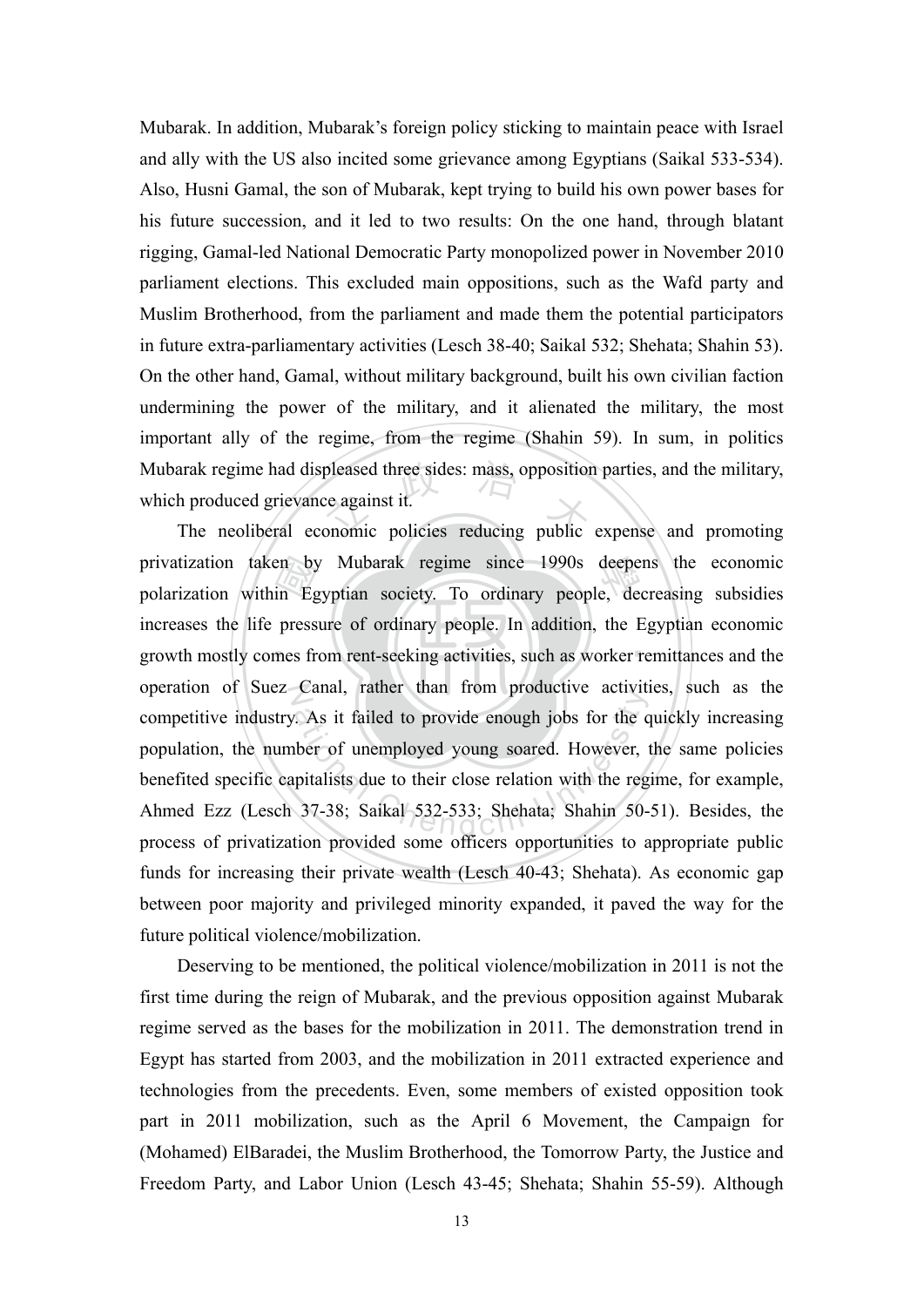there were complicate division within opposition, the mobilization in 2011 achieved some level of organizational cohesion in two ways: emphasizing non-violent characteristics for fear of scaring moderate composition and temporarily giving up each sides' political positions (Shahin 47-49, 62-63).

In 2011 Mubarak regime was under huge pressure due to successful political violence/mobilization. The responses taken by the regime, partial and slow concession and massive repression between January 25 and February 2, were not helpful to solving the problems, and even radicalized the demonstration. During the period the Egyptian army kept neutral at first, and in the end forced Mubarak to resign.

### *Jordan*

vilizations in Tunisia and Egypt did<br>g 2011; however, the situation still The success of mobilizations in Tunisia and Egypt did have some impact on the situation in Jordan during 2011; however, the situation still under the control of King Abdullah II.

interested in the peaceful and orderly demonstrated and tried to explain the situation in Jordan. G<br>anatory factors: two of them are relevant to the set there are five explanatory factors: two of them are relevant to the society governed by division within the Jordanian society, other two are relevant to the regime, including ordanian society, other two are relevant to the<br>enough deterrence toward the protesters and th<br>act people's hatred, and the final one is about th<br>n the regime and the society built since 1989.<br>Jordanian society, there were Scholars are interested in the peaceful and orderly demonstration starting from January 28, 2011 and tried to explain the situation in Jordan. Generally speaking, the regime, including less grievance towards the regime and the relatively mild the maintenance of enough deterrence toward the protesters and the measures taken by the King to distract people's hatred, and the final one is about the tacit agreement about protest between the regime and the society built since 1989.

Concerning the Jordanian society, there were division and grievance; however, both of them were of relatively low level. Jordanians shared the same grievance as people in other Arab countries, such as lack of political freedom and unequal economic distribution. However, the unpopular government still provides public services: education, subsidies, medical care for its people, so that the regime could keep its legitimacy in 2011. The Jordanian police are also unpopular among people, but they provided secure and orderly environment for the people. Important of all, in contrast to Libya, Iraq, or Syria, they barely use massive violence against the people (Seeley 32).

There were several kinds of division within Jordanian society, but they were relatively mild. The main ethnic division was between Palestinians and Jordanians, the former accounted for about 50% of the whole population, and the latter accounted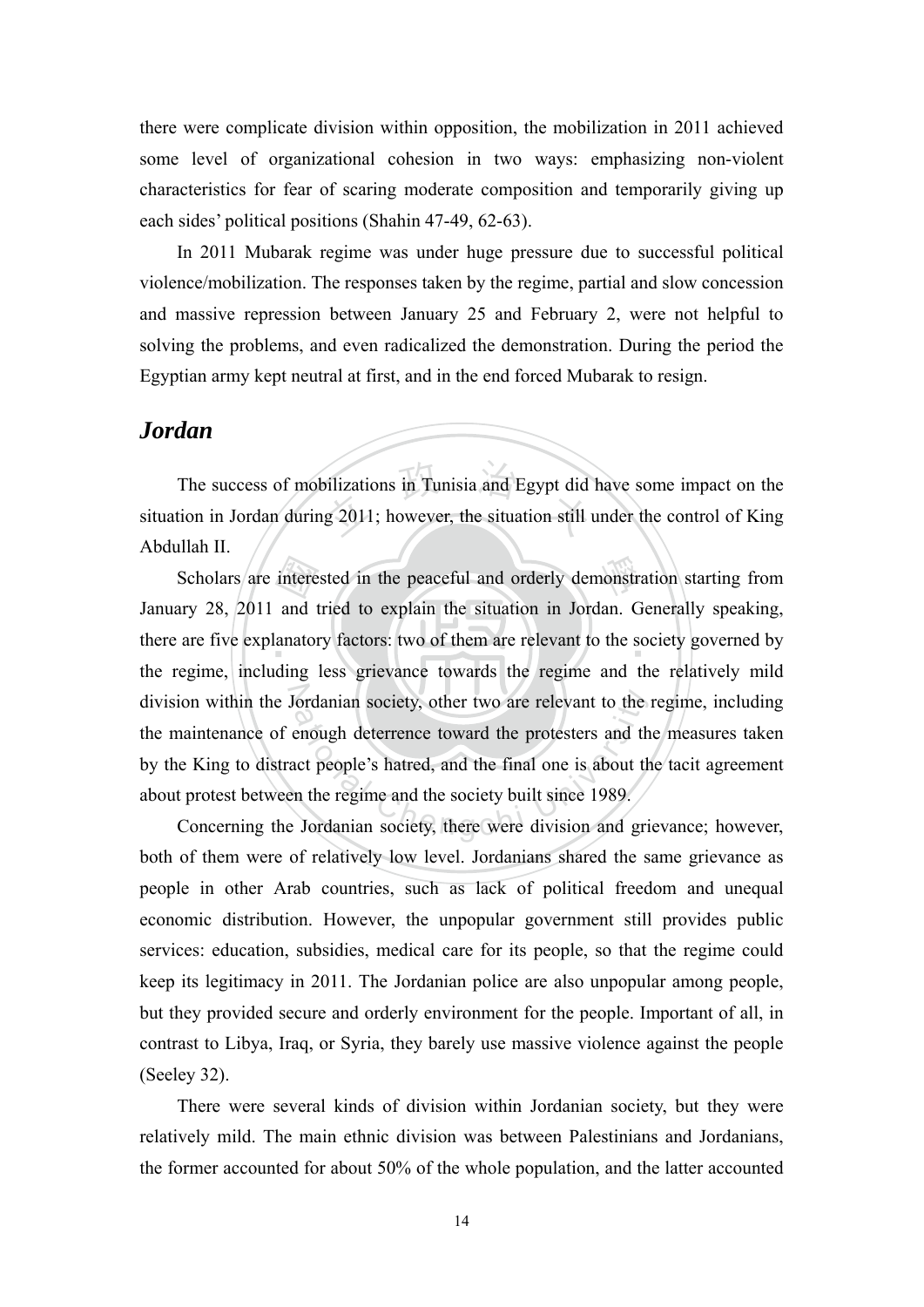for 30% to 35% of the population. It might be reasonable to argue that the Palestinians within Jordan may be the potential objective for mobilizing. Tobin tries to explain why there was no Palestinian riot in 2011 in two ways: first, some of Palestinians think that, identifying themselves as aliens, the protest against the King should be Jordanian business. Second, even if they overcame the regime, they would not want to build their own state in Jordan, because this implies that they give up their right in Palestine, which benefits Israel (Tobin 96-98). Besides, Seeley suggests that Jordanian government has been tactful in resolving tribal disputes (34). In sum, these might explain why the ethnic or tribal factor did not foment the mobilization in 2011.

the division from unequal economic distribution and even religious/ethnic/tribal cesses<br>
ves as<br>
unity"<br>
1 une ness of conflicts. The wealthier and<br>orer and traditional East Amman for<br>n environment that the new patte combined with accesses to commercial space and service-sector employment, people imagine themselves as "middle class" and "aspiring cosmopolitans". The new origins (Tobin 98-100). This kind of cohesion might be a buffer against the Although there is economic division between poor majority and wealthy minority in in Jordanian society, the new kind of "imagined community" among people blunts the sharpness of conflicts. The wealthier and globalized West Amman attracts people from poorer and traditional East Amman for work and leisure. Under the impacts of such an environment that the new pattern of work and leisure imagine themselves as "middle class" and "aspiring cosmopolitans". The new "imagined community" basing on these symbolic and social affiliations overcomes explosion of domestic conflicts in Jordan.

roo). This kind of conesion high oc a b<br>ic conflicts in Jordan.<br>note Jordanian government played during the A<br>ntrol the domestic situation. The first is to ke<br>ons by its qualified and loyal army. Also, compared Concerning the role Jordanian government played during the Arab Spring, it took two strategies to control the domestic situation. The first is to keep its deterrence against any rash actions by its qualified and loyal army. Also, comparing to Libya and Syria, Jordan's relatively good relation with other great power eliminated the political opportunity perceived by potential opposition for fear of external intervention (Seeley 33; Tobin 103).

In addition to the deterrence, the King also took strategy to distract the focus from the regime. For example, the King distracted people's focus from the regime's core: the royal family by making trivial political concessions, such as firing prime minister after prime minister, passing temporary laws, holding improvised elections (Tobin 104-106). Besides, taking advantage of the fear among Jordanians for losing the secure and stable domestic environment, the King distracted people's attention from domestic difficulties by publicly making a comparison between the mild situation in Jordan to the extreme situation in other countries, such as Egypt and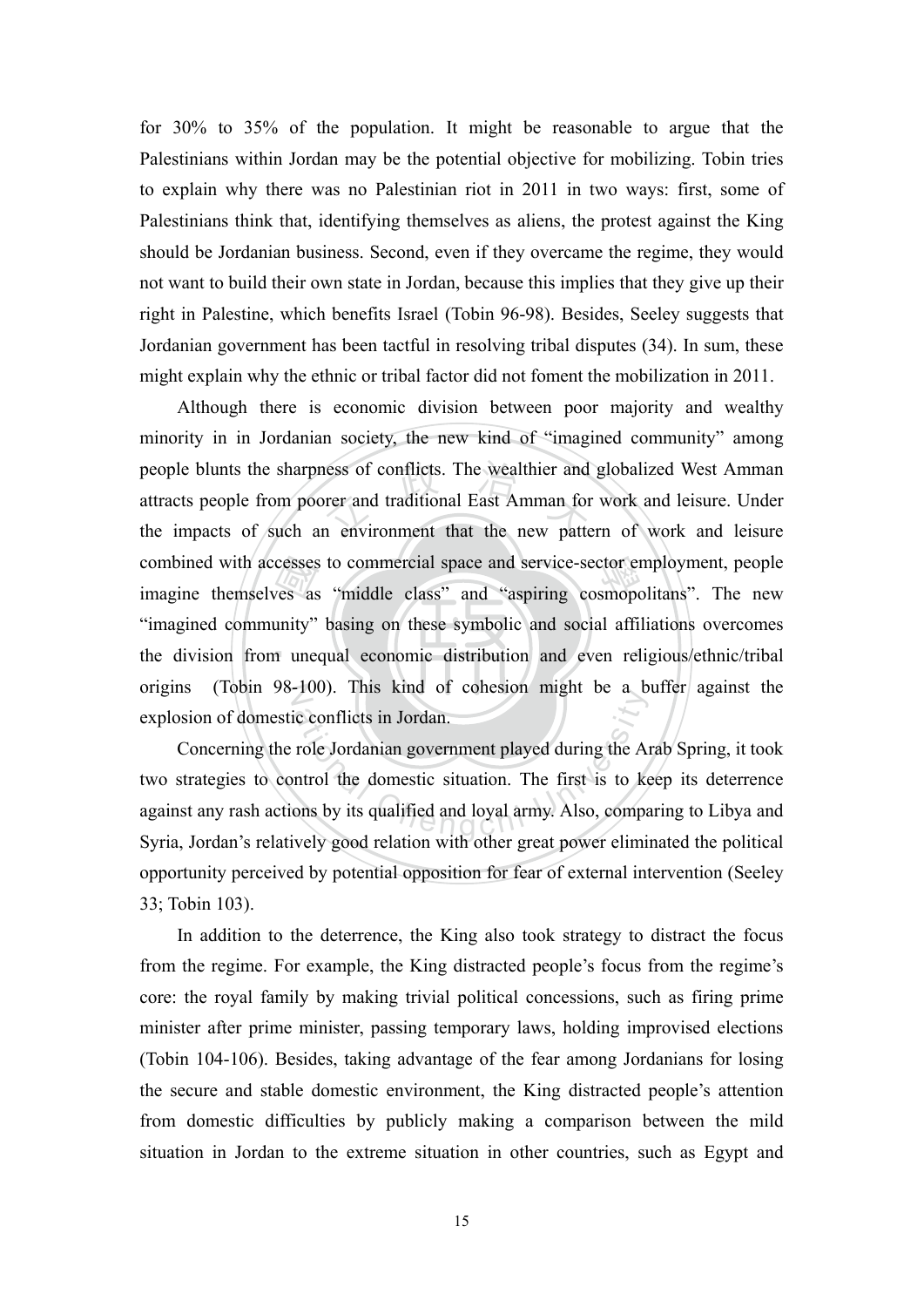Syria. It might let people reconsider if it is worthy to sacrifice the orderly life for pursuing more political and economic rights (Seeley 33; Tobin 106-107).

**正又** The tradition of protest also made the Jordanian situation during 2011 modest. The Jordanian government requests protestors provide information about the aim, the form, and the spot of demonstration, and the government would permit or block a demonstration after evaluating the demonstration basing on the information. This process constituted an informal negotiation between the regime and the society in advance, and in the process both sides exchange opinions and even constrain their actions: the regime respond its people in peaceful way by constraining the use of violence and the counter-protestors; the protestors keeps their activities disciplined and prioritized the consideration of security and non-violence (Seeley 32-33; Tobin 100-104).

### *Morocco*

situa<br>r prob<br>t, une rained and unemployment, unequal economic distribution, and lack of democracy. In 2011, the situation in Morocco was relative constrained, though Morocco shared the similar problems to other Arab countries, including corruption, poverty,

N Morocco could escape from uncontrollable political violence/mobilization. The first is The from uncontrollable political violence/mobilized of political freedom. For instance, Mohammet of Islamic and liberal activities, and the regim cultural movement within Morocco. The second VI to the protest in 2011. Alt Maddy-Weitzman thinks that there were two kinds of reasons behind why the relative high level of political freedom. For instance, Mohammed VI of Morocco allows certain extent of Islamic and liberal activities, and the regime is more tolerant to Amazigh (Berber) cultural movement within Morocco. The second is the response taken by Mohammed VI to the protest in 2011. Although he did not give up taking some intimidation against some protestors, to mollify grievance of people, he immediately proclaimed development on the right of peaceful protests and provided some economic concessions, including salaries raise and provision of jobs and subsidies. Also, Mohammed VI established new constitution which, according the observation of Maddy-Weitzman, superficially elevates the power of parliament and prime minister but still keeps the real power for himself. Although many parts of the new constitution are only lib service; one thing might has virtual influence is recognizing Tamazight, Berber's language ("Is Morocco").

The viewpoint of Daadaoui about 2011 situation in Morocco was different. He thinks that both the problems Mohammed VI facing and the candy-and-stick strategies taken by Mohammed were similar to other leaders in the Arab world. As a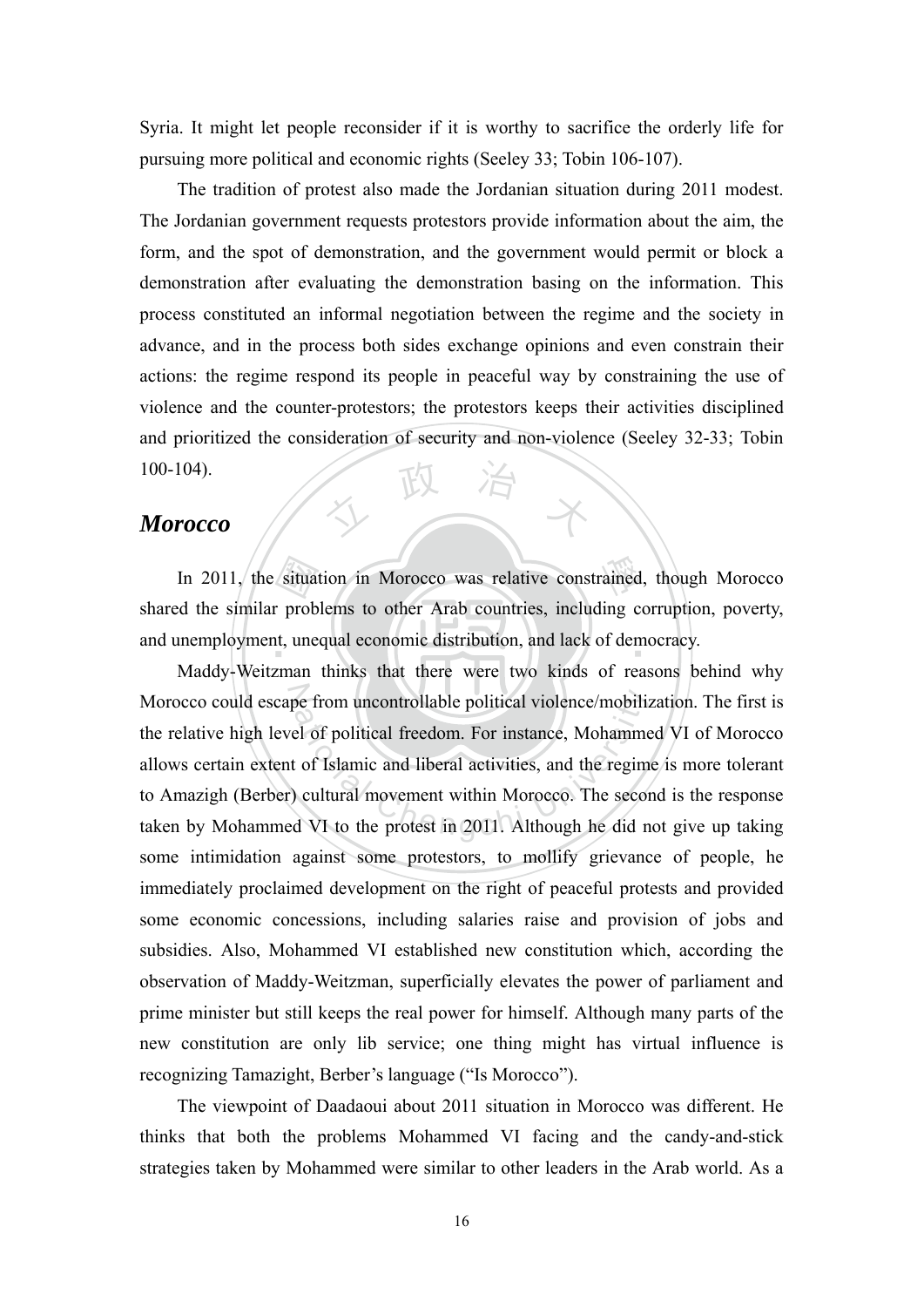result, the factors making things different comes from the regime type. In other words, monarchy is not easy to be challenged due to its mixed bases on rational-temporal authority and symbolic-religious authority. In addition, monarchy also provides Mohammed VI extra traditional, tribal, and religious capital when governing.

### *Saudi Arabia*

elected consultative assembly, and s<br>ining its impression among its pec Generally speaking, the domestic situation was principally quiet in Saudi Arabia during Arab Spring except for its eastern province, where the Shiite minority flocked. In fact, Saudi Arabia shared similar domestic problems with other Arab countries, such as young unemployment and unequal economic distribution. In addition, the Saudi regime continuously neglected people's demand for more political rights, such as establishment of an elected consultative assembly, and suffered from scandals of the royal family undermining its impression among its people (Al-Rasheed 21-22). However, Saudi Arabia still could avoid comprehensive demonstration.

s oil<br>of Arc<br>inves t expla increase of public investment in education, infrastructure, and welfare enlarged the more difficult to satisfy the increasing desire of its people (Al-Rasheed 21-23). The Saudi regime's oil wealth used to co-opt its people might explain why the regime escaped the surge of Arab Spring. However, the rising oil revenue since 2003 and the economic desires among Saudi people. The economic concession became more and oil wealth still had its influence this time, but it might lose its power in the future.

isfy the increasing desire of its people (Al-Rass<br>s influence this time, but it might lose its power<br>il wealth, the support of religious groups was t<br>nabism was the most important ally of the San<br>x, the Sahwa, whose ideas In addition to oil wealth, the support of religious groups was the other pillar for Saudi regime. Wahhabism was the most important ally of the Saudi regime. Also, according to Lacroix, the Sahwa, whose ideas is a mixture of Wahhabism in religion and Muslim Brotherhood in politics, was with a huge political mobilizing ability among Saudi people. The good relation with the Sahwa maintained by the Saudi regime might be a reason why there was no massive political violence/mobilization in Saudi Arabia during Arab Spring.

As to why minor protests in the eastern province could not inspire huge reaction among the whole population, the answer might lie in the strategy taken by Saudi regime. The riot in Shiite region came from the systematic discrimination by the Saudi regime toward Shiite population and the inspiration from Bahrain's Shiite riots. However, the Saudi regime prevented Shiite protestors to strike a coalition with the Sunni majority by resorting to sectarianism (Al-Rasheed 23-24; Mathiesen, "Saudi Arabia's Shiite Problem"; Matthiesen, "A 'Saudi Spring'").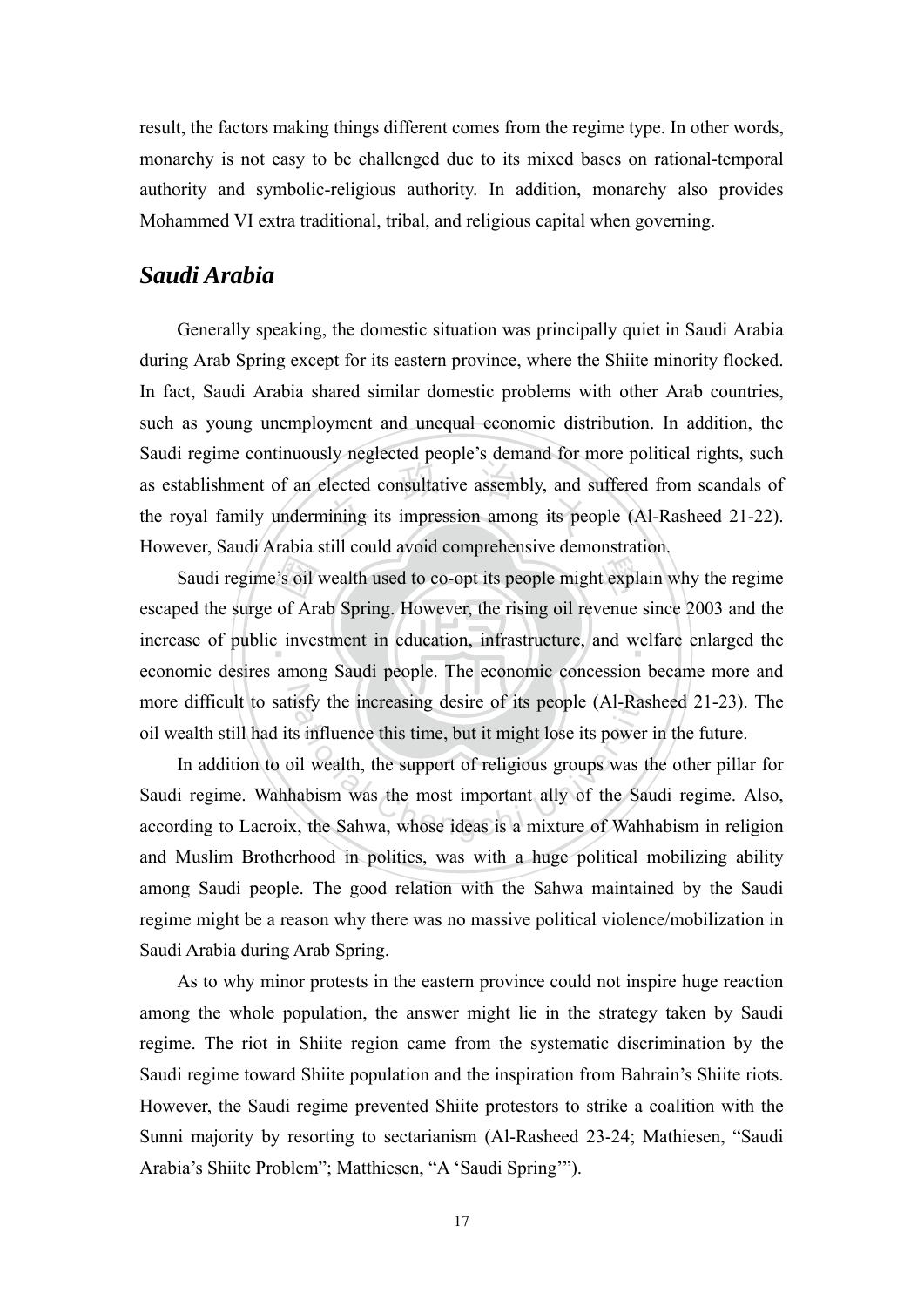### *Bahrain*

In 2011, Bahrain experienced serious demonstration, and it even invited the external intervention from Gulf Cooperation Council (GCC). Despites the inspiration of the situation in other countries during Arab Spring, the regime's systematic discrimination to Shiite majority might be the main reason for demonstration. Mass violence taken by the regime and the intervention of GCC might further radicalize the protests (Zunes).

### *Oman*

e dist<br>voles p<br>l lice ed only minor and relatively peace<br>rotests seldom aimed at Sultan Qabc ries a Omani economy. In social aspect, lack of educational opportunities, Islamic finance main sources for grievance were corruption and neglecting of people's demand for Under the impact of social media and the success of mobilization in Tunisia and Egypt, Oman experienced only minor and relatively peaceful protests during Arab Spring and the Omani protests seldom aimed at Sultan Qaboos. Similar to other Arab countries, the list of grievance among Omani people was so long: in economic aspect, unequal economic distribution, unemployment, low salaries and subsidies, and complaint about roles played by foreign workers, mainly Indians and Pakistanis, in issues, and alcohol license issues were the focus of protests. In political aspect, the free press, independent legislative, and judiciary section (Al-Jamali 30; Worrall).

ievance were corruption and neglecting of pecent legislative, and judiciary section (Al-Jamali 3 of protests in Oman during 2011 involved conflicts, including the sentiment from the pase of 2004 and Dhofar war in 1970s (Wo Besides, some of protests in Oman during 2011 involved past hatred from previous domestic conflicts, including the sentiment from the past insurgencies of Islamists in 1994 and 2004 and Dhofar war in 1970s (Worrall).

The reasons behind why Sultan Qaboos regime stayed intact might be generous and immediate concession to the demand from Omani people and limited use of violence (Al-Jamali 30; Worrall).

### *Algeria*

Under the economic and political grievance similar to other Arab countries, President Abdelaziz Bouteflika's reign did not face as serious challenges as some regimes did during the Arab Spring. To tackle the protests within Algeria, Bouteflika regime took the same strategies as other regimes did, such as economic concession, lifting the state of emergency, and promising political reforms. Also, Bouteflika regime took some violent repression. The carrot-and-stick measure might be the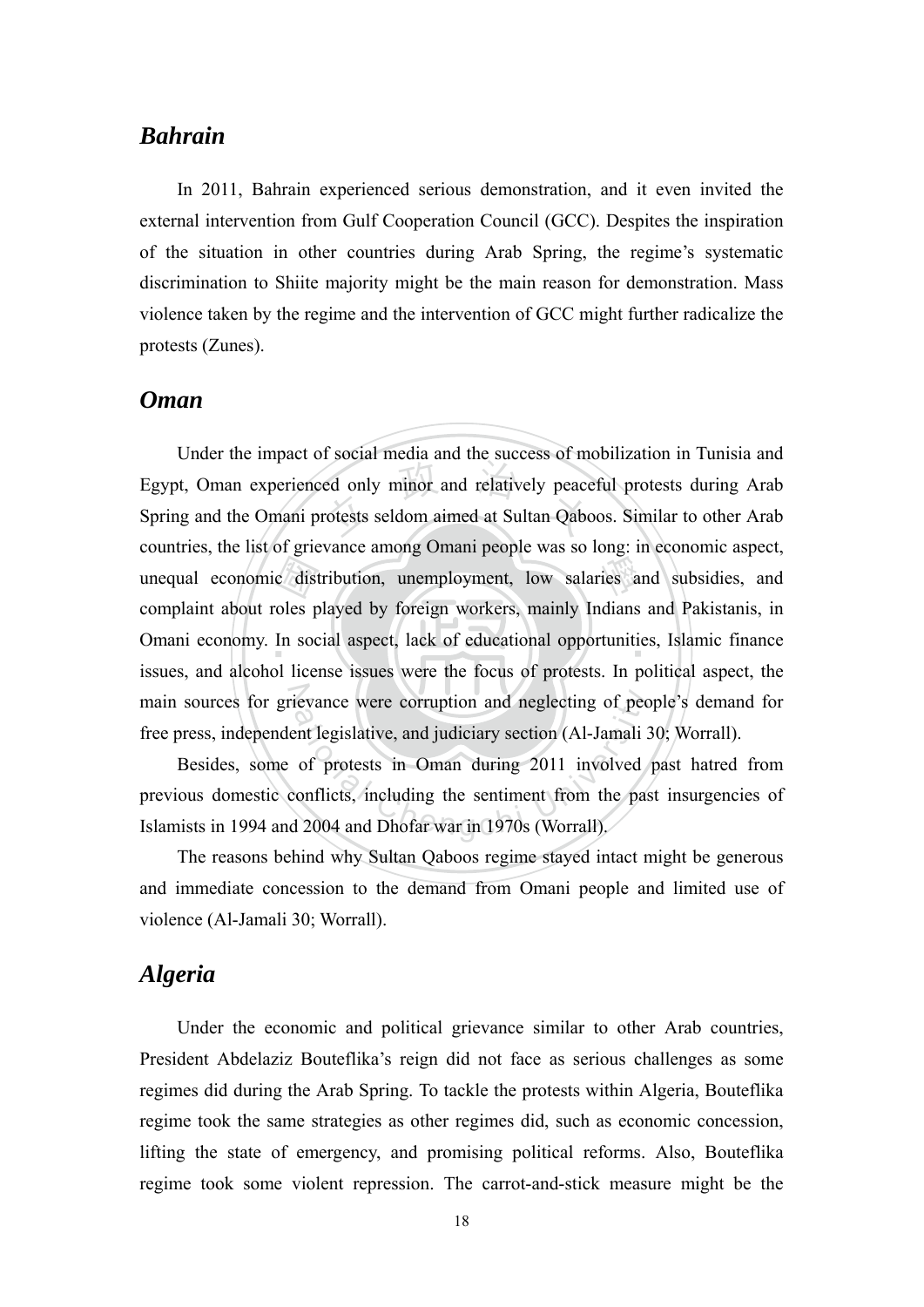reasons behind the relative quiet situation. However, there were another explanation: the terrible experience from 1954 independence war and 1991 civil war still haunted in Algerians' minds and hence prevented the comprehensive mobilization among people. As a result, Bouteflika regime was only in face of relatively weak and divided opposition (Zoubir and Aghrout).

Volpi explains why Algeria avoided vital challenge during the Arab Spring by three factors. First, being pseudo-democracy, the Bouteflika regime can not only co-opt and divide the opposition but also receive international recognition. Second, the regime use oil wealth to buy off their people. Last, the regime has both intention and capabilities to repression people.

nd Ag<br>
1. As<br>
amew<br>
1. Libya (Lacher 141; Ahmida 75);<br>(Fattah 81); Jordan (Seeley 32); Mo<br>Arabia (Al-Rasheed 21; Lacroix 2 Algeria (Zoubir and Aghrout 66, 69-70). However, they are not comprehensive and systematic enough. As a result, in this study I decide to conduct comparison among ‧ In sum, some literatures on single case still make some cases comparisons, including literature on Libya (Lacher 141; Ahmida 75); Syria (Haddad, "Syria's Stalemate" 88); Yemen (Fattah 81); Jordan (Seeley 32); Morocco (Maddy-Weitzman, "Is Morocco"); Saudi Arabia (Al-Rasheed 21; Lacroix 25); Oman (Worral 108); systematic enough. As a result, in this study I decide to conduct comparison among cases within the frameworks of theory.

**1.2.3. Theories for the Onset of Civil War**<br>With the help of the concise literature review by Levy and Thomas basic understanding about the bulky body of literature on civil was With the help of the concise literature review by Levy and Thompson, I can have a basic understanding about the bulky body of literature on civil war within a limited period. This helpful article included two main parts: the first part briefly reviews the process of debating on civil war; the second part presents the recent development of civil war study.

There are mainly three stages for the debate on civil war theory. Analytical attention paid on civil war started between1960s and 1980s, but, at that time, most scholars dealt with issues about civil wars within the framework of explaining political violence/mobilization in general. In the next stage, some scholars thought it is greed, for example, making money from diamond during wartime, that initiates civil wars, but other scholars argues it is grievance, such as socioeconomic inequality and ethnic discrimination, that fuels civil wars. Finding that: it is hard to tell greed from the intention to acquire financial source for maintaining resistance against governments, and grievance is too widespread to predict the onset of civil war, in the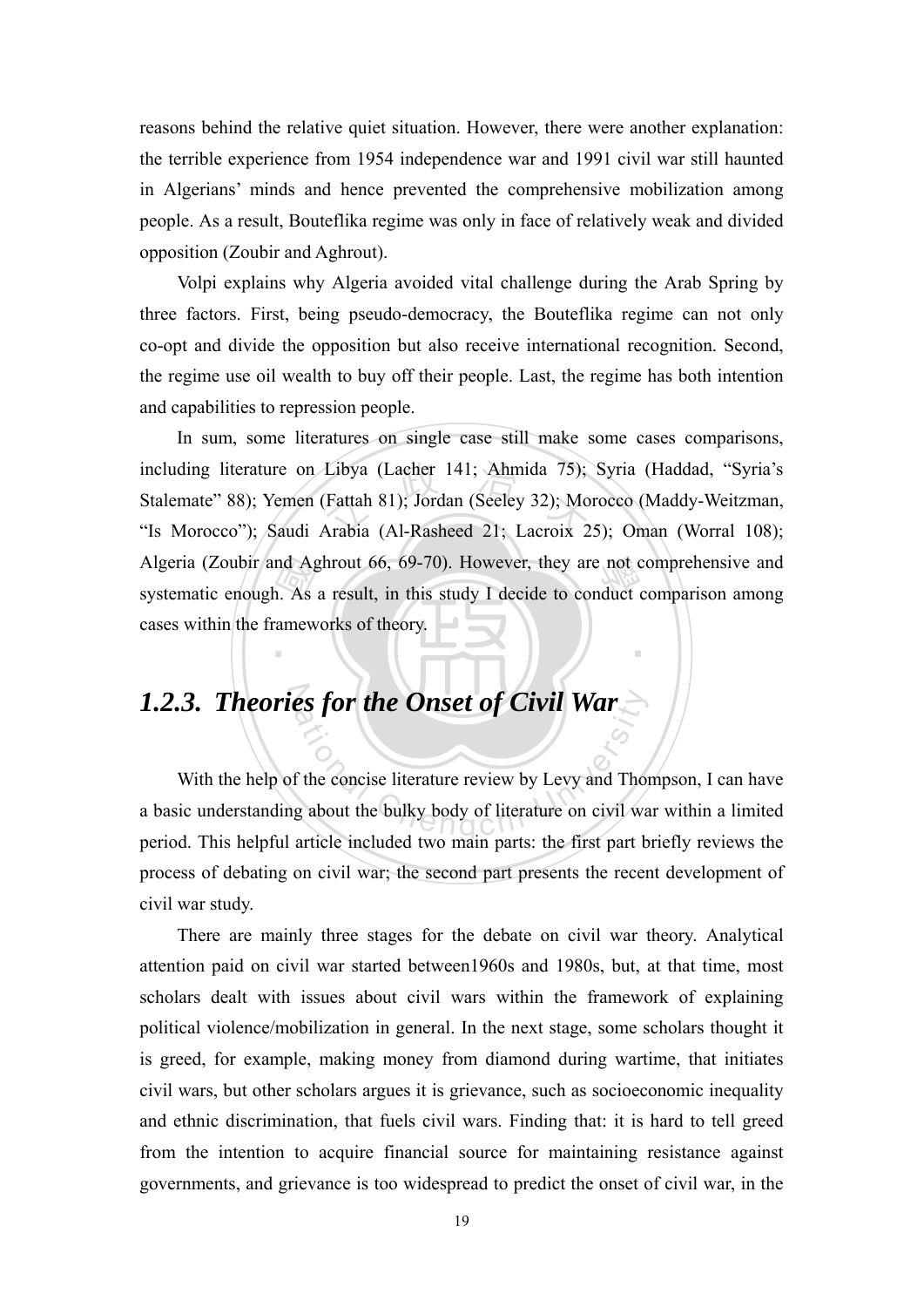third stage, scholars transferred their attention from motivation, including greed and grievance, to opportunity, that is, preconditions making rebels more possible.

Among the theories on civil war, my study selects three theories under discussion, including: Boix, F-L (Fearon and Laitin), and C-H (Collier and Hoeffler) ("Ethnicity"; "Greed"). Though all the three articles took sides between motivation, by Boix, and opportunity, by F-L and C-H, they still put the other side into consideration.

motivations behind civil war. Second, each of them represented a typical<br>interpretation of civil war F-L is prone to emphasize viable opportunity while C-h<br>tends to suggest the importance of profitable opportunity. As to B Concerning the reasons why I choose these three theories, there are mainly two reasons. First, all of them have importance to the academia. There were widespread debates and intensive reference following the publishing of F-L and C-H. And the importance of Boix lays on its effort to appeal academic focus from opportunities to interpretation of civil war. F-L is prone to emphasize viable opportunity while C-h tends to suggest the importance of profitable opportunity. As to Boix, it tries to capture the elusive motivation.

There are three other representative theories worthy to be noted here, including<br>ies by Stewart, Reno, and Ayoob. However, I will not include them for further<br>ssion. ‧ theories by Stewart, Reno, and Ayoob. However, I will not include them for further discussion.

N According to Stewart, horizontal inequality might be the main factor leading to ational including might of the main<br>at<sup>5</sup> Simply speaking, horizontal inequality means<br>the vertical inequality refers to unfair distributions of horizontal inequality come from inequ the onset of civil war.<sup>5</sup> Simply speaking, horizontal inequality means the inequality among different groups defined by different group identities, such region, ethnicity, class, or religion, while vertical inequality refers to unfair distribution of individual's income. The sources of horizontal inequality come from inequality in political, economic, social, and cultural aspects.<sup>6</sup>

The reason why horizontal inequality is the main cause of civil war rests on that civil war is a kind of organized group activity, and those group identities are so powerful in group mobilization. Although the group identity might be a ideal tool to invoke the passion of population within a specific group, it might be insufficient to

<u>.</u>

<sup>&</sup>lt;sup>5</sup> Actually, in Stewart's study conflicts caused by horizontal inequality include several types of serious violence with political objectives, that is, not only civil war but also separatist conflict and communal conflicts (conflicts without involvement of the incumbent government as a significant party), see Stewart, "Horizontal Inequalities and Conflict" 18.<br>
<sup>6</sup> This is the newer typology of horizontal inequality's sources, see Stewart, "Horizontal Inequalities"

and Conflict" 13. The old one includes political participation, economic assets, incomes and employment, and social aspects, see Stewart, "Horizontal Inequalities as a Source of Conflict" 110-111.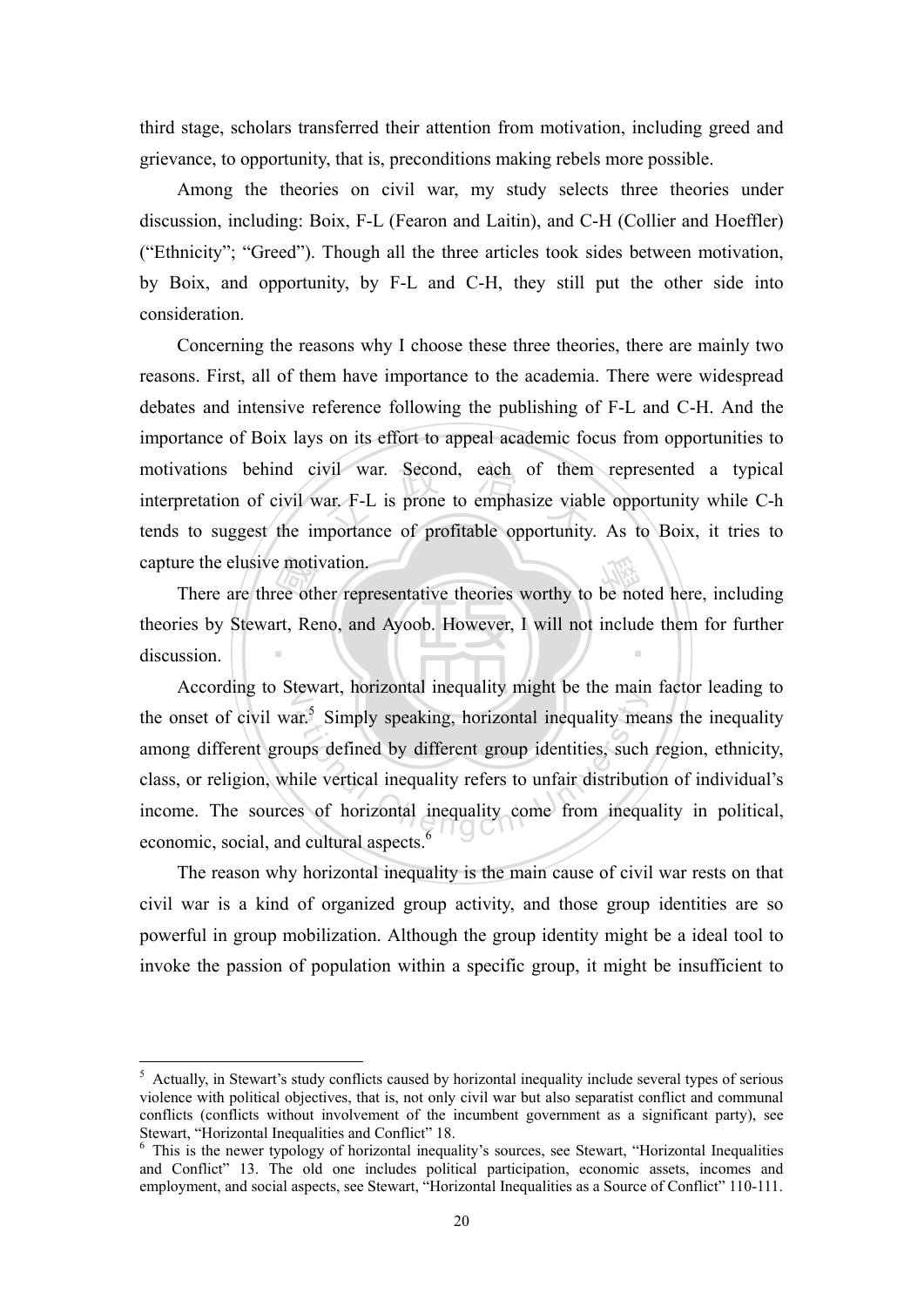mobilize people to take part in so risky an activity like rebellion without the common dissatisfaction about the wide difference between their group and other group.<sup>7</sup>

Reno points out an economically motivated causal path to the onset of civil war occurring in so-called "shadow state". "Shadow state" is "a concept that explains the relationship between corruption and politics" (Reno 45). A typical example for this might be Somalia, which superficially bears de jure sovereignty just like other states but cannot practically govern its people and territory due to its weak formal institution. With weak institution, "shadow state" cannot protect productive population, so that the latter cannot serve as regime's taxable bases. In contrast, dependency on foreign supports and/or valuable natural resources (and the foreign enclave investment incurred by the natural resources) is the main reason why "shadow state" can be sustained.

or discretionary exercise of power, that is, selective exemption form regulations. To the lea<br>Instea<br>
i, inclus<br>
xercis istained.<br>
ion, the political leader conducts political<br>
ies. With foreign supports and/or governing bases, the leader has little incentive to enhance the legitimacy and strength<br>of its institution. Instead, he conserves resources and acquires people's royalty by assure the viability of such political controls, the leader tends to make population less terially poor for creating a situation that each is<br>terially poor for creating a situation that each is<br>example to example the caused deliberary<br>protection to favored societal frictions. Under such a situation, the political leader conducts political control through the networks of personal ties. With foreign supports and/or natural resources as his of its institution. Instead, he conserves resources and acquires people's royalty by providing payouts, including material, that is, bestowing subsidies or privileges and/ secure and more materially poor for creating a situation that each individual pursues his personal favor to escape from the miserable life caused deliberately by the leader. The leader eliminate institutions providing public goods which may threat his own rein and sells private protection to favored societal frictions.

 According to Reno, civil war tends to happened in "shadow state" when its leader "fails to control free-riding risks" and then lose "the loyalty of followers who comply in return for payouts" (48). Without the provision of public goods, not only state's agent but also challengers to the state tend to maximize the use of violence in pursuit of their private economic interest (54-55).

Ayoob tries to explain why it is so frequently for us to observe that domestic conflicts bother the Third World. Unsuccessful process of state making, namely, building a political authority with enough legitimacy, might be the main cause behind those conflicts. The aims of state making are within specific territory: (1)

1

 $<sup>7</sup>$  In other words, what Stewart means is self-perceived inequalities. However, when practically</sup> measuring, Stewart still focused on observed inequalities because of the assumption that perception broadly reflect the observed reality, see Stewart, "Horizontal Inequalities and Conflict" 18.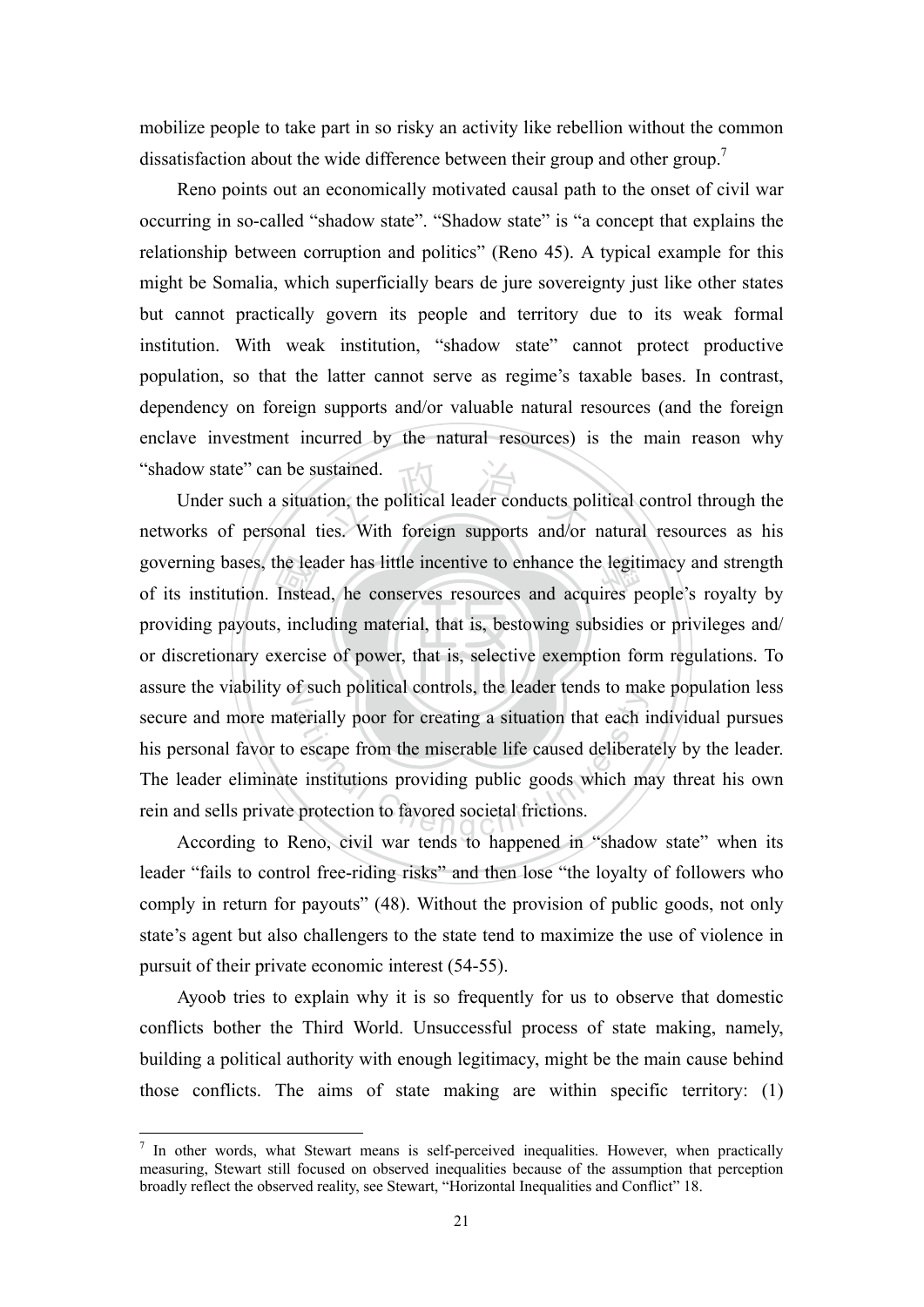consolidating political authority; (2) extracting resources; (3) maintaining political order. Most important, the monopoly on violence instruments serves as the precondition for the above three aims, and, drawing experience from the state making in Western Europe and North America, the process of monopoly usually brings large costs, including high death toll, forceful expropriation, etc. It takes a large amount of time and needs some coercive means for completing state making.

made the boundary and existence of a state nearly unchangeable, even for one with ans fo<br>inspi<br>and le<br>y and I international norms enhanced, especial self-determination, and judicial<br>rights, protecting individual civil and the choices of means for state making, especially coercive power. On the other hand, self-determination inspired ethnic separation within states, particularly those with serious internal incongruity. For states in the Third World, the environment for state making is even more rigorous. States in the Third World, as the late-comers of the international community, have endured pressure from state system during the period of state making. During the Cold War, superpower intensively intervened the Third World through financial provision, arm transfers, and even military interfering. In the post-Cold War, the influence of the existed international norms enhanced, especially the norms about human rights, ethno-national self-determination, and judicial sovereignty. On the one hand, norms on human rights, protecting individual civil and political right, limited self-determination inspired ethnic separation within states, particularly those with weak capability and legitimacy. Furthermore, emphasizing on judicial sovereignty

Fieulties waiting on the road to state making ustate naturally results in internal conflicts, and is capability and the legitimacy of this state once and Ayer I decide not to include Stewart, Reno, and Ayer I decide diffic A variety of difficulties waiting on the road to state making usually led to state failure. A collapsing state naturally results in internal conflicts, and in turn continuous conflicts weaken the capability and the legitimacy of this state once again.

The reason why I decide not to include Stewart, Reno, and Ayoob for discussion below is out of operational difficulties. For Reno and Ayoob, their theories are not specific enough. For example, Reno does not provide detailed and measurable concept for his "shadow state" and "the moment when the leader in shadow state lose control"; Ayoob presents causal factors too abstract to be measured, such as the legitimacy of a state and the effect from international norms, which will be the obstacle for me to observe the variant between cases in the two aspects. As to Stewart, though horizontal inequality has a detailed definition for measurement, the data requested is too detailed to be collected, especially for states in MENA with opaque economy (Mancini, Stewart, and Brown). Though the literature on civil war is so comprehensive, in below I will focus on three chosen theories of this study, that is, C-H, F-L, and Boix.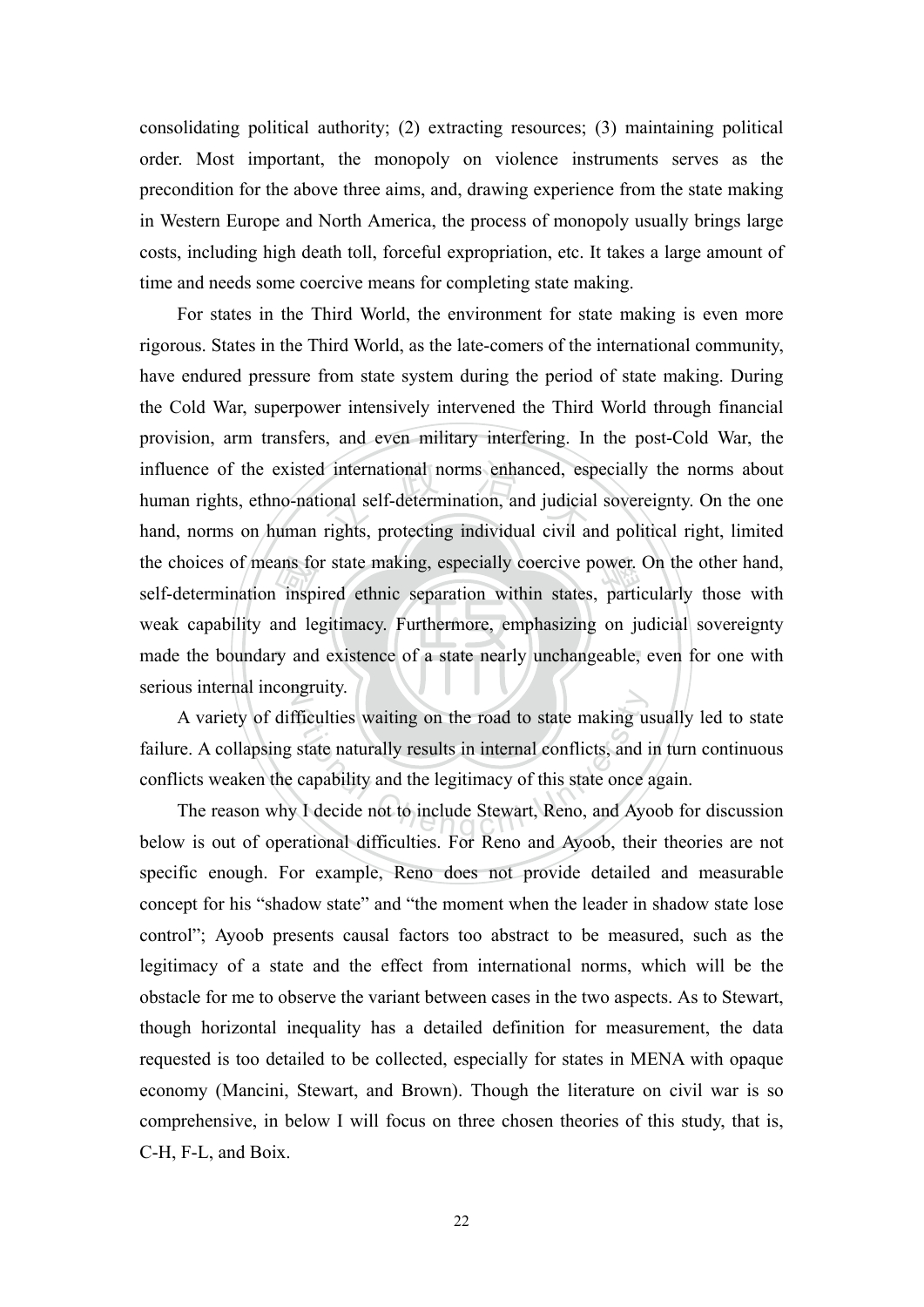## **1.3. Research Design**

### *1.3.1. Research Questions*

F-L. And, I will use the fifteen case Arab states, $8$  as touchstone for ther My main concern in this study is: why there was the difference on the level and form of political movement/violence between Arab states during the Arab Spring? Or, when focus on more intensive political violence/mobilization, whether civil war happened? The study tries to assure whether certain existed civil war theories can explain the difference. The theories under discussion, as I will mention in Part 1.2.3, include Boix, C-H, and F-L. And, I will use the fifteen cases, specifically speaking, 2011 situation in fifteen Arab states, $8\$ as touchstone for them to judge their ability to explain.

the key factor presented by the theories in explaining. If focus<br>
fferen<br>
Internations<br>
sented In Chapter 3, I focus on the question: how do the existed theories perform while  $\mu$  ining the difference? And it brings me two further questions: (1) how to ‧ explaining the difference? And it brings me two further questions: (1) how to effectively and parsimoniously apply the three theories in explaining and (2) what is

In Part 3.4.1, what is the best way to effectively and parsimoniously apply the ining? With three theories at hand, should I tal<br>and only choose one or two among them? I us<br>st cases fit the theoretical prediction, as a standa<br>ally speaking, I would ask: within which theories when explaining? With three theories at hand, should I take them all at the same time? Or I should only choose one or two among them? I use the explanatory ability, that is, if most cases fit the theoretical prediction, as a standard to make such a judgment. Specifically speaking, I would ask: within which theory or which combination of theories, the cases really experiencing civil war are expected to be cases with civil war. After assuring the way to apply, I would turn to evaluate each individual causal factors mentioned by the theories.

Among so many factors presented by the theories, which one might be the necessary condition for the outbreak of the civil war, especially under the context of the Arab Spring? To judge whether an independent variable is necessary for the happening of civil war, in Part 3.4.2 I prepare two questions for each independent variables. First, I would ask if most cases experiencing civil war have value prone to civil war in a specific independent variable? If yes, then I can include it into the possible group of necessary condition. Furthermore, I would ask if most cases without

1

<sup>&</sup>lt;sup>8</sup> These Arab states includes Algeria, Bahrain, Egypt, Iraq, Jordan, Kuwait, Lebanon, Libya, Morocco, Oman, Qatar, Saudi Arabia, Syria, UAE, and Yemen.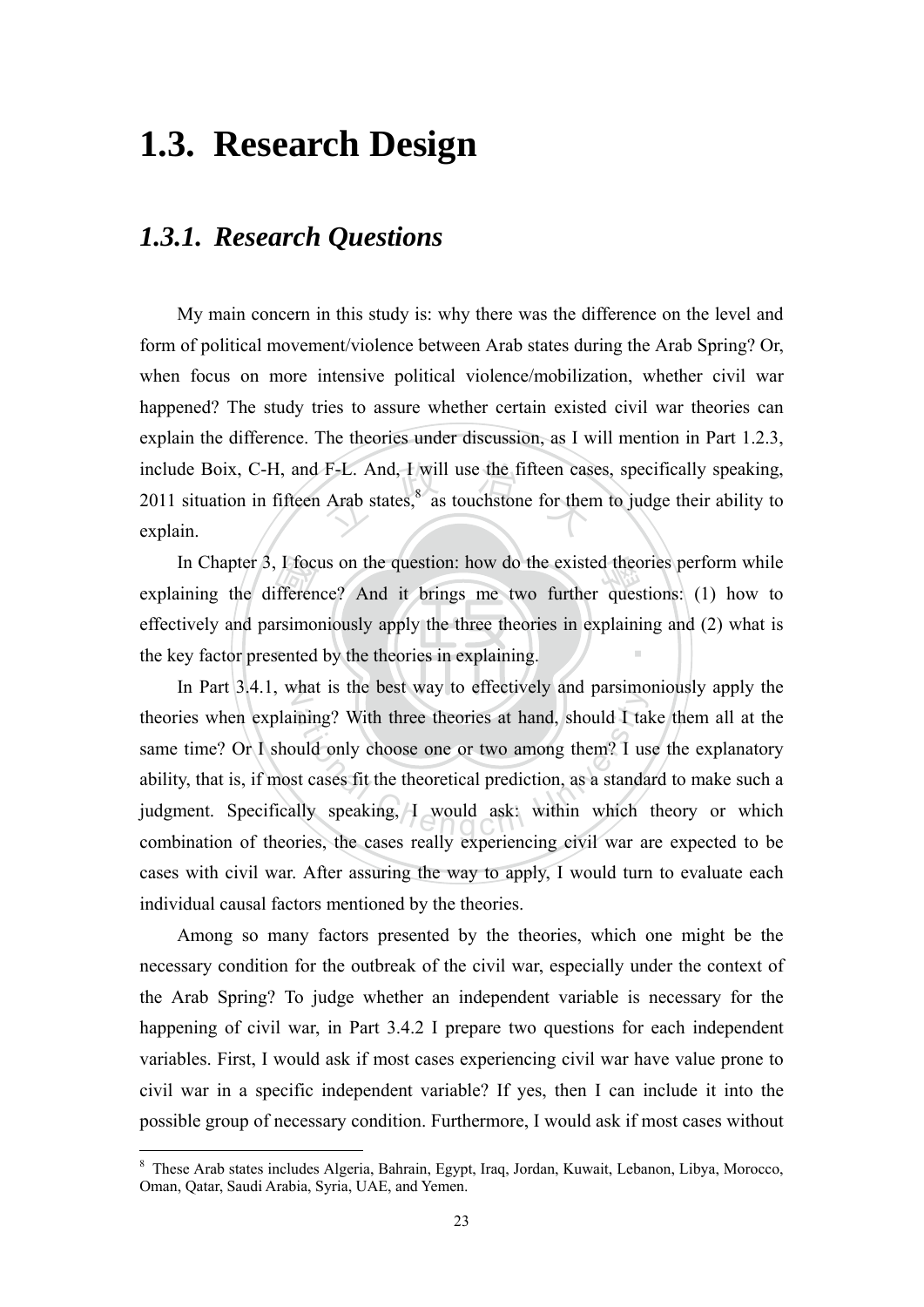experiencing civil war present no value prone to civil war in the same independent variable? If yes, then this variable maybe powerful in explaining, because with it or not does effect our prediction of civil war.<sup>9</sup>

In Part 3.5, I will ask if "peace duration" and "anocracy" hypotheses can be held in two cases fitting the theoretical predication: Iraq and Yemen. Specifically, whether there is old hatred and exclusive political institution? After answering above questions, I temporarily identify two variables "peace duration" and "anocracy" as some key factors behind the difference between case with civil war and case without civil war.

war? By discussing in this way, I will identify the weakness of existed theories and ano<br>about<br>ical b<br>ng in t blowing questions. Concerning "pea<br>unavoidably leads to new civil<br>g to the definition of civil war caus civil war? As to "anocracy", whether the used indicators a suitable indicator to capture elements about political institution leading to civil war? Does praetorian make some policy advice to lower the possibility of the civil war. In Chapter 4, I focus on the impacts of "peace duration" and "anocracy" on civil war in the two outliers, Algeria and Libya, which cannot be explained by the existed theories, and I ask the following questions. Concerning "peace duration", whether the experience of conflicts unavoidably leads to new civil war? Do only previous conflicts accommodating to the definition of civil war cause the happening of latter capture elements about political institution leading to civil war? Does praetorian polity, the theoretical base of "anocracy" hypothesis, predict the happening of civil

## hengchi University *1.3.2. Research Methods*

The main task of my study is to assure the causal mechanisms<sup>10</sup> behind the onset of civil war during the Arab Spring. As mentioned in Section 2.3, there are several deniable hypotheses proposed in different theories, and each hypothesis represents a potential causal factor to the happening of civil war. And two of methods mentioned by George and Bennet: congruence method and process tracing are helpful to evaluate predictive power of theories and posit the casual mechanism behind the difference between civil war and no civil war.

Starting from the theories for civil war built by other scholars, the first task of this research is to assess if the situation goes as the theories predicted. Congruence

 9 For more details about the necessity of the independent variable, see George and Bennett, *Case Studies and Theory Development* 189-192.<br><sup>10</sup> For the definition of "casual mechanism", see Bennett and George, "Case Studies and Process

Tracing" 139-140.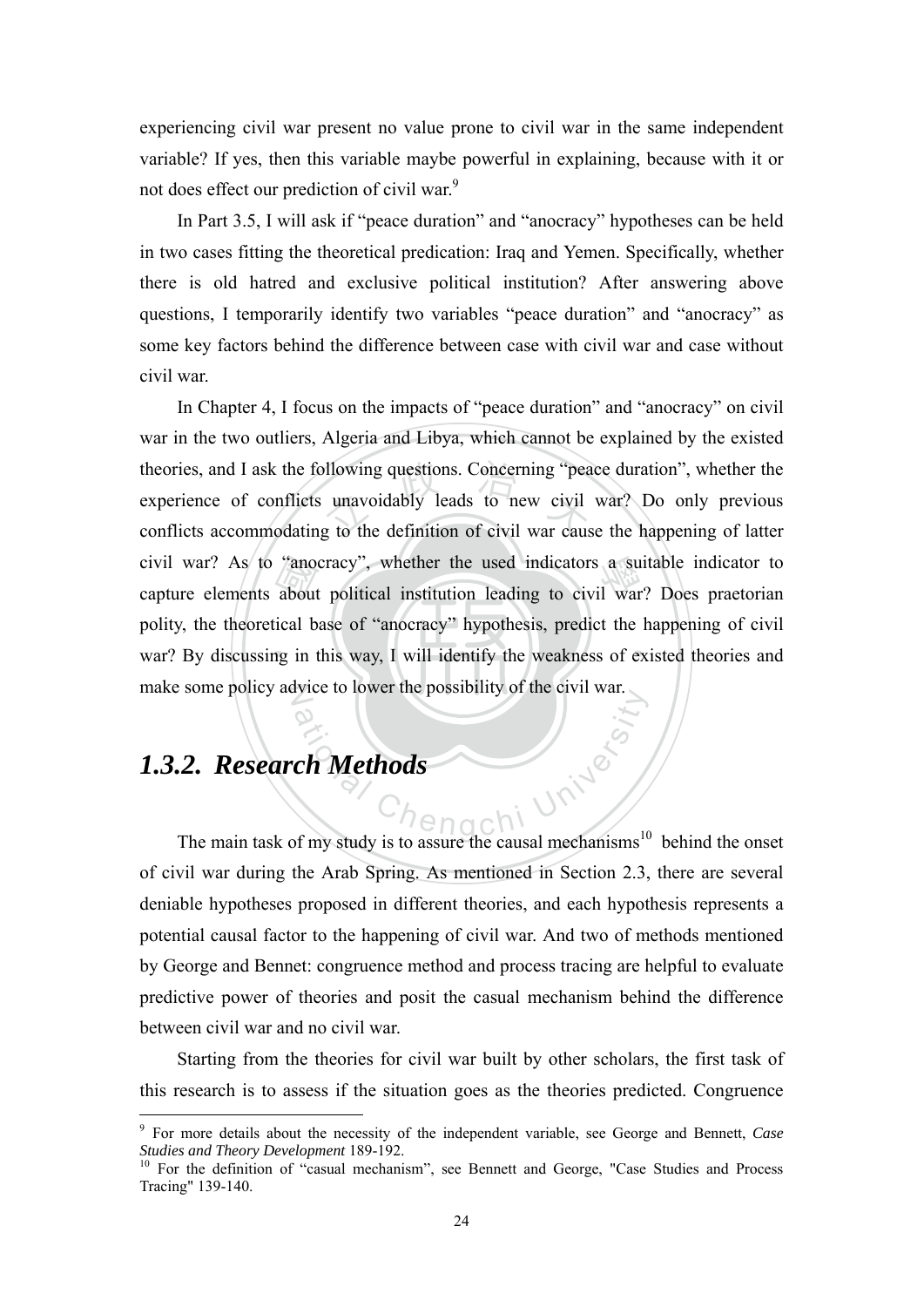method can ascertain the performance of each case on independent variables and dependent variable; by doing this, we could understand if these cases under discussion are congruent with the prediction of the hypotheses (George and Bennet, *Case Studies and Theory Development* ch. 9). After that, I move my attention to two deviate cases that is against the prediction of theories.

The second task is to trace the causal mechanism behind the two abnormal cases. The congruence method only tells the observation on the cause end and effect end, but there is still gap between them: how independent variables precisely influence dependent variable? To fill the gap, I plan to take process tracing in my research (George and Bennet, *Case Studies and Theory Development* ch. 10).

## Limitations **X** *1.3.3. Research Limitations*

1

ons on<br>search<br>nt to th<br>us is t The limitations on my study can be divided into three kinds: (1) limitations ant to the research question; (2) limitations relevant to the research method; (3) relevant to the research question; (2) limitations relevant to the research method; (3) limitations relevant to the data.

11 First, my focus is the onset of civil war rather than the type, form, or duration of civil war, which are also the hotspots for scholars. Although it is not easy to distinguish the potential causes behind the onset of civil war from the counterparts behind the type, form, or duration of civil war.

atial causes behind the onset of civil war from<br>a, or duration of civil war.<br>dy is based on small number of case in short te<br>ings some limitations. For example, my study r<br>my of three theories above, because all of then Second, my study is based on small number of case in short temporal span, and this characteristic brings some limitations. For example, my study might not serve as a disproof against any of three theories above, because all of them were developed from larger number of cases in longer temporal span, in other words, the three theories are closer to "covering law," but my study is relatively similar to "contingent generalization".<sup>11</sup> Also, my study is not qualified to take part in the greater debates on civil war, such as: Which one is the main reason for civil war? Is it greed or grievance? Is it motivation or opportunity? Or this study cannot resolve the controversies as mentioned in Section 2.3, such as: If factors about ethnicity really have no impact on civil war? Both hatred from past experience and cheap weapons available result from shorter "peace duration", and which one's effect is more important during civil war? If having "noncontiguous territory" has significant impact

<sup>&</sup>lt;sup>11</sup> For detailed discussion on "covering law" and "contingent generalization", see Bennett and George, "Case Studies and Process Tracing" 138 and 146.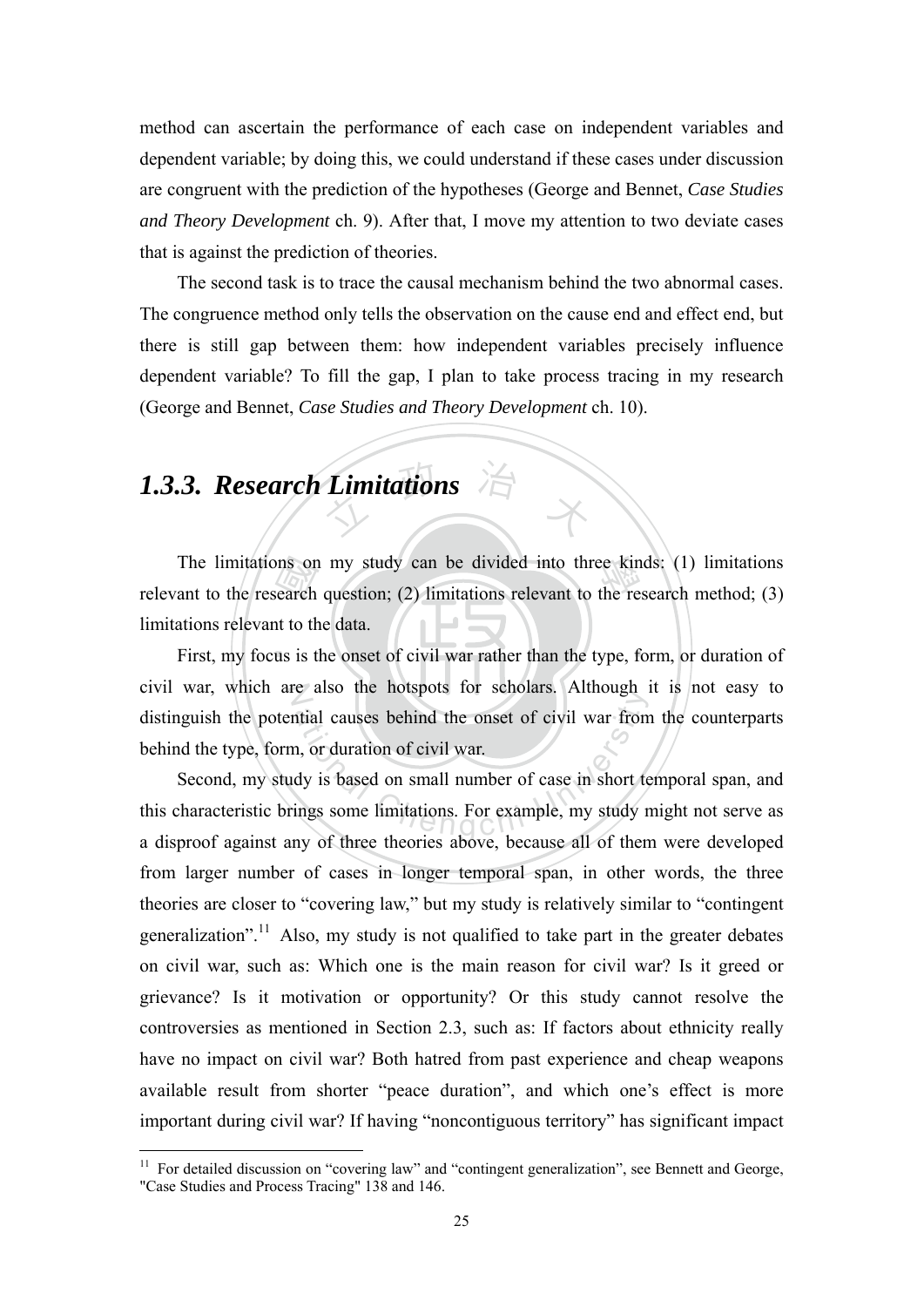on civil war? What is the meaning of the connection between the huge "population" and the outbreak of civil war? How to interpret the effect of education level on civil war? Is there casual relation between dependency on primary commodities and civil war? In sum, cases discussed in my research only represent the tendency in the MENA during the Arab Spring rather than a general tendency in a long period.

situation during 2011, information, such as the number of army and the number of casualties, might be seriously distorted. Third, without doing field research, almost all of evident used in this research comes from second-handed material, such as the information collected by other scholars and the news media. It might cause two risks to my study: (1) limited information might be not enough to effectively eliminate the number of potential causal paths, because as we all know process tracing needs a larger amount of data; (2) the topic of my research is about domestic riots; under such a confrontational casualties, might be seriously distorted.

學

The rest of my research will be composed of following four chapters. The logics **1.3.4. Research Frameworks**<br>The rest of my research will be compose to organize Chapter 2 to 4 can be visualized in Appendix I. Chapter 2 lists several 2 to 4 can be visualized in Appendix 1. Chap<br>ors by the three statistical models about civil was<br>method, the first research method, to asset<br>bendent variables, and identify key factors resulting in c potential causal factors by the three statistical models about civil war. In Chapter 3, I apply congruence method, the first research method, to assesses each case's performance on dependent variable and independent variables, and I evaluate the explanatory power of theories and identify key factors resulting in civil war or not. In Chapter 4, I shift my attention to find the reasons behind two theoretical exceptions, Algeria and Libya by sketching the causal mechanisms behind the two exceptions. Finally, I summarize the research results and make some recommendation about theoretical development and policy in Chapter 5.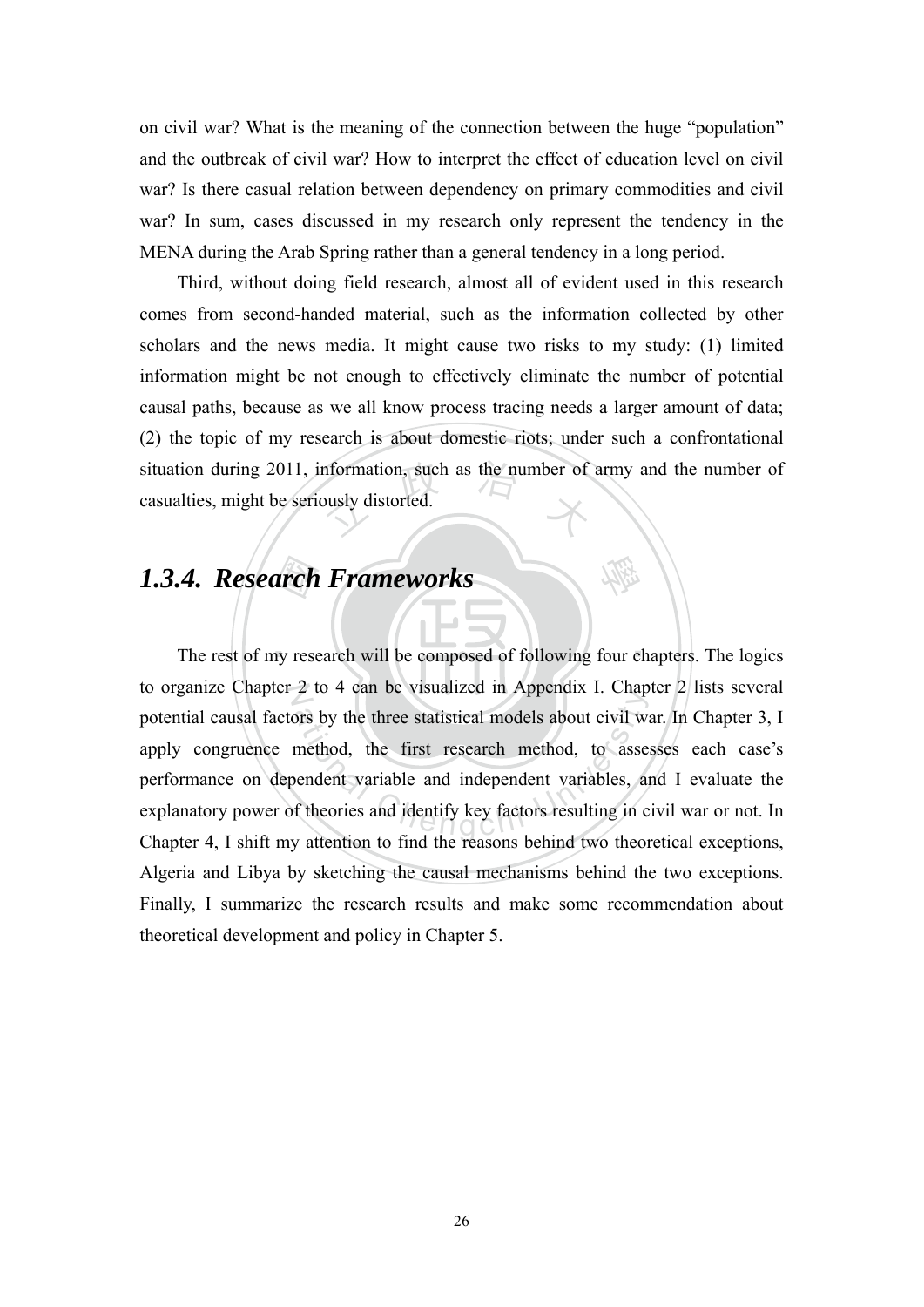# **2. The Existed Potential Causal Factors behind the Onset of Civil War**

文 政 治 木 As mentioned in Part 1.2.3, the three civil war theories under discussion included Boix, C-H, and F-L. In this Chapter 2, I would like to make a brief introduction about three aspects of the three theories, including analysis unit, dependent variable, and independent variables.

## **2.1. Unit of Analysis**

G12). On the one hand, the analysis unit in both Boix and F-L is country-year, which **CONTACT STATE** means they take the per year situation of a case (i.e. a country) as a single observing hand, the counterpart in C-H is the situation of the situation of the situation of the situation of the situation of the situation of the situation of the situation of the situation of the situation of the situation of th The unit of analysis refers to "the what or whom being studied" (Babbie 347, object. On the other hand, the counterpart in C-H is the situation of a case in every five-year interval starting from 1960 to 1995. In this research, I will adopt the former, because my interest is in the onset of civil war in a single year: 2011.

學

## **2.2. Dependent Variable**

1

About the dependent variable: civil war happens or not, there are some differences between definitions for civil war proposed by different theories. Based on definition by Correlates of War (COW), F-L adds some key criteria that are helpful when encountering difficulties in the process of measuring. Boix also follows the definition proposed in F-L. As to the definition held by C-H, it is similar to but simpler than the counterpart in  $F-L$ .<sup>12</sup>

<sup>&</sup>lt;sup>12</sup> The civil wars definition by C-H is composed of 2 criteria: first, at least 1,000 combat-related deaths per year; second, to distinguish civil wars from massacres, both government forces and an identifiable rebel organization must suffer at least 5% of these fatalities, see Collier and Hoeffler, "Greed" 565.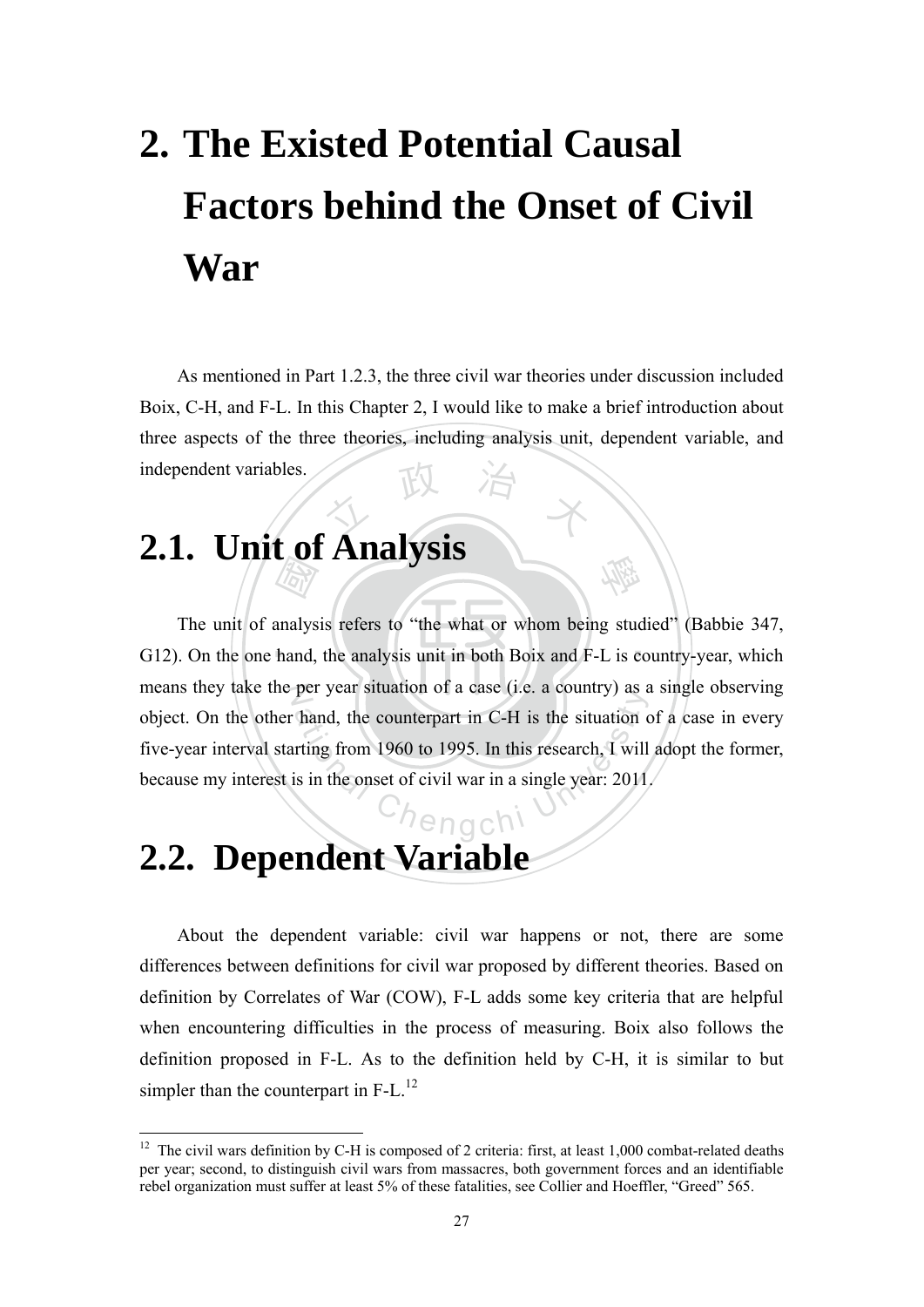I decide to take the definition of civil war built by F-L for two reasons. First, the relatively detailed definition by F-L is more effective to clarify some ambiguous situation during the measurement. Second, the definition in F-L is stricter than the counterpart in C-H, so if a case passes the threshold of the former, it also passes that of the latter.

Here, I only simply introduce the dependent variable, and for the operational definition and measurement of this variable, see Section 3.1.<sup>13</sup>

# **2.3. Independent Variable**

variables, although the independer<br>comprehensive, but this research of<br>cussion. There are two standards variables: (1) statistically significant or not; (2) suitable to this research or not.<br>In the first step, I choose variables basing on the statistical test result of As to independent variables, although the independent variables proposed by Boix, C-H, and F-L are comprehensive, but this research only chooses certain ones among them under discussion. There are two standards for filtering independent

observable independent impact on the onset of civil war. Thus these variables deserve sticall<br>tep, I<br>variab<br>ndent N In the first step, I choose variables basing on the statistical test result of these three articles. If a variable is statistically significant, it means that these variables have further discussion.

tep, I excluded three variables, which are statis<br>to be discussed in this study. Firstly, the variacy, is excluded. Because there is not too muc<br>nee of fifteen cases on this variable, I courag In the second step, I excluded three variables, which are statistically significant but are not suitable to be discussed in this study. Firstly, the variable, whether the regime is a democracy, is excluded. Because there is not too much obvious variant among the performance of fifteen cases on this variable, I courageously set this as constant. Also, the variable, whether it is the first or second year of the country's independence, was excluded, because in observatory time point (i.e. 2010) all these fifteen cases were not newly independent. Finally, the variable, the percent of Muslim accounting for the whole population, is excluded, and there are two reasons for this: the first reason is that there is not too much obvious variant among the performance of fifteen cases on this variable. The second reason is that the variable cannot manifest the division within Muslim, i.e. the Sunni-Shiite division, which might be one of key factor behind the political violence/mobilization in some countries during the Arab Spring.

1

<sup>&</sup>lt;sup>13</sup> The operational definition means "the concrete and specific definition of something in terms of the operations by which observations are to be categorized," see Babbie 47.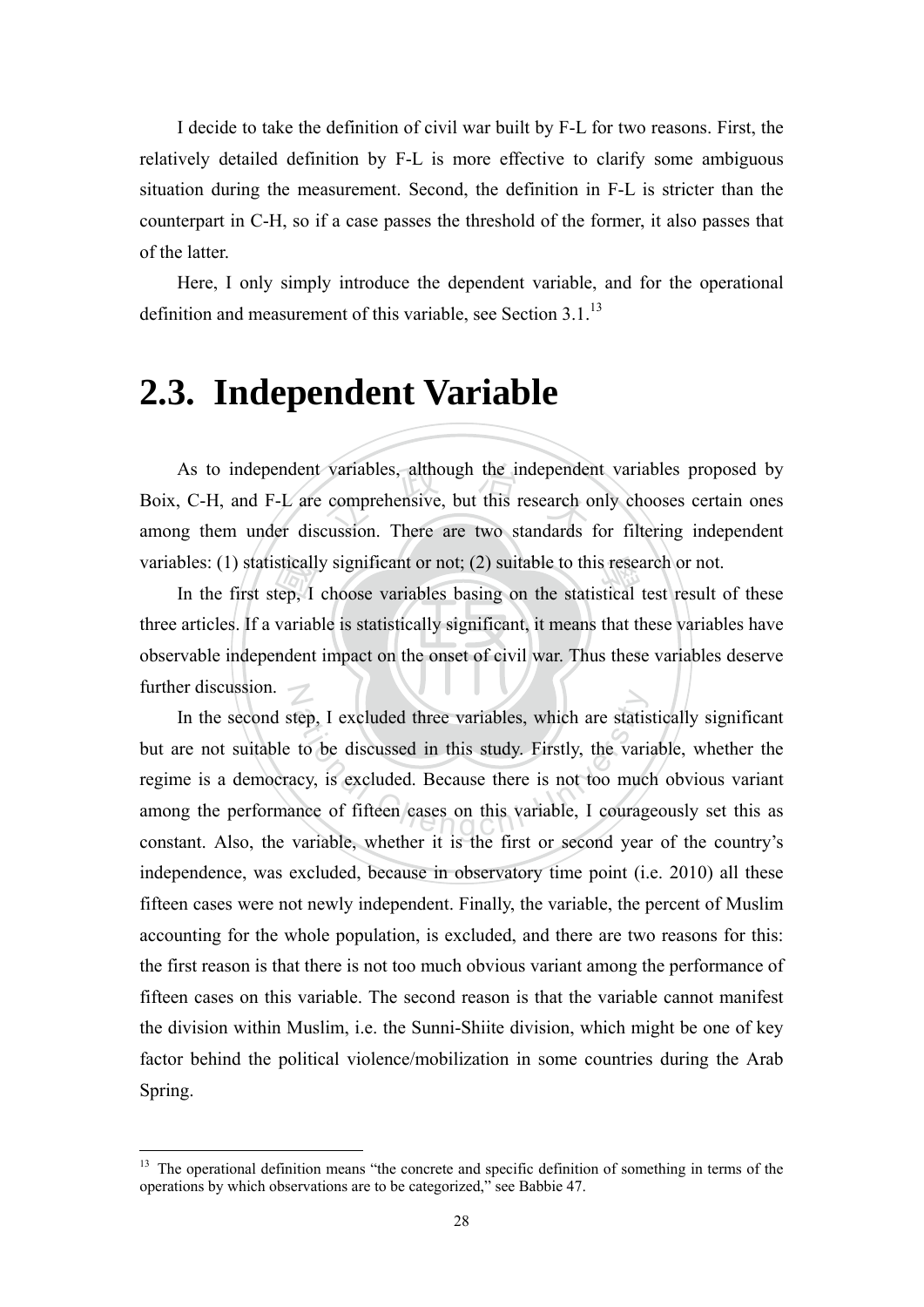After the filtering of variables, I categorize independent variables into two main types: motivation for rebelling and opportunity for rebelling as in Appendix II. In Part 2.3.1 and 2.3.2 I simply introduce each variable; for the operational definition and measurement of every independent variables, see Section 3.2.

# *2.3.1. Motivation for Rebelling*

Motivation refers to the reason why people implement rebellion, and as Appendix II shows, it includes four types of hypotheses: economic grievance, political grievance, greed, and conflict-incurring hatred.

# *Economic Grievance*

as foc<br>e ons<br>nomic<br>assum nce 政 治 木 t years operationalize economic grievance based on five assumptions below. The first type is economic grievance. In order to bring back the academic attention, which has focused on opportunity factors in recent years, to the motivation factors behind the onset of civil war, Boix created a more complex variable to

common social phenomena, exists in every country. Formally speaking, economic momena, exists in every country. Formally spend average income in a country is higher than a<br>at least 50 % of people have income lower<br>sumption is that it is under linear income ta Boix's first assumption is that economic inequality, which is one of most inequality means that average income in a country is higher than median income in this country, that is, at least 50 % of people have income lower than the average income (200-201).

The second assumption is that it is under linear income tax (everyone with constant tax rate), and all tax revenue will be redistributed to every people in an equal amount (i.e. the total tax revenue are divided by the number of whole population). According to the two assumptions above, the larger the gap between the median income and the average income, the larger the difference between the tax the median individual pays and the distribution he receives (Boix 201).

The third assumption is that, under the one-person-one-vote rule and the median voter theorem, the policy adopted is the one preferred by the median voter (Boix 201-202).

In addition, the forth assumption excludes the situation that the median individual set "the tax rate equal to one and hence expropriate from individuals with an income equal to or larger than the average income" (Boix 202).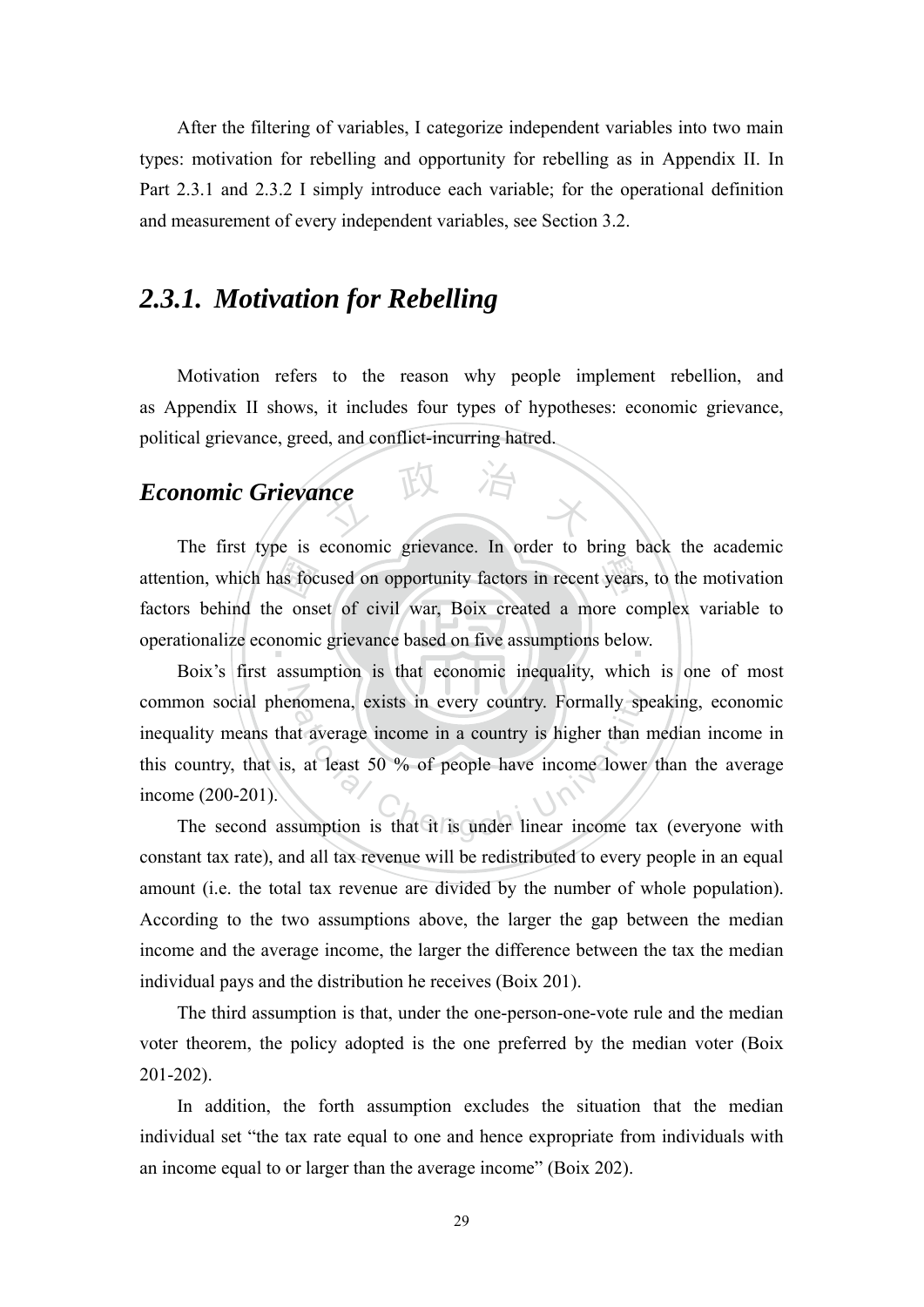Overall, under the first two assumptions, the median individual should receive more net distribution (distribution received minus tax paid) in more unequal situation. And, according the third assumption, the opinion of the median individual is crucial to the adaptation of a policy. As a result, the more serious economic inequality in a country, the stronger support of median individual to policy demanding to increase tax rate, that is, pressure for redistribution.

kind of asset declined. In contrast, asset with lower mobility and higher taxability, such as agricultural product, will cause incentive to be imposed higher tax rate, in other words, pressure for redistribution. Boix's fifth assumption is about the characteristics of asset. The mobility of an asset reveals how easily it " can be moved abroad to obtain a return equal to the domestic return", and the taxability of an asset represent if it "can be easily hidden from the state or it becomes of a kind that can only be used by its owner" (Boix 202). If an asset is with high mobility and/or low taxability, the incentive to confiscate this such as agricultural product, will cause incentive to be imposed higher tax rate, in other words, pressure for redistribution.

speaking, political elites decide the voting rule after taking the economic condition of sumpt<br>cously<br>inequa<br>l elites Based on assumptions above, Boix argues that civil war tend to occur in a try simultaneously with two factors leading to high pressure for redistribution: the country into account: under democracy there is cost of tax payment highly demand for redistribution; in contrast, au<br>cost of repression, though elites could excl<br>om participating the policy formation. In highly<br>re of redistribution (i.e. higher tax rate) is so higher country simultaneously with two factors leading to high pressure for redistribution: higher economic inequality and highly dependency on agrarian economy. Generally depending on the demand for redistribution; in contrast, authoritarianism is accompanied with cost of repression, though elites could exclude most of the oppressed people from participating the policy formation. In highly unequal agrarian economy, the pressure of redistribution (i.e. higher tax rate) is so high that the cost of repression might be relatively low; therefore, elites will tend to favor authoritarianism and repression, which help them put exclusive control on policy making and ease the pressure for redistribution. In short, when the pressure for redistribution from people is quite high, then the occurrence of authoritarianism and repression highly associating with the happening of civil war will increase (202-203).

To catch economic inequality and dependency on agrarian economy which are the premises for civil war happening, Boix borrows two variables from Vanhanen: "Index of occupational diversification" (IOD) as a proxy for the level of dependency on agrarian economy and "the percentage of family farms" (FF) as a proxy for the economic inequality (Vanhanen 43-45, 47-51, 55-57). Statistically, the product of IOD and FF negatively associates with the onset of civil wars (Boix 207-209, 212-213).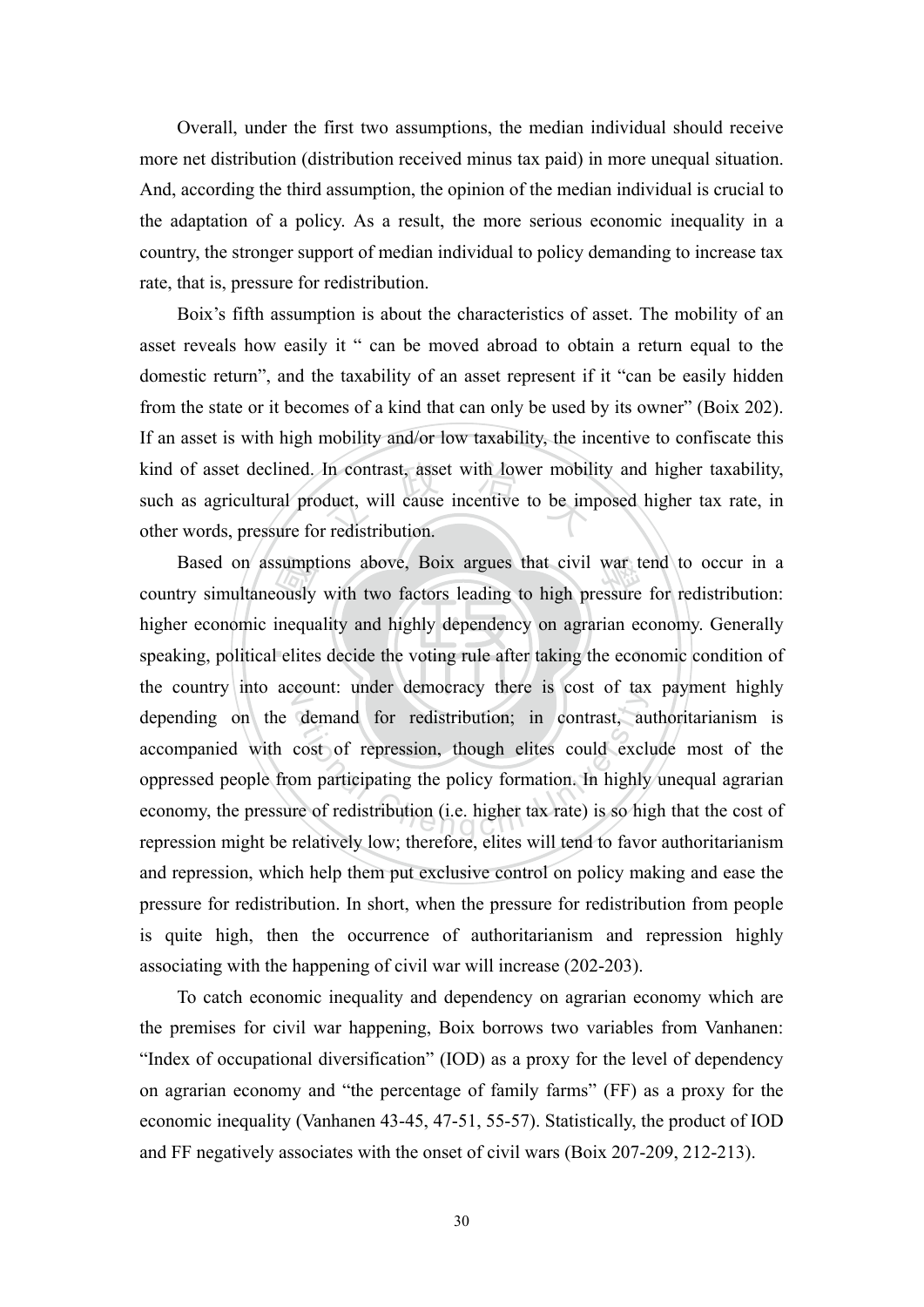## *Political Grievance*

The second type is political grievance, and it originates from "ethnic dominance" which is connected to the happening of civil war. Assuming that political royalty is rooted in ethnicity, the larger the ethnic minority, the higher the incentive to exploit them the majority has. As a result, if the largest ethnic group in a case could not include most of population, the minority may be most vulnerable (Collier and Hoeffler, "Greed" 571-572, 594).

Figure 2.1 and the same terms of civil vertical this study is not able and intent to do There is controversy on the association between factors about ethnicity and civil war. F-L suggests that factors about ethnicity have no evident impact on the onset of civil war.14 In contrast, C-H agrees that if a country is under the "ethnic dominance" situation, the country-year tends to have the onset of civil war (Collier and Hoeffler, "Greed" 581). However, this study is not able and intent to deal with that controversy.

### *Greed*

1

 $\begin{bmatrix} \overrightarrow{AB} \\ \overrightarrow{BA} \\ \overrightarrow{BC} \end{bmatrix}$ <br>
be is g<br>
the s 學 higher the prize, the stronger impetus behind replacing the incumbent regime. A to rebel. Statistically, if a country-year is considered as "oil exporter", this My, if a country-year is considered as "oi The third type is greed incurred by the prize after controlling state power: the variable "oil exporter" is used to as a proxy of oil wealth serving as the lure for people country-year tends to be the onset of civil war (Fearon and Laitin, "Ethnicity"  $H_{10h}$  in 81, 85-86).

# *Conflict-Incurring Hatred*

The forth type is hatred originating from the previous conflict. C-H creates a variable "peace duration" to grasp the hatred based on an assumption that the conflict-incurred hatred will fade away through the passing of time. Simply speaking, "peace duration" means how long the domestic situation maintains stable or peace since the end of the most recent civil war. As a result, the longer the "peace duration," the thinner the hatred. And the possibility of civil war happening will decline as the hatred weakening (Collier and Hoeffler, "Greed" 589, 595).

<sup>&</sup>lt;sup>14</sup> In F-L, when income under control, the effects of ethnic factors on civil wars are substantively and statistically insignificant, though they uses different variables, such as ethnic fractionalization, the proportion of the largest ethnic group, and the log of the number of languages spoken by at least 1% of population, to capture ethnic factors rather than "ethnic domination" by C-H, see Fearon and Laitin, "Ethnicity" 83-84.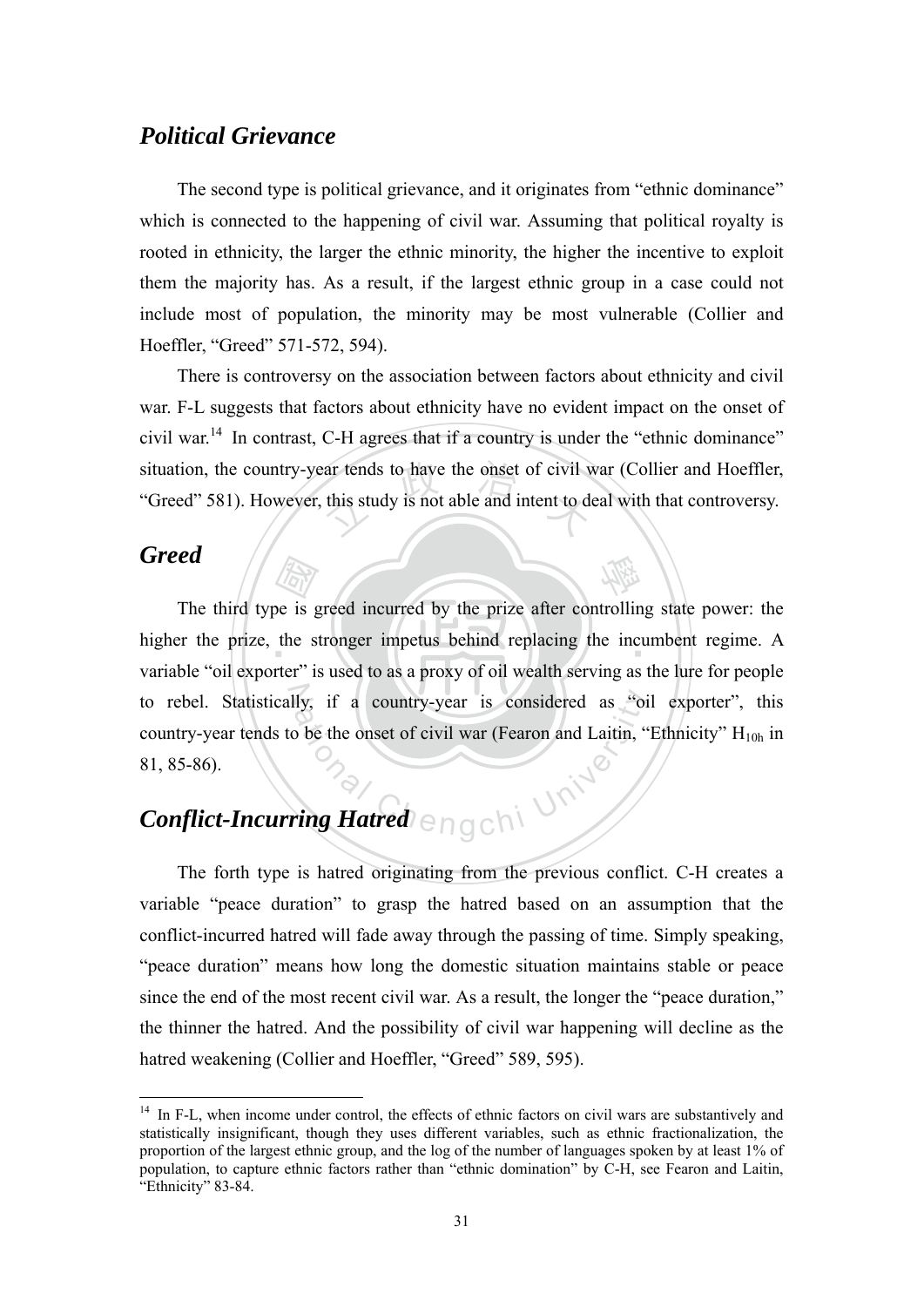C-H also argues that the number of diaspora from domestic conflicts would slow the fading away of the hatred. As a result, the correlation between "peace duration" and civil wars is accounted less by the hatred interpretation but more by the other causal factors: the more recent the happening of civil war, the more cheap military equipment available (Collier and Hoeffler, "Greed" 569, 581, 589). However, this study is not able and intent to deal with such a controversy, so I determine to include both of them into discussion.

# *2.3.2. Opportunity for Rebelling*

Opportunity means several kinds of conditions in a case, which make insurgency<br>or rebellion more viable or profitable. As Appendix II shows, there are also four types<br>of hypotheses leading to civil war: terrain favoring re capability, low costs for participating rebellion, and conditions favoring mobilization. Opportunity means several kinds of conditions in a case, which make insurgency or rebellion more viable or profitable. As Appendix II shows, there are also four types

# sts for<br>*ring*<br>and of or *Terrain Favoring Rebelling*

are three ways to measure it: the first way is to use "mountainous area percent" based France it: the first way is to use "mountainous are<br>eographer A. J. Gerard (Fearon and Laitin, "A<br>area is suitable for rebels to survive attacks by<br>As a result, the higher "mountainous area per<br>ar (Fearon and Laitin, "Eth The first type of opportunity originates from the terrain that favors rebels. There on the study of a geographer A. J. Gerard (Fearon and Laitin, "Additional Tables" 3-4). Mountainous area is suitable for rebels to survive attacks by usually superior government forces. As a result, the higher "mountainous area percent," the higher possibility of civil war (Fearon and Laitin, "Ethnicity"  $H_{8a}$  in 80, 85).

‧

"GDP per capita" is another way to measure the terrain that favors rebels. With higher "GDP per capita", the government is more financed to build more roads making the terrain more "disciplined" and to extend its power penetrating rural region. As a result, higher "GDP per capita" will decrease the possibility of civil war (Fearon and Laitin, "Ethnicity"  $H_{9b}$  in 80).

The other way to measure terrain that favors rebellion is to use "noncontiguous territory", which means that a case has territory far away and even isolated from the control of the capital. Such a territory is easier to become the cradle or the asylum of rebel groups. One thing deserving to be mentioned is that this variable's is not statistically significant in F-L ("Ethnicity"  $H_{10e}$  in 81, note 20), but it is significant associated with civil war according to Boix (213-214).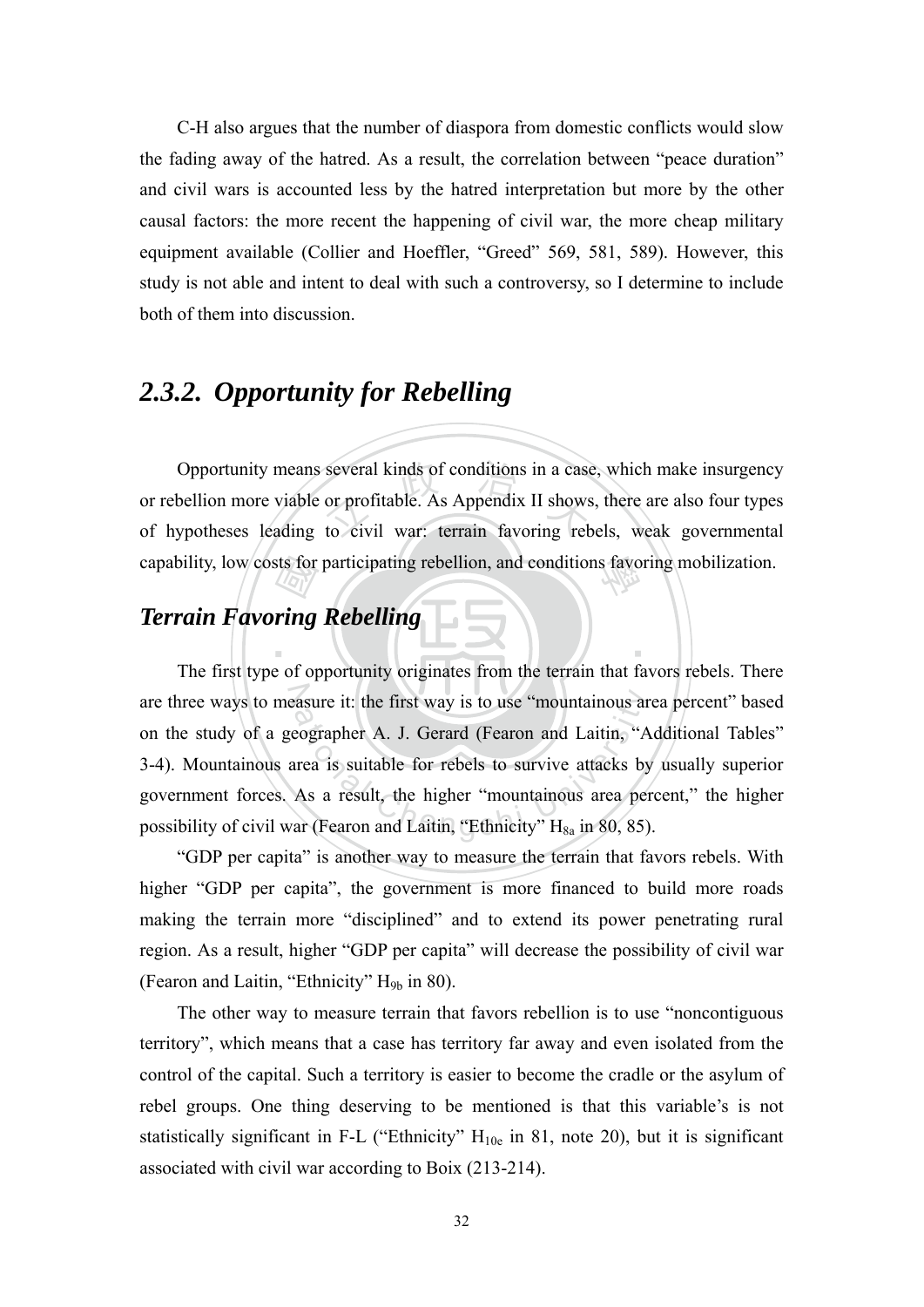## *Weak Governmental Capability*

The second type of opportunity results from weak governmental capability to control or repress opposition. There six variables serving as proxies: (1) "GDP per capita"; (2) "population"; (3) "anocracy"; (4) "political instability"; (5) "oil exporter"; and (6) "population Gini coefficient".

A case with higher "GDP per capita", a large amount of financial resources, could maintain higher administrative, policy and military ability. It is intuitionally reasonable to associate higher "GDP per capita" with better government's ability to maintain domestic order, and higher order-keeping ability could prevent civil war from happening (Fearon and Laitin, "Ethnicity"  $H_{9a}$  in 80, 83).

"population" and civil wars as being endogenous, that is, it might be the collinearity rebels<br>ron an<br>in this<br>civil y Larger "population" weakens the controlling ability of the government. The rnment needs to depend on multiple layers of governance to control the country huge "population", and the districts far from the control of the gov be the cradles for rebels. In short, the higher "population" may increase the possibility<br>of civil war (Fearon and Laition, "Ethnicity" H<sub>10d</sub> in 81, 85). However, the other between "population" and other independent variables, or a country with large at the called the imaginative variables, or a countries and the study is reported to the study is reported to the study is reported to the study is reported to the study is reported to the study is reported to the study is government needs to depend on multiple layers of governance to control the country with huge "population", and the districts far from the control of the government might of civil war (Fearon and Laition, "Ethnicity"  $H_{10d}$  in 81, 85). However, the other statistical models in this study take the significant positive association between high "population" is naturally accompanied with higher risk of civil war (Collier and Hoeffler, "Greed" 572, 581; Boix 213-214). However, this study is not able and intent to deal with such a controversy.

Under "anocracy", which is defined as a regime between pure democracy and pure dictatorship, civil war are more likely to happen. The reason for this is that unlike democracy "anocracy" allows only partial political contestation; however, also unlike dictatorship it is with too limited power to control political contestation successfully ("Ethnicity"  $H_{10c}$  in 81, 84-85).

However, Vreeland provided some critical reflections over the "anocracy" hypothesis by both Hegre et al. and F-L ("Ethnicity"). There are two main weaknesses of this hypothesis: first, two of five components of the Polity score explicitly refer to civil war; as a result, the "anocracy" hypothesis might become a kind of tautology: because there is civil war, civil war is more likely. Secondly, according to the coding rule of Polity score, under some political violence/mobilization prone situations, such as "interregnum" or "anarchy" and "regime transition", the regime value will be coded as the value within the middle interval of Polity score referring to "anocracy".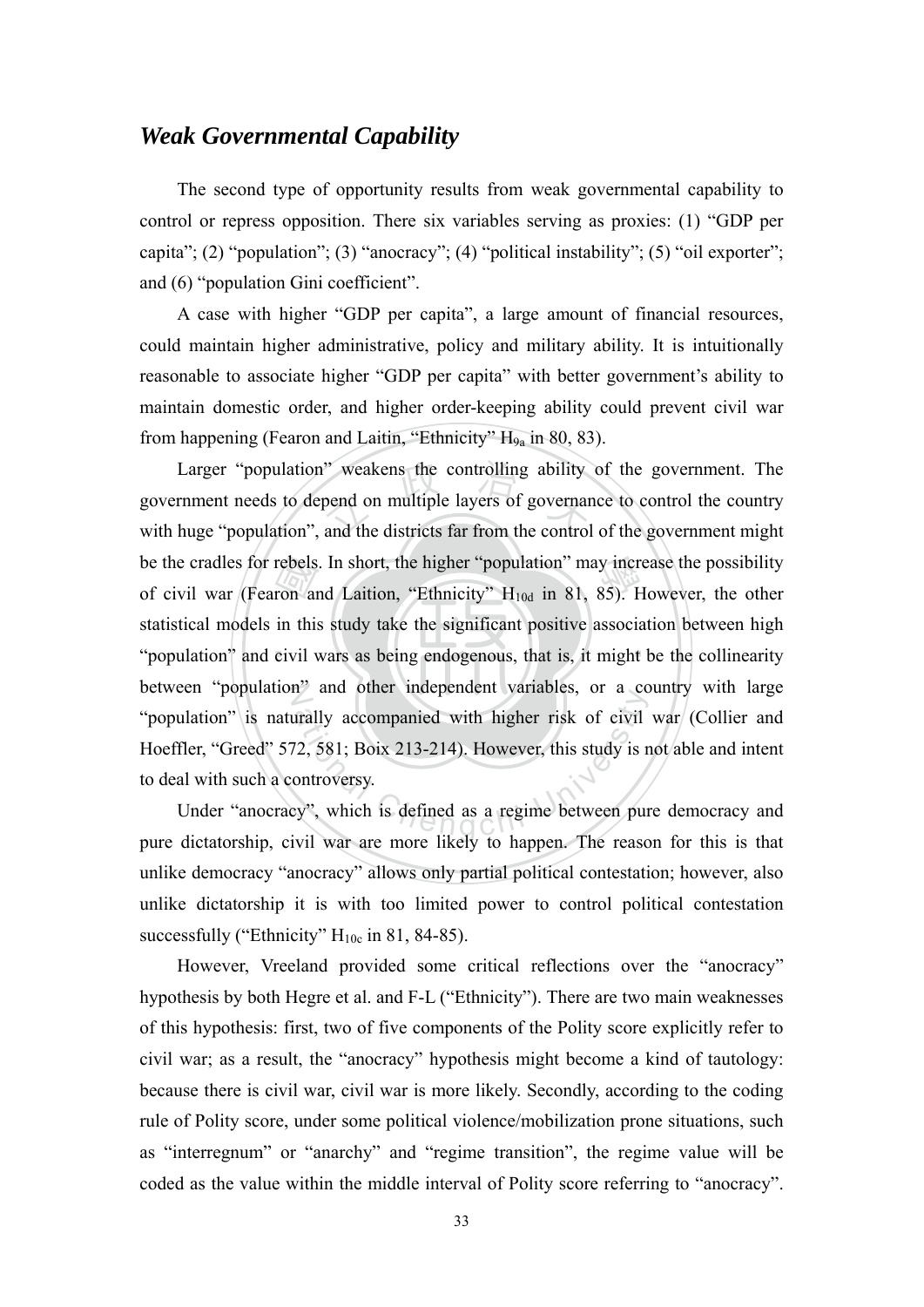Here comes a similar tautology. According to critisms above, Vreeland proves that the "anocracy" hypothesis might be untenable by the same data used in Hegre et al. and F-L ("Ethnicity").

Something deserving to be mentioned, what Vreeland proved was that the middle interval of Polity score is incompetent to represent "anocracy" rather than that there is totally no correlation between civil war and "anocracy" *per se*. 15 So, in my study, I decide to put under discussion Vreeland's modified Polity score whose contaminated components had been eliminated.

"Political instability" means that the central government is incapable to control effectively so that there is opportunity for rebellion. Polity score is also used to capture "political instability". "Political instability" is positively associated with the possibility of civil wars (Fearon and Laitin, "Ethnicity"  $H_{10b}$  in 81, 85).

capability of the Saudi government and awarded the Saudi government financial ide the<br>haudh<br>on the<br>Saudi (Fearon and Laitin, "Ethnicity"  $H_{10b}$ <br>presents the weakness of a countr<br>Fearon and Laitin, "Ethnicity"  $H_{10b}$ Wantchekon provide the theoretical foundation for this hypothesis. Take Saudi Arabia<br>as an example. Chaudhry argues that during the initial stage of state building and autonomy. The financially autonomous Saudi government creates "new private sector bal and regional composition of the bureaucracist<br>trelations reflecting overlapped interest between<br>ucted the implement of economic policy are<br>ng 1983 to 1984. "Oil exporter" represents the weakness of a country, which might provide opportunity for rebels (Fearon and Laitin, "Ethnicity" H<sub>10h</sub> in 81), and Chaudhry and as an example, Chaudhry argues that during the initial stage of state building and national integration the highly central-controlled oil rent undermines the extractive that mirrored the tribal and regional composition of the bureaucracy". The complex business-government relations reflecting overlapped interest between bureaucracy and private sector obstructed the implement of economic policy and reform during economic crisis during 1983 to 1984.

Wantchekon assumes that the only thing voter in a rentier state care is the distribution of oil rent, so voters prefer the candidate making the best promise. If the law enforcement of the government is weak and results in an opaque and discretionary budget procedure, the incumbent would have more advantage than his challengers in the elections due to their informative advantage over oil rent or through the politicization of the budget. Therefore, the challengers cannot defeat the incumbent through the constitutional means and the one party dominance is assured. If the challengers attempt to grasp power through the illegal means, it might cause the

1

<sup>&</sup>lt;sup>15</sup> In addition to Polity score, Vreeland also proves that there is no correlation between the happening of civil war and other indicators capturing "anocracy", see Vreeland "The Effect" 414-415. However, we should not simply equal these indicators for "anocracy" to "anocracy" *per se*.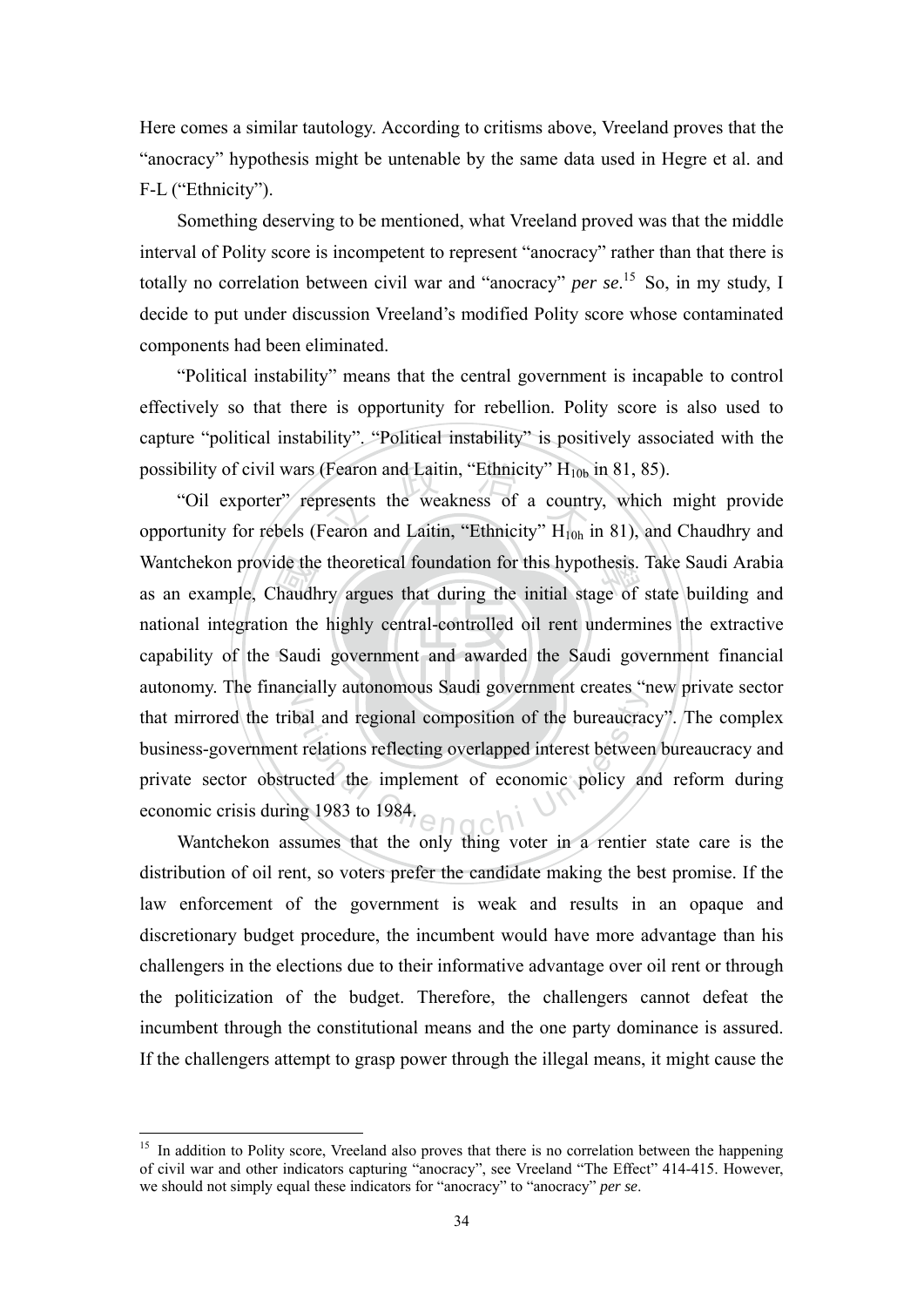establishment of authoritarian government after the successful repression or political unrests which highly relevant to the happening of civil war.

The population dispersion, captured by "population Gini coefficient", also provides opportunity to rebel, because: the more dispersed the population, the weaker the governmental control (i.e. the possibility of civil war increases). Analogous to Gini coefficient of income, "population Gini coefficient" become high, if the population is concentrated. There is a negative correlation between Gini coefficient of population and the possibility of civil wars ("Greed" 570, 581).

### *Low Cost for Rebelling*

rebelli<br>ecided<br>r "GE<br>for n including (1) low income and (2) lo<br>proxies for this hypothesis. About lo e cost Thus, both higher "GDP per capita" and higher "GDP growth rate" mean higher The third type of opportunity comes from the situation that costs for taking part in rebellion is quite low, including (1) low income and (2) low educational level. Both F-L and C-H proposed proxies for this hypothesis. About lower income, lower "GDP per capita" represents that the economic alternative to participate rebel groups is much worst than rebelling. Similarly, the latter argued that the costs for taking part in a rebellion are decided by the economic income before being recruited as rebels. opportunity costs for participating rebellion. Both associations pass statistical tests 581).

(Fearon and Laitin, "Ethnicity" H<sub>9c</sub> in 80, 83; Collier and Hoeffler, "Greed" 569, 581).<br>Also, the negative association between the level of education, captured by "male secondary schooling", and the risk of civil war pa Also, the negative association between the level of education, captured by "male secondary schooling", and the risk of civil war passed the statistical tests (Collier and Hoeffler, "Greed" 569, 581).

In spites of the empirical evidence by C-H ("Greed"), we could not ignore other opinions about the impacts from the education on civil war. Although more education may make people more practical and conservative toward the costs for participating rebellions, higher level of education may also make people more critical to their government and increase the strength of resistance against their government. For instance, Davidson mentioned that, during Arab Spring, well-educated population more tends to oppose the old rules and express their dissatisfaction with the present situation. Even C-H acknowledges that there is still space open to other interpretation of this variable and its association with civil war (Collier and Hoeffler, "Greed" 569). In short, there is an ambiguity of the connection between education and civil war; however, this study is not able and intent to deal with such an ambiguity.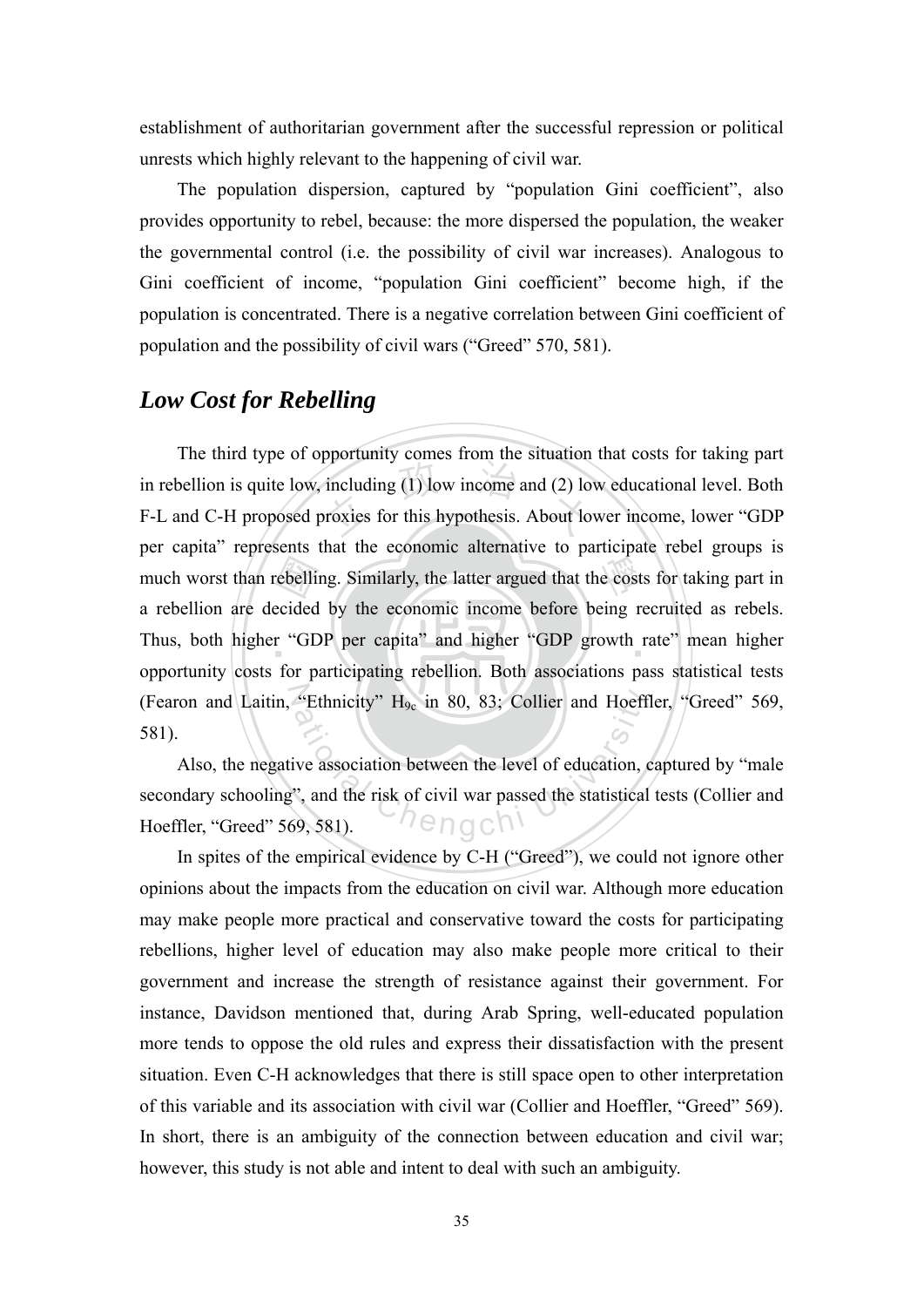## *Condition Favoring Mobilization*

The forth type of opportunity is originates from certain conditions beneficial to the forming and sustaining of rebel groups. F-L and C-H proposed proxies for the hypotheses, including (1) larger "population" as recruiting sources for rebels, (2) primary commodities and oil financing rebels, (3) lower "social fractionalization" alleviating trust problem among the would-be rebels, and (4) accessible cheap military equipment ("Ethnicity"; "Greed").

A larger amount of "population" may be the source for recruiting rebels. In their study, there is positive correlation between "population" and the probability of civil war happening (Fearon and Laitin, "Ethnicity" 81, 85).

group but are still not enough for the incumbent government to acquire absolute ral res<br>ty exp<br>rces an<br>Il not Concerning financial sources for the rebellion, the natural resources may be the main financial source for rebels. C-H used two variables as proxies for the financial sources for rebels: "primary commodities dependency" an to them, the natural resources provide max opportunity for rebellion when the ratio primary commodity exports to GDP reaching around one third (33%), in other words, advantages in repressing or co-opting rebels. In addition, oil wealth also has positive Concerning financial sources for the rebellion, the natural resources may be the main financial source for rebels. C-H used two variables as proxies for the financial primary commodity exports to GDP reaching around one third (33%), in other words, the natural resources are abundant enough for sustaining the function of the rebel impact on civil war (Collier and Hoeffler, "Greed" 565-567, 580).

Sing of co-opting recess. In addition, on weaking<br>Collier and Hoeffler, "Greed" 565-567, 580).<br>ent of "primary commodities dependency"<br>it and economic development are widely accessorts to GDP is usually used to measure the The measurement of "primary commodities dependency" and the negative association between it and economic development are widely accepted. The ratio of primary product exports to GDP is usually used to measure the natural resources endowment of a country in academia. The negative correlation between the ratio of primary product exports to GDP and economic growth (or level of GDP) is quite robust despite redefining the "natural resources" and taking previous economic growth, geography, climate, and different historic context into account. To many scholars, abundant natural resources and primary product export has bad impacts on the competitiveness of manufacture sector, incentive to obtain education, and governance, which obstacles economic development (Sachs and Warner 828-837; Meier and Rauch 140). The "resources curse" is a widely accepted term referring to the linkage between the dependency on natural resources and economic development.

In contrast, the influence of "primary commodities dependency" on the initiation of civil wars is more doubtful. Some scholars had different opinions on the non-monotonic correlation between primary commodity exports and civil wars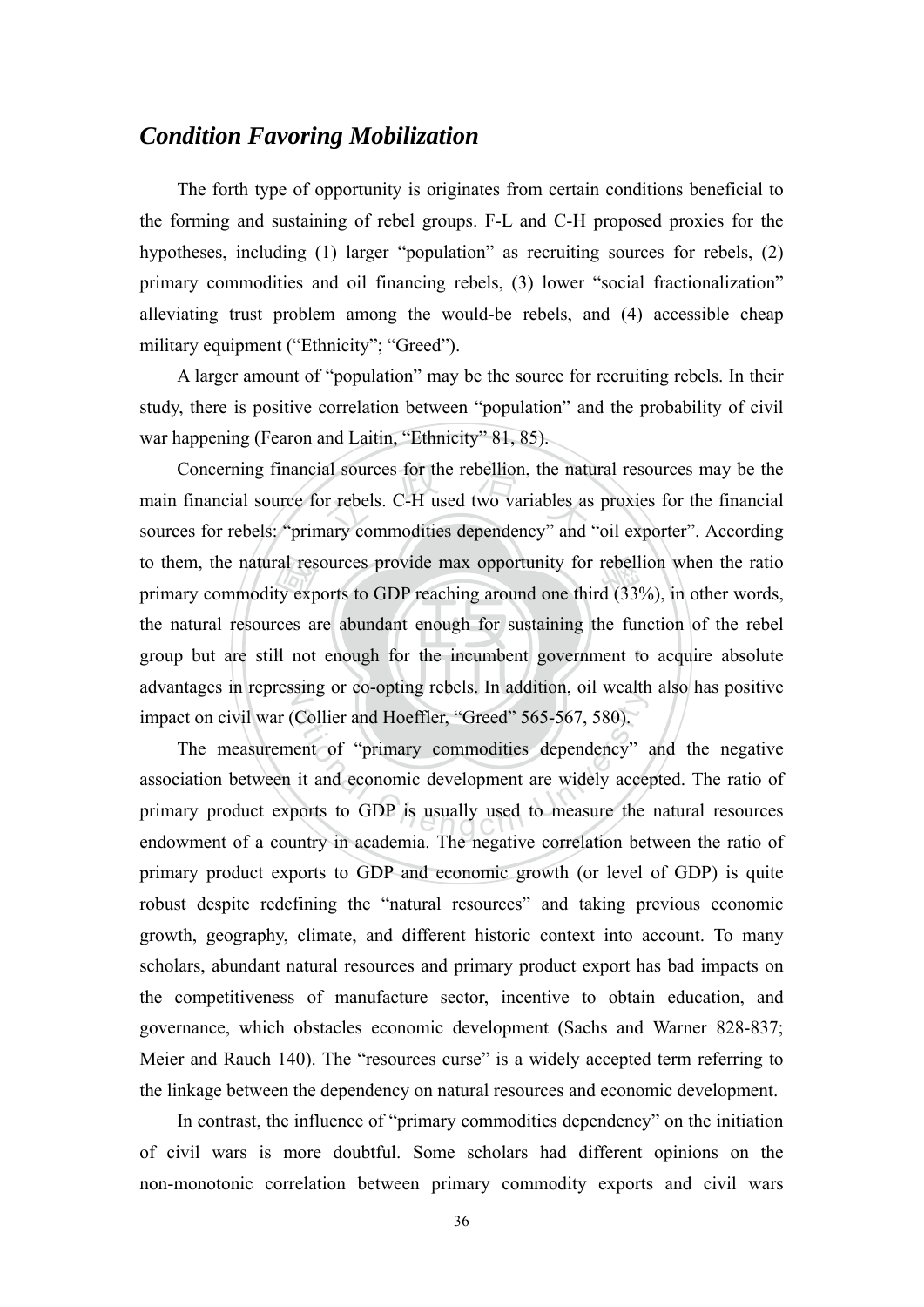proposed by C-H ("Greed"). For Ross, the correlation may be reversed or spurious; in addition, the concept of "natural resources" is so extensive that needs to be analyzed further ("What Do We Know"). Furthermore, Ross tries to clarify the ambiguity appearing on both the causal and resultant ends of the correlation by conducting categorization on both natural resources and civil war, and Ross proposes seven hypotheses ("Oil").

micity" 87). Despite of the controver<br>hary commodities dependency" and controlling the such controversies. Similarly, F-L points out the problems of using the over-broad concept: natural resources. They suggest that primary commodities include too much kind of resources to serve as an unsuitable measure of potential financial source for rebellion. For example, oil wealth, one kind of primary commodities, is less possibly used as capital for rebels, because it is "hard to exploit without control of a national distribution system and ports" ("Ethnicity" 87). Despite of the controversies about the association between moderate "primary commodities dependency" and civil war, this study is not able and intent to deal with such controversies.

result, rebels tend to recruit new members from a single ethnic or religious group. In al fraction<br>If the<br>formin<br>to red Lower "social fractionalization" is another condition benefiting the formation of ebel group. If there were high ethnic or religious diversities, it would cause other words, a society with too fractionalized composition may be a bad environment the rebel group. If there were high ethnic or religious diversities, it would cause obstacles on the forming of the rebelling organization, such as trust problem. As a for rebellion organizations to establish, so the possibility of civil war is prone to be lower.

by with the nationalized composition may be a<br>attions to establish, so the possibility of civil v<br>ethnic and religious divisions are cross-cuttin<br>inguistic fractionalization" and "religious fractionalization" for diversity Assuming that ethnic and religious divisions are cross-cutting, C-H used the product of "ethno-linguistic fractionalization" and "religious fractionalization" to reflect the maximum potential for diversity.16 To avoid an extreme situation that one of two fractionalizations is zero, they added the highest one from the two fractionalizations to the product of the two, so that the non-zero fractionalization will not be ignored. This variable is called as "social fractionalization" (Collier and Hoeffler, "Greed" 570). Though F-L suggests that the influence of ethnic factor will be insignificant when income under control,  $17$  C-H proves that "social

<u>.</u>

<sup>&</sup>lt;sup>16</sup> "Fractionalization" reflects the possibility that two randomly drawn individuals from a given case do not belong to the same ethno-linguistic or religious group. The higher the value of "fractionalization", the higher the level of group division within a society. See Alesina et al. 158-159; Collier and Hoeffler, "Greed" 594.

<sup>&</sup>lt;sup>17</sup> In spite of not testing the same variable as what C-H presented, one of variables they F-L is the ethnic-linguistic fractionalization, which is a crucial component of "social cohesion" ("Ethnicity" 78-79, 83-84).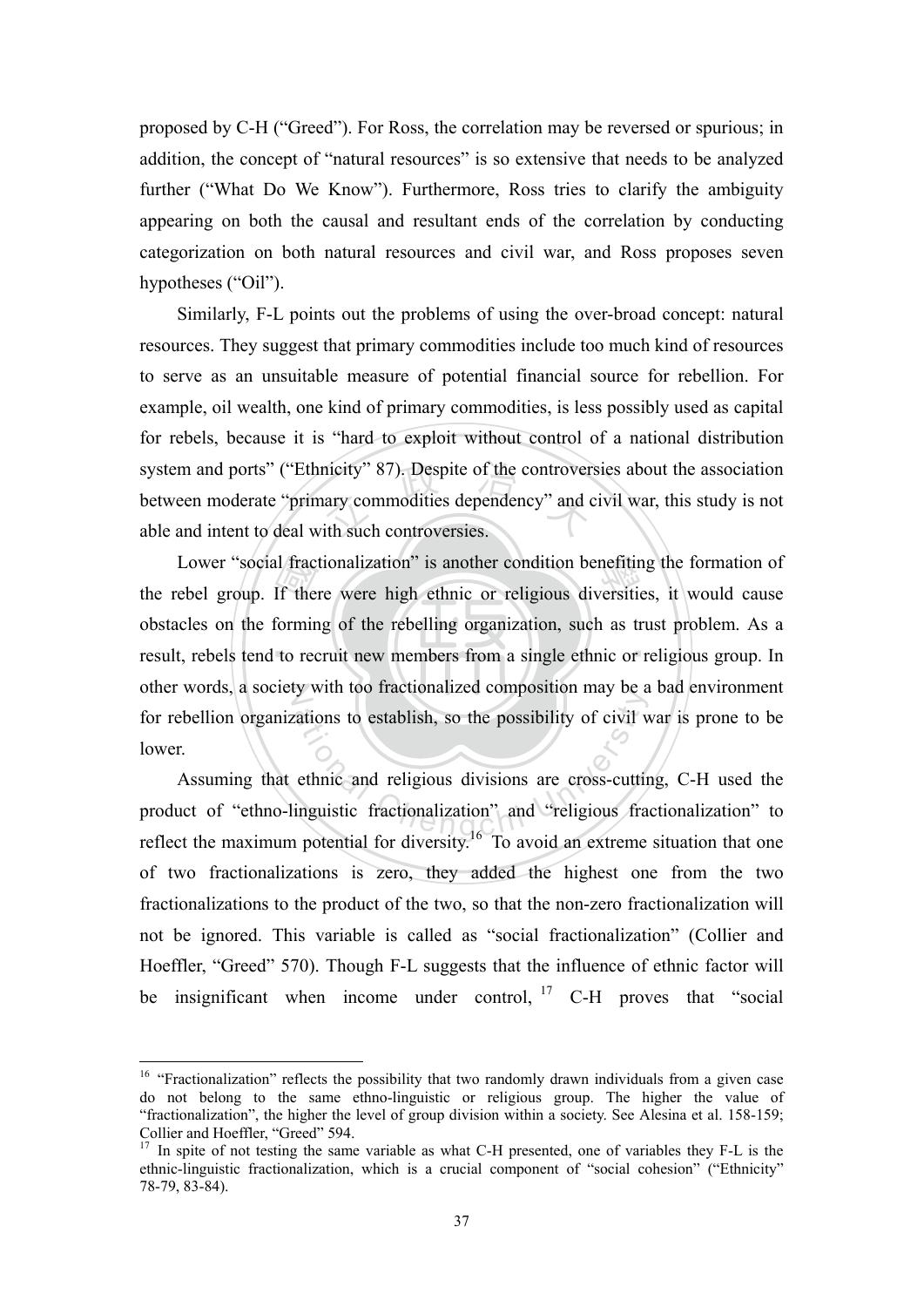fractionalization" negatively associates with civil war ("Greed" 581). But this study is not able and intent to deal with such controversies.

former one due to the existence of the diaspora factors (Collier and Hoeffler, "Greed"<br>569, 589). The cheap military equipment available is also beneficial to the forming of rebel groups. As time passing, the legacy of weapon stocks, skills, and organizational capital from the previous domestic conflict will gradually diminish, resulting in higher cost of rebellion, in other words, lower possibility of civil wars. C-H uses "peace duration" representing for the passing of time to capture the extent to which cheap equipment is available. There are two interpretations for the negative association between "peace duration" and civil war: the conflict-incurring hatred fading away as time passing and the available cheap weapons due to recent conflicts, but according to their study the latter interpretation is more convincing than the 569, 589).

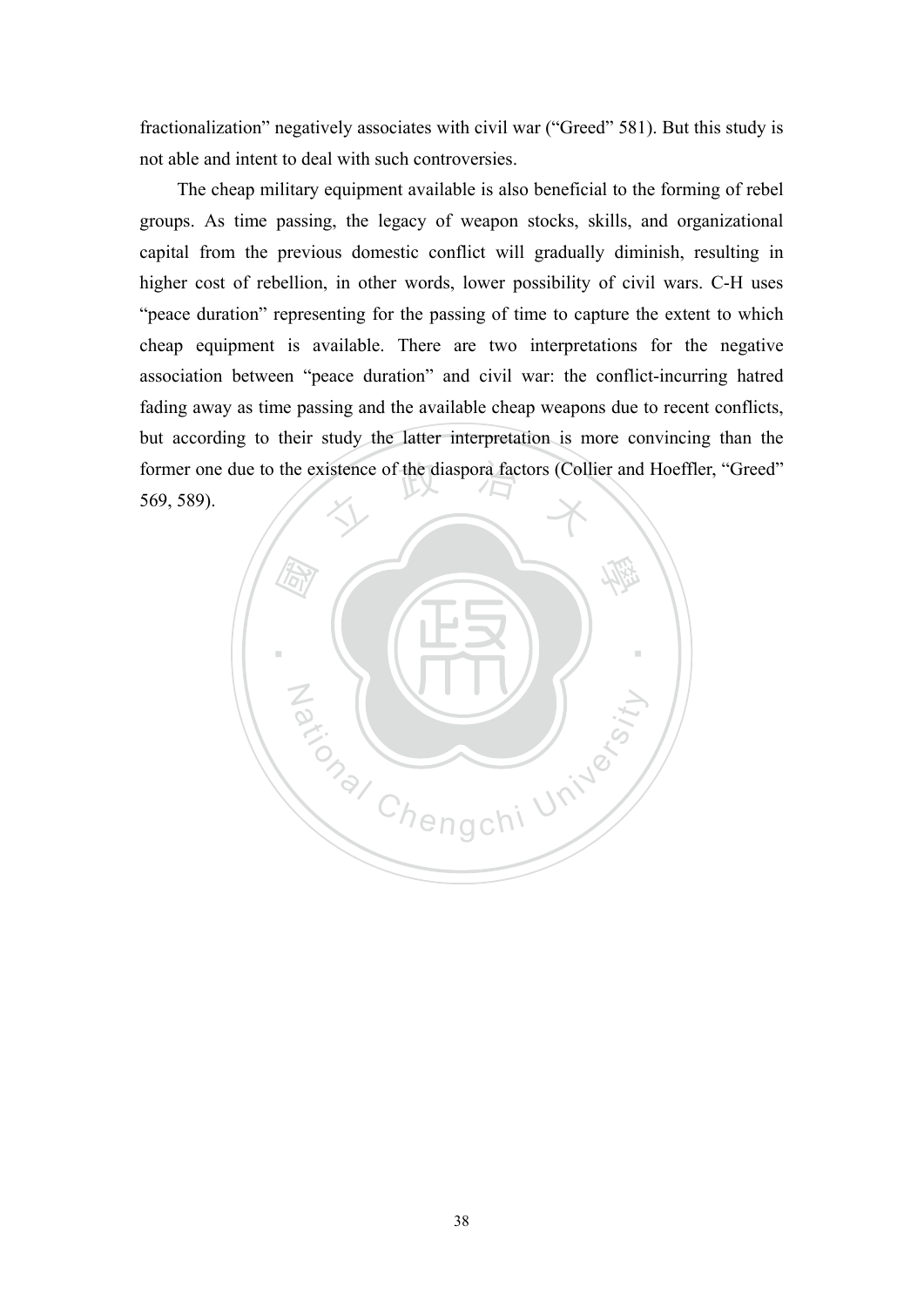# **3. Can Theory Explain the Cases?**

I will firstly use congruence method to assure the performance of the fifteen cases on dependent variable in Section 3.1 and independent variables in Section 3.2. In Section 3.3, because the study does not take the large-N method, some variables need to be adjusted before starting to interpret their impacts.

hem? In addition, I will try to ident<br>tween cases with civil war and witho<br>vill assure the explanatory power o In Section 3.4, I will decide the best way to apply theories when explaining the happening of civil war: to pursue explanatory effectiveness and theoretical parsimony at the same time, should I apply all of three or take the combination of two from them or just use one among them? In addition, I will try to identify the key causal factors behind the difference between cases with civil war and without civil war.

on 3.4<br>e theor<br>**o th** identified in Section 3.4 by revealing their impact on Iraq and Yemen, the two cases consistent with the theoretical prediction. In Section 3.5, I will assure the explanatory power of the key causal factors consistent with the theoretical prediction.

### ‧ N **3.1. Whether Civil War Occurred?**

ational Chengen<br>
in Section 2.2, F-L presents nine conditions due to the convenience of discussion I re-number them<br>
the convenience of discussion I re-number them As I mentioned in Section 2.2, F-L presents nine conditions defining civil war. Among them, Condition A, B, and C are primary and the rest conditions are complementary. For the convenience of discussion I re-number them as below:

Condition A: The conflict involved fighting between agents of or claimants to a state and organized, non-state groups who sought either to take control of a government, to take power in a region, or to use violence to change government policies.

Condition B: The conflict killed at least 1,000 over its course, with yearly average of at least 100.

Condition C: At least 100 were killed on both sides, including civilians attacked by rebels. This condition is to rule out the massacre situation that is without organized or effective opposition.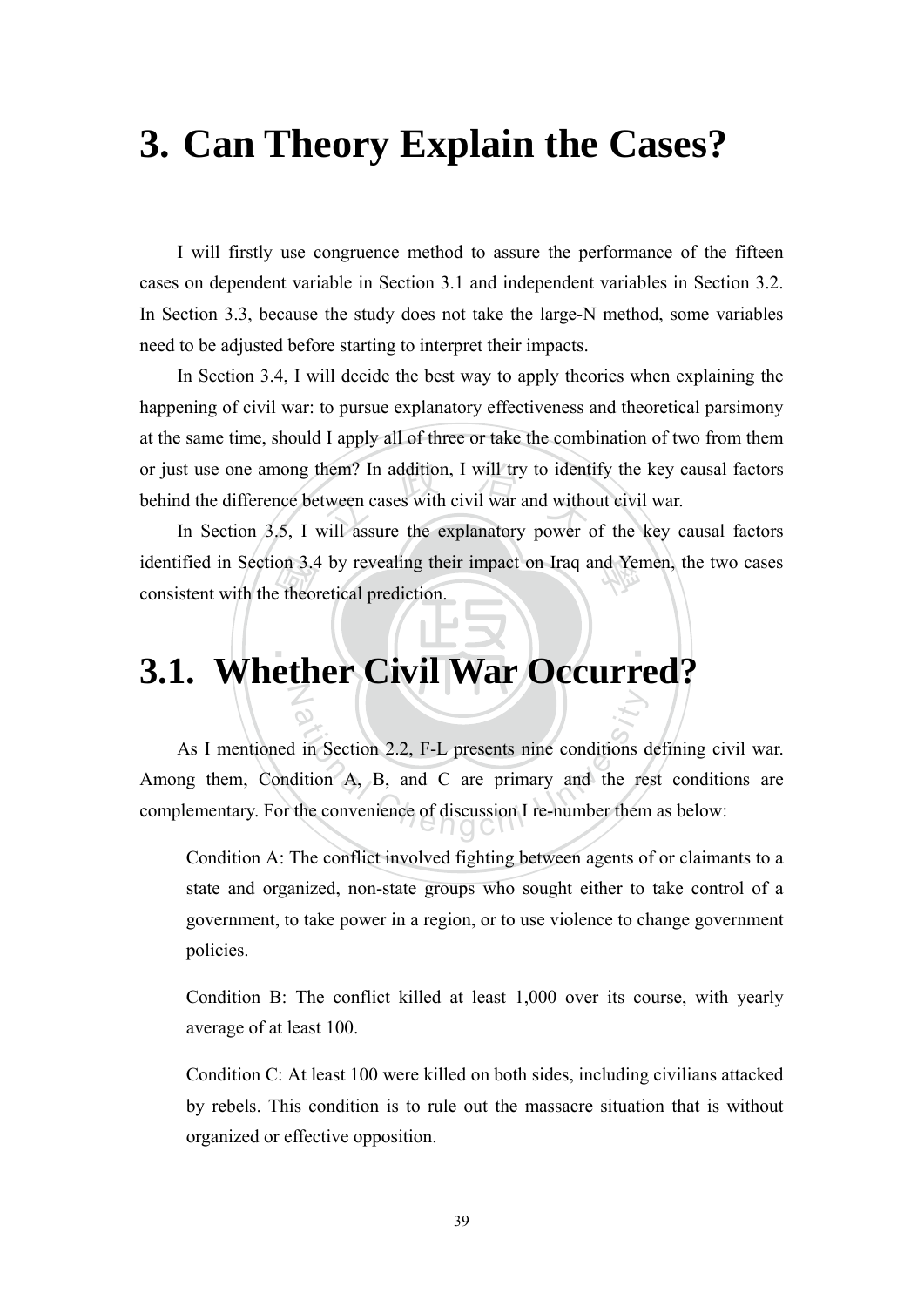Condition D: The start year is the first year in which 100 were killed or in which a violent event occurred that was followed by a sequence of actions that came to satisfy the primary criteria.

Condition E: If main party to the conflict drops out, we code a new war start if the fighting continues.

Condition F: War ends are coded by observation of a victory, wholesale demobilization, truce, or peace agreement followed by at least two years of peace.

Condition G: Involvement by foreign troops does not disqualify a case as a civil war for us, provided the other criteria are satisfied.

conflict was coded as multiple wars is 學 Condition H: The conflict was coded as multiple wars in a country when distinct rebel groups with distinct objectives are fighting a coherent central state on distinct fronts with little or no explicit coordination.

ts with<br>The state,<br>The state is to recognized state, we consider it a "civil war" only if the fighting continues after Condition I: If a state seeks to incorporate and govern territory that is not a the state begins to govern the territory ("Ethnicity" 76).

In this study, Libya, Syria, and Yemen are taken as cases with civil war, because their situations fit the above conditions.

Syria, and Yemen are taken as cases with civil<br>there are conflicts between government and organizational Transitional Council (NTC), which fits Constitution B, the consultion in Library is between About Libya, there are conflicts between government and organized, non-state groups, such as National Transitional Council (NTC), which fits Condition A. Being consistent with Condition B, the casualties in Libya is between 12,700 to 25,000 deaths in 2011. Fitting Condition C, the death of rebels is between 5,500 and 7,500; the counterpart of governmental agents is between 2,200 and 3,300 in Libya ("Libya (2011 – First Combat Deaths)").

 In Syria, there are non-governmental sides, such as Free Syrian Army (FSA) fighting against the regime, which fits Condition A. In 2011, there are 5,000 deaths in Syria, which passes the threshold set by Condition B. Being consistent with Condition C, there are: about 3,000 rebel deaths and 2,000 governmental force deaths in 2011 ("Syria (2011 – First Combat Deaths)").

As to Yemen, the Houthi movement is one of several oppositions fighting against the government in Yemen, which is consistent with Condition A. Fitting Condition B, the 2011 casualties in Yemen is about 2,000, which doubtlessly overpasses the 1,000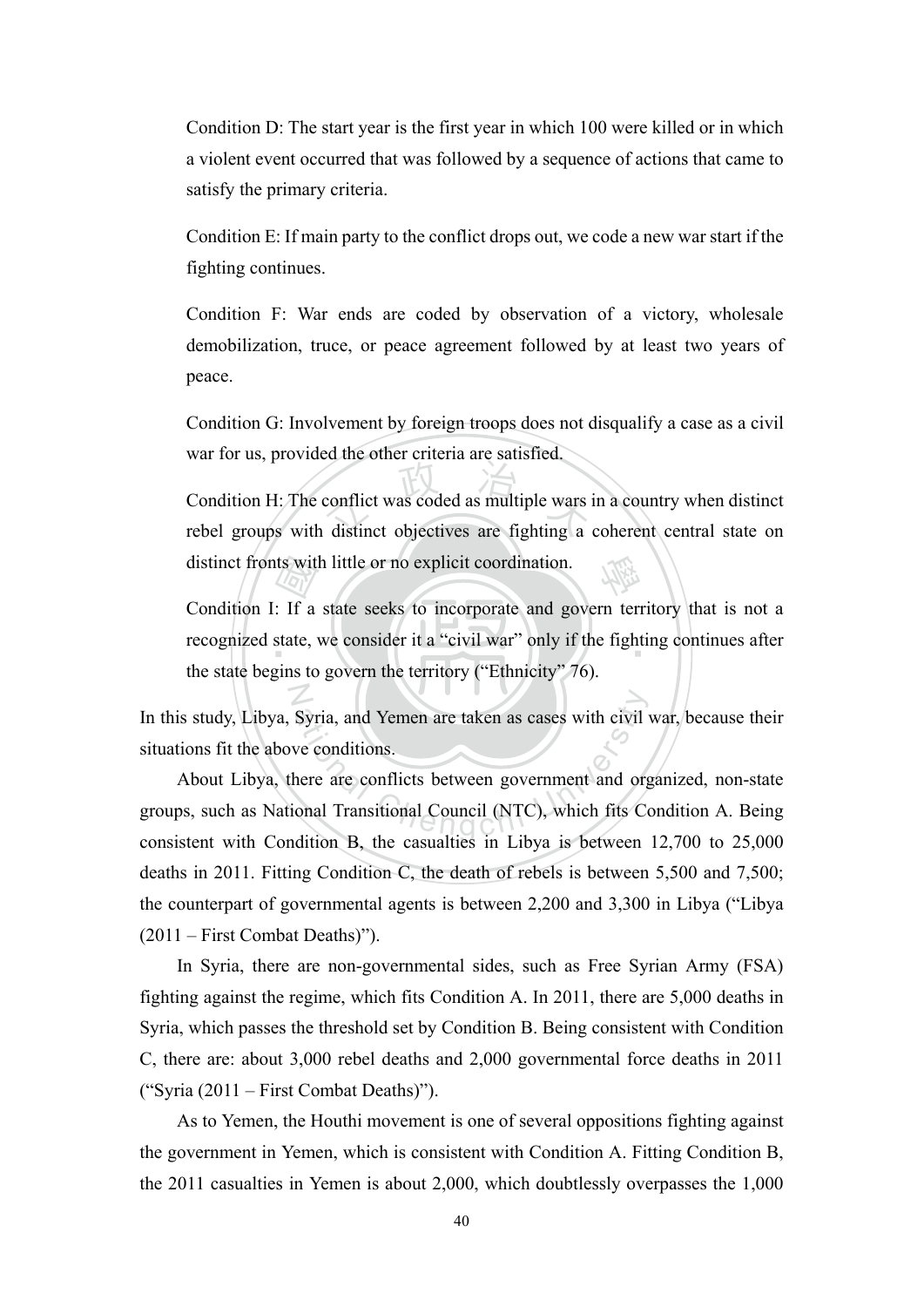deaths threshold in Condition B. About Condition C, there is no separated information about the deaths of rebels and government available to me. However, based on the purpose behind Condition C: assuring the effective and organized resistance, it is not unreasonable to count Yemen as case with civil war, because the escape of the incumbent leader implies the fact that the government is not capable of controlling domestic situation. Overall, Libya, Syria, and Yemen are evidently three cases with civil war among the fifteen cases in question ("Yemen (2004 – First Combat Deaths)").

There two controversial cases: the riots in Iraq after the withdrawal of the US troop in December 2011 and the prolonged unrest in Bahrain since February 2011.

side": anti-government Sunni groups plus Islamic State of Iraq and the Levant (ISIL), mditic<br>the "s<br>and th<br>ment ! eed to take the complete period<br>ding whether Iraq was under civil w<br>focus on Iraq in 2013 when the si above civil war conditions. In 2013, Shiite-dominated government set after December<br>2005 represented the "state side" which constitutes one of indispensable components which is satisfied the other component for Condition A. The 2013 death toll, 7,818, dition B's threshold: 1,000 ("UN Casualty Figure<br>ition C, there is only information about the separation C, there is only information about the separation<br>and government forces' death from January to<br>("UN Casualty Figures About Iraq case, it was a continuous unrest there since the US invasion in 2003, so I believe that we need to take the complete period from 2003 to 2013 into consideration when deciding whether Iraq was under civil war or not in 2011. First of all, we need to put our focus on Iraq in 2013 when the situation was quite fit the 2005 represented the "state side" which constitutes one of indispensable components for Condition A, and the Shiite-dominated government fought against the "non-state goes across the Condition B's threshold: 1,000 ("UN Casualty Figures for December, 2013"). About Condition C, there is only information about the separated estimations for civilian deaths and government forces' death from January to November: 7,157 and 952 respectively ("UN Casualty Figures for November 2013"). Although they are not estimation for the whole year, they already pass through the Condition C's threshold. After assuring the 2013 situation as civil war, according to Condition D, it is not unreasonable to argue that the spillover effect of the Arab Spring, especially the consequent political disorders in Iraq providing opportunities for mobilizing and Syrian civil war since 2011, and the power vacancy after the US withdrawal in December 2011 as "a sequence of actions" led to the observable civil war in 2013. Finally, despite the presence of the US troops from 2003 to 2011, according to Condition G, it cannot exclude the possibility to count Iraqi situation during this period as civil war. Overall, I tend to count Iraq in 2011 as a case with civil war, though it is not an undoubted categorization.

In Bahrain case, though the riots had not been put down completely from February 2011 to at least April 2014, the situation there dose not fit even Condition A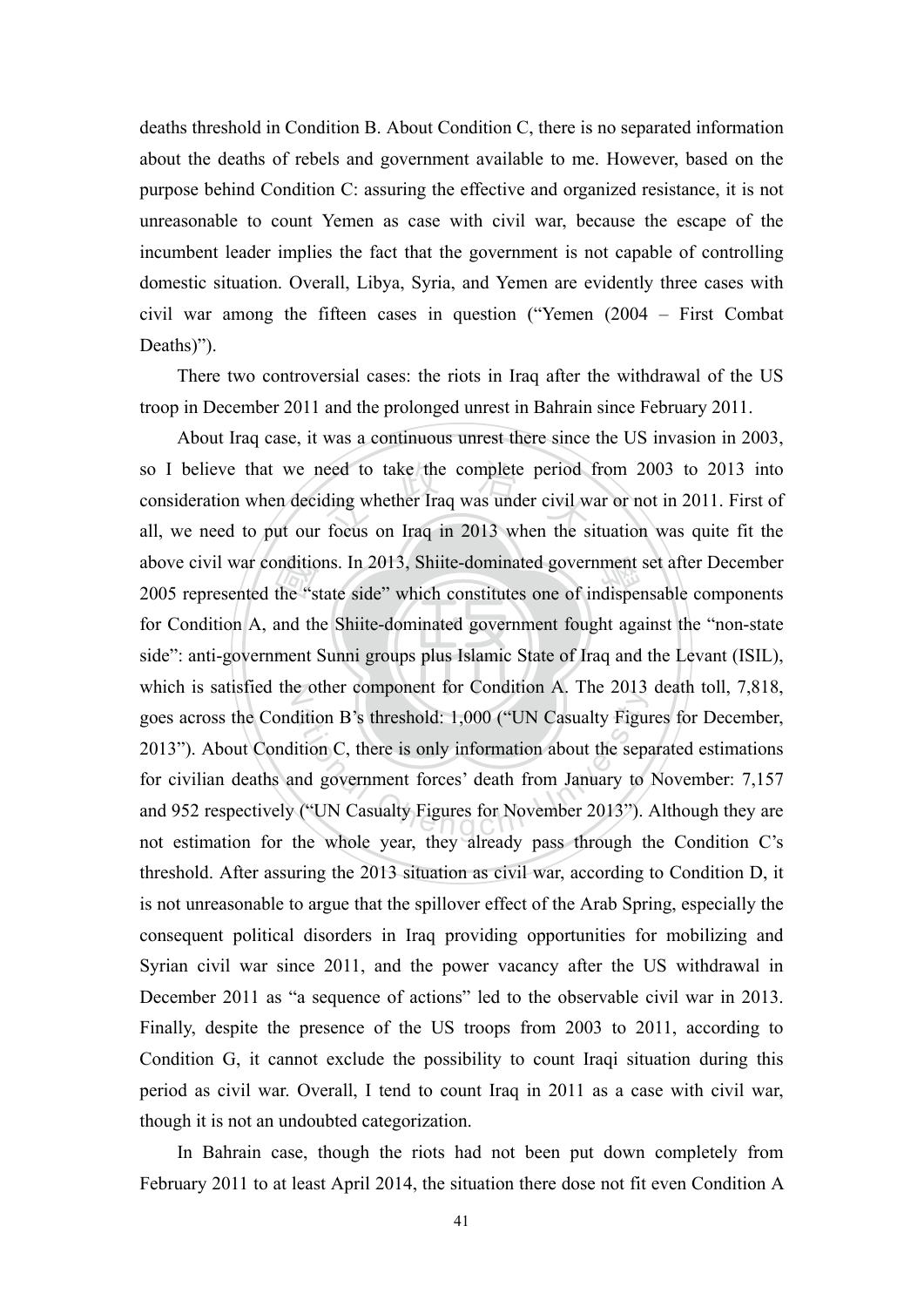to C for calling it as "civil war". Concerning Condition A, based on the International Crisis Group (ICG) report, I cannot observe non-state groups "organized" enough to compete with the government.<sup>18</sup> About Condition B, the protest pursuing democracy and the end of discrimination against the Shiites killed less than 100 during the three-year-period from 2011 to  $2014^{19}$ , and it does not pass through the 1,000 deaths threshold. As to Condition C, both of government and opposition does not lose at least 100 deaths. Most of deaths are civilians; in other words, the situation in Bahrain seems more like a unilateral repression mainly conducted by the government's troops and troops from GCC. As a result, I take the situation of Bahrain in 2011 as without civil war.

Except for the above five cases, situation in the rest ten cases does not fit the above definition of civil war, and hence I count them as cases without civil war.

war, and hence I count them as cases<br>our cases with civil war, including I<br>the other eleven cases would be co 學 In sum, there are four cases with civil war, including Libya, Syria, Yemen, and Iraq. On the other hand, the other eleven cases would be considered as cases without civil war.

# ‧*圖*<br>ent ‧ **3.2. Potential Causes Behind Civil War**

## *FF\*IOD*

<u>.</u>

N

ational Chengchi University of the total contract of formula and "FF" and "IOD" proposed by Vanhanen Unequal economic distribution and lack of industrial transformation may cause economic grievance, and "FF" and "IOD" proposed by Vanhanen are used to catch them. FF is "the area of family farms as a percentage of the total area of holdings", and Vanhanen judges family farms or not by three criteria: (1) providing the employment for not more than four people; (2) owned by the cultivator family or held in owner-like possession; (3) below upper hectare limit (47-51).

IOD is the mean of two things: (1) Urban Population (UP): the ratio of urban population to total population; (2) Non Agricultural Population (NAP): the ratio of non-agricultural population. The computation of NAP needs to be elaborated here. I only have access to data about the ratio of agricultural population (AP), so I use the formula: 1-AP to derive NAP (Vanhanen 43-45, 55-57).

<sup>&</sup>lt;sup>18</sup> For details about political opposition groups in Bahrain, see ICG, "Popular Protest in North African and the Middle East (III)".

<sup>&</sup>lt;sup>19</sup> The demonstration since 2011 has claimed more than 80 civilian's lives and 13 policemen, see "Bahrain Courts"; "Bomb Blast".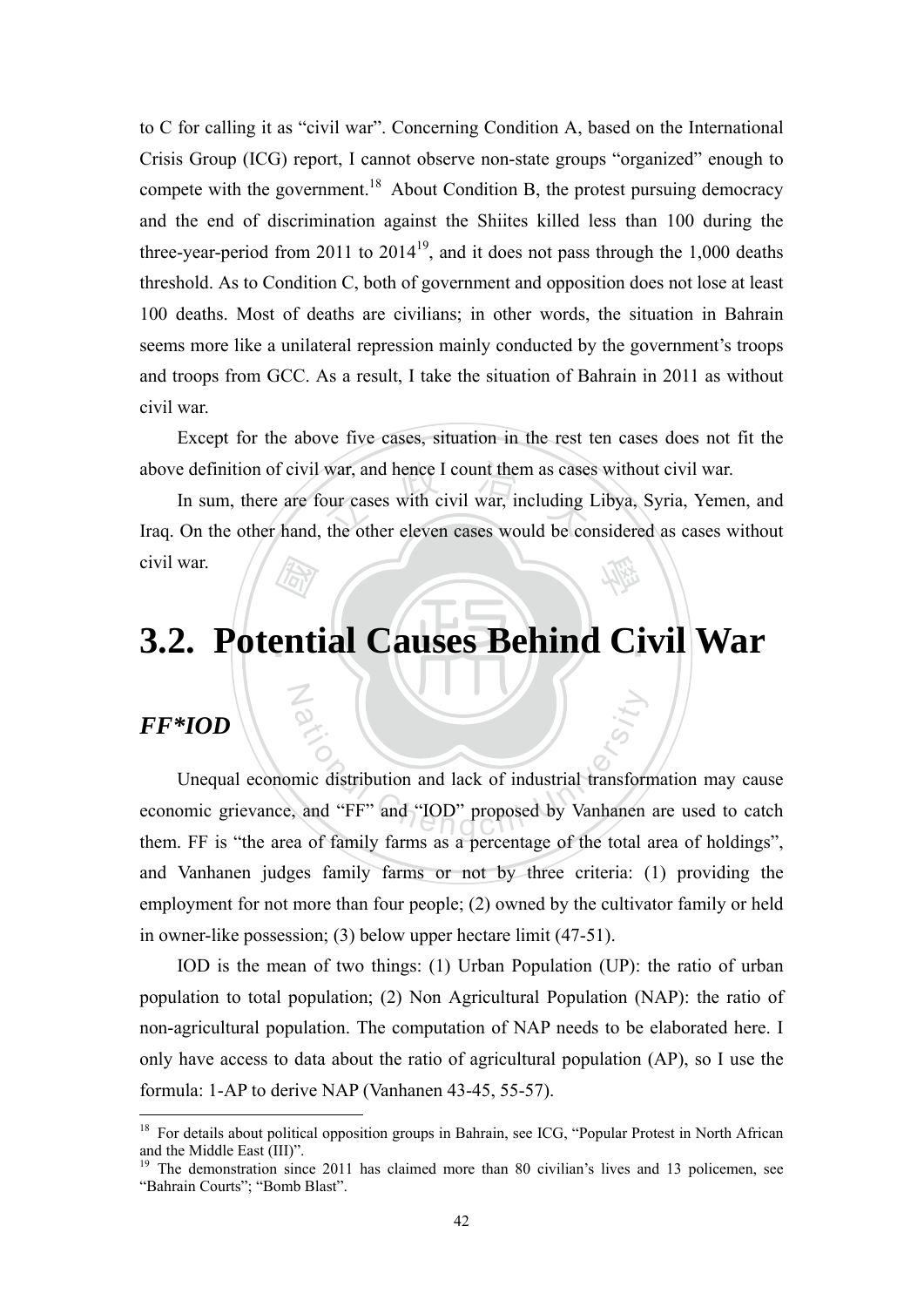There is no access to new data about FF, so I continue to use data collected by Vanhanen (appendix 3 in 251-273). The data about AP and UP of each case in 2010 comes from the World Bank.

About the measurement of IOD, there are seven cases have missing value on AP in 2010. I replace the missing value of Bahrain, Iraq, Kuwait, Qatar, Saudi Arabia, and UAE by the mean of their performance during 2001 to 2009. As to Libya and Oman, cases even without data about AP during 2001 to 2009, I take AP in 1986 for Libya and AP in 2000 for Oman. Lebanon is completely without data on AP, so I take the performance of Lebanon as missing value.

#### *Ethnic Domination*

may produce political grievance.<br>n a case, the ratio of one single ethn 學 "Ethnic domination" may produce political grievance. The definition of "ethnic domination" as below: in a case, the ratio of one single ethno-linguistic group to the total population is within the interval between 45% and 90% (Collier and Hoeffler, "Greed"  $594$ )

**THE**<br>
ut ead<br>
measure ‧ The data about each case's ethnic composition in 2010, a time point just before the Arab Spring, comes from the Central Intelligence Agency.

domination" and non-"ethnic domination", and the latter includes two situations: on-"ethnic domination", and the latter include<br>no single ethnic group's ratio over 45%) and hi<br>up's ratio over 90%). The "ethnic domination"<br>n, Saudi Arabia, and UAE, and the non-"etl<br>ypt, Jordan, Lebanon, Libya, Morocco, About the measurement, I divide fifteen cases in two groups: "ethnic highly fragmented (no single ethnic group's ratio over 45%) and highly homogenous (a single ethnic group's ratio over 90%). The "ethnic domination" includes Bahrain, Iraq, Kuwait, Oman, Saudi Arabia, and UAE, and the non-"ethnic domination" includes Algeria, Egypt, Jordan, Lebanon, Libya, Morocco, Qatar, Syria, and Yemen.

#### *Oil Exporter*

"Oil exporter" represents not only the prize incurring greed but also the weak governmental capability. If in a case the "fuels exports (% of "merchandise exports")" accounts for over 33% of its "merchandise exports (current US\$)", the case will be considers as "oil exporter" (Fearon and Laitin, "Ethnicity" 81; Meier and Rauch 139).

Data about "merchandise exports" and "fuels exports" comes from the World Bank.

During process of computing, there are some missing values existed. Iraq, Kuwait, and UAE all have missing values on "fuels exports". For Kuwait and UAE, I replace missing values in 2010 by the mean of their "fuels exports" from 2001 to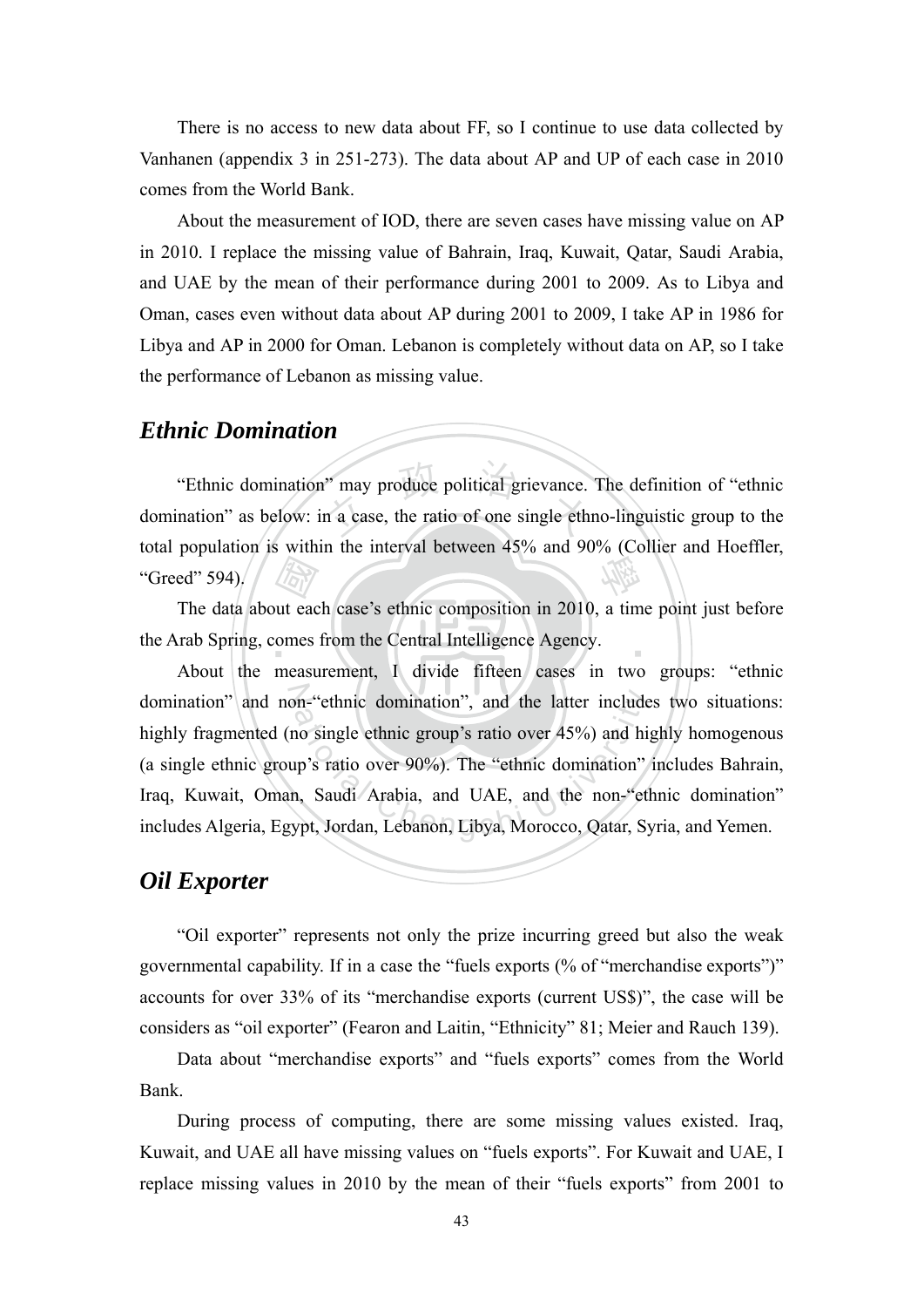2009. For Iraq, I use the mean of its "fuels exports" during the post-invasion period, form 2004 to 2009, to replace the 2010 missing value.

## *Peace duration*

1

Shorter "peace duration" captures both conflict-incurring hatred and condition favoring mobilization. The definition of "peace duration" as below: The length of the peace period (in months) since the end of the previous civil war. If the case date has never experienced a civil war since the end of World War II (September 1945), the "peace duration" is counted since the end of World War II (Collier and Hoeffler, "Greed" 595).

e the letter<br>Forture<br>mber ous civil war needs to be discerned locy, I use the definition of "civil was e prev already finished the measurement until December 31, 2007, so all I need to fill the Determining the previous civil war is the precondition for measuring "peace duration", and the previous civil war needs to be discerned by the definition of "civil war". For the consistency, I use the definition of "civil war" by F-L. Practically, I need to identify the ending month of the most recent civil war of the case in question, and then calculate the length from the ending month of the previous civil war and December 2010. Fortunately, Sarkees and Wayman (also Correlates of War online) gap between December 2007 and December 2010.

Concerning the performance of each case, seven cases experience civil war performance of each case, seven cases exp<br>
10, and the ending month of most recent civ<br>
2007), Iraq (August 2007), <sup>20</sup> Jordan (September<br>
1975), Syria (February 1982) before December 2010, and the ending month of most recent civil war as below: Algeria (June 1999), Iraq (August 2007),<sup>20</sup> Jordan (September 1970), Lebanon (January 1990), Oman (December 1975), Syria (February 1982), and Yemen (In

 $20$  According to Sarkees and Wayman, the most recent civil war experienced by Iraq ended in January 1996. In fact, during the period between 2006 and 2007, Iraq experienced a situation very close to civil war between the Sunnis and Shiites; after the surge of the US troops, one of conflicting sides: Sadrist movement and its military wing Mahdi army unilaterally declared ceasefire in August 2007 (ICG, "Iraq's Civil War"). In terms of qualification of civil war, the situation fits Condition A (There were conflicts between governmental side and non-governmental sides) and Condition B (For casualties, see Cordesman and Khazai figure 17); furthermore, according to Condition G, the presence of the US army cannot exclude that we call the situation in Iraq as civil war. In terms of the ending of the 2006-2007 event, because the August 2007 unilateral civil war evidently keep the violence down until the withdrawal of the US army in 2011, which had maintained relative peace for more than two years, according to Condition F, I take August 2007 as the ending of this previous civil war.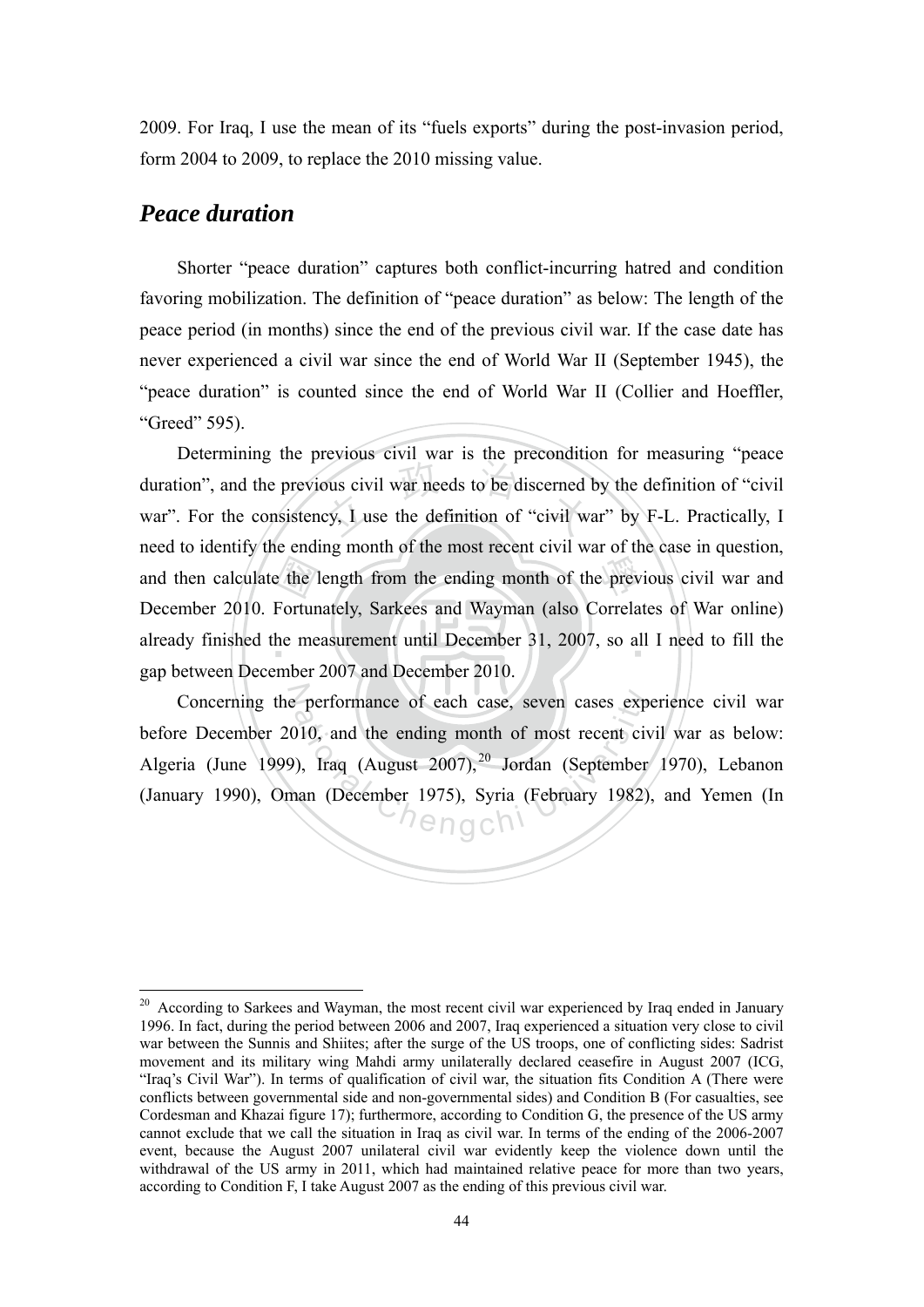progress).<sup>21</sup> In contrast, the other cases under discussion have never experience civil war since September 1945, so the value of this variable is 783 months.<sup>22</sup>

#### *Mountainous Area Percent*

Higher "mountainous area percent" implies terrain favoring rebelling. Simply speaking, it is the percentage of mountainous terrain of each case. I continue to use the data by F-L, because, normally speaking, terrain is constant. The definition and data come from the geographer Gerard and are complemented by F-L ("Replication Data").

Qatar has missing value on this variable, because F-L does not list Qatar as a case in question.

# $\frac{1}{2}$  arrent US\$ *GDP per capita (current US\$)*

capita<br>ability<br>0, a ti "GDP per capita" is used to capture terrain favoring rebelling, weak<br>rnmental capability, and low cost for rebelling. The data about each case's "GDP ‧ governmental capability, and low cost for rebelling. The data about each case's "GDP per capita" in 2010, a time point just before the Arab Spring, comes from the World Bank.

Concerning the performance of each on this variable, Libya has missing value on performance of each off this variable, Endya has<br>2010, and I use the product of its "GDP per ca<br>pP per capita" growth between 2004 and 2009<br>thind why I choose the temporal span starting<br>on: The international economic sanct "GDP per capita" in 2010, and I use the product of its "GDP per capita" in 2009 and the mean of its "GDP per capita" growth between 2004 and 2009 as a replacement. There is a reason behind why I choose the temporal span starting from 2004 as the period for observation: The international economic sanction imposed on Libya was lifted in 2003, so I assume that Libyan economic situation after 2004 is different from that before 2003.

# *Noncontiguous territory*

1

"Noncontiguous territory" represents terrain favoring rebelling. This variable means that a case with "territory holding at least 10,000 people and separated from

 $21$  Though there was a truce achieved in February 2010 after the six rounds of war between the government and the Houthi movement since 2004, it did not bring an end to the circle of the violence, see Dorlian 190, note 26.

 $22$  According to Condition E for "civil war", I judge the Yemen situation as civil war in progress due to lack of "observation of a victory, wholesale demobilization, truce, or peace agreement followed by at least two years of peace".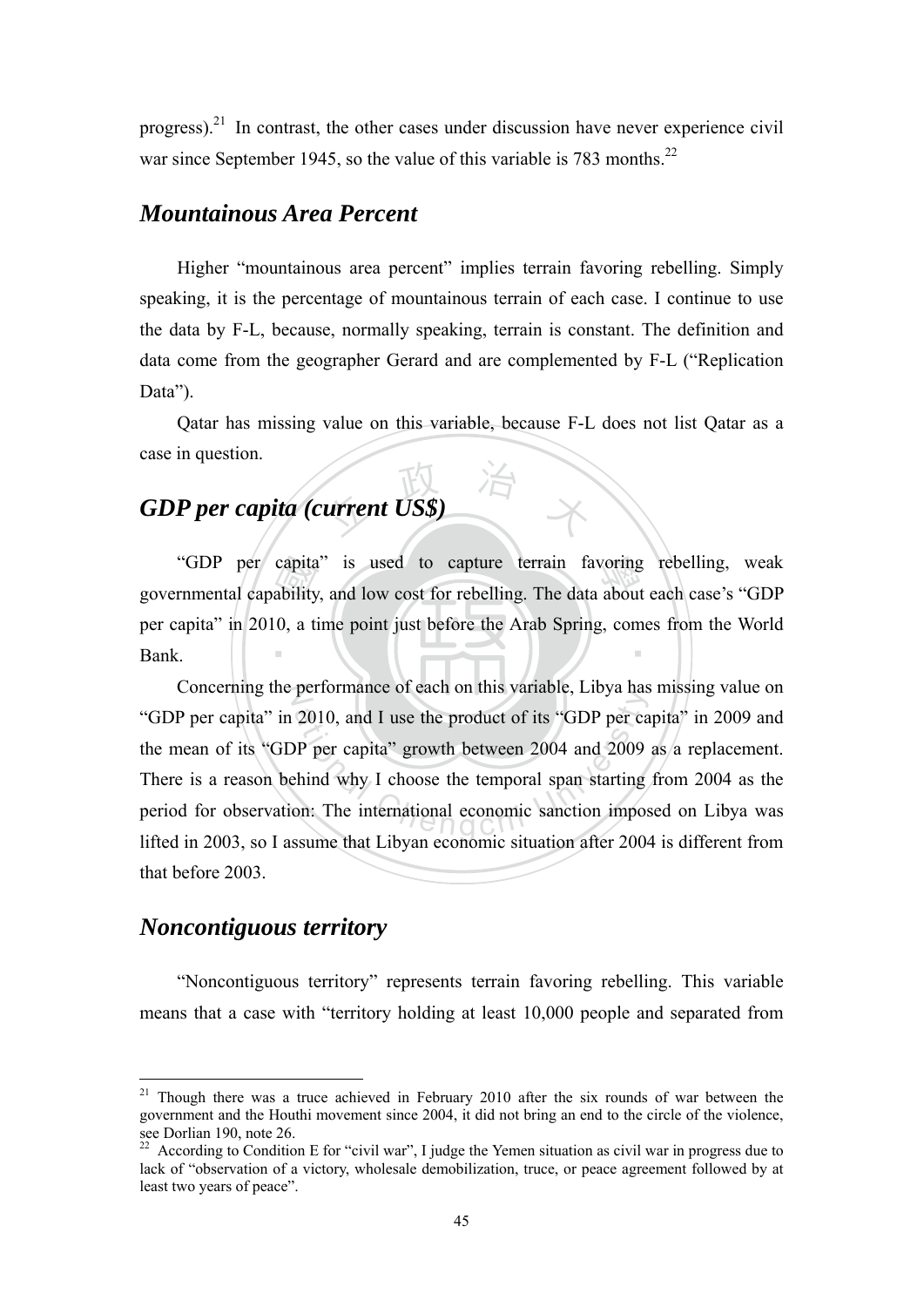the land area containing the capital city either by land or by 100 km of water" (Fearon and Laitin, "Ethnicity" note 20; Fearon and Laitin, "Additional Tables" 4).

And due to the relative constant characteristics of this variable, I continue to use the data collected by F-L ("Replication Data").

Qatar has missing value on this variable, because F-L does not list Qatar as a case in question.

## *Population*

文 政 治 木 Larger "population" is used to capture weak governmental capability and condition favoring mobilization. The data about each case's "population" in 2010, a time point just before the Arab Spring, comes from the World Bank.

#### *Anocracy*

implie<br>a cas<br>Laitin<br>eland "Anocracy" implies weak governmental capability. The original definition of cracy" means a case is within the interval between -5 and 5 on its value of Polity "anocracy" means a case is within the interval between -5 and 5 on its value of Polity score (Fearon and Laitin, "Ethnicity" 81).

‧As what Vreeland said, in terms of "anocracy" hypothesis, the Polity score is contaminated by two of five its components: PARREG and PARCOMP, which have to political violence/mobilization. So, I take<br>which is composed of only three rest compo<br>DNST. When taking X-POLITY, The full range and 7, and the new range for "anocracy" is between explicitly reference to political violence/mobilization. So, I take the X-POLITY refined by Vreeland, which is composed of only three rest components: XRCOMP, XROPEN, and XCONST. When taking X-POLITY, The full range diminishes into interval between -6 and 7, and the new range for "anocracy" is between -2 and 3. The modification of "anocracy" based on Vreeland ("The Effect" 401-425; "The Web Appendix" table W2).

The data of each case about "anocracy" in 2010, a time point just before the Arab Spring, comes from Marshall, Gurr, and Jaggers ("Polity IV Country Report 2010").

## *Political Instability*

"Political Instability" causes weak governmental capability. "Political instability" means that a case has a three-interval change or more on its value of Polity score within the three-year-period prior to the observation time point (Fearon and Laitin, "Ethnicity" 81).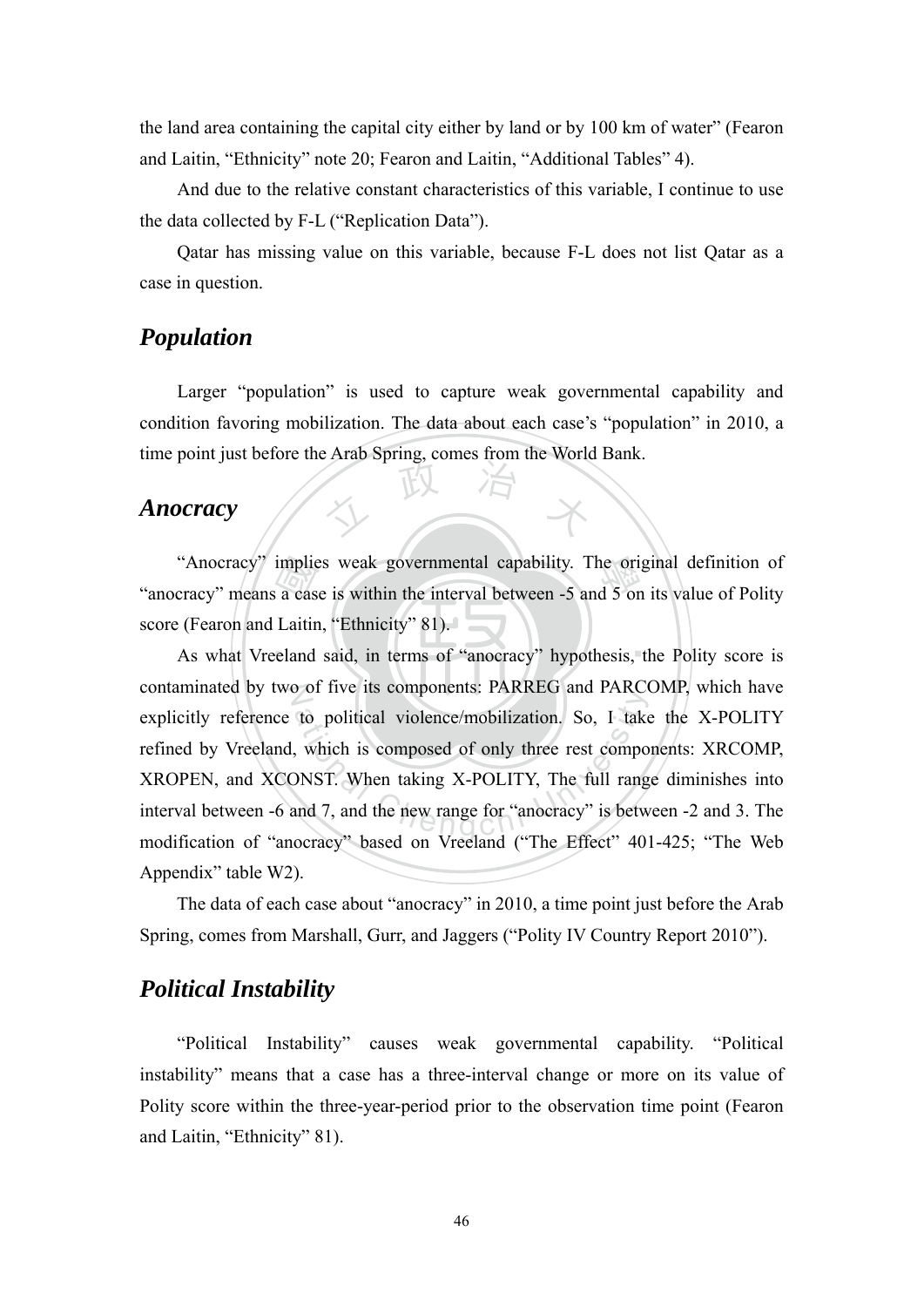The data of each case about "political instability" in 2010, a time point just before the Arab Spring, comes from Marshall, Gurr, and Jaggers ("Polity IV Country Report 2010").

### *Population Gini Coefficient*

Lower "population Gini coefficient" is used to capture weak governmental capability. The operationalization of "population Gini coefficient" as below: this variable was built to measure the geographic dispersion of the population basing on the population data per  $400 \text{ km}^2$ . Similar to income Gini coefficient, the higher the value of "population Gini coefficient" is, the higher the level of the population concentration is (Collier and Hoeffler, "Greed" note 8).

so I as<br>
).<br>
the pe e to use data collected by C-H because ce in t This study continue to use data collected by C-H because of two reasons: first, there is no alternative source for newer or better data to update each case's performance on this variable; second, in terms of characteristics, this variable is relative constant, so I assume there is not too much difference in the performance of each case ("Data").

Concerning the performance of each on this variable, there are two cases with missing value: Bahrain and Libya.

# *GDP Growth Rate (annual %)*

N

ate (annual %)<br>rowth rate" implies low cost for rebelling. The<br>a case in 2010, a time point just before the Ar Lower "GDP growth rate" implies low cost for rebelling. The data about "GDP growth rate" of each case in 2010, a time point just before the Arab Spring, comes from the World Bank.

## *Male Secondary Schooling*

Lower "male secondary schooling" lowers cost for rebelling. The definition of "male secondary schooling" is that the total male enrollment in secondary education, regardless of age, divided by the male population of official secondary education age (Collier and Hoeffler, "Greed" 594).

The data about each case's "male secondary schooling" in 2010, a time point just before the Arab Spring, comes from the World Bank.

Concerning the performance of each on this variable, our aim is to find the performance in 2010, a time point just before the Arab Spring, but there are six cases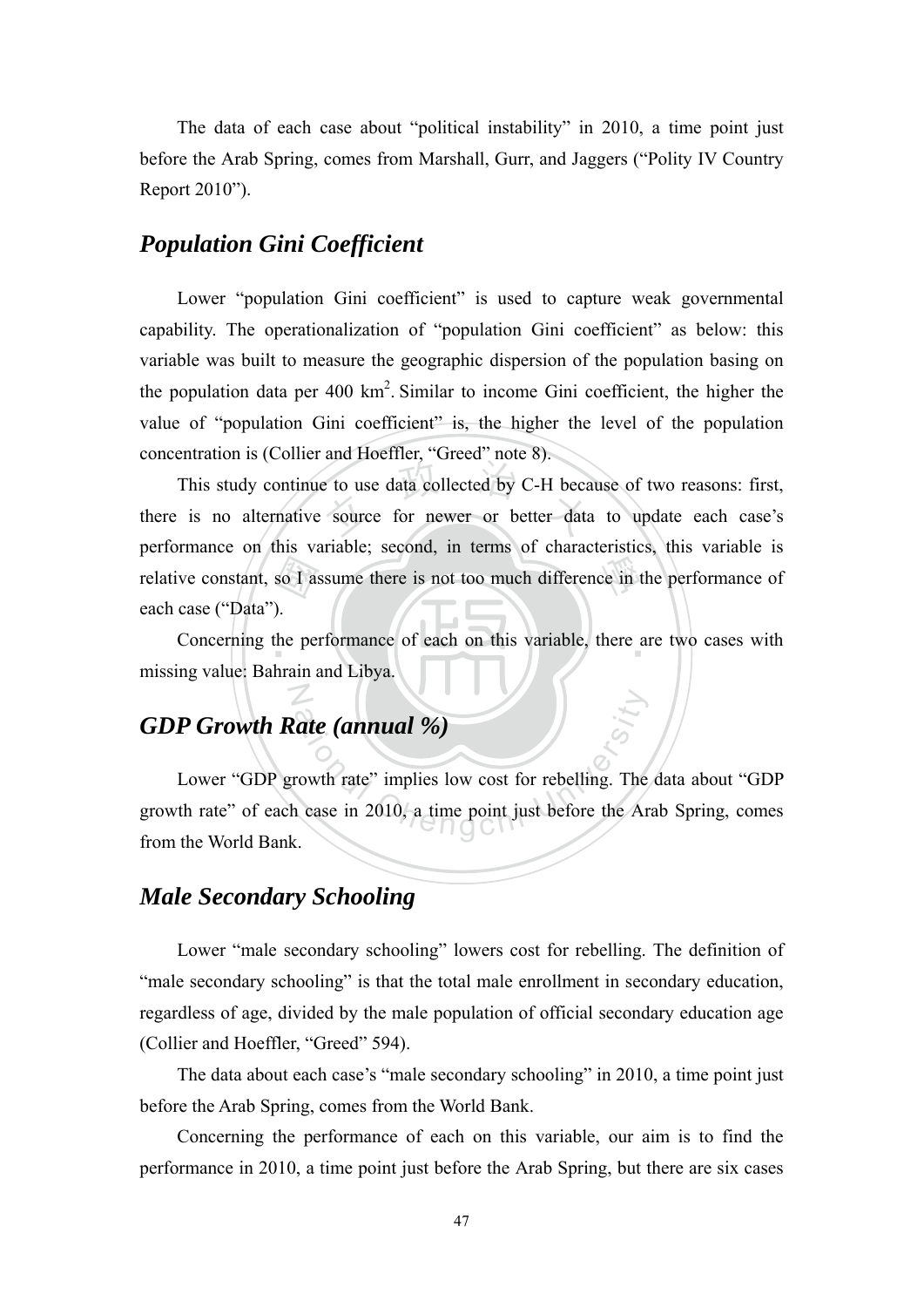with missing value on this variable, including Bahrain, Iraq, Kuwait, Libya, Oman, and UAE. I replace the missing value by the mean of the performance of each case between 2001 and 2009.

#### *Primary Commodities Dependency*

Moderate "primary commodities dependency" provides condition favoring mobilization. C-H considers the ratio of primary commodities exports to GDP being around 33% as moderate "primary commodities dependency" which a case tends to experience civil war (Collier and Hoeffler, "Greed" 595; Meier and Rauch 139).

 $\frac{(96 \text{ of } +)(96 \text{ of } +)(1)}{100 \text{ of } + \text{F}}$ mary commodities exports responsively.<br>The formula as below: (ME= materials exports (% of "merchandise exports")"; FE<sub>2</sub>="fuels exports"; OAME= "ores To compute the ratio of primary commodities exports to GDP, firstly, I get the value of primary commodities exports (current US\$) through summing up the four subcategories of primary commodities exports respectively multiplied by "merchandise exports". The formula as below: (ME="merchandise exports";  $FE_1$ ="food exports (% of "merchandise exports")"; ARME="agricultural raw and metals exports (% of "merchandise exports")")

 $(FE<sub>1</sub>+ARME + FE<sub>2</sub>+OAME)*ME=primary$  commodities exports

139).

Then, I divide the value of primary commodities exports by GDP (Meier and Rauch 139).<br>
The data about "food exports", "agricultural raw materials exports", "fuels exports", "ores and metals exports", "merchandise exports", The data about "food exports", "agricultural raw materials exports", "fuels exports", "ores and metals exports", "merchandise exports", and GDP in 2010 comes from the World Bank.

During process of computing, there are some missing value existed. Firstly, there is no data about GDP of Libya in 2010, and I fill it by computing the product of its GDP in 2009 and 100% plus the average "GDP growth rate" within the period between 2004 and 2009, after 2003 lifting of economic sanction on Libya. Secondly, Iraq, Kuwait, and UAE all have missing value on "food exports", "agricultural raw materials exports", "fuels exports", and "ores and metals exports". I replace these missing values of Kuwait and UAE by the mean of each subcategory during 2001 to 2009, but I replace Iraq's missing value by computing the mean of each subcategory from 2004 to 2009 due to the huge change after the US invasion to Iraq in 2003.

### *Social Fractionalization*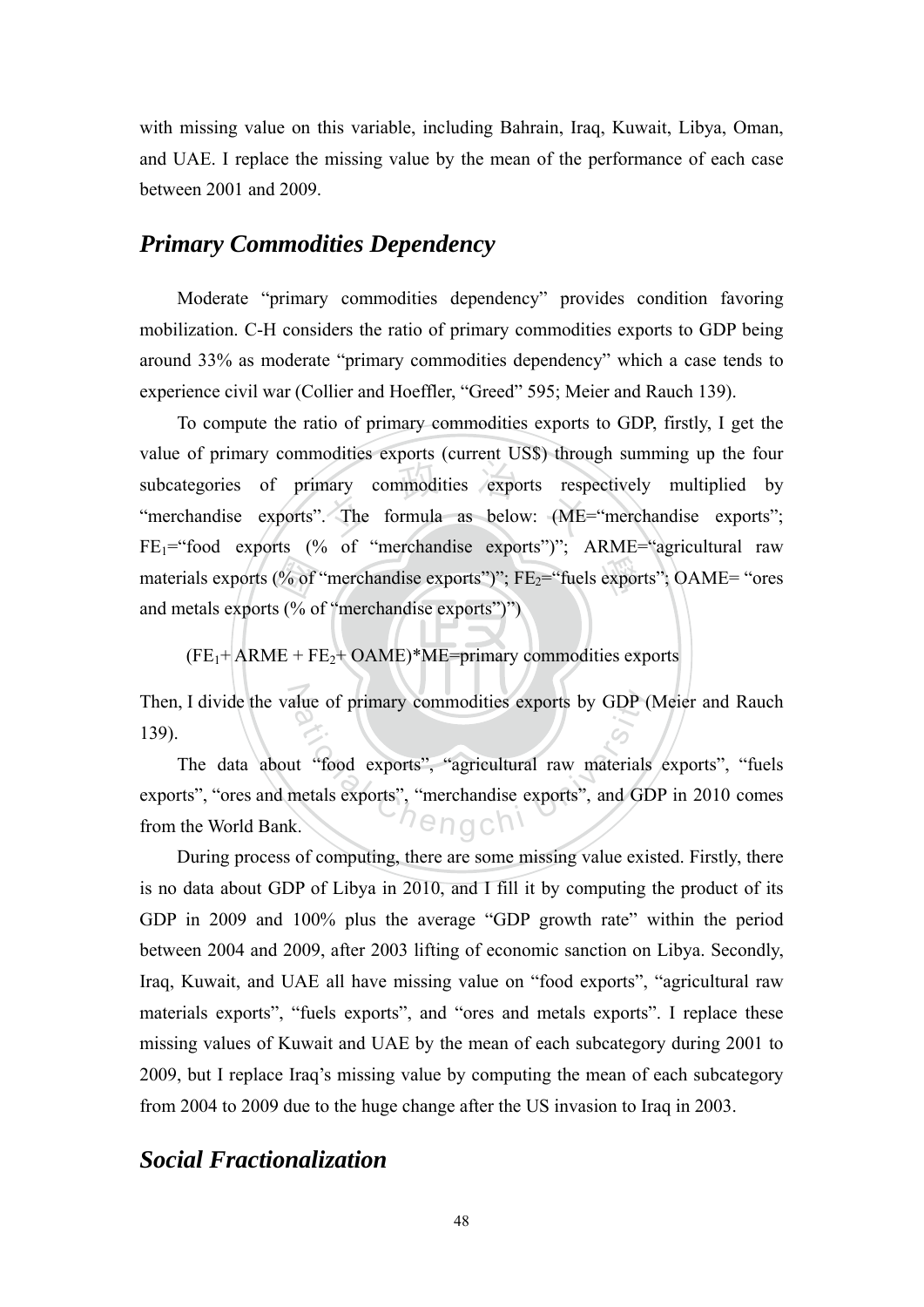Lower "social fractionalization" lessening trust problem is the condition favoring mobilization. The original definition of "social fractionalization" is the product of the "ethno-linguistic fractionalization" and the "religious fractionalization" adding the higher one from the two fractionalizations (Collier and Hoeffler, "Greed" 595). The formula as below:

#### (ELF\*RF)+max (ELF, RF)

The limitation of data makes C-H cannot tell fractionalization on ethnicity from fractionalization on language, so they have no choice but to compute the mixed index: ethno-linguistic fractionalization.

from linguistic fractionalization (Alesina et al.). So, the new formula, derived from the original formula, as below: Fortunately, there is a dataset available distinguishing ethnic fractionalization the original formula, as below:

#### (EF\*LF\*RF)+max (EF, LF, RF)

N

1

As a result, I will take the new dataset and definition in this study.

missing value, so we cannot measure the "social fractionalization" of Yemen. take the me Concerning the measurement, because the ethnic fractionalization of Yemen is

# **3.3. Modification for Interpretation**

**defication for Interpreta**<br>lives various kinds of independent variables, printing a conservation of them are ensured. This study involves various kinds of independent variables, principally including nominal, ordinal, and numerical variables.<sup>23</sup> Some of them are easy to be interpreted, for example, dummy variable, because it only involves an either/or question. The dummy variables here include "ethnic domination", "oil exporter", and "anocracy".

I encounter difficulties when interpreting impact of a numerical variable, because; without using large-N method, it is hard to tell what is the difference made by a slight change in the value of a numerical variable. In other words, this study could not answer question like is there any effect on the probability of civil war outburst done by a 1,000 increasing in the population. To deal with such an

 $23$  Dummy variable, only with two possible outcomes: with or without the characteristics we are interested in, is a typical example for nominal variable, and numerical variable includes other two sub-kinds: interval and ratio variable, see Babbie 143-145.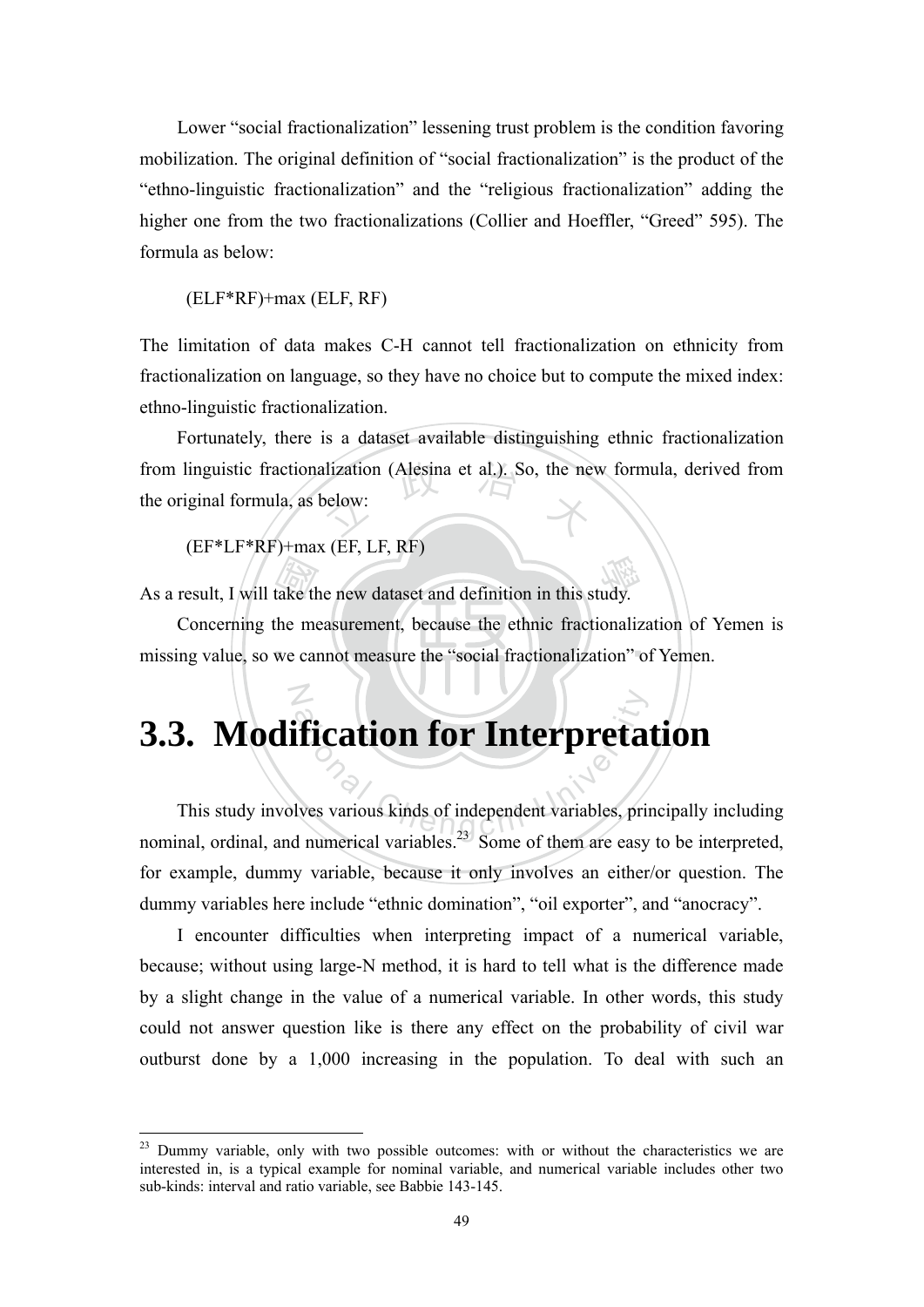interpretation problem, I decide to discuss the influence of numerical variables roughly.

Instead of sticking to numerical nuance, I change the numerical variables into the ordinal variables through a transforming process. This transforming process including two stages: ranking and categorizing. In ranking stage, I rank the fifteen cases according to their value in a variable from low to high. In the categorizing stage, based on the rank above, I categorizing the fifteen cases into three sub-groups: the first to fifth into "low", the sixth to tenth into "middle", and the eleventh to fifteenth into "high". (i.e. there are five cases falling into each sub-group) After the ranking and categorizing stages, if a variable is without missing value<sup>24</sup>, including "GDP per capita", "population", "GDP growth rate", "male secondary schooling", and "primary commodities dependency", their transforming process is completed here.

‧the<br>ing, if<br>ked. In<br>the b commodities dependency", their transforming process is completed here.<br>In the two stages above, there is the problem about missing value. The<br>occurrence of missing value decreases the number of case to be ranked and exategorized, and the transforming process needs to make some adaptations.<br>Particularly speaking, if there is one missing value in a variable, only fourteen cases top five cases and the bottom five cases into "low" and "high" respectively and put the four cases in the central position into "middle". Variables with one missing value In the two stages above, there is the problem about missing value. The Particularly speaking, if there is one missing value in a variable, only fourteen cases wait for being ranked. Instead of categorizing five cases into each sub-group, I put the include "mountainous area percent", "social fractionalization", and "FF\*IOD".

ation into the matter. Valudics with values are are two missing value in a variable, only this categorization will be: the top four cases as d the bottom four as "high". In this study, only missing value Similarly, if there are two missing value in a variable, only thirteen values need to be ranked. And the categorization will be: the top four cases as "low", the middle five as "middle", and the bottom four as "high". In this study, only "population Gini coefficient" has two missing value.

For convenience to discuss, I create civil-war-prone (CWP) index and apply it to each independent variables. CWP index is a signal for the appearing of certain value in a variable, which leads us to expect that a case will experience civil war in the future. Concerning dummy variable, CWP index means that a case is with the characteristics prone to civil war. For variable positively associating with civil war, I consider that a case gains a CWP index when observing the case belong to the "high" group of a variable. Similarly, for variable with negative correlation with civil war, if I find a case belong to the "low" group of a variable, I think that the case gets a CWP

<u>.</u>

 $24$  If data about the performance of a case on a variable is unavailable, we will set its performance on the variable as "missing value". In this study, if there is missing value in a cell, I will fill it by calculating the mean of the case's performance during a relatively long period before the observatory time point. If this means to fill still cannot work, I will remain it as missing value.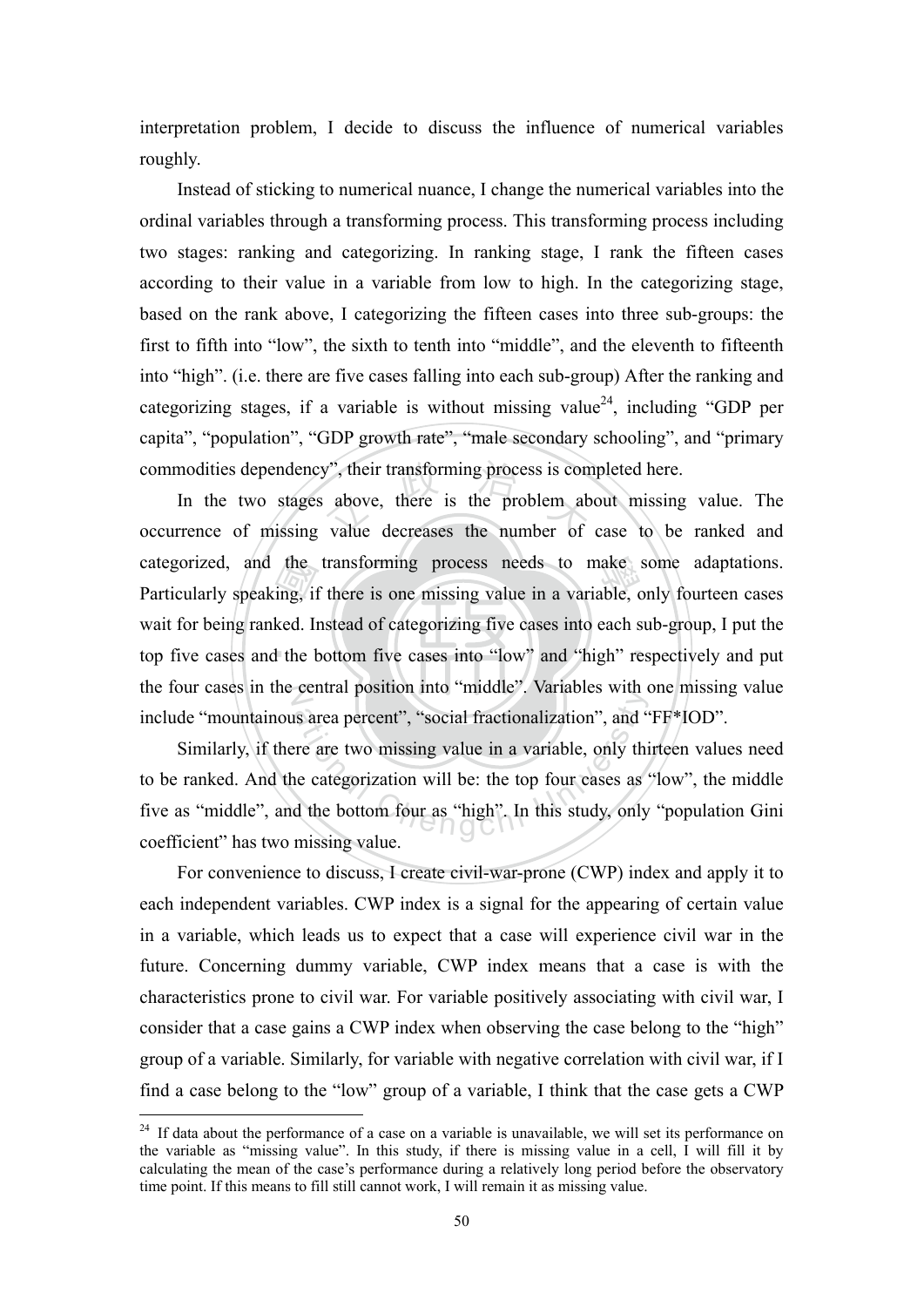index. As to "primary commodities dependency", with non-liner relation with civil war, a case has a CWP index when the case in the "middle" group.<sup>25</sup>

It is natural to assume that CWP index is accumulative. In other words, a case tends to encounter civil war, when the case has higher number of CWP index. Based on the assumption, my standard for a theory or a combination of theories with better explanatory ability is: within the theory or the combination, most cases with high number of CWP index certainly encounter civil war.

# **3.4. How Cases Performed?**

ussion<br>tions<br>nt duri d like to assess the explanatory abil<br>deciding which way is better to app<br>certain combination of theories or j into further discussion; (2) judging which independent variable might be the necessary conditions behind the difference on the level of political ‧ In this part, I would like to assess the explanatory ability of the theories. There are mainly two parts: (1) deciding which way is better to apply theories, that is, I will make a choice by taking certain combination of theories or just choosing one of them necessary conditions behind the difference on the level of political violence/movement during the Arab Spring.

# 3.4.1. How to Apply Theories?

<u>.</u>

**Apply Theories?**<br>an Section 3.3, my standard to assess the explanation one or combination of theories predicts that As mentioned in Section 3.3, my standard to assess the explanatory ability is: (1) how successfully certain one or combination of theories predicts that cases with more CWP indexes will be struck by civil war; (2) parsimoniousness, that is, explaining by less variables.

Firstly, I will evaluate the predictive ability of the combination of those three theories in two situations: including and excluding independent variables with missing value.<sup>26</sup> As Appendix III show, the tendency presented is roughly fit the

<sup>&</sup>lt;sup>25</sup> According to the theoretical base, there is non-monotonic correlation between primary commodities dependency and civil war. In other words, when a case's value on the variable is around 33%, the possibility of civil war will be the largest. The cases fell within "middle" group include Yemen with around 25.9%, Iraq with around 33.9%, Algeria with 34.6 %, Saudi Arabia with 42.3 % and Qatar with 46.1%, and they are close to typical case with 33%. As a result, I choose "middle" on primary commodities dependency as CWP index.

<sup>&</sup>lt;sup>26</sup> By excluding independent variables with missing value, we can make a comparison based on relatively consistent criteria. Specifically speaking, we can avoid the extreme situation that: a case, in fact, might have a lot of CWP indexes, but, due to the unavailability of relevant data, most of its performance on independent variables are set as missing value.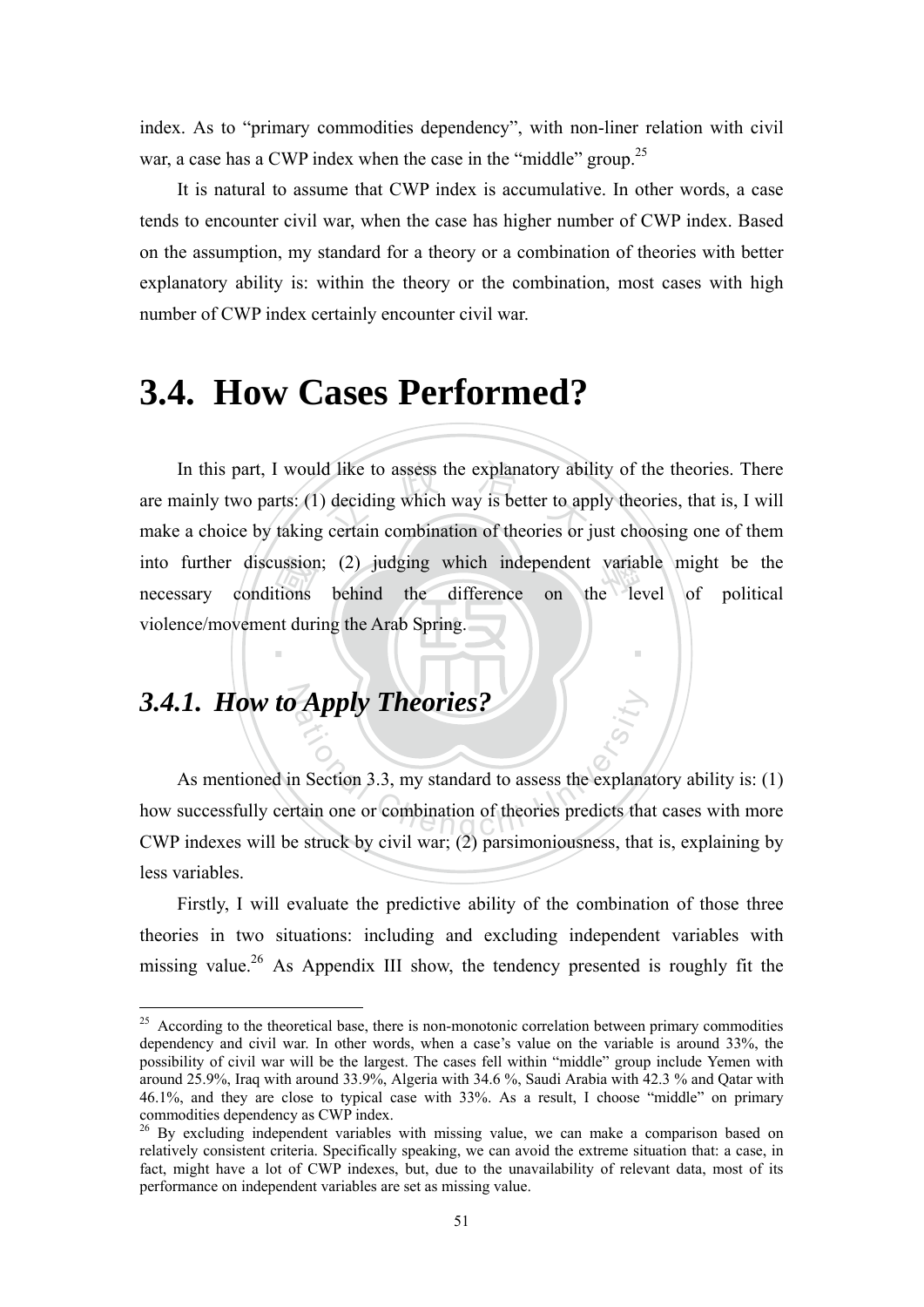violence/mobilization during the Arab Spring, though with two outliers: Algeria and<br>Libya.<br>Secondly, I will evaluate if it remain enough ability to explain the differential prediction of civil theories, that is, cases with more CWP indexes tend to have civil war. The four cases with the highest index number include Algeria (9), Iraq (9), Yemen (9), and Syria (7), and almost all of them went through civil war in the Arab Spring, with Algeria as the only exception. Similarly, most cases out of the top four did not experience civil war in 2011, and the only exception was Libya (2). Excluding independent variables with missing value from discussion, we can even get a similar result. Cases experiencing civil war have larger number of CWP indexes, for example Iraq has 8, and both Syria and Yemen have 6. Two exceptions are: Algeria has 6 indexes but did not encounter civil war during 2011; Libya has only 2 indexes but went through a harsh civil war. To some extent, the combination of the three theories has predictive power for the difference among the level of political Libya.

the top four are Algeria (6), Yemen (6), Iraq (5), and Egypt (4), and other cases has violene<br>ons inc<br>x plus<br>dgeria level of political violence/mobilization by using only two of three theories; similarly,<br>under both situations including and excluding variables with missing value. Under the less than 4 indexes. It causes more outliers, that is, Syria, with only 3 indexes, drops at tas, Syria, with only<br>redicted to have civil war by theories, and Egyp<br>in the group with high risk of civil war. The twide<br>ligeria and Libya, still exist. Excluding variat<br>nore problematic result: both Algeria and Iraq Secondly, I will evaluate if it remain enough ability to explain the differential under both situations including and excluding variables with missing value. Under the framework of Boix plus F-L, as Appendix IV show, in terms of CWP index number, out from the group predicted to have civil war by theories, and Egypt, with 4 indexes, seems to participate in the group with high risk of civil war. The two abnormal cases in Appendix III, Algeria and Libya, still exist. Excluding variables with missing value, it leads to a more problematic result: both Algeria and Iraq has 4 indexes, so it is natural to rank them as the top two. However, it is hard to decide the third and forth based on the prediction of the two theories, because Egypt, Syria, and Yemen all have 3 indexes. In short, the combination of Boix and F-L does not work better at explaining than the three theories combination.

By the withdrawal of F-L, under the combination of Boix and C-H, the top four among fifteen cases are Yemen (7), Algeria (6), Iraq (6), and Syria (6) in Appendix V. There is no increase or decrease on the number of outlier, which means no evident change in predictive power. Yemen, Syria, and Iraq, with, real happening of civil war, are predicted to have civil war. Still, Algeria and Libya are out of expectation of theories. Given taking away variables with missing value, the top four are Iraq (5), Syria (5), Yemen (5), and Algeria (4). To sum up, the combination of Boix and C-H works not worse than the three theories combination, and it is more parsimonious.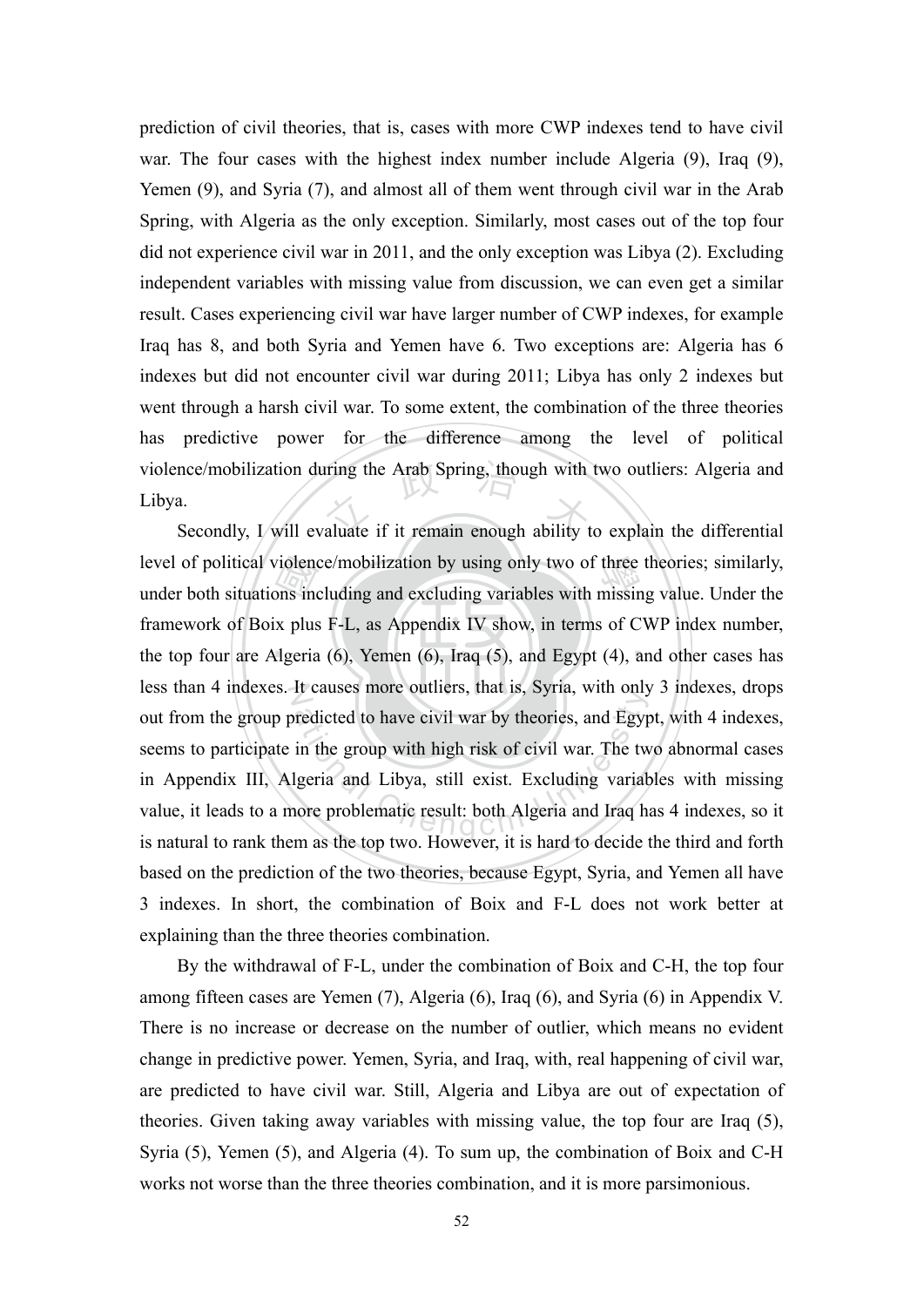Within the combination of C-H and F-L by pulling out Boix, the group predicted to experience civil war, the top four, includes Algeria (8), Iraq (8), Syria (7), and Yemen (7) in Appendix VI. Most cases with 5 CWP indexes and below did not encounter civil war in 2011, except for Libya (1). In other words, there is also no change of the abnormal cases' number. Excluding the variable with missing value, Iraq (8), Algeria (6), Syria (6), and Yemen (6) still fall into the CWP group. As a result, the combination of C-H and F-L works not worse than the combination of all theories but is more parsimonious.

last two combinations prevail against the former. Now, the question is: between the other two combinations, which one is better?<br>Then, we need to evaluate the predictive power of two combinations' Basically, the combination of all theories, both the combinations of Boix and C-H and of Boix and F-L have great explanatory power for the difference in the level of political violence/mobilization. However, for the pursuit of parsimoniousness, the other two combinations, which one is better?

are clearly: Algeria  $(5)$ , Iraq  $(4)$ , and Yemen  $(4)$ , but the forth is indeterminate, is, test<br>y betw<br>criteri<br>ria (5) components, that is, test Boix, C-H, and F-L respectively. About F-L, as in Appendix<br>VII, the boundary between high CWP group and low CWP group is ambiguous. because there are three cases with 3 indexes, that is, Egypt, Syria, and Morocco. The after deleting variable with missing value. The<br>aria and Iraq. But there are three cases with 3 is<br>a left. When we only take F-L into account, the<br>above two combination. Then, we need to evaluate the predictive power of two combinations' VII, the boundary between high CWP group and low CWP group is ambiguous. According to my criterion selecting the top four among fifteen cases, The top three problem still exists after deleting variable with missing value. The top two are cases with 4 indexes: Algeria and Iraq. But there are three cases with 3 indexes competing for the two vacancies left. When we only take F-L into account, the predictive power is not better than the above two combination.

In Appendix VIII, under the framework of Boix, there is no evident trend. The case with most CWP indexes is Yemen (2), and there are four cases with 1 index for the three vacancies left: Algeria, Egypt, Iraq, and UAE. In general, there are five outliers: Libya and Syria, with the onset of civil war in 2011, fall out of the group expected to have civil war; Algeria, Egypt, and UAE, without experiencing civil war during the Arab Spring, are predicted to have civil war. In short, the predictive power of Boix is worse.

Under C-H, as Appendix IX show, Syria (6), Yemen (6), Iraq (5), and Algeria (5) are expected to have civil war, and after withdrawing variable with missing value, the top four includes Yemen (6), Iraq (5), Syria (5), and Algeria (4). Similar to the two theories' combination, in the prediction of only C-H the outlier are Algeria, with more CWP indexes but without truly happening civil war, and Libya, with less indexes but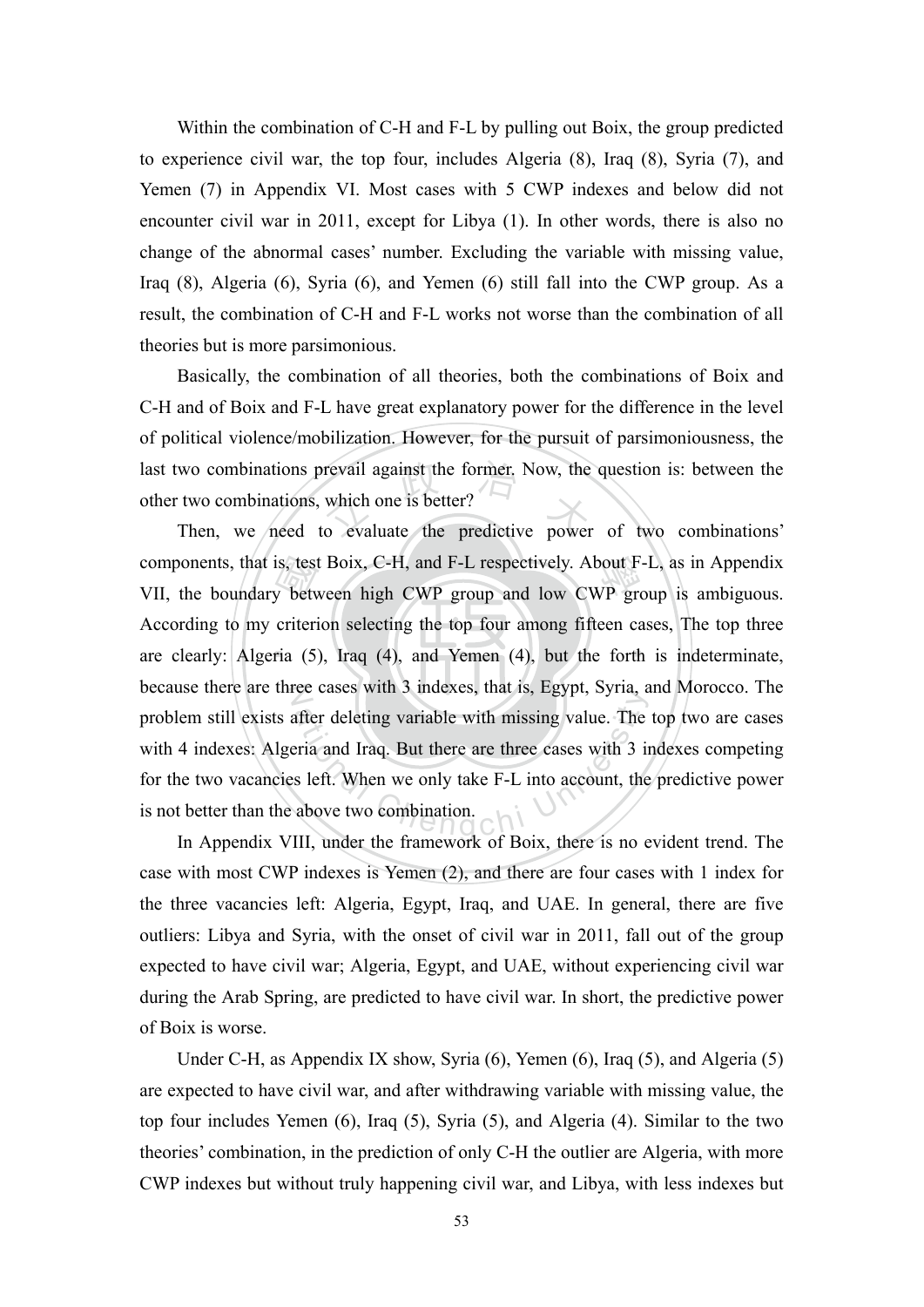suffering from civil war during the Arab Spring. In sum, C-H, alone, has good predictive power and is more parsimonious than the two above-mentioned combinations: Boix plus C-H and C-H plus F-L.

g deeper discussion. After evaluation of the predictive power of each theories or combination of theories, I decide to exclude Boix and to keep C-H and the combination of F-L and C-H for further discussion. Boix has not good explanatory ability for the situation during the Arab Spring, so that we can withdraw it. With the same reason, we can also exclude the combination of Boix and C-H. In contrast, C-H has good predictive power and is parsimonious, that is, C-H might be the best choice to interpreting the differential level of political violence/mobilization during the Arab Spring. However, I still keep the combination of C-H and F-L, though less parsimonious, because it has some variables deserving deeper discussion.

# 學 *3.4.2. Which Independent Variables Might be*

# 國 *Necessary?*

In this stage, I will decide which independent variables are closer to necessary with decide which independent variables are enappening of civil war during the Arab Spring<br>or not, I use two criteria as below: (1) if<br>mong cases experiencing civil war in 2011; (2)<br>encountering civil war. Given an indepen conditions for the happening of civil war during the Arab Spring. To judge those variables necessary or not, I use two criteria as below: (1) if the CWP index frequently appears among cases experiencing civil war in 2011; (2) if the CWP index only appear in cases encountering civil war. Given an independent variable fits these two standards, it might be the necessary condition.

‧

The object for judging includes variables within the combination of C-H and F-L, and I only take variables without missing value into account here.<sup>27</sup> That is, the independent variables under scrutiny are listed as below: "anocracy", "ethnic domination", "GDP growth rate", "GDP per capita", "middle secondary schooling", "oil exporter", "population", "primary commodities dependency", "peace duration", and "political instability". All of them are within the combination of C-H plus F-L and without missing value.

# *The frequency of indexes' appearance in civil war*

<u>.</u>

 $27$  The reason for this, see note 26 of this study.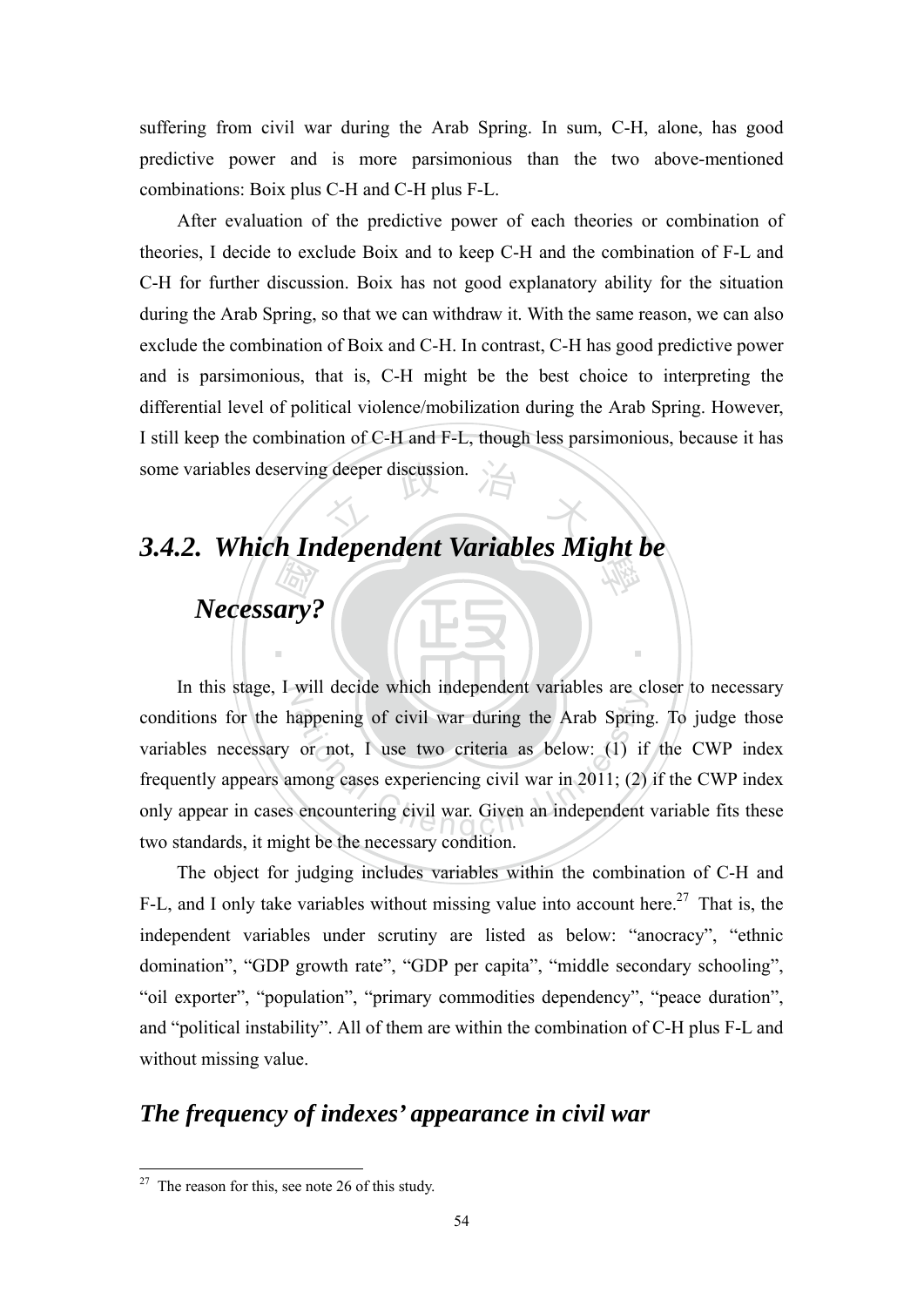If an index highly frequently occurred in past civil wars, we are more confident to expect that the civil war will happen once the index appearing. In contrast, if a factor only occurring in a civil war, we might argue that it is only a causal factor behind a specific civil war rather than a cause for the general phenomenon: civil war.

in Iraq. As a result, "oil exporter"<br>nort "peace duration" that have higher<br>g the happening of civil war. The higher the frequency of an index's appearance in civil wars, the higher necessity of it I assume. In Appendix X, "oil exporter" is the most common factor among civil war cases. "Anocracy", low "male secondary schooling", short "peace duration" appears in three of the four civil war cases, and all of them present in Iraq, Syria, and Yemen. Indexes emerging in only two of the four civil cases include low "GDP per capita", low "GDP growth rate", and middle "primary commodities dependency". Finally, "ethnic domination", large "population", and "political instability" only appear in Iraq. As a result, "oil exporter", "anocracy", low "male secondary schooling", short "peace duration" that have higher frequency might be our concern when explaining the happening of civil war.

# *The specificity of indexes to civil war*

**y of**<br>factor Given that a factor only appears in cases with civil war, it is more confident for factor occurs both in cases with and without civil war, its importance in predicting is The cases with and without civil war, its importance we cannot make a prediction based on its ificity to case with civil war is one of important sual factor to the civil war.<br>Sual factor to the civil war. us to argue that the factor is the necessary condition for civil war. In contrast, if a undermined, because we cannot make a prediction based on its occurrence. As a result, indexes' specificity to case with civil war is one of important standard to judge the necessity of a casual factor to the civil war.

學

To calculate the specificity of an index to civil war, I divided the frequency of the index appearing in four civil war cases by the counterpart in all fifteen cases. The result is in Appendix XI. Among the specificity of each index, the mode is 40%, such as the specificities of "GDP growth rate", "GDP per capita", and "primary commodities dependency", and I use 40% as a threshold.

Three of indexes have specificity lower than 40%, including "oil exporter", "population", and "ethnic domination". Eleven cases are "oil exporter", and only four of them experienced civil war in 2011 (36%). Among five cases with larger "population", only Iraq experienced civil war (20%). There is "ethnic domination" in six cases, and during the Arab Spring only Iraq faced civil war (17%).

Four among indexes have specificity higher than 40%, including "political instability", "anocracy", "male secondary schooling", and "peace duration". Before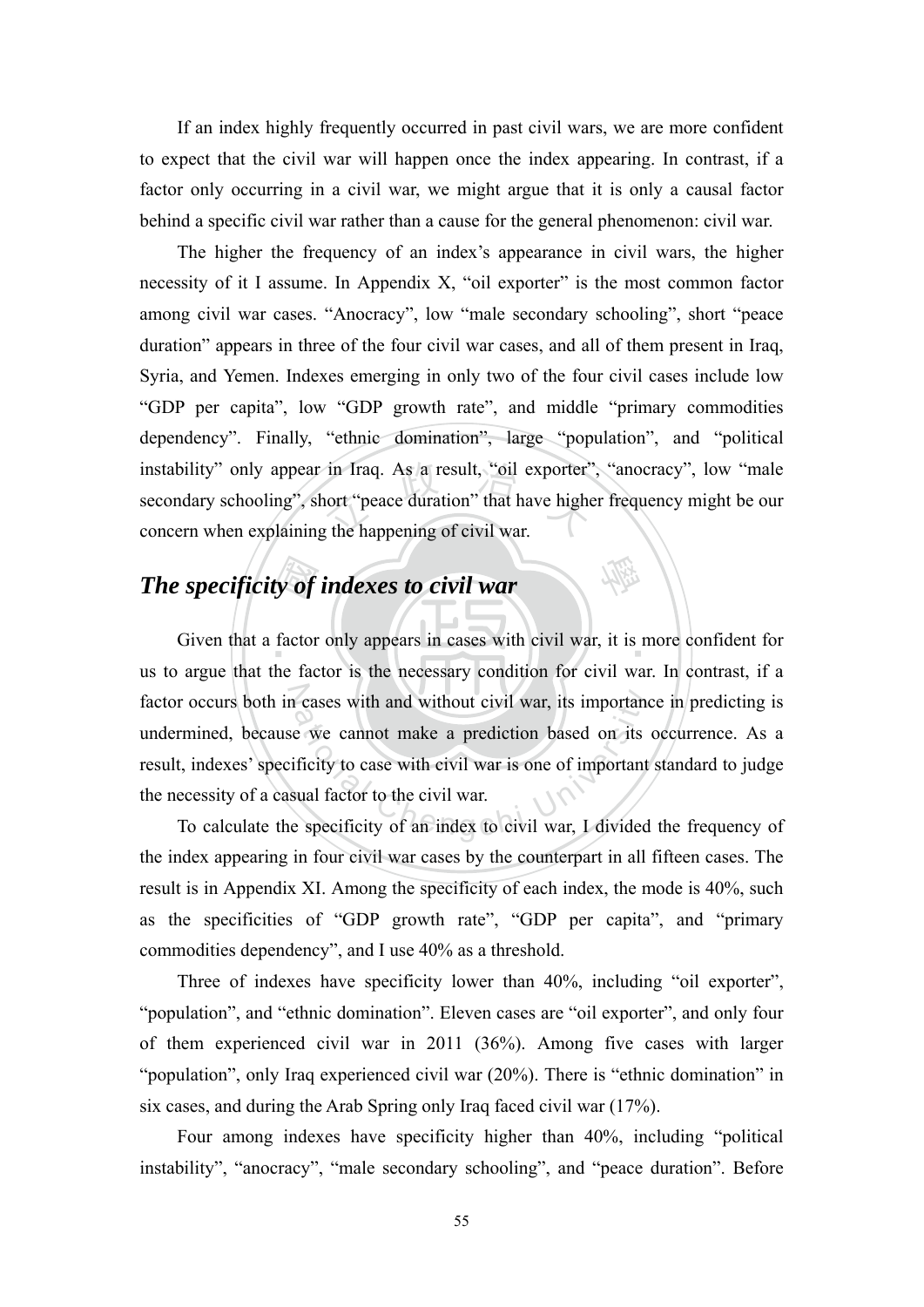2011 Iraq was the only case under "political instability", and it experienced civil war (With 100% specificity). Five cases are "anocracy", and three of them, Iraq, Syria, and Yemen, experienced civil war during the Arab Spring. Five cases had low "male secondary schooling", and in 2011 three among them faced civil war, including Iraq, Syria, and Yemen (Both "anocracy" and low "male secondary schooling" with 60%). Before the Arab Spring, since September 1945, seven cases had experienced civil war, and Iraq, Syria, and Yemen, three of the seven cases, encountered civil war in the Arab Spring (43%).

## *The possible necessary condition for civil war in the Arab*

#### *Spring*

duration" is highly possible to be the necessary condition for the civil war during the ner free<br>and<br>Tha<br>y poss the qualified to be called as necessions: higher frequency and higher sp indexes with higher frequency, including "anocracy", "male secondary schooling", "peace duration", and "oil exporter", and only the former three simultaneously has N The index that might be qualified to be called as necessary condition for civil war has to fit two conditions: higher frequency and higher specificity. Among the four "peace duration", and "oil exporter", and only the former three simultaneously has higher specificity. That is, "anocracy", "male secondary schooling", and "peace Arab Spring.

Expite of the fact that political instability only apserved in civil war cases other than Iraq. So, particle of the University of the expansion civil war cases, it can also be easily observed Furthermore, despite of the fact that political instability only appears in civil war case, it cannot be observed in civil war cases other than Iraq. So, political instability might be a causal factor only behind Iraqi civil war. As to "oil exporter", though it frequently emerges in civil war cases, it can also be easily observed in cases in cases without civil war. One explanation for this is that the MENA is a hydrocarbon resources abundant region, so most of countries in the MENA are "oil exporter". That is, the predictive power of "oil exporter" is undermined in the context of the MENA.

In Chapter 4, I will only focus on "anocracy" and "peace duration", though "male secondary schooling" also qualified to be a possible necessary condition for the civil wars in 2011. The main reason for this is that I cannot find direct proof for discussing the relationship between "male secondary schooling" and civil war.

# **3.5. Normal Cases**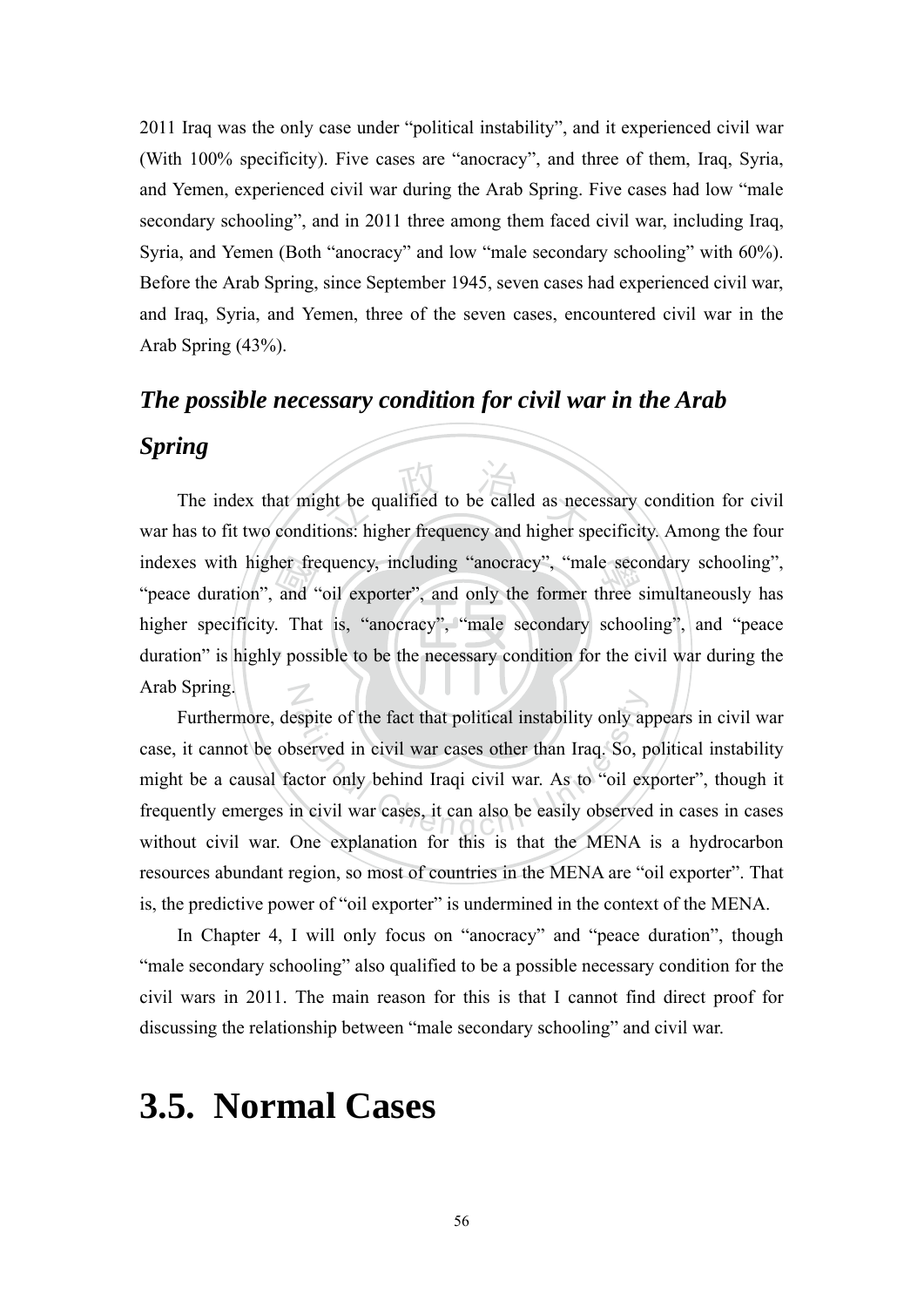In order to support the argument that shorter "peace duration" and "anocracy" might be the necessary conditions for civil war during the Arab Spring, in Section 3.5 I decide to test "peace duration" and "anocracy" hypotheses in Iraq and Yemen, two cases fitting the prediction of civil war theories, by asking two questions: For "peace duration" hypothesis, did the civil war during the Arab Spring break out along the fault line among the society caused by previous civil war? For "anocracy" hypothesis, is there phenomenon that some social forces were excluded from the formal politics?<sup>28</sup>

## *3.5.1. Iraq as a Case*

<u>.</u>

Province to a city Mosul in the northwestern Iraq. the a<br>14, IS<br>ith al-<br>Mosu vithdrawal of the US troops in Dec<br>g to Cordesman and Khazai, the n from about 4,200, the average between 2010 and 2012, to 9,475 in 2013 (figure 17; ch. 4). In June 2014, ISIL, an iihad organization deriving from al-Oaeda in Iraq and ‧ In Iraq, after the withdrawal of the US troops in December 2011 the situation became risky; according to Cordesman and Khazai, the number of casualties rose ch. 4). In June 2014, ISIL, an jihad organization deriving from al-Qaeda in Iraq and the breaking up with al-Qaeda in February 2014, swept from its stronghold in Anbar

The process of forming the hatred between the Sunni and Shiite was slow and e circle of reprisal. Since the overthrow of Sa<br>ed from a certain level of attacks aiming as civil<br>including al-Qaeda in Iraq and the other anti-g<br>tes, governmental forces and the other Shiite m protracted due to the circle of reprisal. Since the overthrow of Saddam Hussein in 2003, Iraq has suffered from a certain level of attacks aiming as civilians and conflicts between the Sunnis, including al-Qaeda in Iraq and the other anti-government Sunni groups, and the Shiites, governmental forces and the other Shiite militias (ICG, "The Next Iraqi War?"  $1$ ).<sup>29</sup> From 2006 to 2007, the casualties past through 25,000 and even moved close to 30,000. (Cordesman and Khazai, figure 17) The increasingly violent tendency was prevented by the surge of the US troops and the cooperation with some Sunni fighters, through Sunni Aweakening and Sons of Iraq program, to fighting against al-Qaeda, and after that, the situation seems to be under control, at least from 2008 to 2011 (Cordesman and Khazai, 158-159).

From the Iraqi situation, the functioning of old hatred can be explicitly observed. After the pulling out of the US troops in late 2011, the vacuum left by the US provided the opportunity for expression of old hatred and new grievance, which made

 $28$  This question is derived from the theoretical basis of "anocracy" hypothesis: praetorian polity presented by Huntington, see Section 4.2.1 of my study.<br><sup>29</sup> Actually, there is also Arab-Kurd tension, but it not our focus here. As a result, I exclude it from

discussion.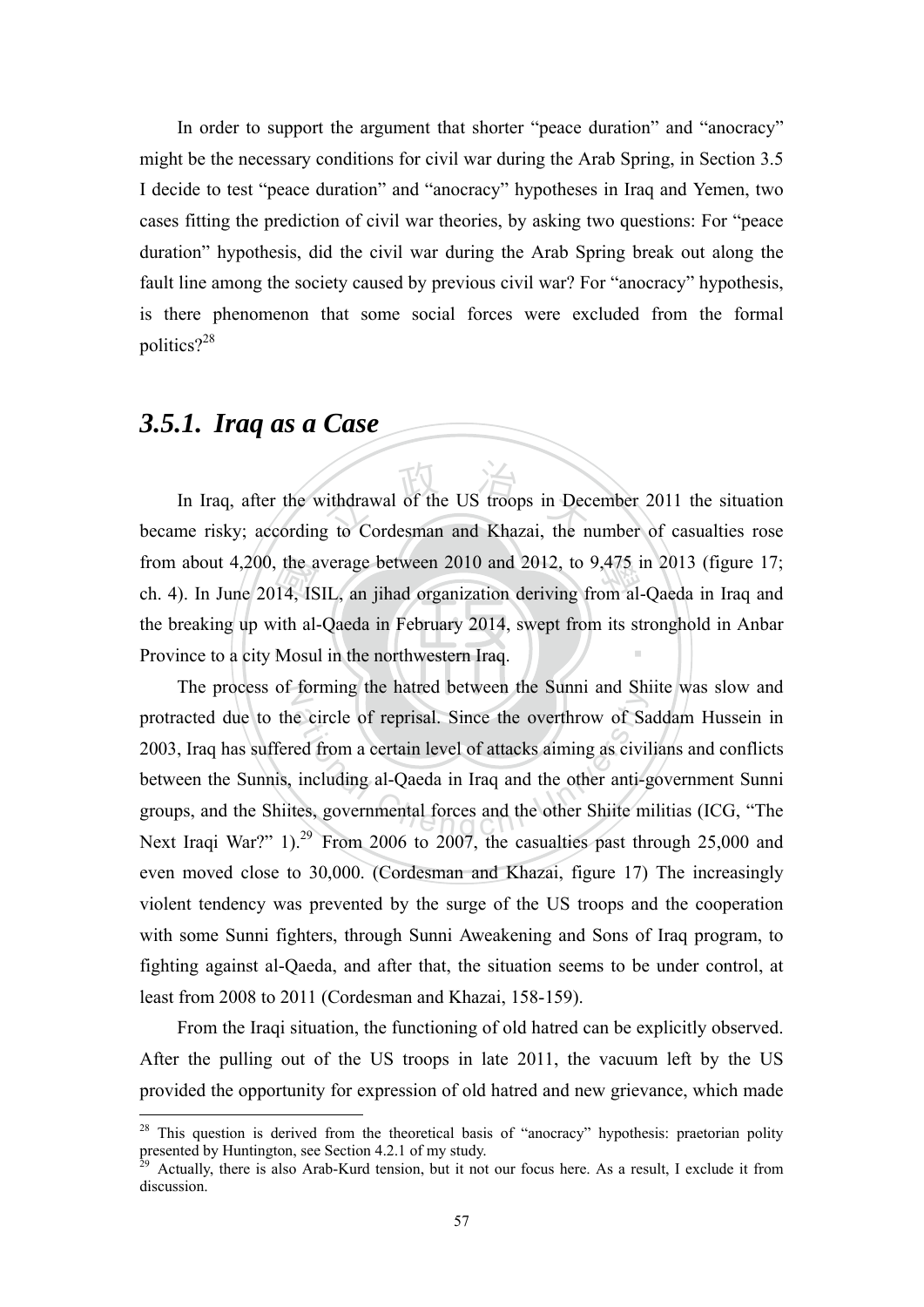the Iraqi situation radically exacerbate. Also, the Syrian civil war pushed up the level of conflict. The fighting between Assad's Alawite forces, a branch of the Shiite, and the Sunnis and the moderate support of Nouri al-Maliki for Assad, emphasized the sectarian dimension of the conflicts and inspired the shared hatred against the Shiite among Iraqi and Syrian Sunnis. Furthermore, the erosion of border between Syria and Iraq provided the route for communication and smuggling, and the resources given by Turkey and Gulf monarchies for the Sunni opposition to fight against the Assad's forces also benefited the Sunni oppositions in Iraq (ICG, "Make or Break" 12-14). The hatred gradually forming since 2003 and once being oppressed in 2008 revived after 2011.

Authority, the administration led by the US from April 2003 to June 2004, made two sec:<br> $2003$ <br> $CG, "$ <br>ministr political arrangement for Iraqi reconstruction by the US. After the regime change in 2003, Shiites and Kurds dominated Iraqi political institution; in contrast, Sunnis, once occupying most senior political positions, was g politics. Actually, sectarianism, especially the Shiite/Sunni division, was less<br>significant before 2003, that is, most of Iragi population had suffered from the vital mistakes in the post-Hussein political arrangements: disbanding of old security Fication. Although both of them did not original<br>at party were equated to the Sunni in a reduce<br>olicies. As a result, the policy disbanding are,<br>who became ideal objects for the recruitment The exclusion of the Sunni from political institution is because of the harmful 2003, Shiites and Kurds dominated Iraqi political institution; in contrast, Sunnis, once occupying most senior political positions, was gradually marginalized from the significant before 2003, that is, most of Iraqi population had suffered from the Hussein's rule (ICG, "The Next Iraqi War?" 6-8). However, Coalition Provisional forces and de-Baathification. Although both of them did not originally aim at Sunnis, the Iraqi army and Baath party were equated to the Sunni in a reductionist way while implementing the policies. As a result, the policy disbanding army made 350,000 people lost their job, who became ideal objects for the recruitment of rebels, and the policy excluding former the members of Baath party, the polar of Hussein's regime, from politics significantly weakened the power of the Sunnis (ICG, "The Next Iraqi War?" 8-12; Yaphe 139-140). The wrong policy for Iraqi reconstruction by the US consequently led to the surge of sectarianism in Iraqi politics and the further unbalance in the distribution of power, which increased the difficulties in forming an inclusive political community.

Under the inappropriate political arrangement, the Sunnis had been excluded from the process of forming the new Iraq, and it alienated them. There are several examples for the exclusion of the Sunnis from the politics. After parliamentary election in January 2005, which was set to establish new Iraqi constitution, the Sunni Arabs was broadly absent from the constitution-making due to the political advantage enjoyed by the Shiites and Kurds during the election and the boycott by the Sunni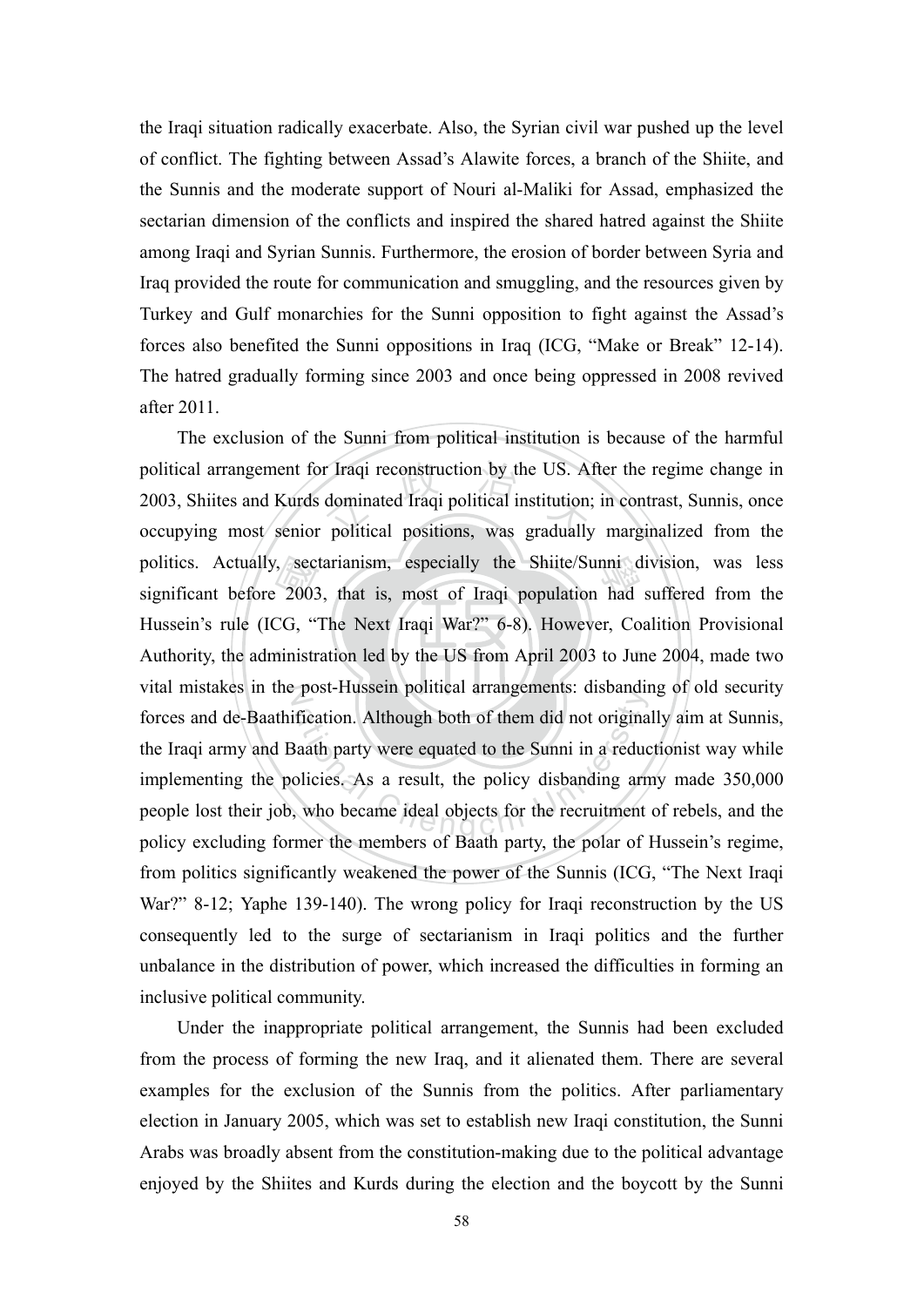Arabs (ICG, "The Next Iraqi War?" 12-13). Furthermore, about 500 Sunni candidates were disqualified to participate in the 2010 parliamentary election (Cordesman and Khazai 159). Also, the Shiite-dominated government led by Maliki failed to kept the promise to integrate the Sunni elements into the institution. For instance, the government neither kept the inclusion of the Sunni fighters under the name of Sunni Awakening and Sons of Iraq program into former Iraqi armies and other government jobs after the leaving of the US, nor completed the implement of 2008 law cancelling the ban on former Baathists to participate politics (Brynen et al. 54-55; Cordesman and Khazai 159-160). Finally, as what Cordesman and Khazai says:

ic discontent and agitation... Surf ent (88 Iraq's failed attempts at political reconciliation – coupled to the Maliki government's growing attempts to crack down on its political opponents – have exacerbated public discontent and agitation… Sunnis and former Ba'ath [=Baath] party members banned from participating in government, increasingly view the current regime as illegitimate, and have redirected violence once aimed at American occupiers towards the Maliki-led government (88-90).

‧"anocracy" hypothesis said. occup<br>y to p<br>nesis s ‧ The inaccessibility to power pushed the Sunnis to the opposition, which fits what

In Iraq case, we can observe the effect of past hatred and "anocracy" during the The tension between Sunni and Shiite, on 2006 and 2007, might enhance again after<br>the Sunnis from power is also an essential factory opposition against the government. present civil war. The tension between Sunni and Shiite, once significantly heightening between 2006 and 2007, might enhance again after 2011. Also, the marginalization of the Sunnis from power is also an essential factor pushing the Sunnis to take part in opposition against the government.

# *3.5.2. Yemen as a Case*

In Yemen, under the influence of events happening in Tunisia and Egypt, youngsters took to streets protesting for economic, political, and social grievance, however, the situation exacerbated into clashes among several different groups. According to the available data about the fatalities in Yemen, the conflicts causes 2,000 deaths and 1,106 deaths in 2011 and 2012 respectively ("Yemen (2004 – First Combat Deaths)") In 2012, President Ali Abdullah Saleh was forced to transfer power to his deputy Abd Rabbuh Mansur Hadi. In October 2013, the violence reached the climax, but there is no data about vitalities available now (ICG, "The Huthis" 3).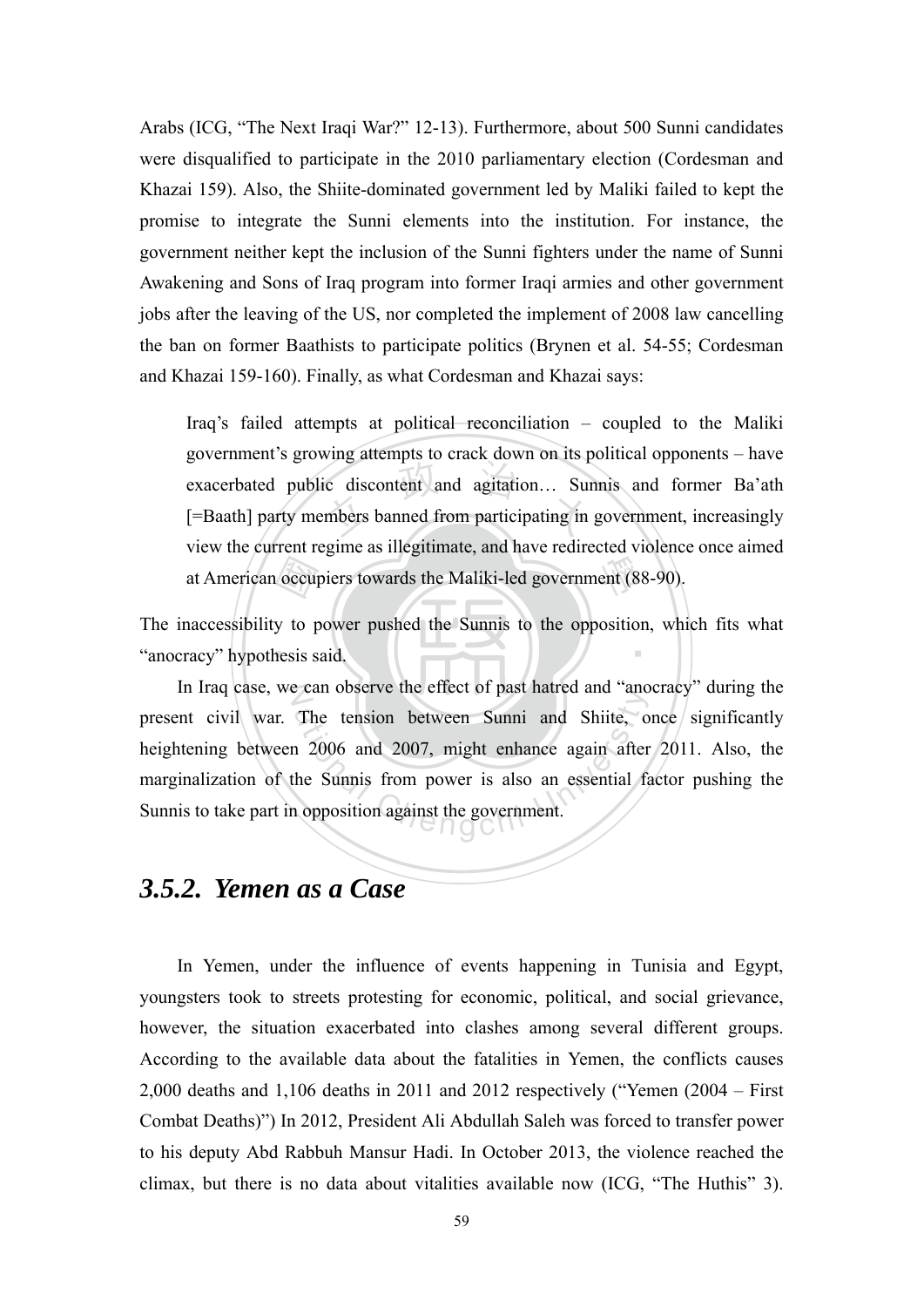Despite of an effort to promote national reconciliation by the UN and the GCC: National Dialogue Conference, from March 18, 2013 to January 24, 2014, the situation in Yemen remained volatile until the time of writing.<sup>30</sup>

the c<br>ddition<br>from 2004 to February 2010, the Houthi<br>and Zaydism fought six rounds of w<br>Jorlian; ICG, "Yemen"). During the movement joined the opposition against the regime but then broke up with other<br>oppositions. In addition, during the conflicts the Houthi movement expanded its ‧ We can find the signals for the involvement of old hatred: in addition to AQAP occupying southeastern region, which is less relevant to this study, in the past both the Houthi movement in the north and the Hiraak movement in the south had fought against the Saleh regime. About the northern Yemen, it had been under the rule of an imamate characterized by Hashemites, the descendants from the Prophet's clan, and Zaydism, $31$  a branch of Shiite, for about one thousand years until the 1962 revolution overthrowing it and establishing Yemen Arab Republic (YAR) which became the incumbent regime after unification with the People's Democratic Republic of Yemen (PDRY) in 1990. From 2004 to February 2010, the Houthi movement bearing both identities to Hashemites and Zaydism fought six rounds of wars with the Saleh regime in Saada governorate (Dorlian; ICG, "Yemen"). During the Arab Spring, the Houthi oppositions. In addition, during the conflicts the Houthi movement expanded its territorial control from Saada governorate to Sanaa governorate where the capital located.

N About the southern Yemen, it was once a British colony with Aden as a center, ndependence it was uled by PDRY until 1990<br>ublic of Yemen. Due to the feeling of unbalar<br>rces and power, a civil war broke out between<br>s in 1994, and it led to causalities between 5,000 and after the 1967 independence it was ruled by PDRY until 1990 unification with YAR under the Republic of Yemen. Due to the feeling of unbalanced North-South distribution in resources and power, a civil war broke out between the North and the South for two months in 1994, and it led to causalities between 5,000 and 7,000 (ICG, "Breaking Point?" 4). From 2006 to 2007, there were popular demonstrations for more balanced distribution in power and resources in the south, and in late 2008 the core demand transferred into call for Southern independence due to inappropriate dealing by the government. The secessionist Hiraak was on the rise before the Arab Spring (ICG, "Breaking Point?" 6-9). During the Arab Spring, the Hiraak had tried to join the national protest but failed to reach a consensus with oppositions from the north; as a result, the Hiraak decided to go their own path to pursue independence (ICG, "Breaking Point?" 10-11). In short, as the above discussion show, there are signals for the fact that old hatred repeated in the new civil war.

1

<sup>&</sup>lt;sup>30</sup> The Houthi movement and AQAP still fought against the governmental forces in the northern region and southeastern regions, see "Yemen President Sacks 2 Army Chiefs".<br><sup>31</sup> For more information about Hashemites and Zaydism, see ICG, "Yemen" note 2, 3.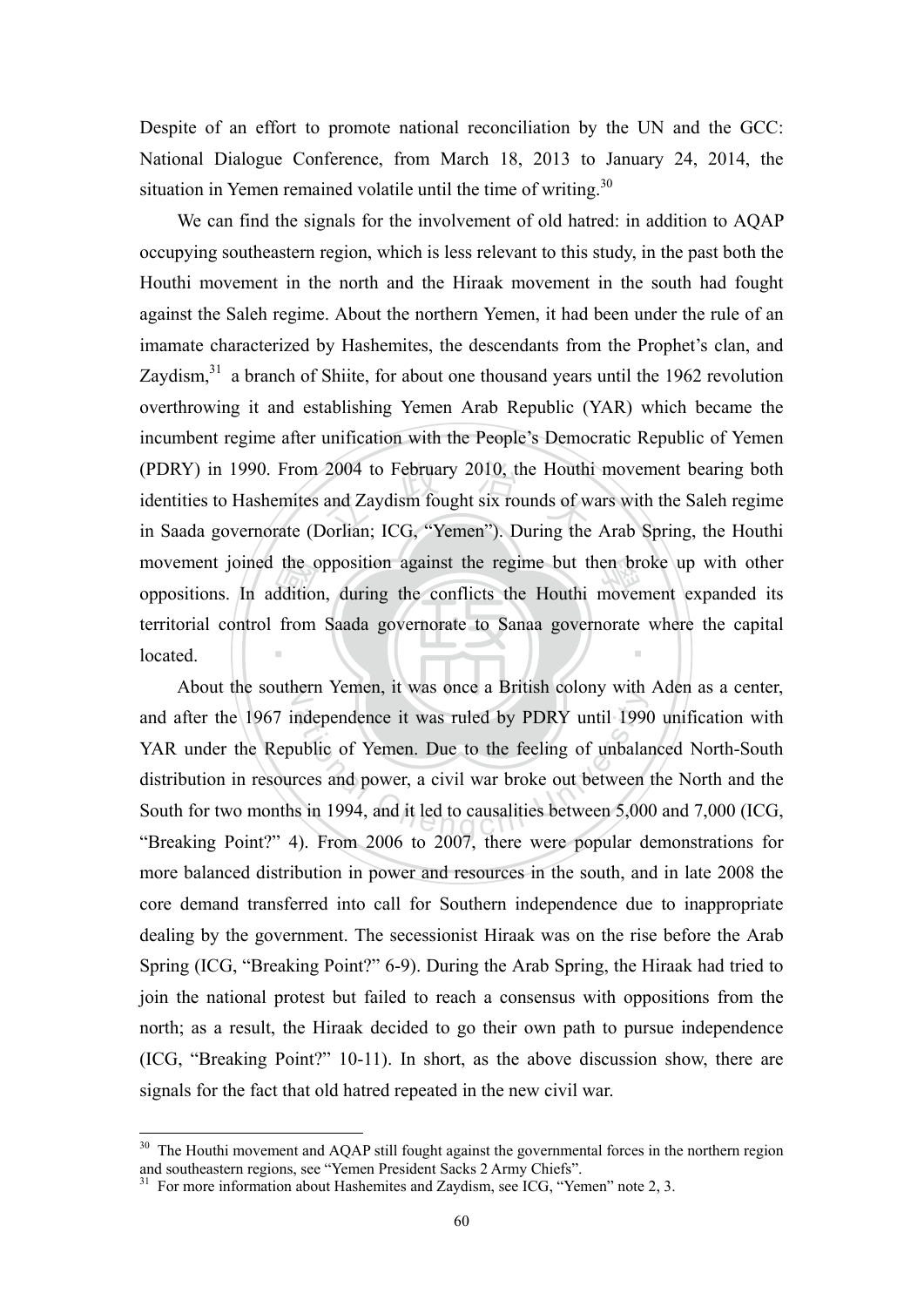As to the inclusiveness of Yemeni political institution, we can find that both Houthis and Hiraak are excluded from formal politics. The Houthis has been largely out of the formal politics, though there is a party, Hizb al-Haqq, bearing both Hashmites and Zaydism characteristics similar to the Houthis and once led by Hussein al-Houthi, who was an initiator of the Houthi movement and died in 2004. According to Phillips, Hizb al-Haqq "may be broadly sympathetic with some of the aims of the Houthi family, but it considers them a renegade group, not a formal faction of the party" (108). That is, there is still distance for Hizb al-Haqq from represent the Houthis in formal politics. Moreover, the urges by government officers and oppositions, including President Saleh, for the Houthis to form a political party also indirectly reflect the fact that the Houthis is out of formal politics (ICG, "Yemen"  $25-26$ ).

This party only has limited appeal among the Southerners, and there is rift between that the Yemeni institution is "a system that excludes southerners from government<br>employment and other benefits" (Phillips 26). Although Yemeni Socialist Party is a<br>party bearing symbolic significance for the South, it ca the South in Yemen Ted to the e members supporting and opposing secession (ICG, "Breaking Point?" 18-19; Phillips according to ICG report, there is a narrative<br>Southern civil servants and military person<br>feeling of inequality is prevalent among the<br>ive, in fact: The exclusion of the South in Yemen led to the emergence of the Hiraak contradicting against the regime before and during the Arab Spring. Phillips suggests that the Yemeni institution is "a system that excludes southerners from government party bearing symbolic significance for the South, it cannot fully represent the Hiraak. 107). Furthermore, according to ICG report, there is a narrative that "Northerners purportedly purged Southern civil servants and military personnel" ("Breaking Point?" 5), and the feeling of inequality is prevalent among the Southerners. In addition to the narrative, in fact:

Centralization of government ministries and private sector offices in Sanaa put Southerners at a natural employment disadvantage… Southerners also suffered more from post-war civil services cuts… Although Southerners occupy prominent government posts, these are largely symbolic in a country dominated by informal access and decision-making ("Breaking Point?" 6).

The proofs above reflect the marginalization, whether in narrative or in practice, of the Southerners from the political institution in Yemen.

Though only the hypothesis cannot tell the whole story, it is not unreasonable to suggest that "peace duration" and "anocracy" hypotheses can explain the happening of Yemeni civil war in 2011. As what "peace duration" said, the Yemeni civil war in 2011 broke out along the old fault lines within the society: The past civil war between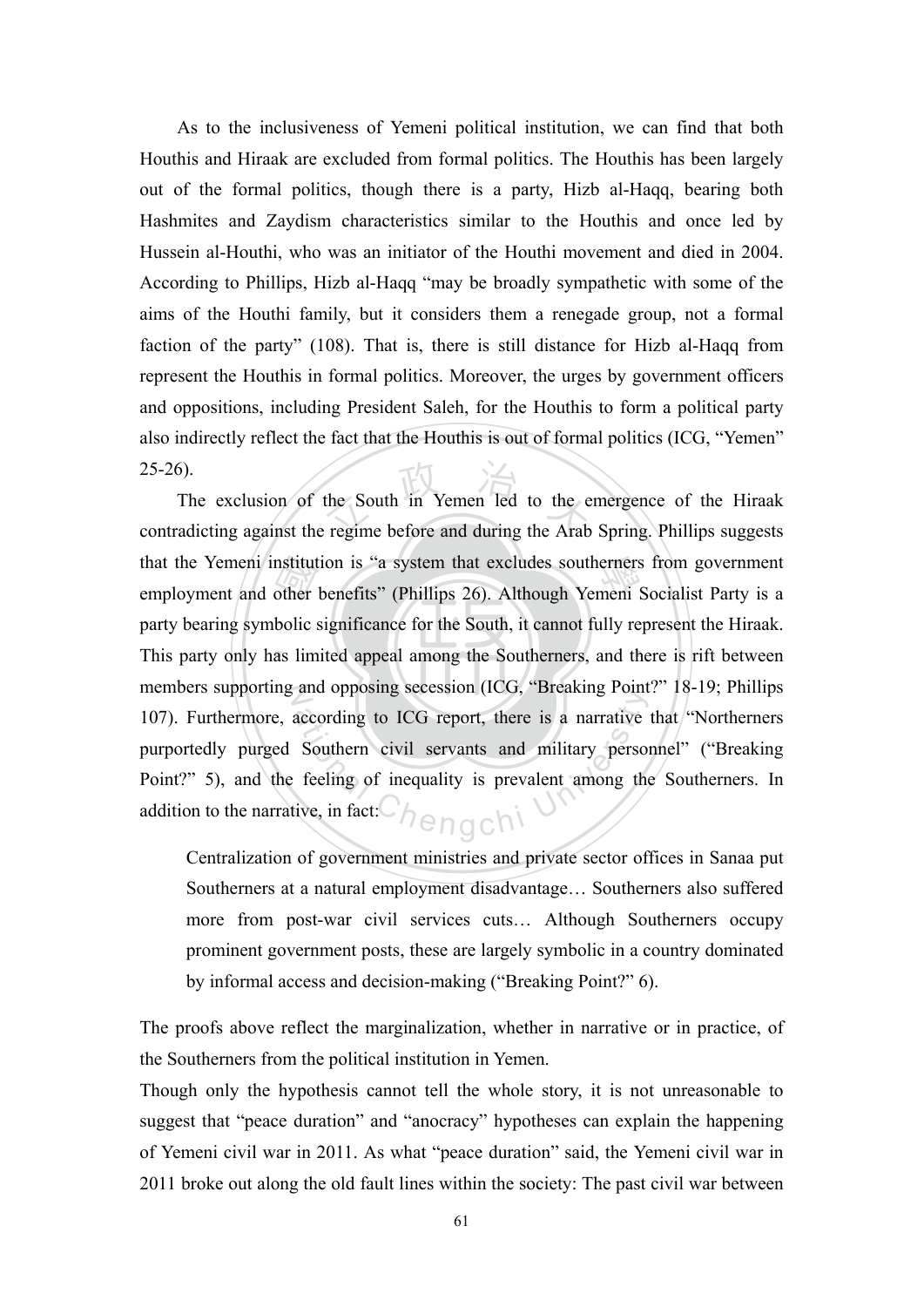the government and the Houthi movement from 2004 to 2010 ceasefire was repeated during the Arab Spring; $32$  as to the Hiraak, though it had remained relatively peaceful, which might not go across the threshold of civil war, but we still can find the resurge of the Hiraak during the Arab Spring. In addition, the Houthis and the Hiraak, both out of formal political institution, participated in oppositions against the government, which fit what "anocracy" hypothesis says.

# **3.6. Brief Summary**

1

results here. First of all, according to Part 3.4.1, the best way to apply theories might<br>be using C-H alone, because this has both explanatory effectiveness and theoretical<br>parsimony. However, due to the comprehensiveness After the discussion of this chapter, I would like to summarize the research be using C-H alone, because this has both explanatory effectiveness and theoretical parsimony. However, due to the comprehensiveness of the variables within F-L, I do not exclude the combination of C-H plus F-L from my discussion.

xclude the combination of C-H plus F-L from my discussion.<br>According to Part 3.4.2, I find that "anocracy", "peach duration", and "male<br>ndary schooling" are factors closer to necessary conditions.<br>In Section 3.5, I further secondary schooling" are factors closer to necessary conditions.

In Section 3.5, I further strengthen the argument that the "anocracy" and "peace duration" might be the necessary conditions by discussing Iraq and Yemen case.

ational Chengchi University Subclessing Haq and A<br>ang that, though the explanatory power of C-H or<br>wo evident outliers: Libya and Algeria. As a res<br>in the two deviate of two abnormal cases deviate from what the two h It is worth noting that, though the explanatory power of C-H or C-H plus F-L is not bad, there are two evident outliers: Libya and Algeria. As a result, I will explore how "anocracy" and "peace duration" function in the two deviate cases during 2011 and exploit why the two abnormal cases deviate from what the two hypotheses say.

 $32$  One thing is noteworthy that unlike the previous civil war, the conflicts also broke out between the Houthis and other oppositions, mainly former ruling elites. For the details about the oppositions fighting against the Houthis, see ICG, "The Huthis" 3.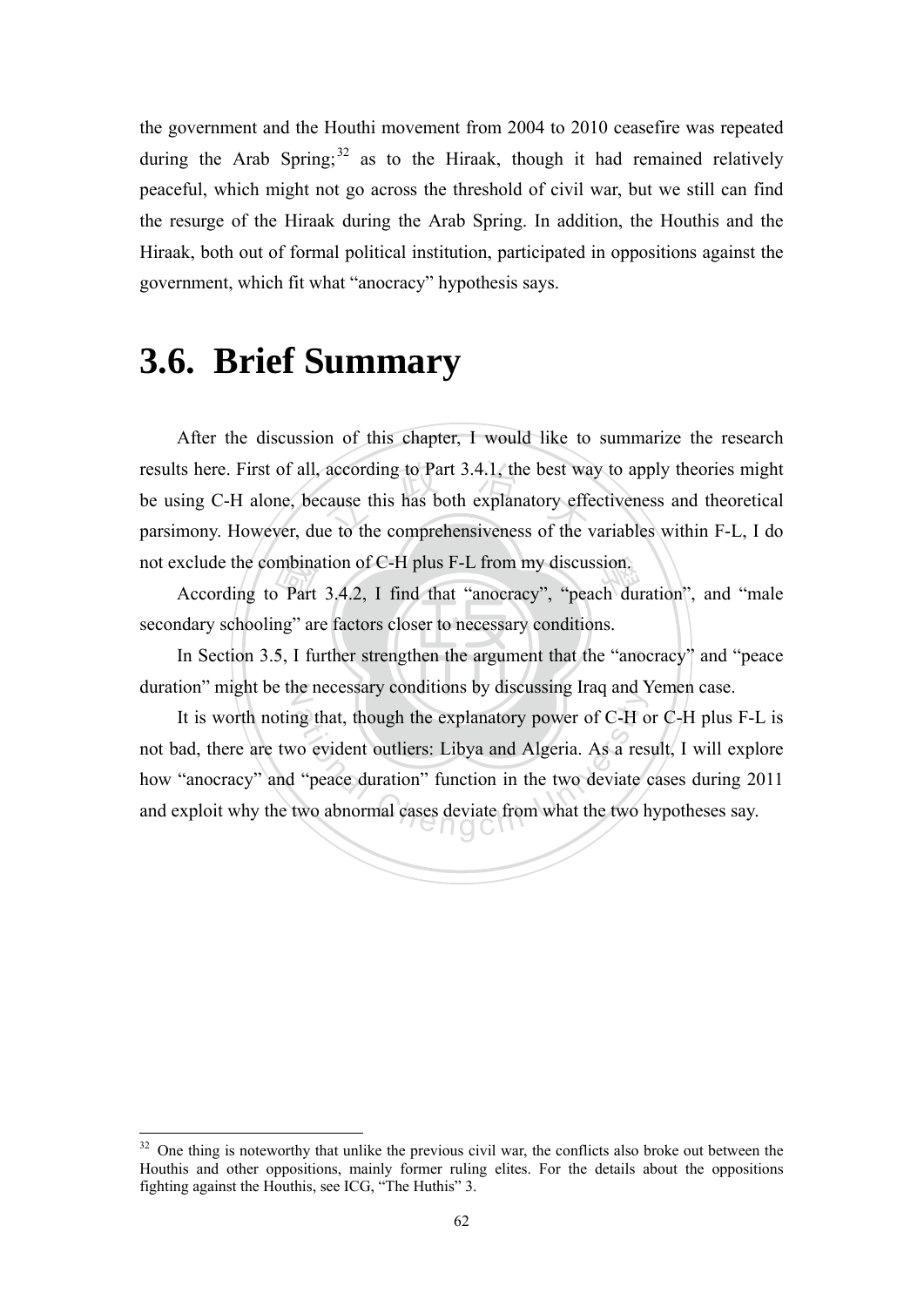# **4. Focusing on Two Deviate Cases: Algeria and Libya**

According the result of Chapter 3, two variables: "peace duration" and "anocracy" are close to necessary condition for the onset of civil war in the context of the Arab Spring. However, the impacts of the two key variables on Algeria and Libya might deviate from the prediction of the theories. Here, I will exam the impacts of "peace duration" and "anocracy" on the two cases by digging into the substance of cases.

praetorian polity. Although the doubtful representativeness of indicators for praetorian o ques<br>il war<br>r, I re<br>Althou progressed in two steps. The first s<br>ne clarification on "peace duration" former, I raise two questions: if some other factors can distort the impacts of hatred<br>from previous civil war? And does only hatred from past civil war result in new civil polity, I would not give up the opportunity to test the predictive power of praetorian Ch<sub>engc</sub>hi U<sup>ni</sup> This chapter mainly progressed in two steps. The first step, including Section 4.1 and 4.2, is to make some clarification on "peace duration" and "anocracy". To the from previous civil war? And does only hatred from past civil war result in new civil war? To the latter, I reveal the price of using simplified indicator in capturing the polity directly. The second step, including Section 4.3 and 4.4, I discuss the two factors' effect in the two cases, and discern possible causes behind their deviance from theoretical expectation.

# **4.1. "Peace Duration" Hypothesis**

The "peace duration" is defined as "the length of the peace period (in month) since the end of the previous civil war." And, the shorter the "peace duration", the more intensive the hatred (Collier and Hoeffler, "Greed" 589, 595). My study focuses on only one of two forms of potential casual impacts implied by "peace duration": the hatred originating from previous conflicts.<sup>33</sup>

The results of our two deviate cases: Libya and Algeria deviates from the expectation of the "peace duration" hypothesis. According to the hypothesis, a case

1

<sup>&</sup>lt;sup>33</sup> The other potential path is: the accessibility to cheap weapons prevailing during or after previous conflicts, see Collier and Hoeffler, "Greed" 569.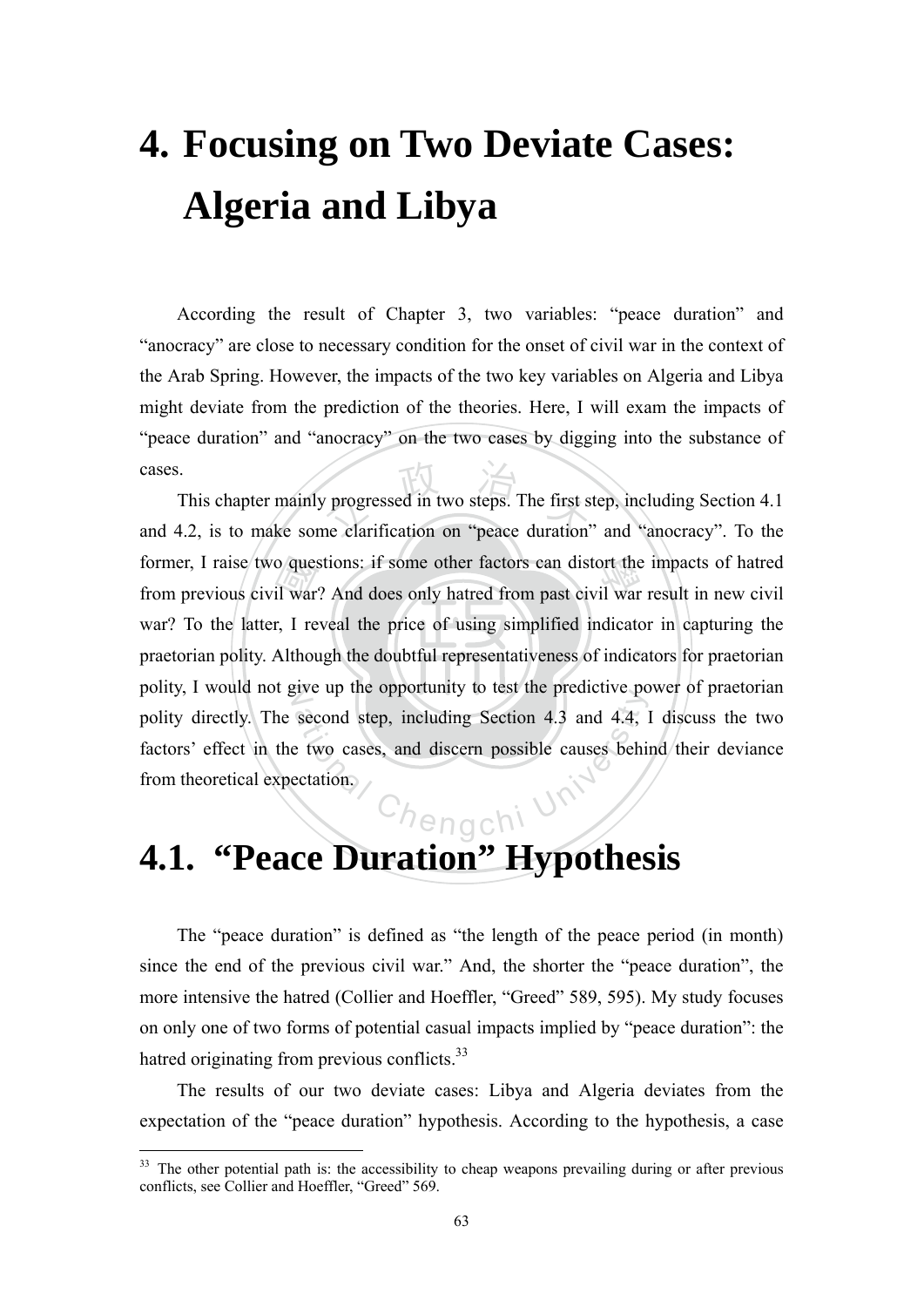experiencing conflicts recently tends to encounter another outbreak of civil war later. However, during the observing period: from September 1945 to December 2010 Libya had never faced conflict fitting the criteria for civil war, and Libya surprisingly experienced a civil war in 2011. On the other hand, Algeria had experienced civil war from 1992 to 1999, and, also to theory's surprise, there was no civil war in Algeria during the Arab Spring. So, why the impacts of "peace duration" deviate in the two cases?

government. In other words, the receight counteract the effects from shor<br>reasonable to argue that, as the hyp Under two situations, the exception may happen. First of all, earlier hater from old conflicts might, but not inevitably, lead to new conflicts. In Algeria case, there was a bloody civil war between the government and the Islamists; however, the twice amnesties taken by Bouteflika, the Algerian president since 1999, might mollify the antagonism against the government. In other words, the reconciliatory actions aimed at old domestic hatred might counteract the effects from short "peace duration".

Salim massacre does evidently not fit the definition of civil war by F-L used by my new c<br>In Li<br>e in tr<br>oes ev civil war leads to new civil war. It is also possible that other forms of conflict results<br>in latter civil war. In Libya case, there was an event in 1996: massacre in Abu Salim study ("Ethnicity"). That is, if we insist on the condition that previous conflicts Secondly, it is not reasonable to argue that, as the hypothesis said, only earlier in latter civil war. In Libya case, there was an event in 1996: massacre in Abu Salim prison, and its role in triggering the 2011 civil war is identifiable. However, the Abu accommodates to the definition of civil war, we might ignore some events with potential to cause civil-war-incurring hatred.

That is, if we misst on the condition that p<br>he definition of civil war, we might ignore s<br>vil-war-incurring hatred.<br>ussing the functioning of the "peace duration" y<br>elpful for us to improve the variable and ide To sum up, discussing the functioning of the "peace duration" variable in the two outliers might be helpful for us to improve the variable and identify new casual mechanism.

## **4.2. "Anocracy" Hypothesis**

To deal with a large number of samples, certain level of simplification is understandable. However, when discussing the substance of certain cases, it might be more appropriate to bring the complexity back.

This section includes four parts: (1) I will briefly introduce the theoretical basis of the anoccracy hypothesis by F-L; (2) I will demonstrate how much price F-L pays in exchange the convenience to conduct research by large-N method ("Ethnicity"); (3) I will present what is the price for eliminate what Vreeland called the contaminated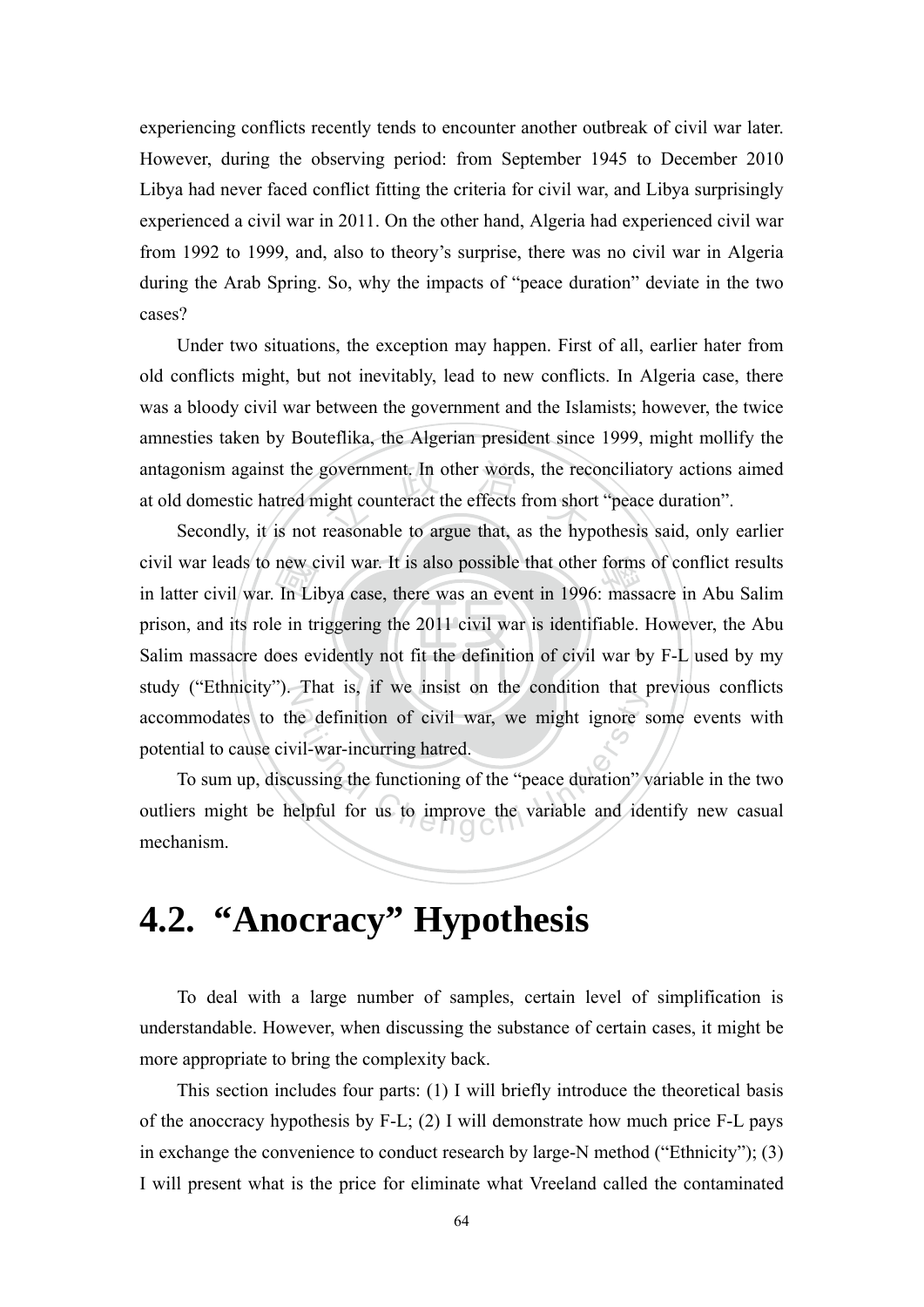factors from Polity score ("The Effect"); (4) I will develop some concrete criteria about praetorian polity that will be used when discussing our two outliers: Algeria and Libya.

#### *4.2.1. Praetorian Polity as Theoretical Basis*

In F-L ("Ethnicity"), "anocracy" clearly refers to praetorian polity in the words of Huntington.34 According to F-L, "anocracy" is "a regime that mixes democratic with autocratic features, as this is likely to indicate political contestation among competing forces and, in consequence, state incapacity." (Fearon and Laition, "Ethnicity"  $H_{10c}$  in 81) Similarly, Huntington described the praetorian polity as below:

n ruler<br>2).<br>Idle p  $\overline{\phantom{a}}$  imilarly, Huntington described the p<br>ave held elections but they are clear ships l These countries have held elections but they are clearly not democracies in the sense in which Demark or New Zealand is a democracy. They have had authoritarian rulers, but they are not effective dictatorships like the communist states (81-82).

‧However, the middle position between democracy and authoritarianism is only one dimension of praetorian polity and, in fact, it is not the main reason behind political disorder.

The main reason<br>aind whether a regime suffers from political d<br>is political institution strength rather than on<br>it typology. According to Huntington, during<br>leg in the development of political institution The causes behind whether a regime suffers from political disorder, including civil war, lay on its political institution strength rather than on its position in the spectrum of regime typology. According to Huntington, during the process of modernization, "the lag in the development of political institution behind social and economic changes" should be cause behind the violence and instability. When the capability to provide welfare, mainly from economic changes, cannot match the enhancing aspiration among society, the consequence of social changes like more education and urbanization, the social frustration, gap between capability and aspiration, will result in "demand on the government and the expansion of political participation"  $(33-34, 53-55)$ . The impact of large-scale political participation

<sup>&</sup>lt;sup>34</sup> In Huntington's words, praetorian polity is a regime lack of strong political institution to stand the impacts of large-scale political participation, and it is susceptible to the intervention "not only of the military but of other social forces as well", see Huntington 194-197.

<sup>&</sup>lt;sup>35</sup> According the Huntington, higher opportunities for horizontal mobility, emigration from country to city, and vertical mobility about occupation and income might relieve the social frustration. See Huntington 54.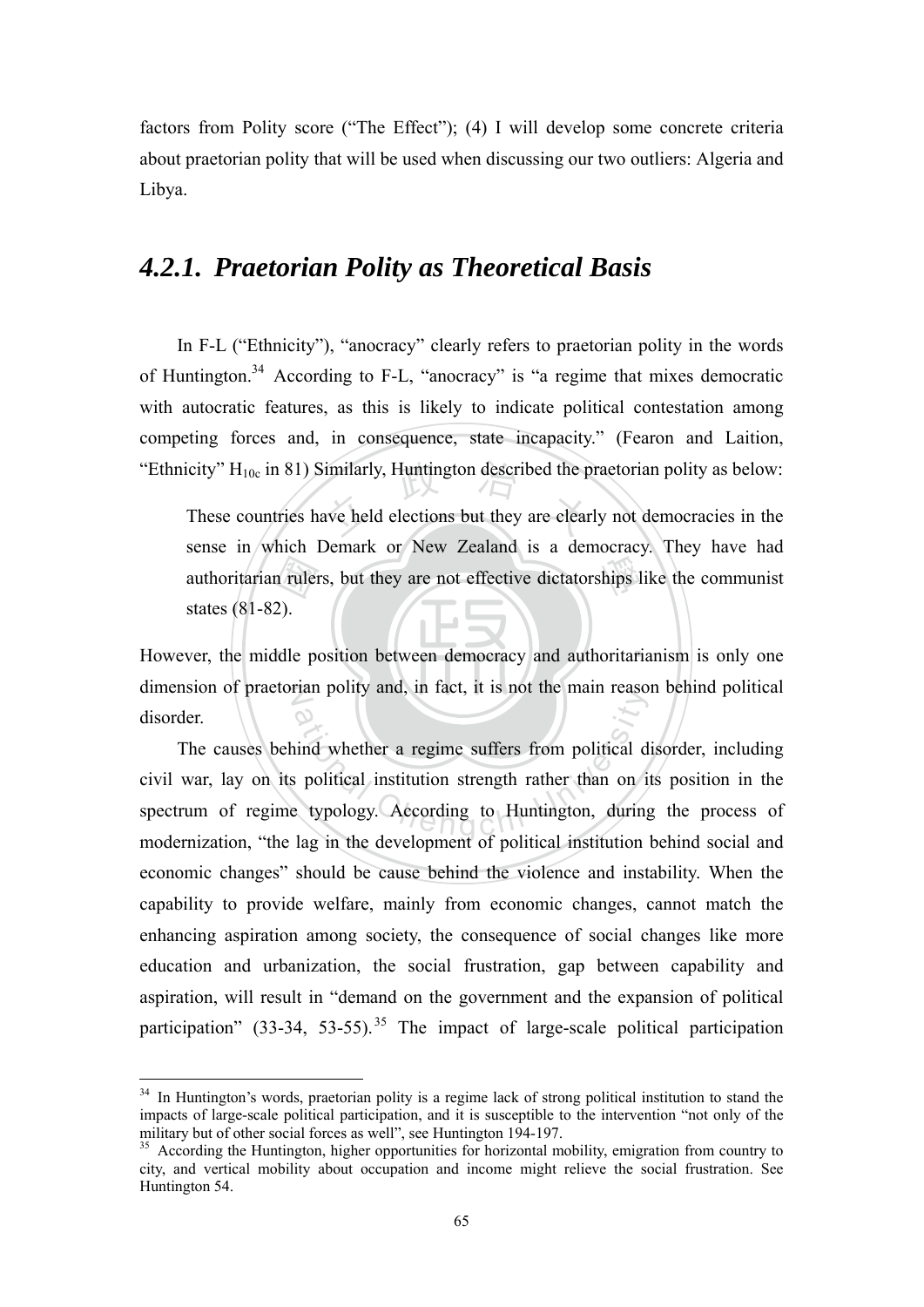ity depends negatively on "the level<br>vel of political institutionalization" (<br>itical participation, it is less importa depends on the development of political institution: for a polity with the well-developed political institution, it will be helpful for different social groups<sup>36</sup> to achieve consensus, that is, define the public interest, in the consequence, political participation will legitimatize the political institution and expand the loyalty to it from wider society. In contrast, under a polity with an undeveloped political institution, social groups compete with each other for satisfying their private interests for lacking of clearly defined public interest, and the group identity and loyalty to group will be stronger than identity and loyalty to the state during the process of political participation (24-32, 197-198). The former brings political order, and the latter leads to political chaos that is "the hallmark of a society lacking political community and where participation in politics has outrun the institutionalization of politics" (82). In short, the political stability depends negatively on "the level of political participation" and positively on "the level of political institutionalization" (78-79).

(1) mass; (2) radical (for instance, only certain classes participate in politics); (3) udes s<br>on tak<br>particip<br>ical (1 participation includes several aspects, and what concerns Huntington is how much<br>swath of population taking part in politics. From high to low, Huntington divided the oligarchical (79-80, 197-198). In the nowadays world, however, a polity with low, and ational participation is rare. At least, the political participation is rare. At least, the political participate is a Viennich University of the Associations are so common; in I algeria was developed to participate in the About level of political participation, it is less important in this study. Political swath of population taking part in politics. From high to low, Huntington divided the level of political participation into three: (1) modern; (2) transitional; (3) traditional or even medium, political participation is rare. At least, the political participation is quite high in the two cases I would like to deal with below: in Algeria society, elections, political parties, and other associations are so common; in Libya, whole the population are encouraged, even forced, to participate in the politics. Although I assume that the high level political participation is given; however, the level of political institutionalization is still mobile.

The other dimension of praetorian polity: political institutionalization is the focus of this study. Operationally, Huntington establishes a set of criteria to determine the level of political institutionalization. Given that a political institution highly institutionalized, we can more obviously observe the four characteristics below: (1) adaptability: the more challenging environment a political institution endured or the longer period it maintained, the more adaptability it is; (2) complexity: represents "both multiplication of organizational subunits, hierarchically and functionally, and

<sup>&</sup>lt;sup>36</sup> To Huntington, there are mainly two types of social groups (or social forces): on the one hand, the traditional one includes ethnic, religious, territorial, economic, or status groups; on the other hand, the modern one includes occupational, class, and skill groups. See Huntington 8.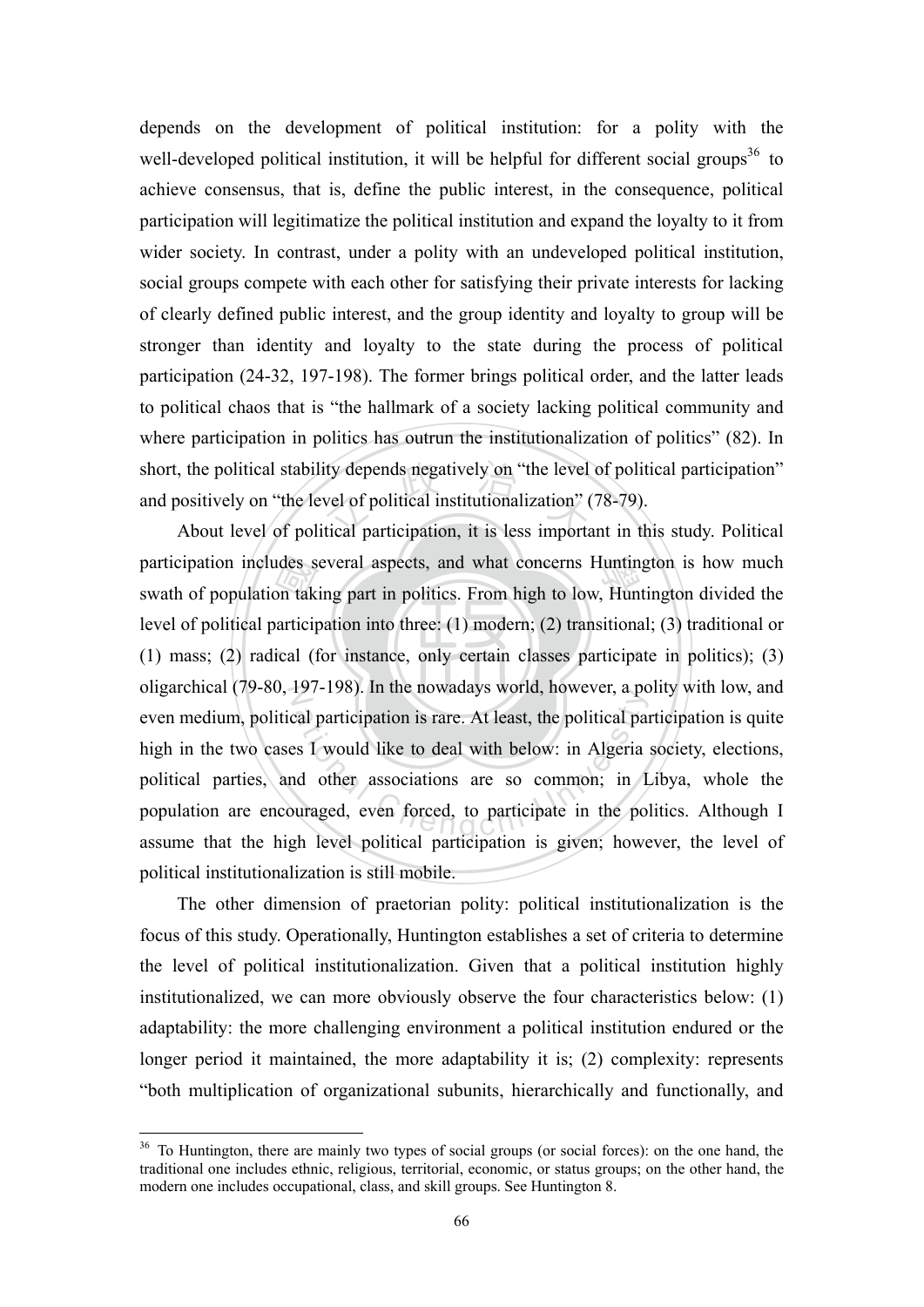differentiation of separate types of organizational subunits; (3) autonomy: "the extent to which political organizations and procedures exist independently of other social groupings and methods of behavior"; (4) coherence: represents "substantial consensus on the functional boundaries of the group and on the procedures for resolving disputes which come up within those boundaries" (12-24).

Obviously, the Polity score used by F-L is not enough to capture such a complex praetorian polity by Huntington. In the next part I will show how much theoretical complexity sacrificed by F-L for conducting a research in large-N method ("Ethnicity").

### *4.2.2. The Price for Using Polity Score*

The aim of this part is to judge if Polity score could accurately capture praetorian polity. I will start from introducing the composition of Polity score, and then I will<br>reveal how many aspects of praetorian polity captured by the Polity score. reveal how many aspects of praetorian polity captured by the Polity score.

User's Manual" by Marshall, Gurr, and Jaggers, the Polity score is composed of six from<br>aspect<br>will<br>y Mar components, and they can be roughly divided into three types: executive recruitment Fig. 21. and XROPEN), independence of exercities and XROPEN), independence of exercities it is XRREG that tries to determine "wheth the all by which chief executives are selected," First of all, I will show the composition of Polity score. According to "Dataset (XRREG, XRCOMP, and XROPEN), independence of executive authority (XCONST), and political competition and opposition (PARREG and PARCOMP). The first component is XRREG that tries to determine "whether there are any established modes at all by which chief executives are selected," and it has three possible results, including: (1) Unregulated; (2) Designational/Transitional; (3) Regulated. Among the six components, it is the only one that is not directly counted in the value of Polity score; however, it indirectly changes the value of Polity score through influencing the value of other Polity score's components: XRCOMP and XROPEN. XRREG impacts XRCOMP and XROPEN in the below way: if a case is "Unregulated" or involves a transition to/from "Unregulated" (that is, "Transnational", one sub-category of the second result "Designational/Transitional"), XRCOMP and XROPEN are coded as 0. XRCOMP is the second component of Polity score and it represents "the extent that prevailing modes of advancement give subordinates equal opportunities to become superordinates." It has three potential situations: (1) Selection; (2) Dual/Transitional; (3) Election, and it will also influence the performance of a case on XROPEN. Thirdly, XROPEN, which is influenced by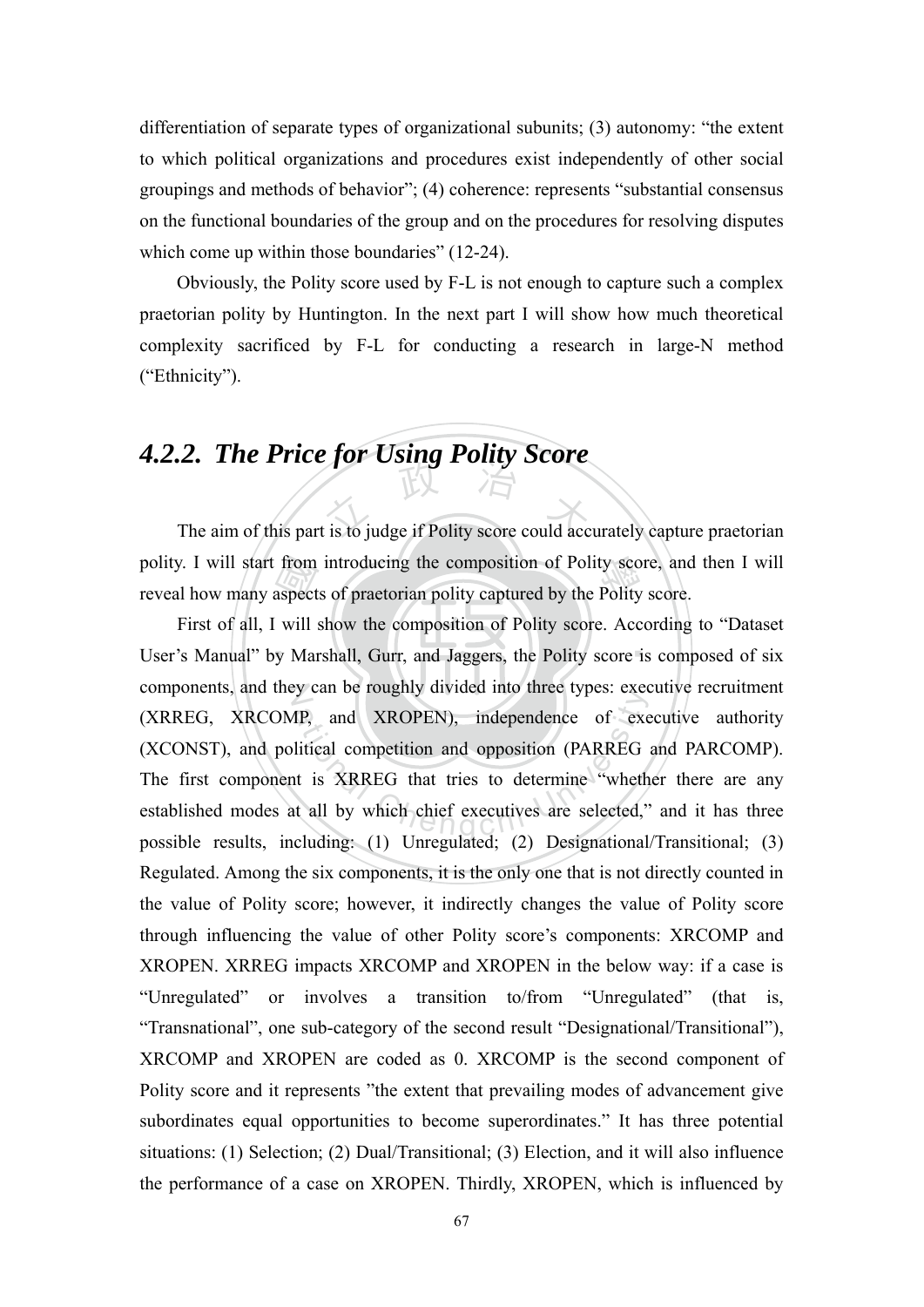both XRREG and XRCOMP, represents "the extent that all the politically active population has an opportunity, in principle, to attain the position through a regularized process." The influence of XRREG on XROPEN has mentioned above, and the impact of XRCOMP as below: if XRCOMP is "Selection", XROPEN might be (1) Closed or (2) Dual Executive-Designation; if XRCOMP is "Dual/Transitional" or "Election", XROPEN might be either (3) Dual Executive-Election or (4) Open.

The forth component is XCONST that refers to "the extent of institutionalized constraints on the decision-making powers of chief executives, whether individuals or collectivities." It includes seven potential situations: (1) Unlimited Authority; (2) Intermediate Category; (3) Slight to Moderate Limitation on Executive Authority; (4) Intermediate Category; (5) Substantial Limitations on Executive Authority; (6) Intermediate Category; (7) Executive Parity or Subordination.

alternative preferences for policy and leadership can be pursued in the political ible re<br>gulate<br>nt of<br>ences 7) Executive Parity or Subordination<br>ent is PARREG that represents "the<br>whether, and how political preference includes five possible results: (1) Unregulated; (2) Multiple Identity; (3) Sectarian; (4)<br>Restricted: (5) Regulated. In addition, the value of PARREG will affect the value of arena." If PARREG is "Unregulated" or transition to/from "Unregulated", PARCOMP Solved Subseminated of transfer to hold transfer of the concept<br>Other than the former situation, there are 5 p<br>epressed; (2) Suppressed; (3) Factional; (4)<br>k: is Polity score enough to capture the praeto The fifth component is PARREG that represents "the extent that there are binding rules on when, whether, and how political preferences are expressed," and it Restricted; (5) Regulated. In addition, the value of PARREG will affect the value of the last component of Polity score: PARCOMP, representing "the extent to which will be coded as 0. Other than the former situation, there are 5 potential results of PARCOMP: (1) Repressed; (2) Suppressed; (3) Factional; (4) Transitional; (5) Competitive.

Then, I will ask: is Polity score enough to capture the praetorian polity? As I mentioned in Part 4.2.1, the concept of praetorian polity is established on the level of political participation and the level of political institutionalization (including adaptability, complexity, autonomy, and coherence), and the latter is the focus in this study. As a result, the question can be specified: does Polity score include components about adaptability, complexity, autonomy, and coherence?

As row two of the table in Appendix XII show, Polity score does capture some dimensions of praetorian polity, such as autonomy, coherence, and political participation; however, there is still something overlooked.

Autonomy, one of four criteria for political institutionalization, is captured by five components of Polity score. The first to is XRREG determining the extent that the established regulations for executive recruitment are independent of other social groups, including the social forces the incumbent belongs to. Additional components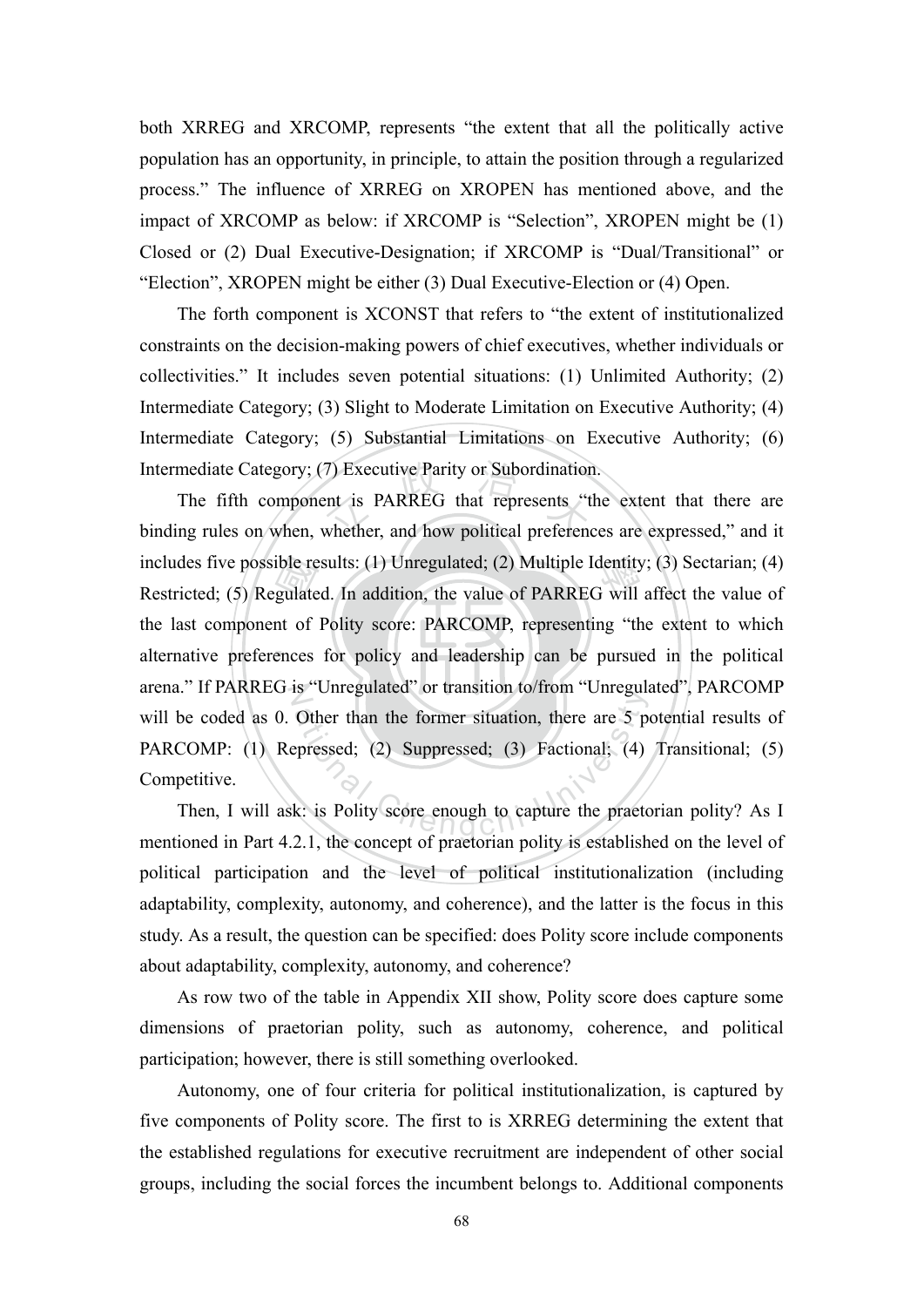reflect the autonomy of a political institution include: XROPEN, the opportunity for subordinates to access executive positions through legalized path, and XRCOMP, equal opportunity for subordinates to access executive positions (Marshall, Gurr, and Jaggers, "Dataset User's Manual"). All of them are the components assuring that the processes of decision-making or recruitment do not favor certain social forces.

Coherence, the consensus on the functional boundaries and dispute-resolving procedures within an institution, is captured by XCONST that implies the checks and balances on executives by "accountability group" (Marshall, Gurr, and Jaggers, "Dataset User's Manual" 24). The component assures that there is division of power in a polity.

competitiveness during the process of political participation rather than the level of ssion<br>ve po<br>What<br>luring they are not about what Huntington<br>of the population involve in polition<br>mining the extent that the establishe preference expression are independent of other social groups, and PARCOMP, pursuing alternative policy and leadership (Marshall, Gurr, and Jaggers, "Dataset political participation in Huntington's words. As a result, in my study the two In addition, there are two components reflecting some aspects of political participation, however, they are not about what Huntington mainly cares: the level that how many sections of the population involve in politics. The two components include: PARREG, determining the extent that the established regulations for political pursuing alternative policy and leadership (Marshall, Gurr, and Jaggers, "Dataset User's Manual"). What both of them represent for is similar to the fairness and components might be ignorable.

at the material chemical Chengchi States and the testant, the metallic entries<br>eignorable.<br>are still adaptability and complexity left. In the<br>form polity my study actually takes In sum, as Appendix XII reveals, the Polity score only capture autonomy and coherence, but there are still adaptability and complexity left. In the next part, I will discuss the indicator for praetorian polity my study actually takes: X-POLITY, and show the removal of components referring to the happening of civil war for fear that tautology appears.

#### *4.2.3. Impacts from Cleansing Contaminated*

#### *Components*

Actually, this study takes X-POLITY, rather than Polity score, as an indicator for praetorian polity due to the reason presented by Vreeland: cleansing some contaminated components of Polity score. And it also causes withdrawal of some components form Polity score ("The Effect").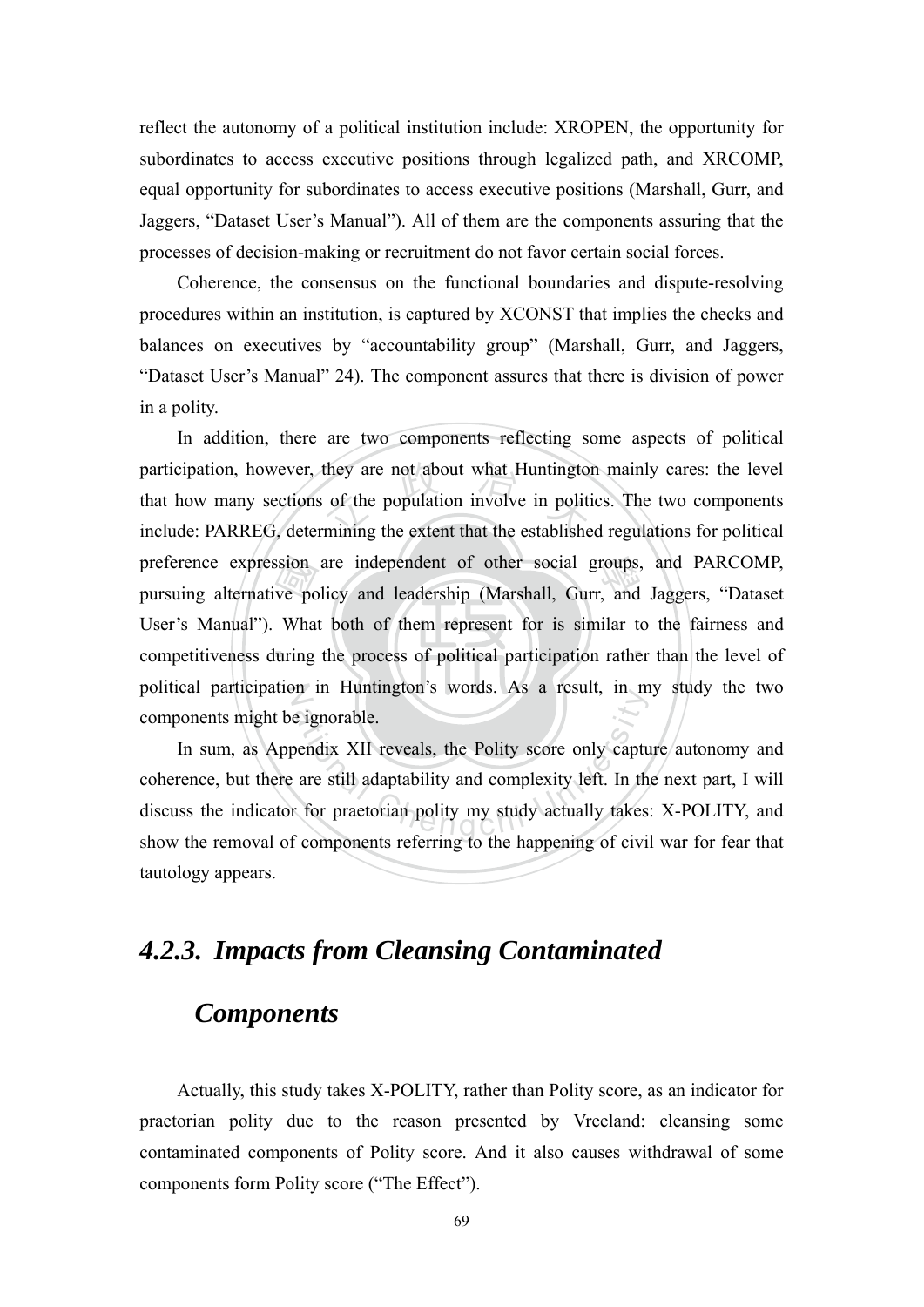from Polity score, in this study to<br>but this makes no significant diff As row three of the table in Appendix XII shows, what Vreeland removes are two components about political participation. To avoid the causal disruption from component prone to violence, Vreeland creates X-POLITY by subtracting PARREG and PARCOMP, the middle of them explicitly referring to political violence, from Polity score. Certainly, as Vreeland acknowledges, X-POLITY "leaves the Polity index (in this study, Polity score) without any measure of political participation" ("The Effect" 415). However, as mentioned in Part 4.2.2, the omission of the two components has not too much impact: on the one hand, they do not capture how much swath of population take part in politics, the aspects of political participation concerning Huntington; on the other hand, in my research I assume that the level of political participation in present world universally high. Though X-POLITY subtracts extra two components from Polity score, in this study this avoids the tautology mentioned by Vreeland, but this makes no significant differences in capturing the praetorian polity.

score lack of component measuring adaptability and complexity of political ecause<br>ian po<br>e of t<br>ompo However, because X-POLITY is established on Polity score, in terms of ating praetorian polity, both of them share the same omission of reality. As row institution. We should not ignore the two aspects of political institution when ational Technical Chengchi University<br>and polity. Taking X-POLITY as an indicator lead<br>onents rather than to further omit theoretics<br>and the simplification for measuring "anocracy"<br>art 3.4.2: "anocracy" might be one of poe indicating praetorian polity, both of them share the same omission of reality. As row two and row three of the table in Appendix XII show, both X-POLITY and Polity measuring praetorian polity. Taking X-POLITY as an indicator leads to cleanse the contaminated components rather than to further omit theoretical complexity of praetorian polity.

Important of all, the simplification for measuring "anocracy" might erode the result I achieve in Part 3.4.2: "anocracy" might be one of necessary conditions, and it is difficult to evaluate the impact of omitting the two key dimensions of praetorian polity: adaptability and complexity. However, I still believe that the theoretical base of "anocracy": praetorian polity is defensible.

Omitting adaptability and complexity might lead to distorted predictions. As a result, in the Part 4.2.4, I will set free our discussion from the limit from the using X-POLITY to measure praetorian polity by developing certain concrete questions I will ask when making further discussion.

#### *4.2.4. Bring Theoretical Complexity Back*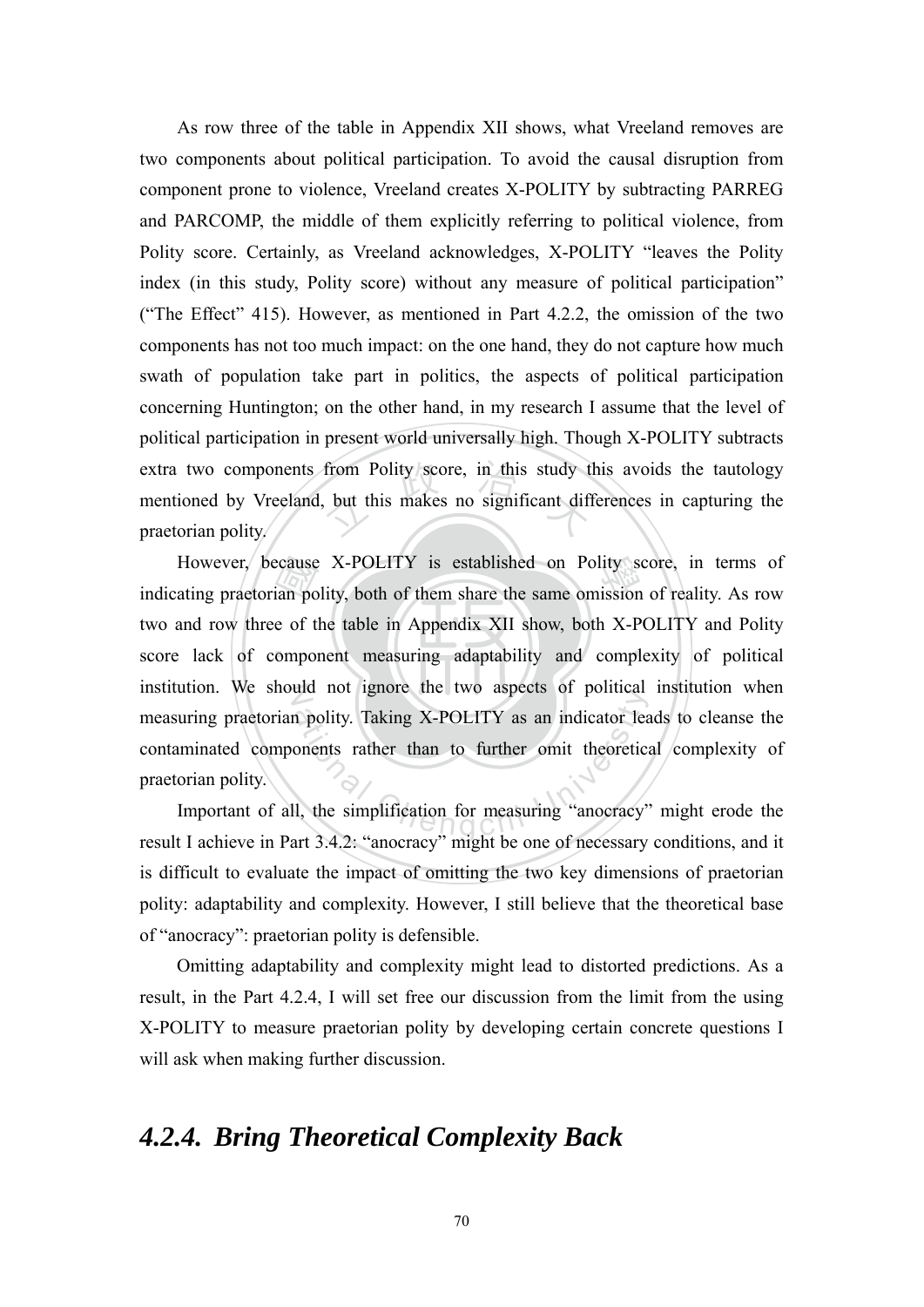To bring theoretical complexity back, when discussing the substance of the two cases we need to not only re-evaluate the autonomy and coherence of their political institutions but also take the adaptability and complexity into account. To achieve these objectives, I would like to develop a set of questions concrete enough in this part.

"the expansion of political participation" subsequent to the political modernization (398). Without political parties, communal groups representing only for private interests of certain social forces fill the social space, fractions will foster the accumulation of antagonism and variety of oppositions, against the government (407). About the political institutionalization, I will focus on the level of institutionalization of political institution in general and of political parties in specific. According to Huntington, the main contribution of political institution to the stability is defining the public interest and forming the political community within which different social forces share consensus on identity and interest to some extent (8-11). And, the main contribution of political parties to political order lies on structuring (398). Without political parties, communal groups representing only for private interests of certain social forces fill the social space, and the rampancy of cliques and against the government (407).

evaluating the political institutionalization of the two cases. On the one hand, for ter the<br>ment<br>y, then<br>litical political institution as a whole, I will evaluate it in four above-mentioned aspects: Operationally, there are a series of concrete questions I would ask when adaptability, complexity, autonomy, and coherence:

- ative a whole, 1 with evaluate it in four above in<br>ty: How long has a political institution maintaine<br>power transfer within the institution? How<br>ents in which the institution has been embedded? (1) Adaptability: How long has a political institution maintained? Has there been peaceful power transfer within the institution? How challenging the environments in which the institution has been embedded?
- (2) Complexity: Whether there has been power division within the institution to provide alternative political authority during crises? Or the whole institution depends on an individual?
- (3) Autonomy: Can the institution exist out of the exclusive influence of certain social forces?
- (4) Coherence: Is the opinion of the accountability actor, such as political party or legislative, taken into consideration during the process of policy-making?

On the other hand, for political party in specific, I will evaluate it by asking three questions derived from the arguments of Huntington (408-412):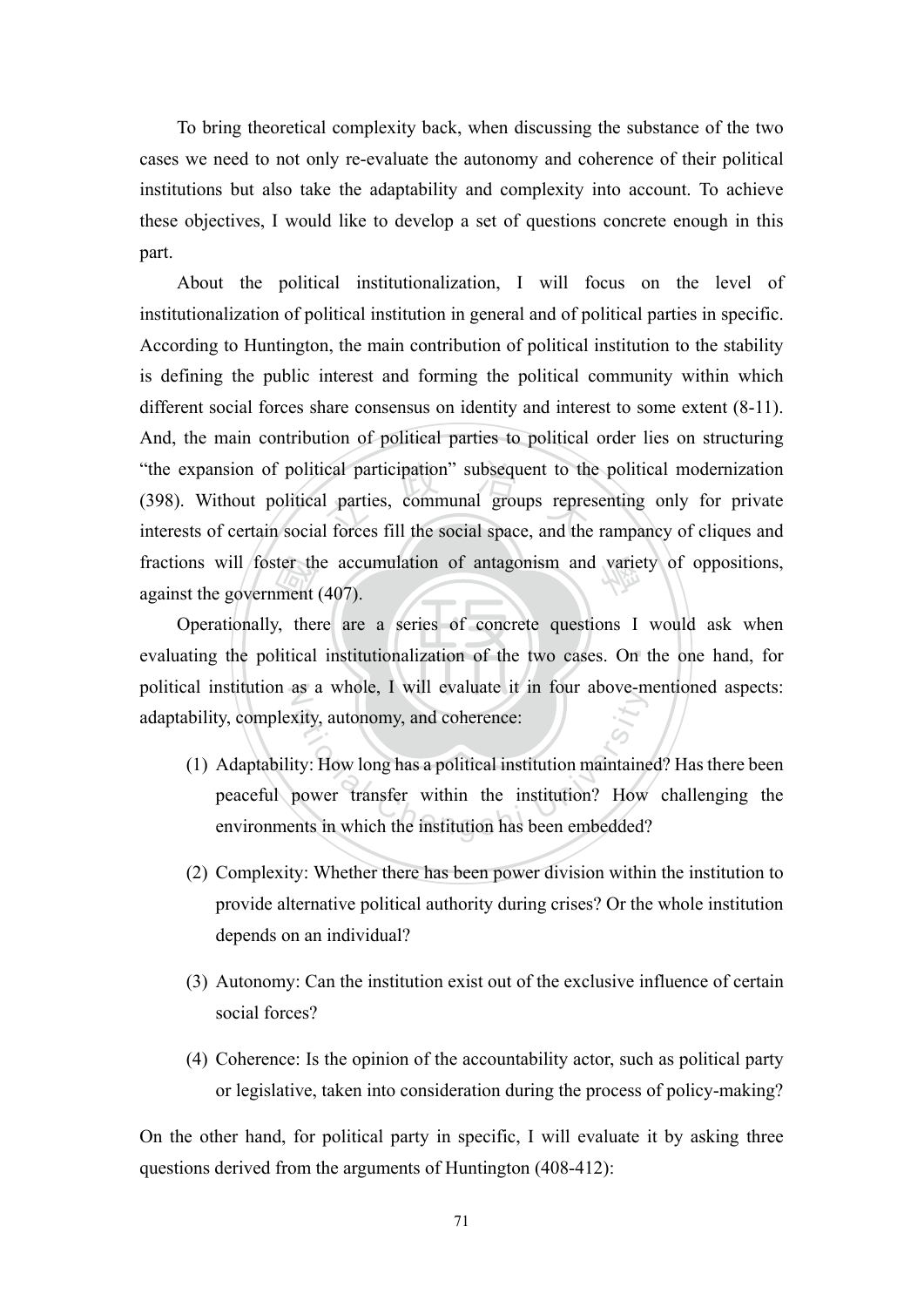- (1) Can a political party survive after the leaving of the historic founder or leader?
- (2) Can a party subject the social forces within it, that is, its constituency? Or it is just the creature of its constituency?
- (3) Is the inter-party shift of individuals or social forces prevalent?

By discussion the above questions in the two cases below, we can clarify whether the political institutionalization in the two cases is strong enough.

nce of few cases, we afford to pay m<br>o this in the following two sections. In sum, it is all about give-and-take. If we want to observe in a macro vision, we have to overlook some dimensions of reality in exchange for convenience to collect date about larger number of cases and interpretation. In turn, if we only want to have a discussion on the substance of few cases, we afford to pay more attention to details of these cases. And I will do this in the following two sections.

學

‧

# eri:<br>eri: **4.3. Algeria as a Case**

duration", roughly from 2000 to 2010 and is an "anocracy", which according to the From 2000 to 2010 and is an "anocracy", which<br>eory tends to encounter civil war; however, w<br>11. So, it is necessary to discuss the substance of<br>T will start by briefly introducing the old hatre<br>to 1999 and discuss the impa Algeria, one of the two outliers in this study, has relatively short "peace prediction of the theory tends to encounter civil war; however, was faced by only demonstrations in 2011. So, it is necessary to discuss the substance of this case here.

In this section, I will start by briefly introducing the old hatred incurred by the civil war from1992 to 1999 and discuss the impact of reconciliatory policies taken by Bouteflika. Then, I will evaluate the Algerian military-civilian division political institution in general and multi-party system in specific. Finally, I will conclude by how the old hatred and political institution in Algeria effected the situation during the Arab Spring.

#### *4.3.1. Civil War Experience and Bouteflika's*

#### *Reconciliatory Policy*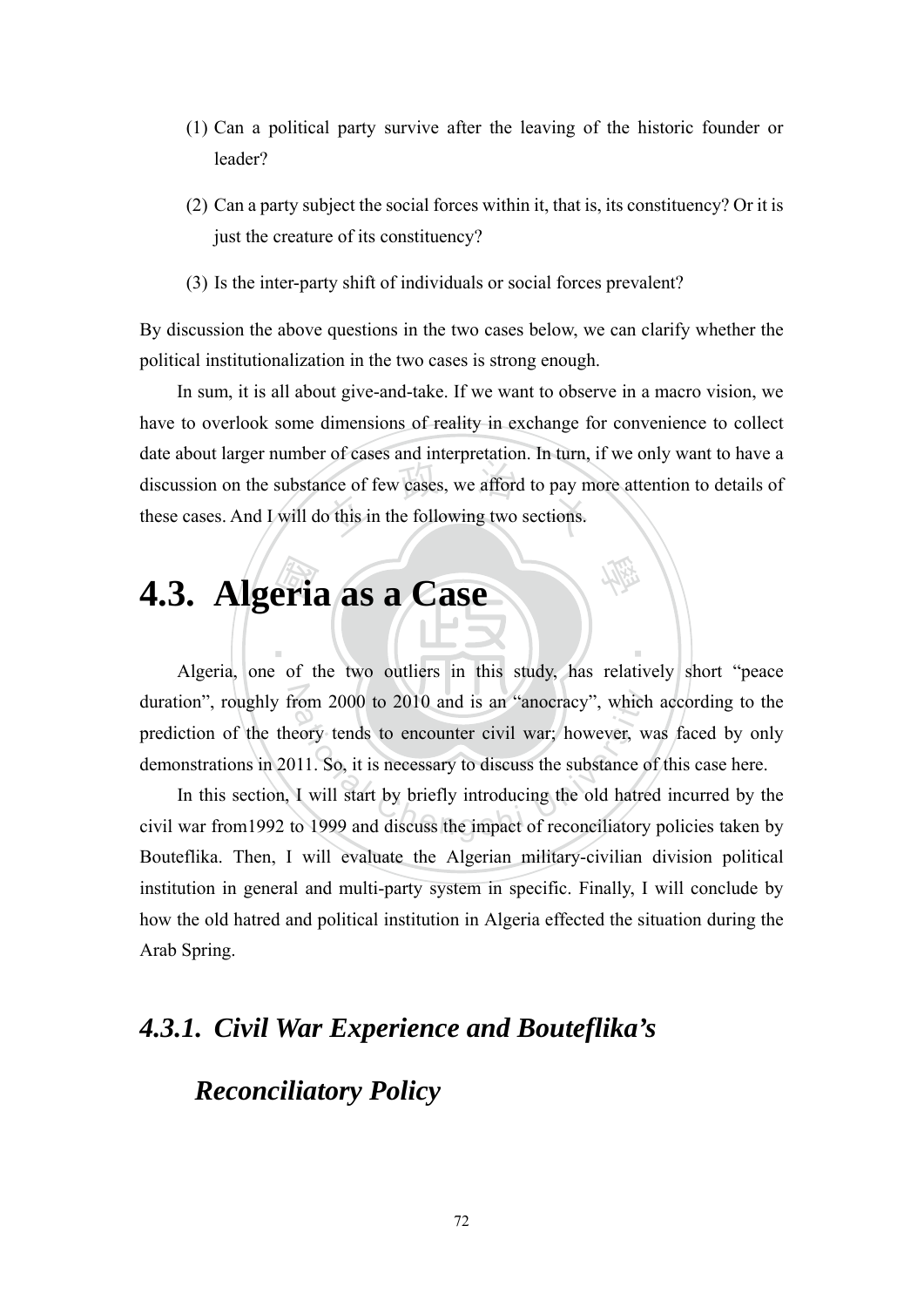arrested FIS leaders, including Ali<br>i, and limited the press freedom; on<br>orms of violence, including direct r and bomb setting, against security forces, political elites, such as General Khaled<br>Nezzar, and civilian population (Le Sueur ch.3). The Algerian civil war continued from 1992 to 1999 (Sarkees and Wayman). After the introduction of multi-party system by the President Chadli Bendjedid in 1988, Islamic Salvation Front (FIS), the emerging Islamist party, easily defeated National Liberation Front (FLN), the ruling party, in both the 1990 provincial and municipal elections and the 1991 first round of national parliamentary election. Perceiving the threat of losing power into the hand of Islamists, the army pre-empted the potential power transfer: canceling the scheduled second round of election, forcing Bendjedid to quit, and disbanding the parliamentary (Le Sueur ch. 2). Under the tough measures taken by the military, the demonstration on the Algerian streets radicalized into fierce fights between the armed Islamists and the government agents. On the one hand, the army bloodily repressed the oppositions, forcefully disappeared suspected oppositions, arrested FIS leaders, including Ali Belhadj, Abassi Madani, and Abdelkader Hachani, and limited the press freedom; on the other hand, the armed Islamists took various forms of violence, including direct resistances, assassinations Nezzar, and civilian population (Le Sueur ch.3).

fit the definition of civil war mentioned in Section 3.1? About the Condition A, there <sub>1</sub>, agai<br>
an pop<br>
ies of<br>
of civil were direct clashes between the security forces representing for the government and ist groups. About the Condition B, there are vilian death toll in the Algerian civil war menti-<br>leaths (Brynen et al. 31; Mortimer 159) and ot<br>; Tlemçani 4, 6), still others take 100,000 to 20 Does the series of violent conflicts between the Algerian army and the Islamists the non-state Islamist groups. About the Condition B, there are mainly several estimations of the civilian death toll in the Algerian civil war mentioned by scholars: some take 100,000 deaths (Brynen et al. 31; Mortimer 159) and others take 150,000 deaths (Hagelstein 9; Tlemçani 4, 6), still others take 100,000 to 200,000 deaths and plus 7,000 forcibly disappeared (Zoubir and Aghrout note 28), and all of them surpass the threshold: 1,000. Concerning the Condition C, the death toll on the non-state side is definitely over 1,00. However, no complete record for the casualties on state side is available, but according to Le Sueur, only in 1992 more than 200 security forces were killed (61).

To mollify the division between the Islamists and the army, through two times national referendum the Algerian government took the 1999 Law on Civil Concord and the 2005 Charter for Peace and National Reconciliation, which provided compensation to the victim families and amnesty to both armed Islamist, mainly to Islamic Army of Salvation (AIS), a armed wing of FIS, and government security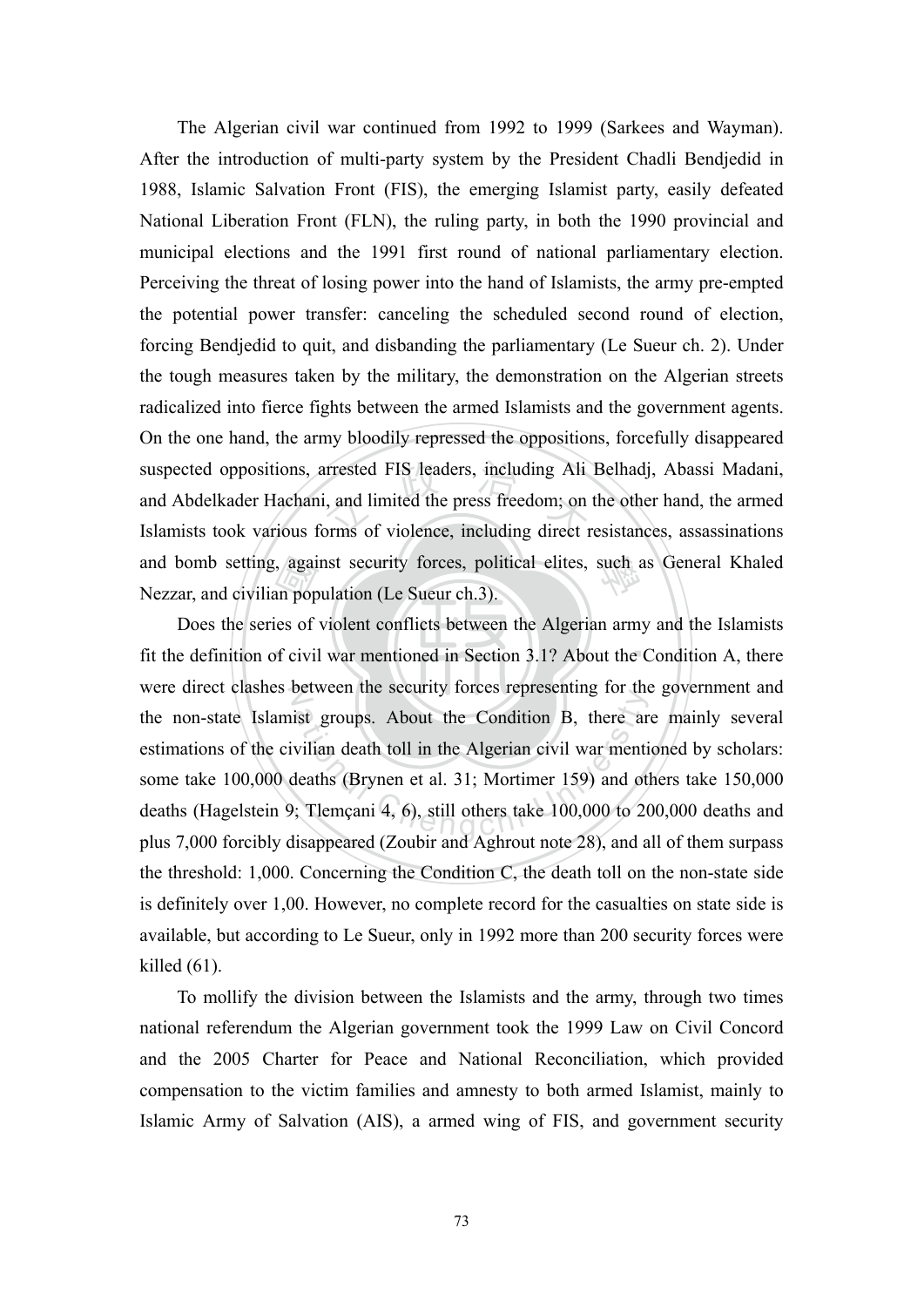forces.<sup>37</sup> According to the estimation provided by Le Sueur, there were about  $5,000$ Algerians who was given amnesty and 5,000 prisoners was set free after the passing of the 1999 Law on Civil Concord.

There are inevitably both positive and negative opinions towards these reconciliatory policies. Aiming at 1999 Law on Civil Concord alone, Mortimer provides his own evaluation:

Under the terms of civil concord, a substantial number of combatants, especially those of the AIS, turned in their weapons and returned to civilian life. Although some elements of the insurgency did not accept the amnesty, the level of violence that had plagued Algeria since 1992 began to diminish (162).

problem among Algerian society unresolved (195-206). In sum, it is impossible for licies.<br>f state<br>those<br>dgeria h reconciliatory policies, Entelis cla<br>ging relative peace to the country f<br>preciative" (660). Le Sueur had reconciliatory policies. By avoiding inquiry into the responsibility for civil war, especially those of state agencies, and reflection on the traumatic memory of civil war any policy to avoid criticisms, but these reconciliatory measures certainly, to some Sumessiss, our diese reconciliativy measures to<br>negstanding tension among Algerian society. About the effects of both reconciliatory policies, Entelis claims, they "achieved their broad objectives of bringing relative peace to the country for which most Algerians were thankful and appreciative" (660). Le Sueur had some criticisms on the especially those of state agencies, and reflection on the traumatic memory of civil war deeply and truly, those policies might only achieve temporary peace and left the extent, released the longstanding tension among Algerian society.

### *4.3.2. Civil-Military Division in Algeria*

<u>.</u>

The dynamics of power distribution between the military and civilian establishments has been the focus in the history of political development after the independence of Algeria. And the belonging of the minister of defense, a position that represents the power to intrude the inner affairs of the military, is an indicator reflecting the power relation between the army and the civilian: When the defense minister is held by the army, it means that the army's power raises due to the fact that it might act without external interference. In contrast, if the position is under the control of civilian, the government reins the military to some extent.

<sup>&</sup>lt;sup>37</sup> In 1999 Law on Civil Concord, those who committed massacres, setting off bombs in public were excluded from the scope of seeking amnesty; however, according 2005 Charter for Peace and National Reconciliation, not only the former two crime but also committing rape could prevent one from obtaining amnesty. See Le Sueur 80, 91.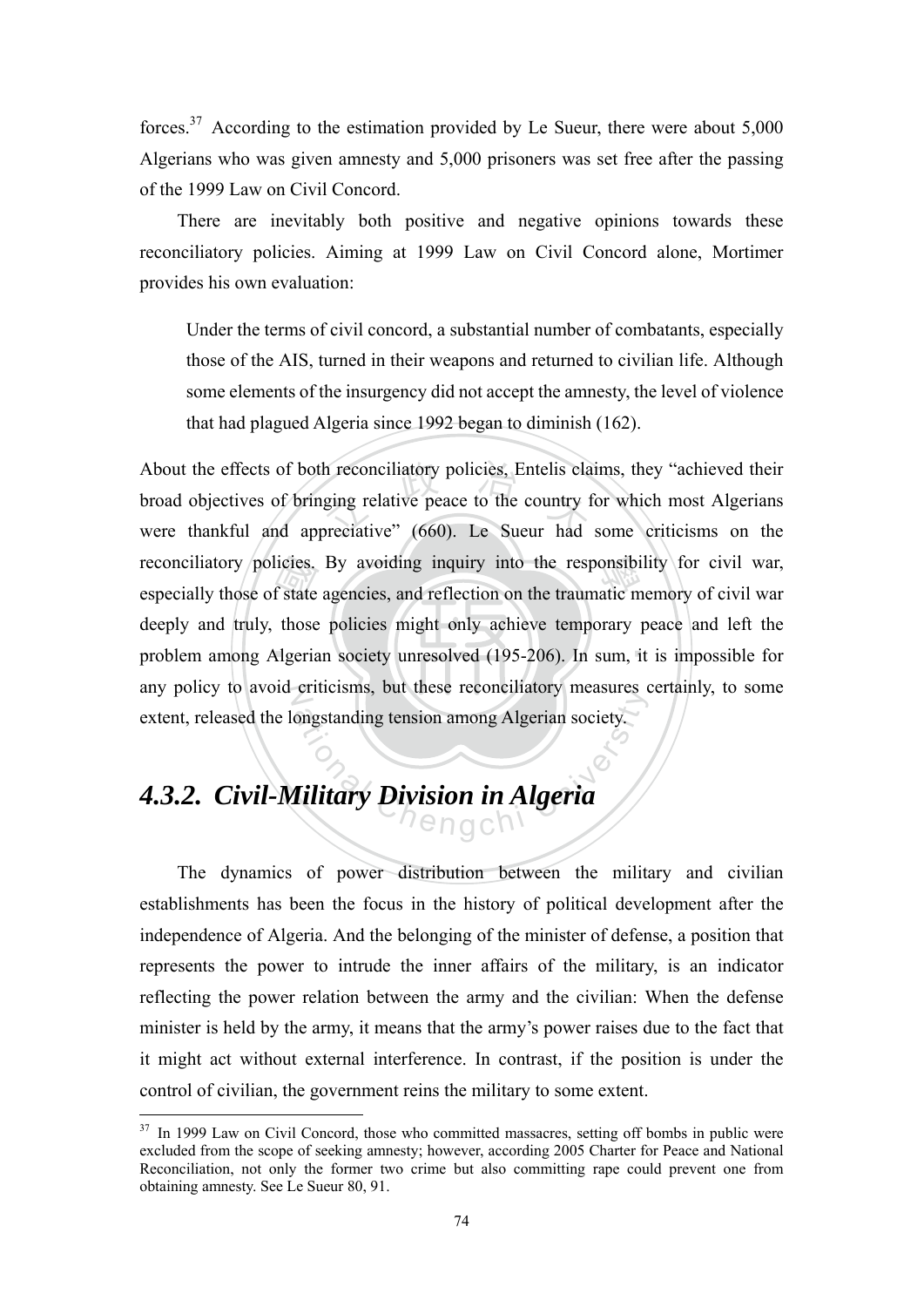After the France was defeated by the alliance between FLN and the Army of National Liberation (ALN), Ben Bella, one of the leaders, in FLN held the presidency in 1962. Within around two years, Houari Boumediene, the head of ALN, wrested the presidency through a coup d'état. Under the control of Boumediene, FLN became the only legal political party monoplizing the power; in addition, Boumediene kept the defense minister for himself (Mortimer 156-157).

outbreak of civil war, the army became the "kingmaker" in Algeria; that is, the president of Algeria needed to be set with the back of the army (Le Sueur ch. 3).<br>There was a change in the civil-military relation since 2004 During the presidency of Bendjedid, the army overrode the civilian government. Bendjedid was the successor of Boumediene after 1978. When experiencing the economic and political crises, Bendjedid ceded the post of minister of defense to General Nezzar in 1990 (Le Sueur 44-45). The power relation between the army and the civilian government started to change. After the 1992 military intervention and the president of Algeria needed to be set with the back of the army (Le Sueur ch. 3).

reputation of Algeria and promoting reconciliatory policies for civil war, and he nt Bou<br>ected a<br>is ow<br>geria a election, President Bouteflika was also a product of king-making. Nonetheless,<br>Bouteflika was elected as the president again without the support of the army in 2004. started to demilitarize the government through a series of changes in military ation of General Mohamed Lamari, Chief of State<br>heads, the replacement of four Algerian militar<br>Head of the Land Forces and General Secreta<br>Igeria's Pseudo-Democratic'' note 43; Mortiin There was a change in the civil-military relation since 2004. In 1999 presidential Bouteflika was elected as the president again without the support of the army in 2004. Bouteflika built his own legitimacy and power base by enhancing the international personnel: the resign of General Mohamed Lamari, Chief of Staff, who is one of significant military heads, the replacement of four Algerian military regions' heads, and the changing of Head of the Land Forces and General Secretary of the Defense Ministry (Volpi, "Algeria's Pseudo-Democratic" note 43; Mortimer). Finally, he created a new post: "Minister Delegate to Defense" to deal with military affairs, and kept the minister of defense for himself (Mortimer).

 It might not be sure yet that Algerian civilian establishment completely controlled the army. In 2010, there were some signals for the fight back from the military: an assassination of Ali Tounsi, the head of national police and being responsible for creating a security force royal to the president, which was with suspected connection with the army, and an investigation to corruption initiated by military-controlled intelligence agency, which led to the resignation of personnel close to the president in Ministry of Energy and Sonatrach, a key national hydrocarbon company (Entelis 2011). After that, the civil-military relation became ambiguous.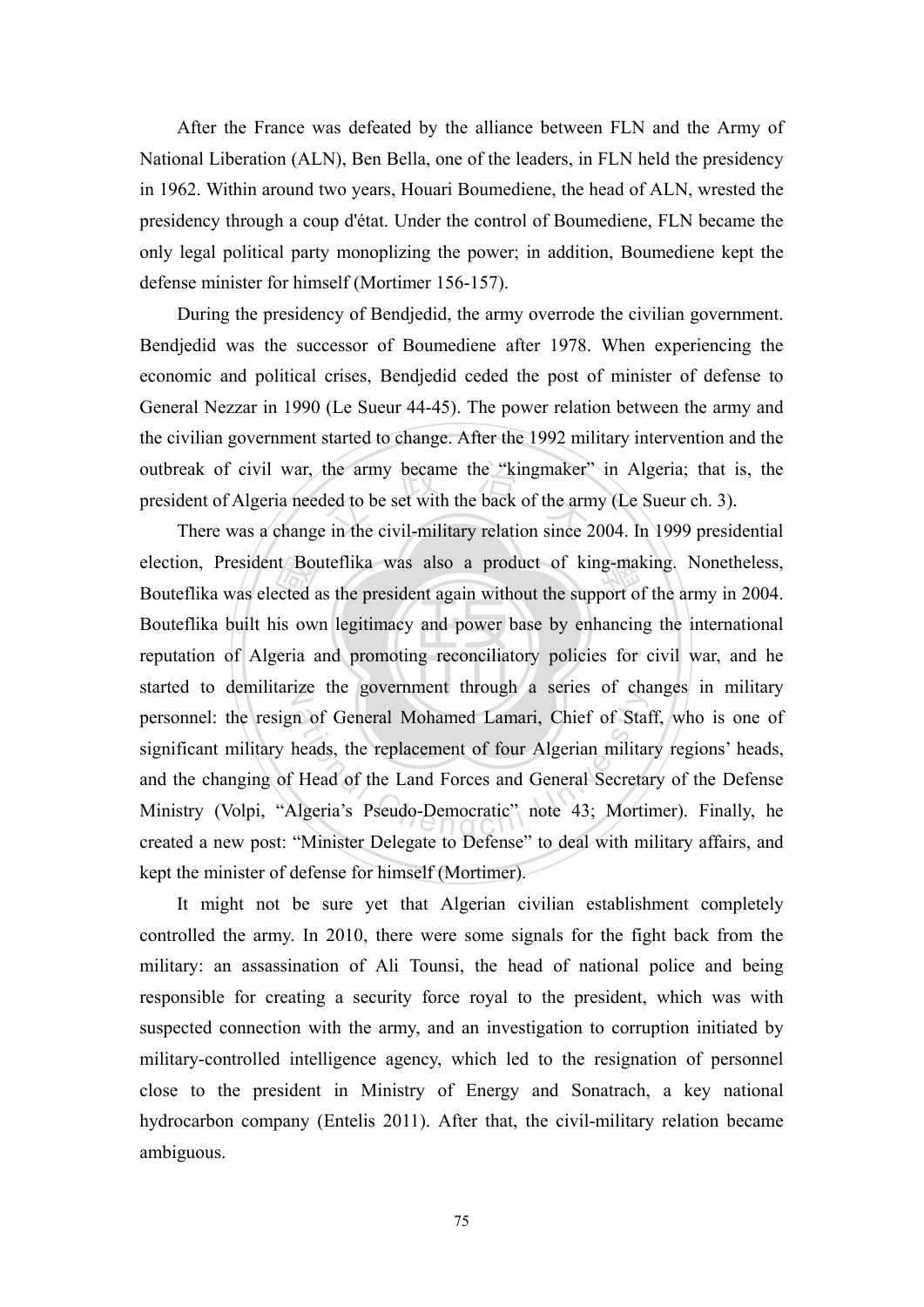#### *Political Institution in Algeria*

Now, I would like to evaluate the political institution of Algeria based on the four criteria presented by Huntington, including adaptability, complexity, autonomy, and coherence, and determine whether it can stand the impact of large-scale political participation.

challenging environment where happened a seven years civil war. esigne<br>way,<br>7 pow<br>pnmen the independence, was overthrown<br>ndjedid, the successor of Boumedie<br>oup d'état in 1992. In 1995 Zeoual president, but he resigned in 1999. Although Bouteflika achieved presidential position<br>in the peaceful way, his rein has maintained from 1999 up to now without The adaptability of Algerian political institution is relatively high when keeping eye on the length of the period the institution maintaining, the frequency of peaceful power transfer. From 1962 to 2010, the Algerian political institution had maintained for forty-eight years before the Arab Spring. Experiencing such a long period, the process of power transfer was not so smooth and peaceful: Ben Bella, the first Algerian president after the independence, was overthrown by Boumediene through coup d'état in 1965. Bendjedid, the successor of Boumediene in peaceful way, also lost his position in a coup d'état in 1992. In 1995 Zeoual was elected as the new president, but he resigned in 1999. Although Bouteflika achieved presidential position experiencing new power transfer.<sup>38</sup> Furthermore, the institution had survived a

N About the complexity, Algerian political institution is quite similar to the typical Franchi Equite and Settlem Strategies and authority, and its declined during the crisis, the alternative<br>its declined during the crisis, the alternative<br>18). Similarly, Algerian political institution also controlled example of stable institution raised by Huntington: shogun-emperor institution in Japan before 1986. The advantage of an institution with dual authorities is that when one of the authorities declined during the crisis, the alternative one might still maintain the order (18). Similarly, Algerian political institution also has two cores, military and civilian establishment, and its functioning can be observed during and after the civil war: During the bloody domestic conflict, the army fought against Islamist militants and kept the situation under control. After the civil war, civilian sector, especially under Bouteflika, reestablished its authority and replaced the military sector, whose reputation was undermined by its cruel repression during the harsh fights, as the main authority.

 About the autonomy of Algerian political institution, we also turn our focus on the composition of Algerian political elites and observe whether most elites exclusively come from certain social forces. Here, my discussion mainly bases on the research results by Werenfels focusing on the period between 1995 and 2004, but I

<u>.</u>

 $38$  Actually, at the time of writing, Bouteflika had won his forth president election in 2014.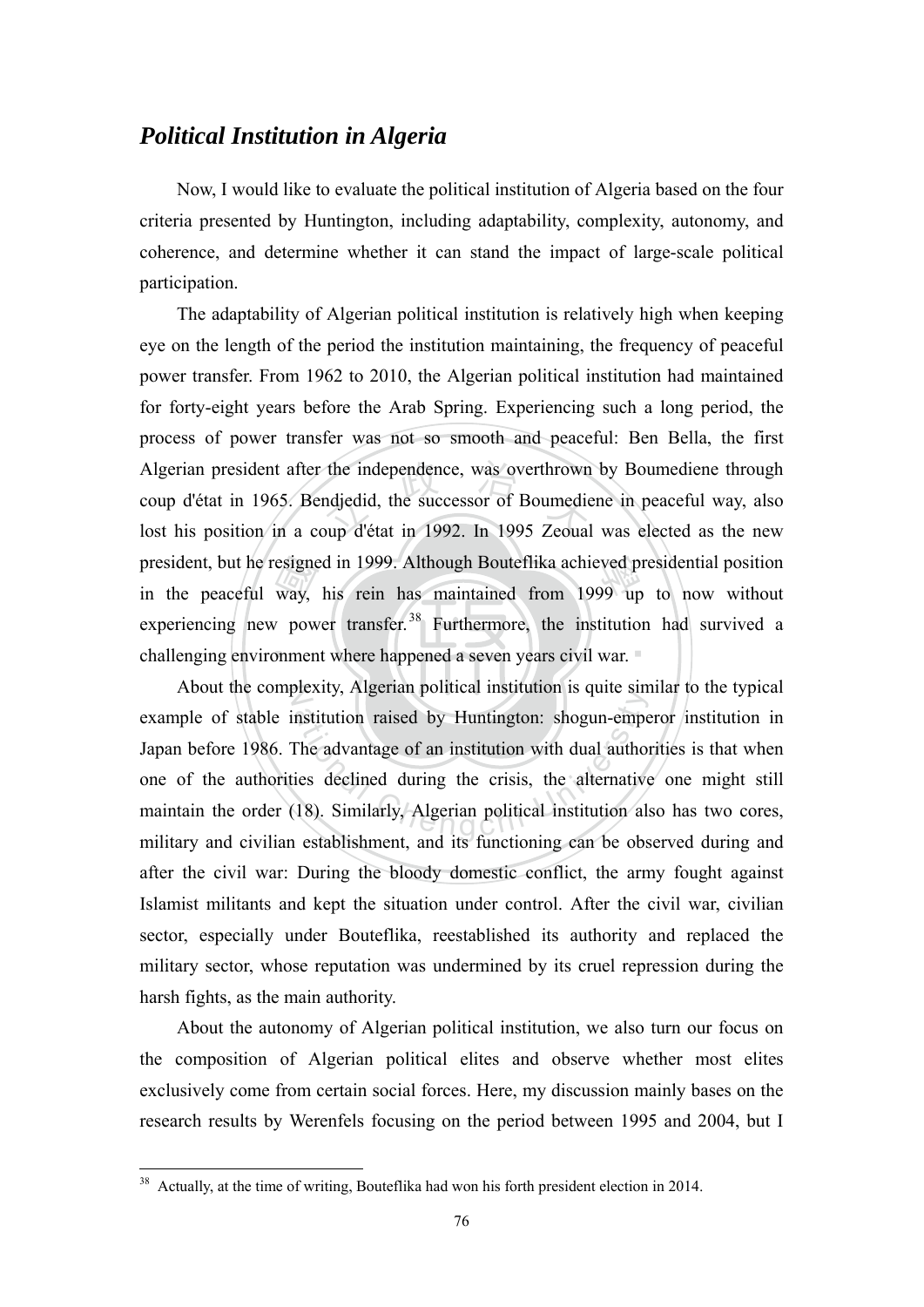still do some update for it. Emphasizing the mobility of Algerian elites and taking "the influence on decision-making on strategic issues of national relevance" as the standard, Werenfels sketches the structure of Algerian elites as concentric circles (22-25). The first circle, "the prime decision-makers or core elite", was consisted of president and his entourage, $39$  and certain key figures in the army. Until 2010, the tendency of de-militarization was obvious, but the influence of army on the Algerian politics could still not be ignored.<sup>40</sup>

elections. Naturally, the civil-military division was reproduced in the second circle udjahi<br>to th<br>s, vete<br>ly, the Forum des Chefs d'Entreprises con<br>es had significant power in making<br>Union générale des travailleurs Nationale des Moudjahidine, and religious brotherhoods (zaouïas) had their impact on<br>policies relevant to their own interests due to their ability to mobilize certain (Werenfels 62-68).  $\mathbb{Z}$ In the second circle with "limited decision-making power but strong advisory power", it was composed of the prime minister and certain ministerial positions held by figures close to or by actors co-opted by president or the army. Movement of Society for Peace (MSP, also known as Hamas), a moderate Islamist party, is within this circle. In addition, Forum des Chefs d'Entreprises composed of private sectors tycoons and their lobbies had significant power in making policy concerning about economic issues. Also, Union générale des travailleurs Algériens, Organisation policies relevant to their own interests due to their ability to mobilize certain electorates: labors, veterans, and Muslims, as a result, their statue enhanced before

ative, with "indirect and often only temporary influte, with the price were decision by the government, with the price decision by the government, were held by opportional Poform (MPN also known as al Islah) The third circle, with "indirect and often only temporary influence on decision making qua advisory, veto, bargaining or nuisance power", witnessed a rapid increase in the number of its actors. The seats in the parliament, with the principal function to give legitimacy to the decision by the government, were held by opposite parties, such as Movement for National Reform (MRN, also known as al-Islah), the clients of the government, such as FLN and National Democratic Rally (RND) and co-opted

<sup>&</sup>lt;sup>39</sup> Most of them held key ministerial positions, including defense minister, commerce minister, and energy and mines minister, or advisory position. For example, Chakib Khelil had served as the president of Sonatrach and latter energy and mines minister, but in 2010 he was replaced by someone, who was believed to be close to the army, in a corruption investigation initiated by intelligence institution controlled by the army. See Entelis; Werenfels 57.

 $10<sup>40</sup>$  According Werenfels, the key military figures might include: Mohamed Lamari (Chief of Staff), Mohamed Mediène (Head of Intelligence and Security), Smail Lamari (Head of Counter-Intelligence), Larbi Belkheir (the director of presidential cabinet), and the commanders of the six military regions, to name but not exhausted. See Werenfels 56-58, note 51. However, the powerful figures in the army vanished from the key political arena recently: Not only four of six military regions' commanders were changed in 2004, but also Mohamed Lamari resigned in August 2004. In addition, Belkheir was sent out of the power core as an ambassador to Morocco in August 2005, and Smail Lamari died in 2007. Mediène might be one of survived the few strongmen, see Mortimer 167; Volpi, "Algeria's Pseudo-Democratic Politics" note 43. For the fighting back of the army against the civilian establishment, see Entelis.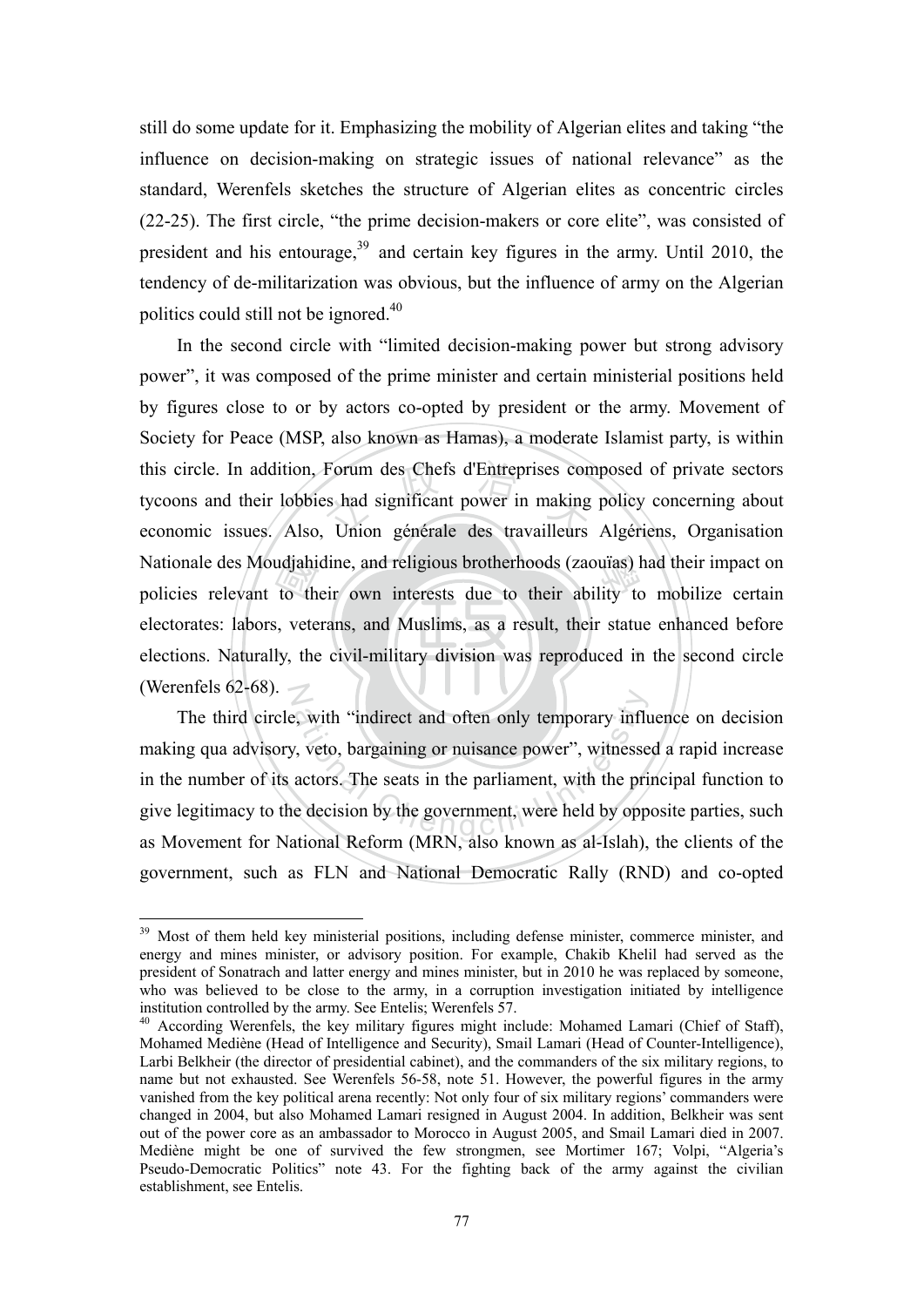opposite parties, such as MSP. In addition, Amazigh activists and human right groups had higher influence on policy-making in certain period: for example, the former during *Le Printemps Noir*, uprisings originating form Kabylie, in April 2001 and the latter during the civil war but before the 911 attack, when international community emphasizing war on terror but ignoring human rights (Werenfels 68-77).

In general, though the observable signs for demilitarization, the basic composition of the core elites experienced relative less changes: still, the civil-military division. However, the composition of outer circles gradually became more and more fragment.

d Cont<br>ement<br>(Le St)<br>e Alge the direct denial of Sant'Egidio agrees<br>almost all main political parties in<br>(FFS), FIS, Workers Party, Move Algeria, MRI, and Contemporary Muslim Algeria Movement, cooperated to achieve<br>Sant'Egidio agreement in Rome, but this agreement was easily rejected by the Concerning the coherence of Algerian political institution, basically there is no evident constraint on the power of executive. One example for the unlimited power of Algerian executive was the direct denial of Sant'Egidio agreement. In 1995, to bring an end to the civil war, almost all main political parties in Algeria, including FLN, Socialist Forces Front (FFS), FIS, Workers Party, Movement for Democracy in Sant'Egidio agreement in Rome, but this agreement was easily rejected by the President Zeroual (Le Sueur 66).

However, the Algerian executive occasionally needs to consider other political N parties. MRN, an emerging powerful opposition party then, managed to pass the increasing powerful opposition party then, main<br>importing and to promote electoral law reform<br>2004 respectively (Werenfels 70-71). In addititive still needs to take the opinion of other portion of the 1984 Alger prohibition on wine importing and to promote electoral law reforms in November 2003 and January 2004 respectively (Werenfels 70-71). In addition, under certain conditions, the executive still needs to take the opinion of other political parties into account. Bouteflika's concession on the reform of the 1984 Algerian Family Code might serve as an example. Since 1999, Bouteflika had listed promotion of women's position as one of his priorities, and in 2003 he even constituted a commission for revising the 1984 Algerian Family Code that incurred dissatisfaction from women's organizations. However, Boutelika did not completely fulfill his original commitment, because the reform was too risky for two reasons below: firstly, the Sharia, Islamic law, involving reform is such a sensitive issue that might lead to Islamist opposition against the government; secondly, there was a huge opposition against the reforms from political parties, including not only MRN, but also MSP (a Islamist party) and FLN, two components of Boutelika's coalition government (Catalano). From the paradoxical examples above, other "accountability groups" is not totally without impact on decision-making of the Algerian executive, but it functions only under certain conditions.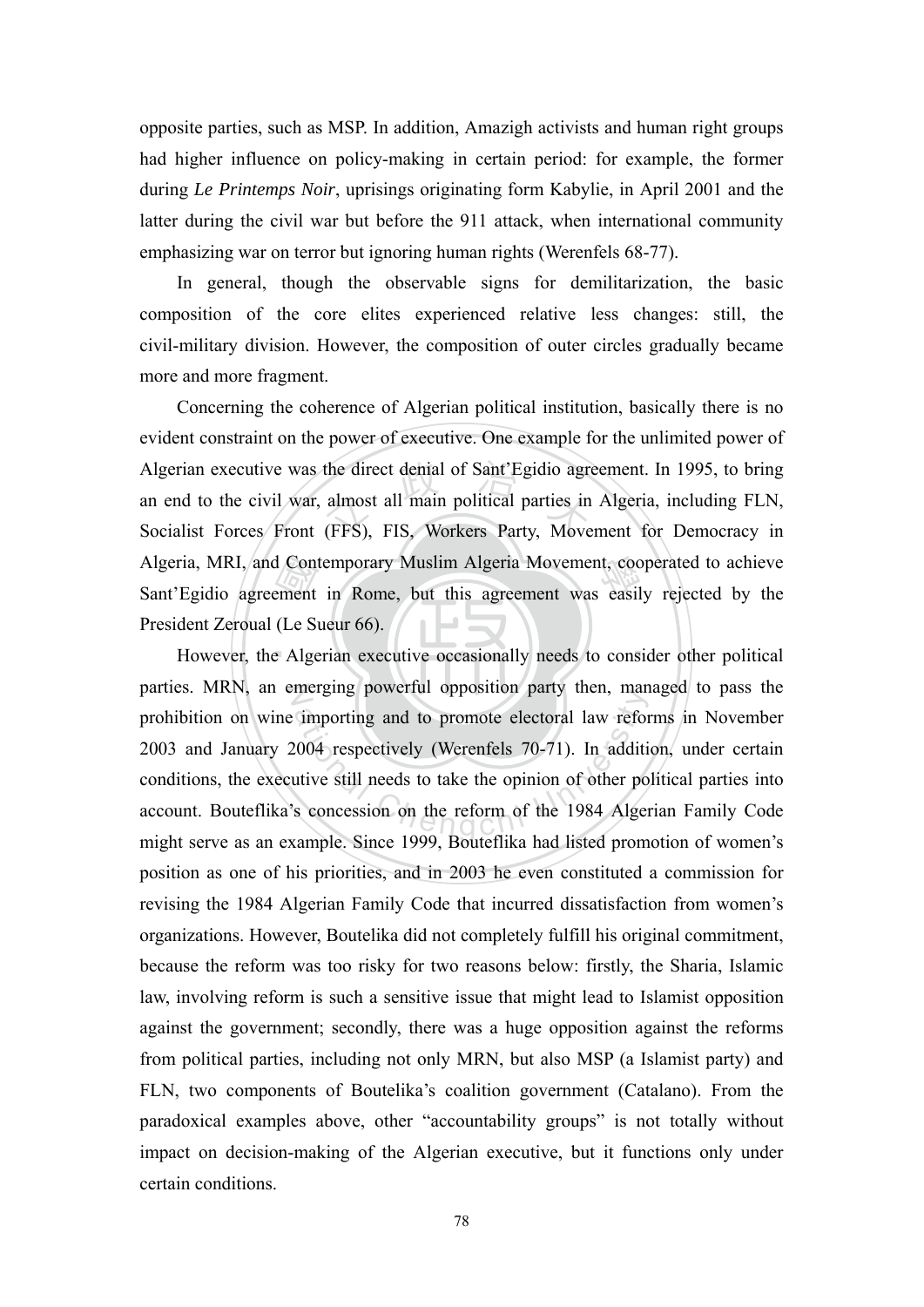Generally speaking, Algerian institution did not bad in main mission Huntington expects an ideal political institution should have: solving the dispute for private interests between social forces and forming a political community. Among the four aspects of political institution, Algeria performs better on adaptability and complexity, but worse on autonomy and coherence. Also, some observers are also optimistic to the transition of Algeria. In 2005, Henry described Algerian domestic politics as below:

Now that political Islam has been partly tamed and its violent elements discredited. Specially, the military leadership has an interest in removing itself from the political arena to protect its corporate identity. The civilian leadership put in place by the military may be able to exploit this opportunity by deepening alliance with emerging forces in civil society (78).

gave the so-called "Bouteflika era<br>ation that Bouteflika was "strengthen 學 In 2011, Entelis also gave the so-called "Bouteflika era" in Algerian history a relatively positive evaluation that Bouteflika was "strengthening civilian authority and rebuilding state institution" (660-661).

# stitutie<br>Sys*te*<br>LW *Multi-Party System in Algeria*

1

development from the introduction of multi-party system to the eve of the Arab In this part, I will focus on certain significant political parties and their Spring, namely, a period between 1988 and 2010.

‧

he introduction of multi-party system to the<br>riod between 1988 and 2010.<br>iod, there were three legislative elections in 199<br>al elections in 1999, 2004, and 2009.<sup>41</sup> And the<br>database, *Psephos: Adam Carr's Electoral Arch* During this period, there were three legislative elections in 1997, 2002, and 2007 and three presidential elections in 1999, 2004, and  $2009<sup>41</sup>$  And the data used below come form an online database, *Psephos: Adam Carr's Electoral Archive*.

There are numerous political parties in Algerian history, and I only focus on certain ones, including FLN, MSP, Islamic Renaissance Movement (MRI, also known as Ennahda), MRN, FFS, and Rally for Culture and Democracy (RCD). The main reason behind the selection is: from 1992 to 2010, they had relatively impressive performance in, especially legislative, elections.42

Then, I will briefly introduce these parties, principally on their position in politics, the date they were created, and the historic leaders in these parties. Firstly, FLN, as a government party, was built in 1954, before the independence of Algeria from France, and its founders included: Mohamed Boudiaf (1919-1992), Didouche

<sup>&</sup>lt;sup>41</sup> Here, I exclude 1992 legislative election, because it was interrupted by coup d'état in January 1992.<br><sup>42</sup> Here, I exclude FIS and RND. I exclude FIS, because it has no further activity after being banned by the government. I exclude RND due to lack of key data about it.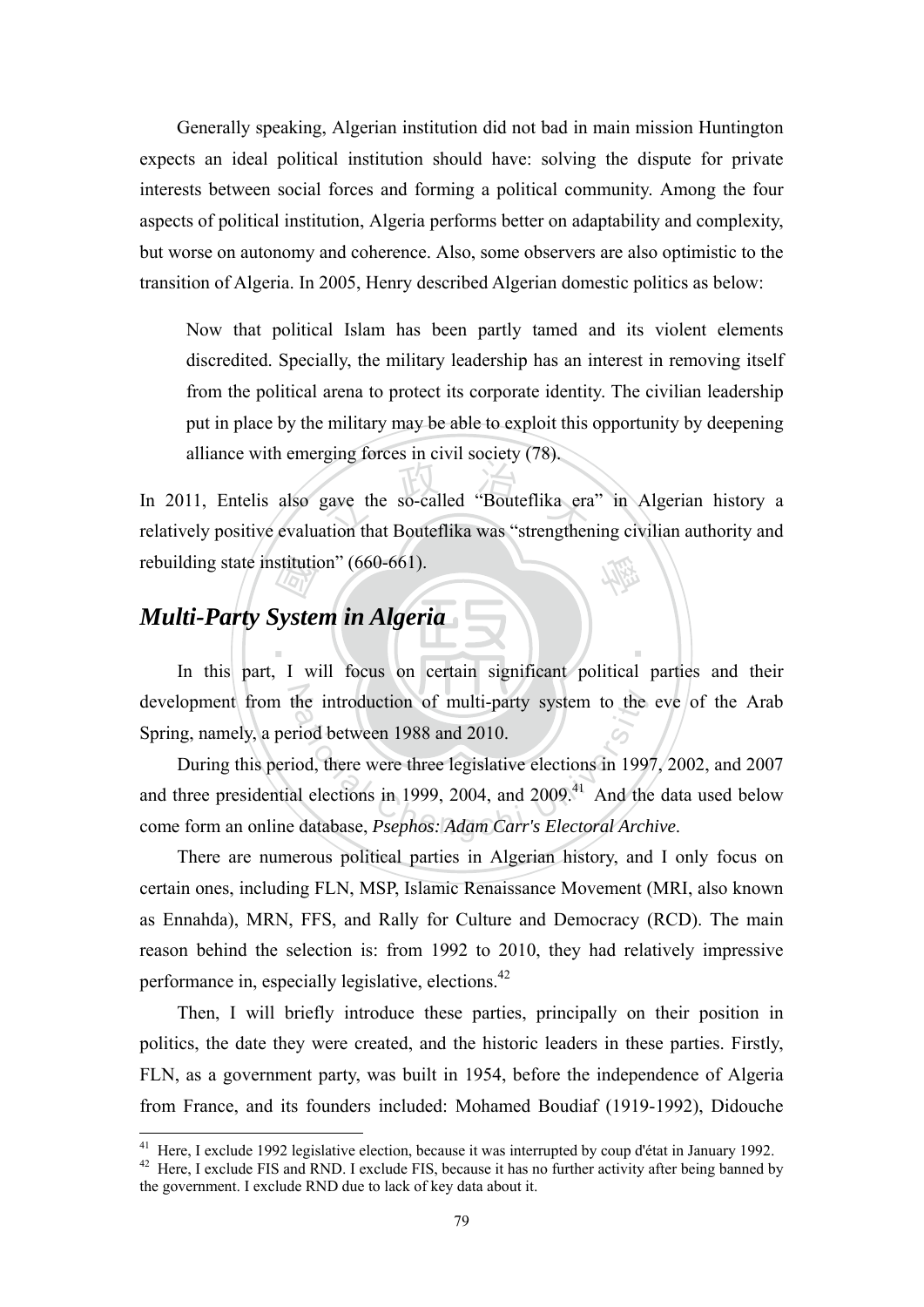Mourad (1922-1955), Mostefa Ben Boulaïd (1917-1956), Larbi Ben M'hidi (1923-1957), Rabah Bitat (1925-2000), Mohammed Khider (1912-1967), Hocine Aït Ahmed (1926-) and Ahmed Ben Bella (1918-2012) (Kapil 31-37). Secondly, there are three Islamist parties: MSP was formed by Mahfoud Nahnah (1942-2003) in 1990. MRI was established by Abdallh Djaballah (1956-) in 1998 (Kapil 44, 45-46). After being excluding form MRI, Djaballah created MRN in 1998 (ICG, "Diminishing Returns" 7). Finally, there are two Amazigh, namely, Berber, parties: FFS was formed by Aït Ahmed, also one of important leaders in FLN, in 1963. RCD was built by Saïd Sadi (1947-) (Kapil 38-40, 62-64).

xtent that a party independent of social forces; (3) the level that members royal to arty.<br>About the dependency on the historic figures, we can measure it through Now, I am going to observe the Algerian parties in three aspects mentioned in Part 4.2.4: (1) the extent that a party depends on its historic founders or leaders; (2) the extent that a party independent of social forces; (3) the level that members royal to the party.

r there<br>he lea<br>oric fi<br>exper observing whether there is discernable difference in a party's electoral performance<br>before and after the leaving of important founders or leaders from the party. In fact, before and after the leaving of important founders or leaders from the party. In fact, the leaving of historic figures causes no identical impact on different cases.

Some parties experienced a decline in the number of votes it receiving. MRI is the classic example that a party suffers from the losing of its historic figures. The founder of MRI: Djaballah was excluded from<br>the that, MRI received 9.9% of the vote in 1997 e<br>8% or 0.65% of the vote in 2002. On the other<br>aballah, obtained 10.08% or 9.5% of the vote is historic leader and founder of MRI: Djaballah was excluded from MRI and built MRN in 1998. Before that, MRI received 9.9% of the vote in 1997 election; after that, it only obtained 3.58% or 0.65% of the vote in 2002. On the other hand, the MRN, newly created by Diaballah, obtained  $10.08\%$  or  $9.5\%$  of the vote in 2002 election.<sup>43</sup> In short, in the MRI case the leaving of the important figure obviously took the vote away from it.

In contrast, the leaving of the historic figures might not cause negative impacts on the performance of the party. The first case is an Islamist party: MSP. In 2003, the historic founder of MSP, died, and the leadership of MSP was succeeded by Aboudjerra Soltani. And we can observe that MSP received 7% of the vote in the 2002 legislative election but received 9.6% in the 2007 one. The second case is FLN. After the 1965 coup d'état by colonel Boumediene, most key figures were ousted from FLN (Kapil 34-35). Before the 1988 political liberation, FLN, as the only legal party in Algeria, monopolized power, and after introducing the multi-party system FLN

<sup>&</sup>lt;sup>43</sup> The figure before "or" comes form Algerian Ministry of Interior; the figure after "or" was derived from Constitutional Council, see ICG, "Diminishing Returns" 15.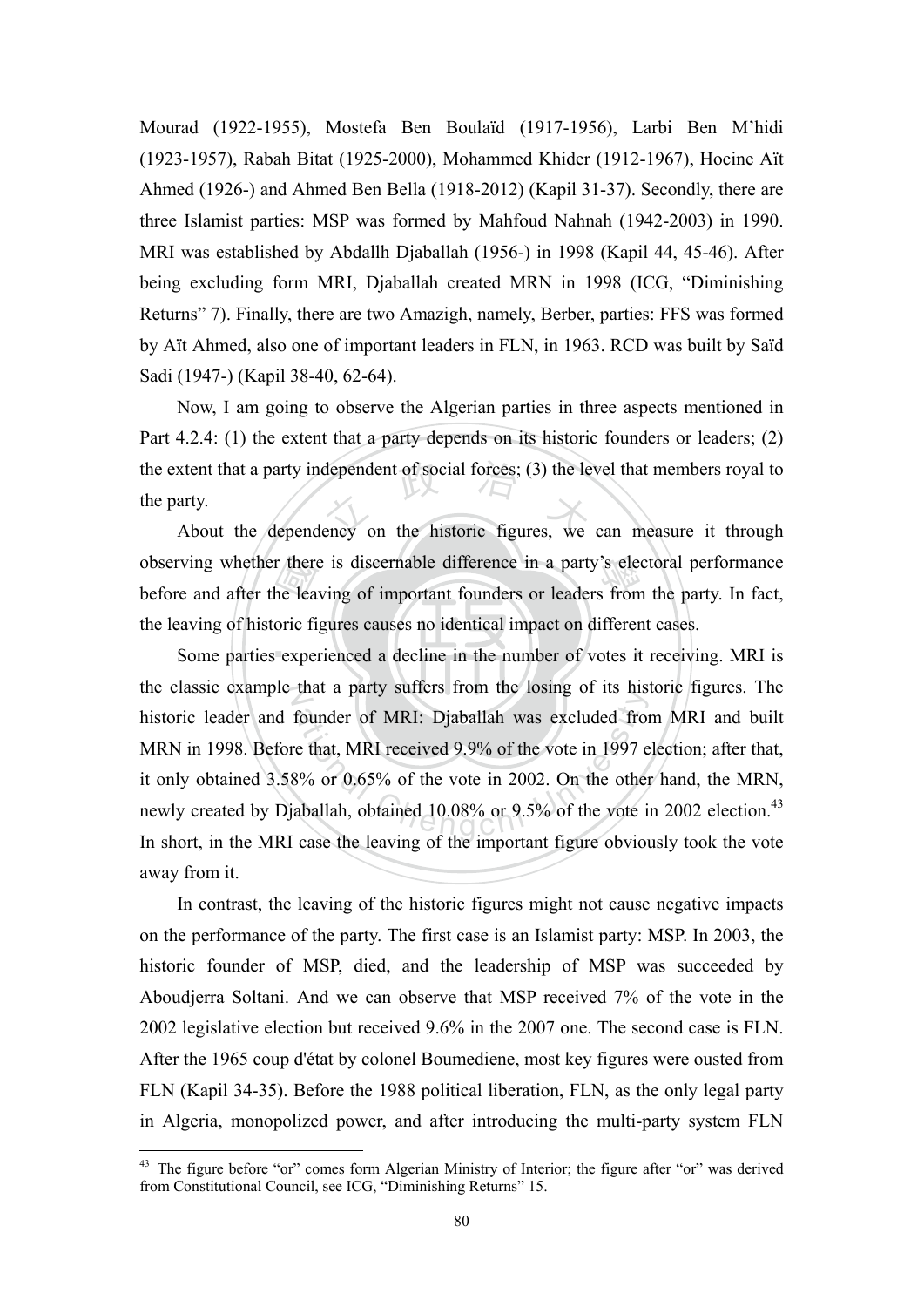suffered crushing defeats in 1990 and 1991 elections. However, in the three legislative elections we focusing, except for the 1997 one, obtaining only 61 of 380 seats, FLN maintained over one third seats in National Popular Assembly, the Algerian parliament, in 2002 and 2007 elections, with 199 of 389 seats and 136 of 389 respectively. In this case, the direct connection between the leaving of key figures and the electoral performance is hard to discern, because the key figures had left FLN for a long period before the launching of multi-party election. However, from the stable performance of FLN in recent elections, it is not unreasonable to claim that without those key figures FLN can still operate well now. In sum, to MSP and FLN, lack of historic figures did not cause troubles to their operation.

eve of the Arab Srping. For instance<br>ning, and Sadi led RCD since the<br>cannot evaluate the level that the France and a party can maintain its own identity and operate relatively and the whether a party can maintain its own identity and operate relatively In addition, some parties had never experienced a change in the leadership from their establishing to the eve of the Arab Srping. For instance, FFS has been led by Aït Ahmed since the beginning, and Sadi led RCD since the creation of it. Without change of leadership, I cannot evaluate the level that these parties depend on the historic founders or leaders.

n or lead<br>
er a<br>
om the<br>
n-up observing the run-up campaign by each political party before 2002 legislative election. FLN might be the only party whose characteristics of campaigns were ation Carlo and party whose enaracteristics of<br>stic. FLN's stronghold lied in the eastern Alg<br>elites came, and rural and state sector might b<br>Willis, "The Illusion of Significance?" 18, 21<br>lis managed to impress people by independently from the social forces within it, we can answer the question by relatively universalistic. FLN's stronghold lied in the eastern Algeria, from where most of older ruling elites came, and rural and state sector might be the main source of its constituency (Willis, "The Illusion of Significance?" 18, 21). However, then FLN leader Ali Benflis managed to impress people by that FLN no longer represented the interests of a small clan and proposed manifesto taking care of the southern region, farmers, youths, and women (ICG, "Diminishing Returns" 6).

Some parties represent only parochial interests. Before 2002 election, Djaballah, the leader of a newly established Islamist party: MRN criticized the abuses of power and corruption by the government but attributed them to the fact that there is lack of Islamic value in the public life. In addition, he demanded to address the issue about 5,000 victims "forcibly disappeared" by the army during the civil war, and most of them were members or suspected members from Islamist groups (ICG, "Diminishing Returns" 8). Kabylie, an important Amazigh habitat in Algeria, is natural constituency to both FFS and RCD. In *Le Printemps Noir*, the clashes between security forces and Amazigh people broke out. As the result, FFS and RCD had no choice but to boycott the 2002 legislative election in response to the demand of furious Amazigh people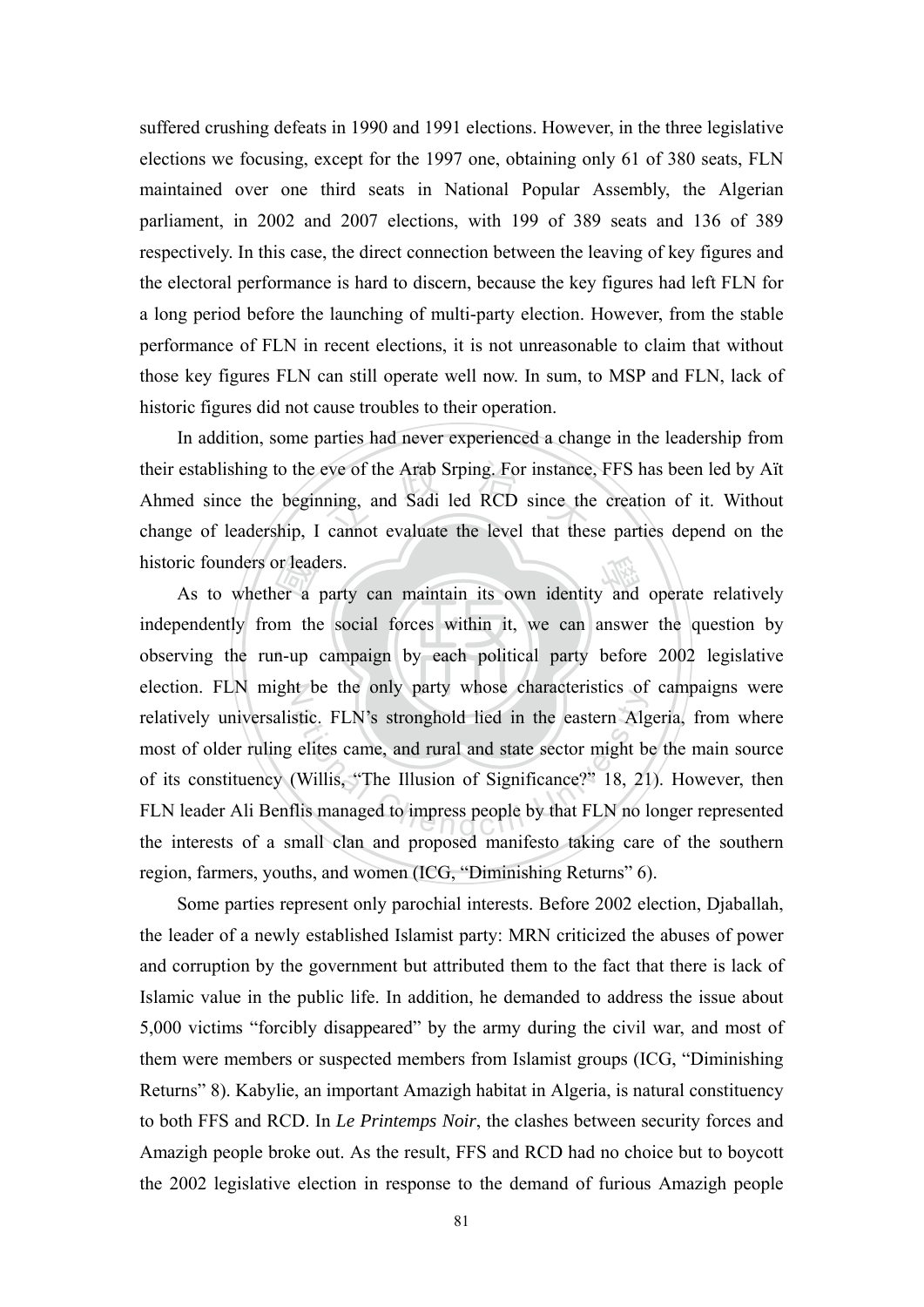(ICG, "Diminishing Returns" 8-9; Maddy-Weitzman, *The Berber* 184-188). The MRN, FFS, and RCD cases were all examples for a party serving as the expression of specific social force's interests.

candidate in 1999 election, represented for MSP and RND in 2004 election, and participated in 2009 one in name of FLN and RND.<br>The above discussion shows that the development of Algerian parties might be In the Algerian political life, the loyalty to political parties is tenuous. In general, according to Willis, the fluid nature of the party allegiance in Algeria is exemplified by the fact that many elected members in the Algerian legislatures, though not formally allowed, still de facto switch their royalty from the original party to others (Willis, "Ideology and Identification" 15, note 43). In addition, there are two specific examples for the unstable party royalty. Firstly, Djaballah who left MRI in 1998 built MRN and became the presidential candidate representing for MRN in 1999 and 2004 presidential elections.44 The second example is Bouteflika, who is RND's presidential participated in 2009 one in name of FLN and RND.

available ("Arab Barometer"; Khemissi, Larémont, and Eddine; Lust-Okar).<sup>45</sup> cessft<br>Firstl<br>politica<br>Barc only partially successful and here I would like to evaluate how Algerian political<br>parties function. Firstly, I will show people's perception towards parties and Secondly, I make a comparison on the attractiveness to people between the regime comparison on the attactiveness to people of<br>the hand, people's royalty to the regime, accordi<br>e process of being mobilized to participate in p<br>r hand, in the context of the MENA, Islam h<br>for people's royalty. After that, The above discussion shows that the development of Algerian parties might be parties function. Firstly, I will show people's perception towards parties and participation in political through parties by using three relevant survey records and Islam. On the one hand, people's royalty to the regime, according to Huntington, is formed through the process of being mobilized to participate in politics by political parties. On the other hand, in the context of the MENA, Islam has been the most powerful competitor for people's royalty. After that, we can understand if Algerian parties can mobilize people and enhances the identification to the regime.

Most of Algerians have disillusion about political parties to some exetent. According to Lust-Okar, 79% of respondents believe that parties serve the interests of its leaders, and lower than 20% think that parties serves interests of people. In addition, people believing that Algerian parties are "very successful" accounts for 5.5%, in contrast to 36.9% think parties "not very successful", and most people

<sup>44</sup> Actually, Djaballah had left MRN and formed a new party: Justice and Development Front in the end of 2011, see Seibold.

<sup>&</sup>lt;sup>45</sup> The "Arab Barometer", aiming at Algerian citizens over 18 years old, was conducted in fall 2006, and the sample size is 1,300. The survey by Khemissi, Larémont, and Eddine was conducted in cities across Algeria in the second half of 2011 and aimed at Algerian youths, from 15 to 30 years old and accounting for 70% of the whole population, and the sample size is 2,028, see 548. Lust-Okar cooperates with Lindsay J. Benstead on a 2006 survey called "National Survey on Algerian Attitudes toward Parliament and Representation", but there is no further information about the sampling.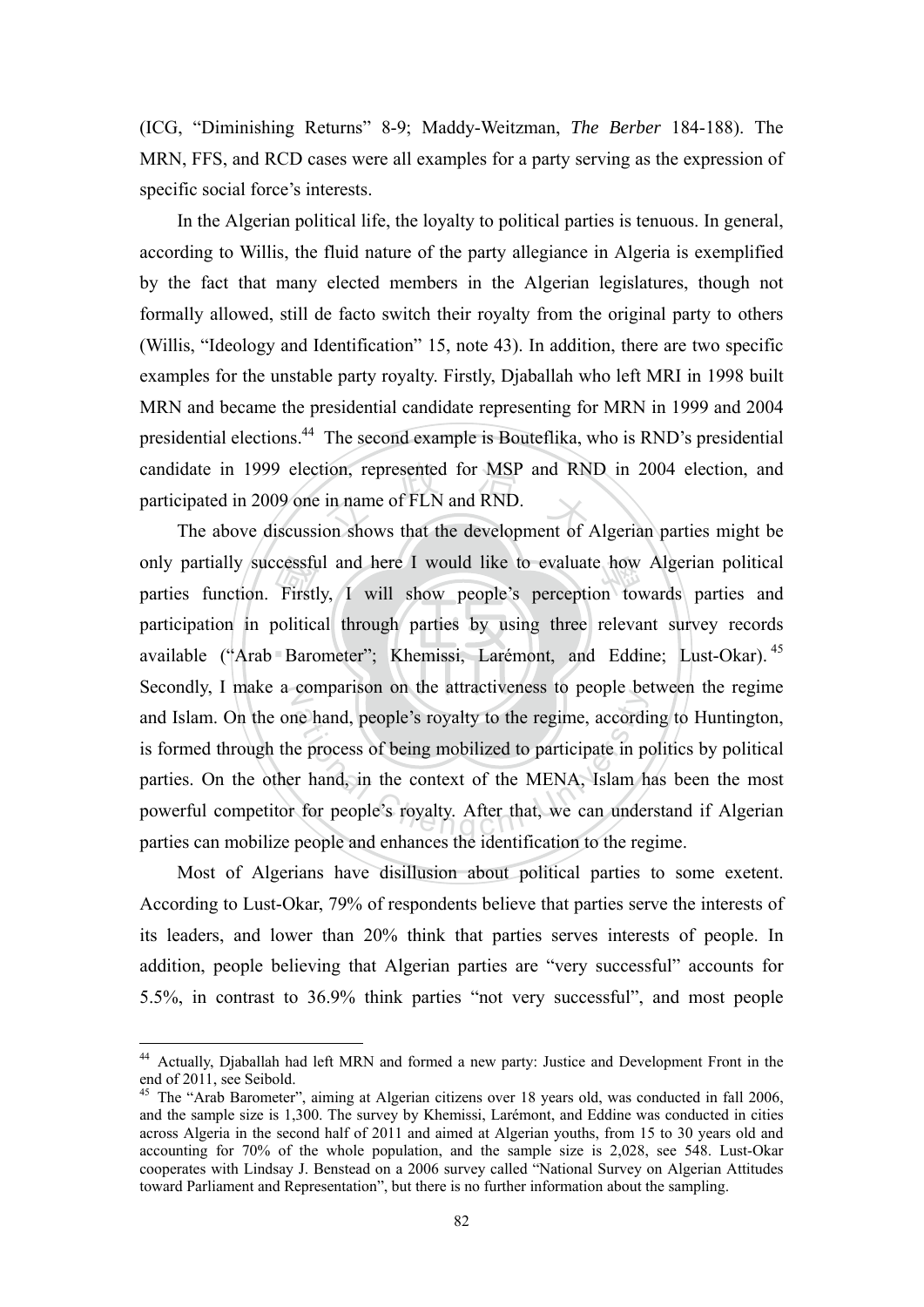(49.6%) think parties "partial successful" (243). According to "Arab Barometer", when asking their trust in political parties, among more positive group 4.6% think "a great deal of trust" and 13.5% think "quite a lot of trust"; in contrast, among more negative group 21% think "not very much trust" and 51.3% think "not at all". In short, Algerian perception towards parties is not so good.

When it comes to participate in politics through legalized path: parties, there is more negative responses. As "Arab Barometer" shows, in 2006, 45.2 % has experience about taking part in elections, and 43.3 % has no in 2006. In a 2011 survey, 11.76% participate political parties and 88.24% do not participate (Khemissi, Larémont, and Eddine 552).

towards the regime, but we are not allowed to simply conclude that the Algerian Barometer", most people identify themselves as "Muslim" (70.5%), and only 20.4% and 5.6% identify themselves as "Algerian" and as "Arab" respectively. Islam seems to be more attractive than the political party as instrumen survey, and the result is: 87% strongly identify themselves as Muslim and 12% somewhat identify themselves as Muslim (Khemissi, Larémont, and Eddine 551-552).<br>When comparing with identities relevant to the regime, accordin parties are totally failed. Identification to Islam is strong and common among Algerians. In the 2011 survey, and the result is: 87% strongly identify themselves as Muslim and 12% somewhat identify themselves as Muslim (Khemissi, Larémont, and Eddine 551-552). Barometer", most people identify themselves as "Muslim" (70.5%), and only 20.4% to be more attractive than the political party as instrument to enhance the royalty

Fact that Islam looks like more attractive than<br>ere is still optimistic signal for the regime. If w<br>nds: Sufism, more moderate Islam, and Salafi<br>e mild support for the regime's policy: encourage Despite of the fact that Islam looks like more attractive than political parties among Algerians, there is still optimistic signal for the regime. If we divided Islamic groups into two kinds: Sufism, more moderate Islam, and Salafism, more radical Islam. Algerians have mild support for the regime's policy: encouraging the former as an alternative to the latter (Khemissi, Larémont, and Eddine 556-557). That is, the more threatening Islamic groups to the regime is losing its popularity. However, even to Sufism, only 11.67% of the Algerian youngsters feel affiliated with it because of the high level of education and the inconsistent governmental policy encouraging Sufism in the past (Khemissi, Larémont, and Eddine 552-553, table 3). In short, though the political party might not work well enough, Sufism, its potential competitor, is also not strong enough to constitute a threat to the regime.

#### *4.3.3. Old Hatred Out of Focus and Internal Division*

#### *within Opposition*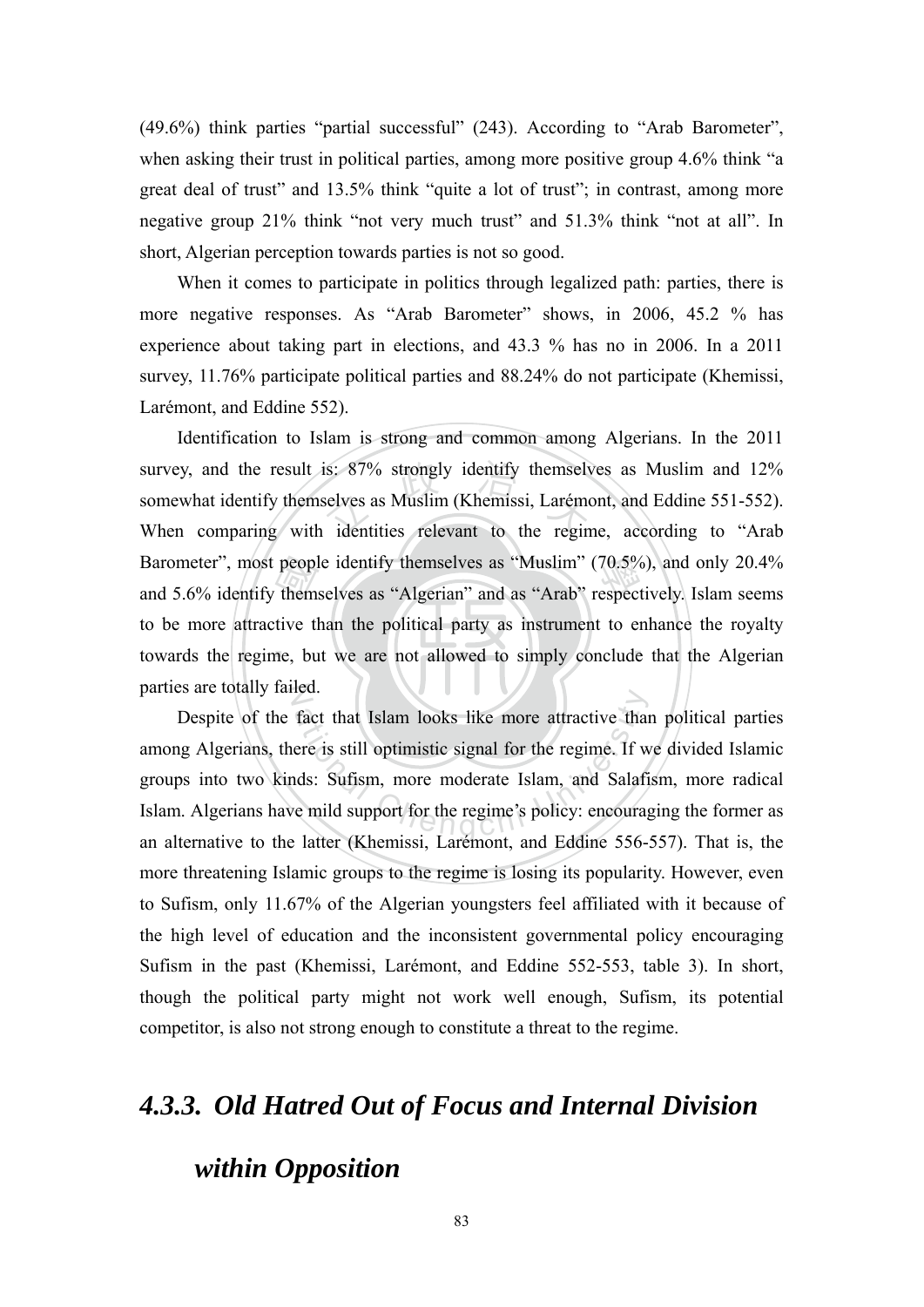CNCD/Political Parties and CNCD/Civil-Society Organizations (Zoubir and Aghrout 69).<br>In this case, several relevant points can be observed: First, the issues about civil Under the spillover effect of events happening in Tunisia and Egypt, the tide of protest, initiating in needy suburb of Algiers and Oran, stroke Algeria at the early January 2011. The original demand of protestors lied in socio-economic demand (Zoubir and Aghrout 68; Volpi, "Algeria Versus the Arab Spring" 106). On January 20, National Coordination for Change and Democracy (CNCD) was set up, which was composed of variety of political parties, such as RCD, associations, and trade unions. The CNCD demanded for democratization, and its three objects included: removing state of emergency since February 1992, canceling limitations on media and political activities, and setting free detainees due to involve in protests (Zoubir and Aghrout 68). However, CNCD failed to organize large-scale demonstration. In late February, the opposition lost its momentum due to its internal division between 69).

vere n<br>pposit<br>nment<br>concer war since 1992 were not the key issue of protests in this time. Second, the inner<br>fractions within opposition led to the failure of general mobilization strong enough to In this case, several relevant points can be observed: First, the issues about civil fractions within opposition led to the failure of general mobilization strong enough to threaten the government.

‧The issues concerned people during Arab Spring was about dissatisfaction toward poor socio-economic conditions and increase of political freedom, rather than experience during 1990s. During the Arab Spitests with the threat of civil war outbreak, and spitests with the threat of civil war outbreak, and spitests with the threat of civil war hold most people ball. 32; Volpi, "Alge the bloody civil war experience during 1990s. During the Arab Spring, the Algerian media connected protests with the threat of civil war outbreak, and scholars tended to argue that the horrible experience of civil war hold most people back from taking to streets (Brynen et al. 32; Volpi, "Algeria Versus the Arab Spring" 107; Zoubir and Aghrout 69-70). However, from the fact that CNCD refused the former FIS leader Ali Belhadj and his supporters to join them for fear of protests hijacked by Islamists, it is arguable that the old hatred against the government faded away. And, I believe that the reconciliatory policies by Bouteflika in 1999 and 2005 played a significant role in pacifying the hatred. In sum, we can observe that the impact of the past hared on the situation during the Arab Spring was not significant.

 The internal division of opposition caused negative impact on the mobilization. In Algerian society, there is, though partially, legal channels for dissent voices, which led to pluralistic political commodity. And, in the emergency it might be difficult to cooperation between different interests. In general, according to the report of BBC, "Algeria's main opposition parties stayed away from Saturday's planned march – organized by the National Co-ordination for Change and Democracy" ("Algeria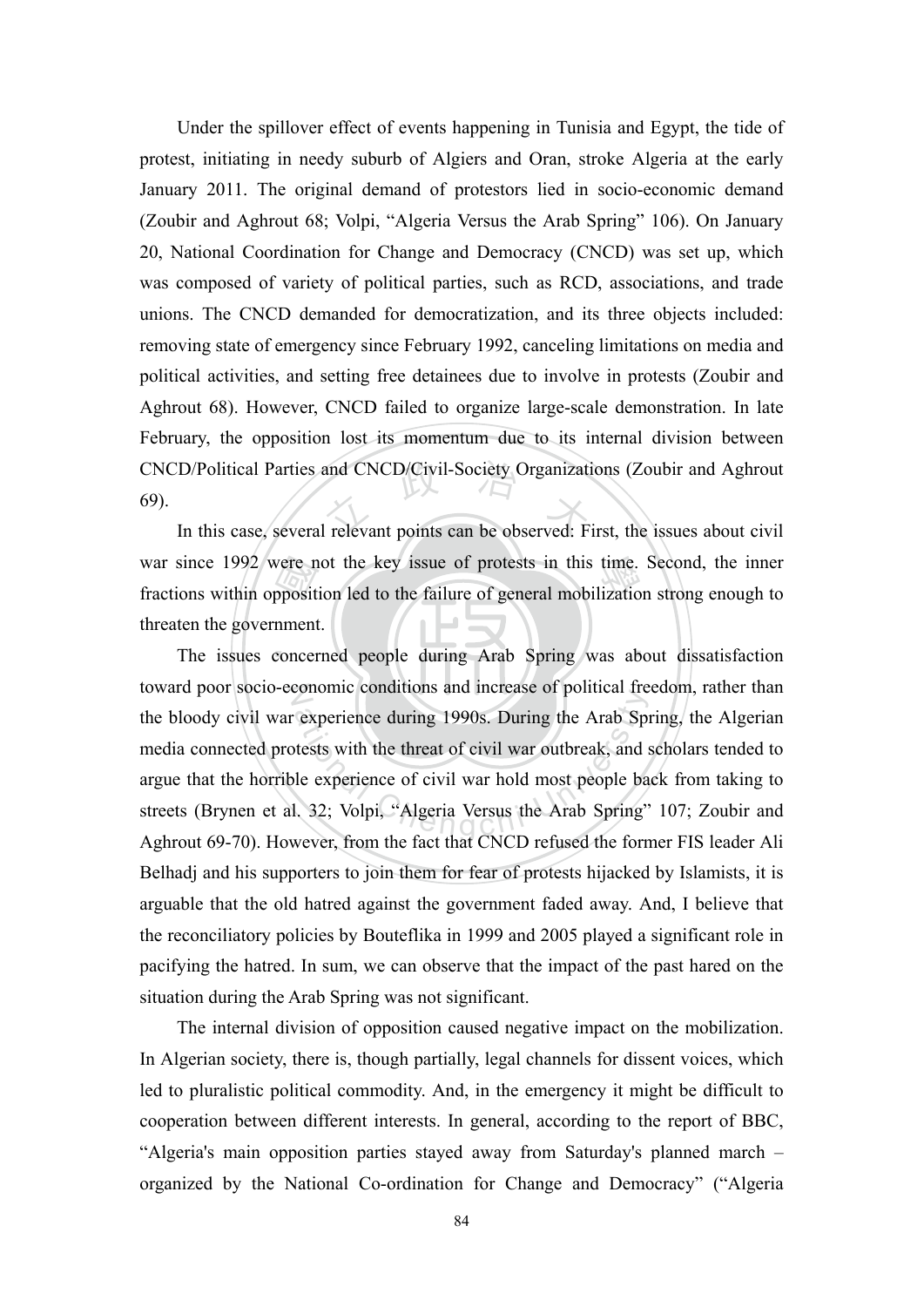Police"). Furthermore, there is a concrete example: After CNCD signaling its intention to organize protests, RCD leader Sadi also mobilized people for their own demonstration (Volpi, "Algeria Versus the Arab Spring" 108). The competition in the leadership of demonstration against the government resulted in failure of constituting effective threat to the Bouteflika regime, and also avoided the escalation of conflicts between the society and the state.

rests leads to the internal divisions be<br>failed to be formed. Eventually, In sum, we can attribute the fact that Algeria experience on civil war during the Arab Spring to mollified past hatred and the relatively institutionalized political institution. In Algeria case, previous civil war experience is no more the focus of contention between social forces and the government. The political institution brings people into public political competition. During the Arab Spring, we can observe that diversified political interests leads to the internal divisions between oppositions, and a strong alliance is thus failed to be formed. Eventually, the regime faced less challenges in 2011.

學

‧

# 國 **4.4. Libya as a Case**

Libya, as the other outlier in the pseudo-experiment in Chapter  $3$ , has relative <sup>2</sup> and is not "anocracy", which are less civil was<br>at it experience serious civil war during the A<br>nduct a more detailed investigation into the sublong "peace duration" and is not "anocracy", which are less civil war prone according to theory, but in fact it experience serious civil war during the Arab Spring. As a result, we need to conduct a more detailed investigation into the substance of this case here.

In this section, I firstly introduce the Abu Salim massacre in 1996 and its impacts. Secondly, I access the Libyan institution: "Jamahiriya"<sup>46</sup> and the political vacuum due to the long-standing suppression of parties. Thirdly, I conclude by how the old hatred and political institution led to Libyan civil war in 2011.

#### *4.4.1. Old Scores Against Gaddafi Regime*

1

Abu Salim prison, where numerous political prisons were jailed, tortured, and interrogated, was located in Tripoli, Libya, and was notorious for the harsh conditions

<sup>46 &</sup>quot;Jamahiriya" is also called "people's power" or "state of the masses", see Obeidi, "Political Elites" 141.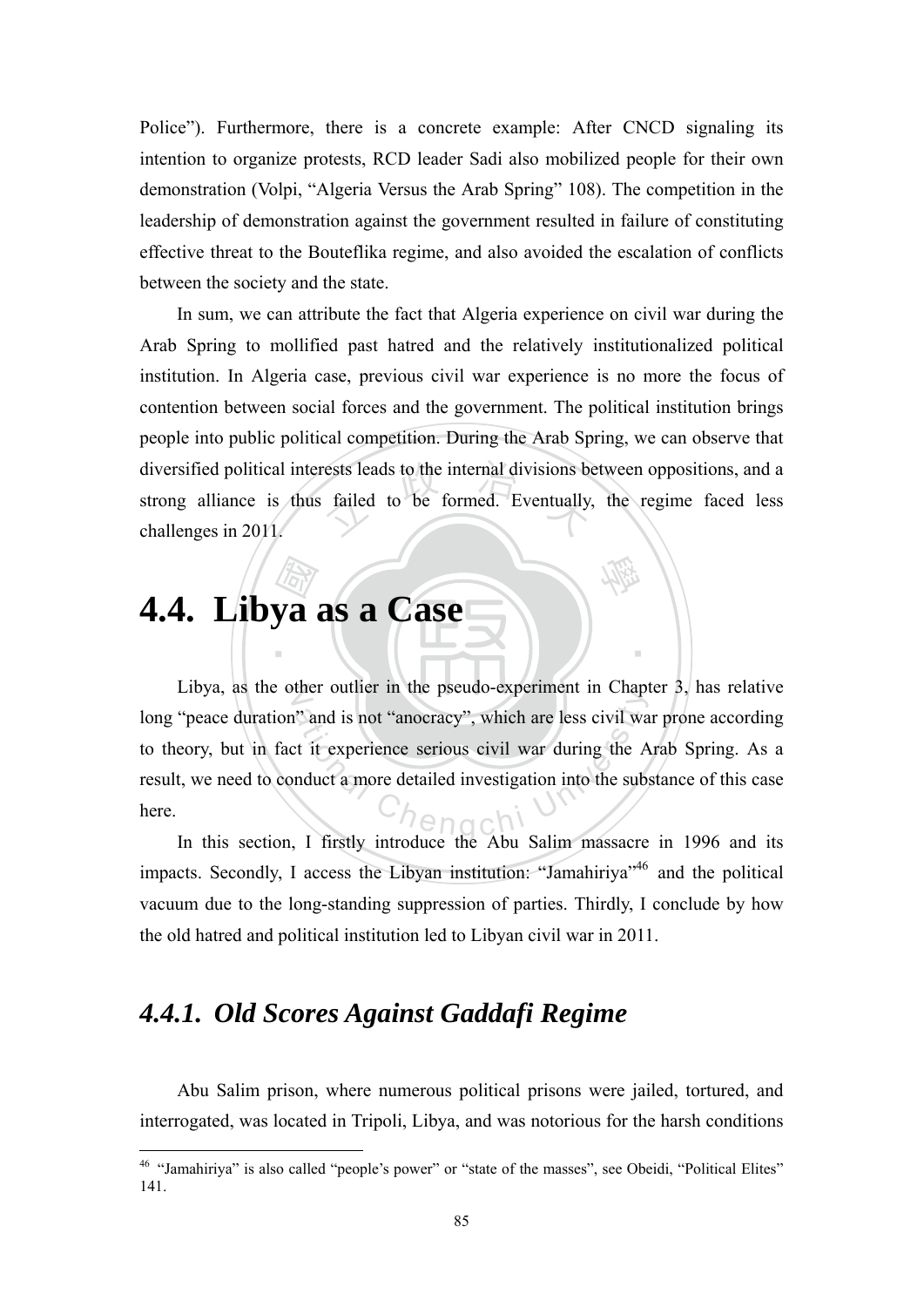within it, especially beating by the prison guards at will, scarce supply of food and bad medical treatment. On June 28, 1996, a group of prisoners, mainly Islamists, rose against prison guards in demands of better treatment for all the prisoners and medical care for the sick ones. After the riots, the prison authority controlled the situation and seemed to achieve an agreement with the uprising prisons. However, on June 29, 1996, the authority slaughtered the uprising prisons and ailing prisons (Hilsum 106-110).

that the<br>
n but<br>
ight to breaking detainees and guards, which<br>nong ordinary people. In 2009, and<br>it the relatives of victims or made a even emphasized that the inquiry was for reconciliation rather than for justice. There<br>were compensation but under the condition that the families receiving the money have ‧ The tragedy in Abu Salim has never been appropriately managed by the Gaddafi regime. In 2001, only few victim families were met by government officials bringing them death certificates but without return of the bodies and satisfying explanation for the events. In 2004, Gaddafi explained the casualties as the result of an exchange of fire between the prison-breaking detainees and guards, which was obviously deviated from the perception among ordinary people. In 2009, an inquiry started, but the leading jury did not visit the relatives of victims or made a report about Abu Salim, were compensation but under the condition that the families receiving the money have to give up the right to investigate the responsibility of the government (Hilsum 112-115).

Is it reasonable to call what happened in Abu Salim as a civil war? We can make to can what happened in Fred Banni as a civit word of the three primary conditions listed in Section<br>civil war, there was a fight between the prison<br>ld be described as conflicts between state and<br>n June 28 was not the caus an evaluation based on the three primary conditions listed in Section 3.1. Concerning the Condition A for civil war, there was a fight between the prisoners and guards on June 28, which could be described as conflicts between state and non-state group; however, the fight on June 28 was not the cause for most casualties. In contrast, the main cause for the deaths, that is, prisons participating the uprising assembled to the yard and shot from the roof on June 29, was more similar to a slaughter by one side rather than a fight between two sides. In addition, it was far-fetched to equal the demand for food and medical treatment to "take control of a government, to take power in a region, or to use violence to change government policies." About the Condition B of civil war, the prisoners died for the event were about 1,270, over the threshold: 1,000 (Hilsum 110). As to the Condition C for civil war, there were over 100 deaths on the prisoners' side, and, though no record available. However, it was not unreasonable that the casualties of the guards' side were far less than 100, because the situation on June 29 was similar to massacre by one of two sides. Certainly, the event happening in 1996 does not fit the conditions of civil war.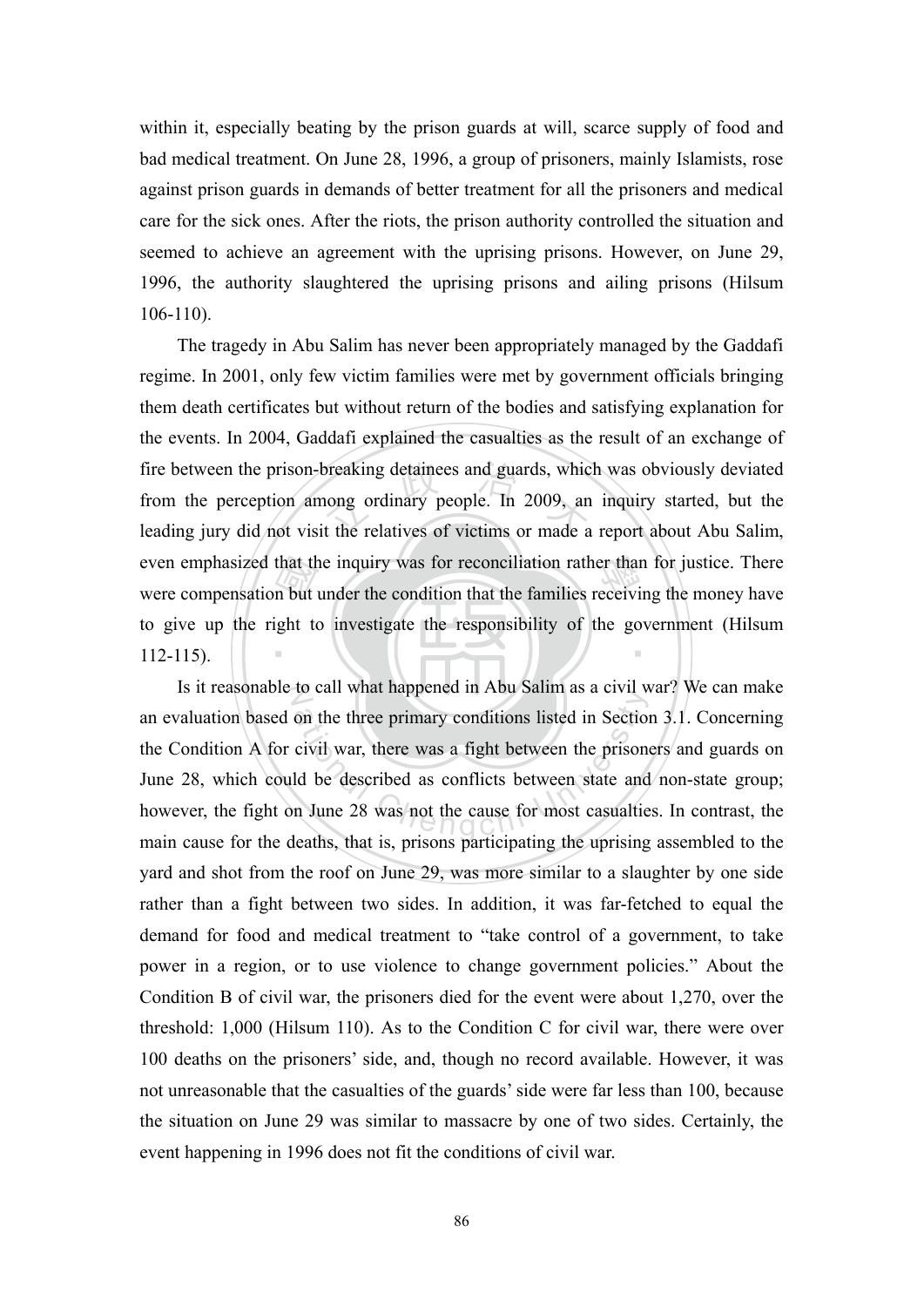Despite the Abu Salim event does not fit the definition of civil war, the hatred originating from the Abu Salim massacre played a role in triggering the Libyan civil war in 2011. Many scholars thought that the arrest of Fathi Terbil, a human right lawyer representing for the victims of massacre in Abu Salim prison, by the Libyan as the starting point for the trend that Libyan people took to the streets. (Brahimi 606; ICG, "Popular Protest in North African and the Middle East (V)" 3; Pargeter, *Libya* 213-215; Vandewalle 204)

#### *4.4.2. "Jamahiriya" in Libya*

1

Movement, was established as the supreme organization bearing both executive and ablish<br>pclama<br>compo<br>stablis 1969, Muammar Gaddafi led the<br>
i a group of military officers whom<br>
iv of Benghazi, to overthrow the monarchy and established the revolutionary regime. According to Article 18 of the<br>Constitutional Proclamation on December 11, 1969, the Revolutionary Command legislative functions in Libya. On September 1, 1969, Muammar Gaddafi led the Free Unionist Officers Movement, consisted of a group of military officers whom was Gaddafi's colleagues in the military academy of Benghazi, to overthrow the King Idris of Sanussi Constitutional Proclamation on December 11, 1969, the Revolutionary Command Council (RCC), composed of twelve leading role in the Free Unionist Officers

aration of the Authority of the People on Map<br>up and maintained until being toppled down in<br>anges. The "Jamahiriya" was divided into two s<br>nd (2) Revolutionary Sector. The former has t After the Declaration of the Authority of the People on March 2, 1977, new institution was set up and maintained until being toppled down in the Arab Spring without too much changes. The "Jamahiriya" was divided into two sectors: (1) Sector of People's Power and (2) Revolutionary Sector. The former has three levels: local, municipal, and national level. At local level, according to the Article three in the Declaration of the Authority of the People, whole the Libyan population is allocated to several Basic People's Congresses (BPCs) based on people's residential places. BPCs are the main legislatures where all people are encouraged to participate in the debate in BPCs; in addition, each of BPC need to appoint the members of its own Basic People's Committee that bears executive function and is responsible to the BPC. The municipal level congress was first introduced in 1998. There are several congresses, made up of delegations from the lower level congresses and committees, and they appoint their own committees that are responsible to them.<sup>47</sup> At the national level, there is only one institution called General Popular Congress that made up of

 $47$  For the change in the number of congresses and committees at local and municipal levels, see: Obeidi, "Political Elites" 108.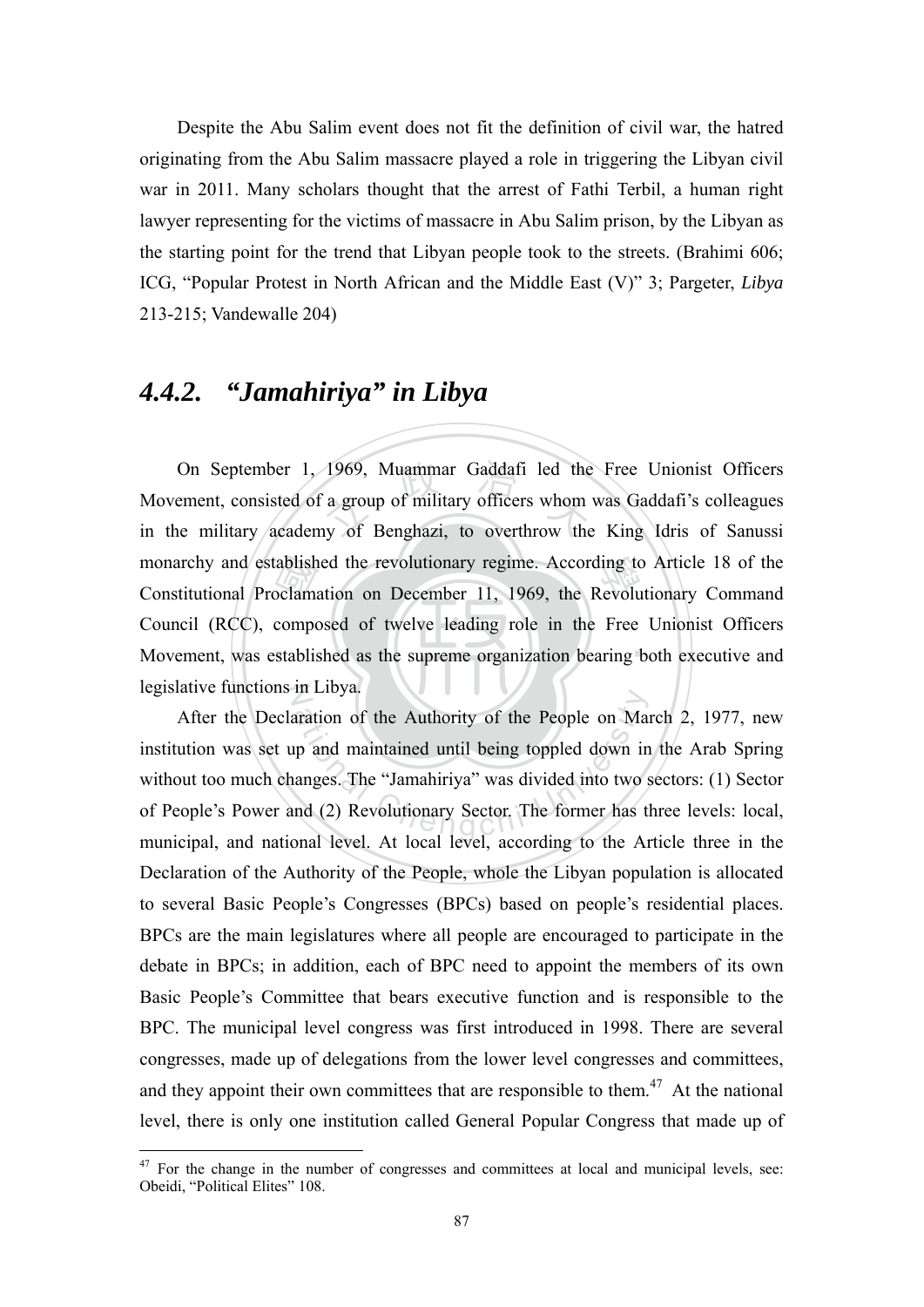delegations from the lower level and whose main agency is the Secretary of the General Popular Congress; however, it has no legislative powers, as Obeidi suggests, "[Its] role can be seen as coordinator, tabulating and shaping the recommendations and decisions made ate the local level, which presented by… the BPCs" (*Political Culture* 144). Similar to the council of ministers in other states, General Popular Committee is appointed by General Popular Congress and comprises several secretaries, just like ministers.<sup>48</sup>

and Popular Committee. In add<br>g society, was well-armed and wide<br>addafi (Mattes 65-68). In the Revolutionary Sector, there are two main actors: the Leadership of Revolution, Gaddafi himself, and the Revolutionary Committee (RC). Within the sector, Gaddafi held most of power and projected his influence on Sector of People's Power through RC composed of people appealed by Gaddafi's ideology and permeating every BPC and Popular Committee. In addition, RC, as important instrument for controlling society, was well-armed and wide-spread across Libya, and directly responsible to Gaddafi (Mattes 65-68).

**instrument to maintain local order (Obeidi,** *Political Culture* 118-120). e sign<br>lt, in<br>pected<br>ntain l In 1990s, the significance of tribes in Libyan society was rediscovered by the ne. As a result, in 1993 the regime established Popular Social Leadership (PSL) regime. As a result, in 1993 the regime established Popular Social Leadership (PSL) composed of "respected natural leaders" from local communities and serving as an

#### N *Political Institution in Libya*

1

**ation in Libya**<br>
Libyan political institution, its adaptability might<br>
although until the outbreak of the Arab Sprinced for over thirty years (from 1977 to 2010), Concerning the Libyan political institution, its adaptability might be not as high as at first glance. Although until the outbreak of the Arab Spring the Jamahiriya system had maintained for over thirty years (from 1977 to 2010), the regime went through no power-transfer. In fact, Gaddafi had reined Libya for forty-two years before 2011. Though one of his sons, Saif al-Islam Gaddafi, was believed to be the most possible successor for him, the power-transfer did not happen before the Arab Spring.

Despite under lots of international pressure, Gaddafi regime had faced less domestic challenged by the Arab Spring. The challenges the Gaddafi regime faced mainly came from two sources: (1) antagonism from the West, especially from the US and (2) domestic dissents. The Western antagonism originated from the explicit or

<sup>&</sup>lt;sup>48</sup> The number of the secretaries is not fixed. For the changing tendency of its number, see Obeidi, "Political Elites" 108.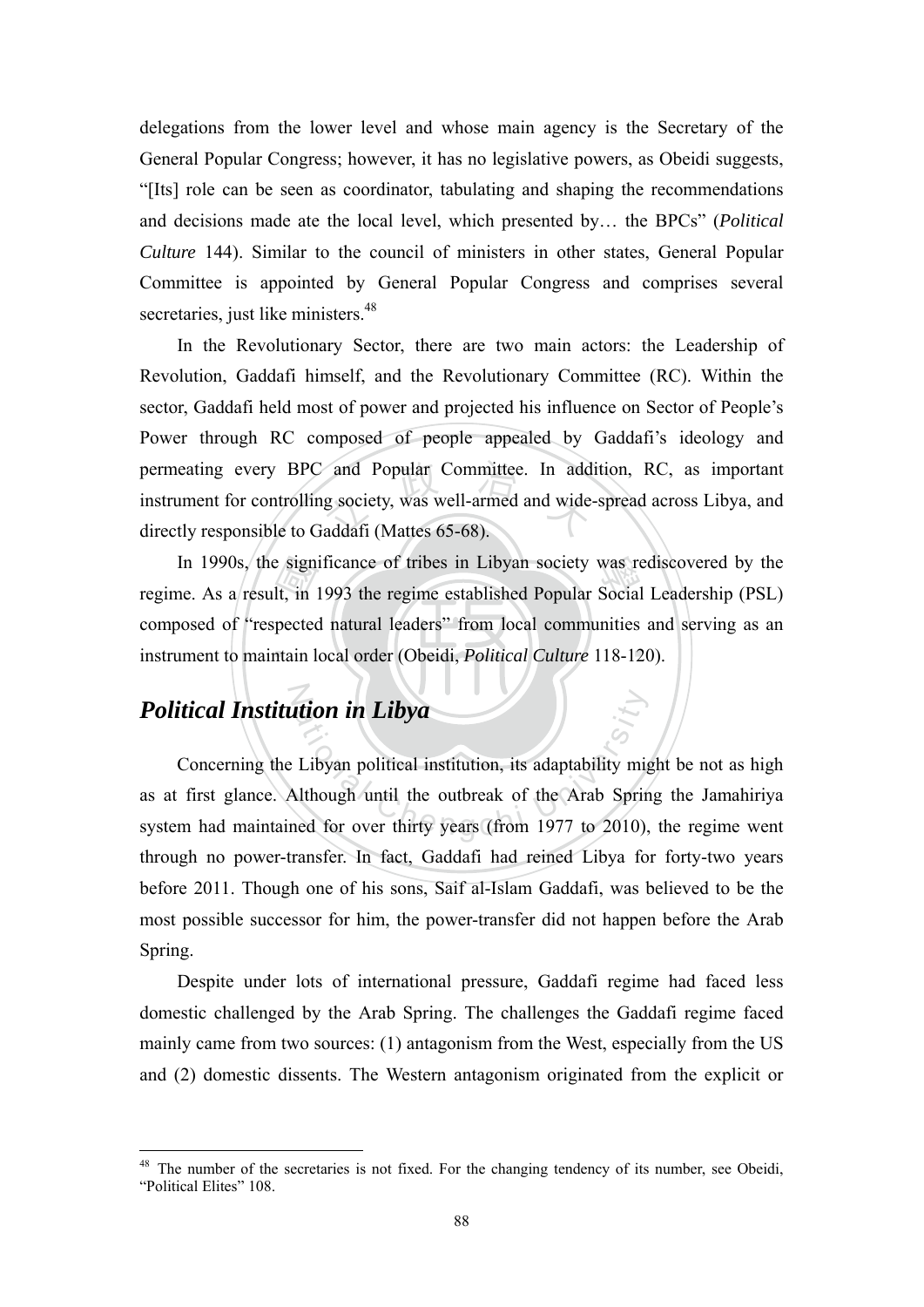implicit support from Libya to international terrorism<sup>49</sup>, and the animosity was concretized in a series of economic sanctions on Libya, including unilateral sanctions by the US between 1982 and 2004 and the multilateral sanctions by the UN from 1992 to 1998. On the other hand, the main domestic challengers to the regime included tribal rebellions and Islamist groups, including Libyan Islamic Fighting Group (LIFG), formed in about 1990 by former jihad in Afghanistan during the invasion of the Soviet, and Muslim Brotherhood, originating from the offshoot of Egyptian Muslim Brotherhood and resurging in the 1970s (Pargeter, "Qadhafi" 85-92, 94-98).

 $\sqrt{2}$ eration<br>1. 9). I<br>he Lib<br>ide the ternal challenges. In economic asp<br>gative impacts on Libyan economy,<br>ver, it had less influence on the c including the operation of oil sector and the building of Great Man-Made River<br>(Niblock ch. 8, ch. 9). In political aspects, the external threats projected Gaddafi "as which may provide the regime enough legitimacy and authority to survive fatal rebellions by two vital tribes, serving as pillars of the regime's survival: Warfalla and the regime strengthened its grip on the Libyar<br>toring the functioning of RC,<sup>50</sup> and establishin<br>ification committee and volcano committee (Nib<br>libya started to break the international isolation The economic sanction, from 1990s to early 2000s, did not destroy the Gaddafi regime; on the contrary, it accidentally helped the regime to repress the domestic dissents and survive internal challenges. In economic aspects, those sanctions on Libya certainly had negative impacts on Libyan economy, for example, the life of ordinary people; however, it had less influence on the core of Libyan economy, (Niblock ch. 8, ch. 9). In political aspects, the external threats projected Gaddafi "as the defender of the Libyan people against an aggressive and ill-intentioned West," Magarha. In 1993, the regime strengthened its grip on the Libyan society through introducing PSL, restoring the functioning of  $RC<sub>50</sub>$  and establishing new controlling instruments, like purification committee and volcano committee (Niblock 87-90).

In mid 2000s, Libya started to break the international isolation, which brought it more advantage to oppress domestic dissents legitimately. The resolving of Lockerbie dispute between the West and Libya and the giving up of Weapons of Mass Destruction cancelled the long-standing sanction on Libya, and the outbreak of the 911 terrorist attack created the ally between the US and Libya on the ground of "war on terror". Under such a context, in the name of anti-terrorism Gaddafi had legitimacy to strengthen its security forces and fatally crush Islamist groups, such as LIFG. At the same time, the US and UK also assisted the regime by extraditing and providing intelligence about Libyan opposition abroad (Pargeter, "Qadhafi" 99-102). In short, the series of international sanctions and "war on terror" surprisingly help Gaddafi to

<u>.</u>

 $^{49}$  Some of the famous cases in which Libya is believed to involve include the Murder of Fletcher in 1984, Berlin discotheque bombing in 1986, and Lockerbie bombing in 1988.

<sup>&</sup>lt;sup>50</sup> In 1987, RC was publicly criticized and derived of its powers by Gaddafi, and suspended between 1989 and 1992, period before the multilateral sanction, see Niblock 89; Vandewalle 140-141.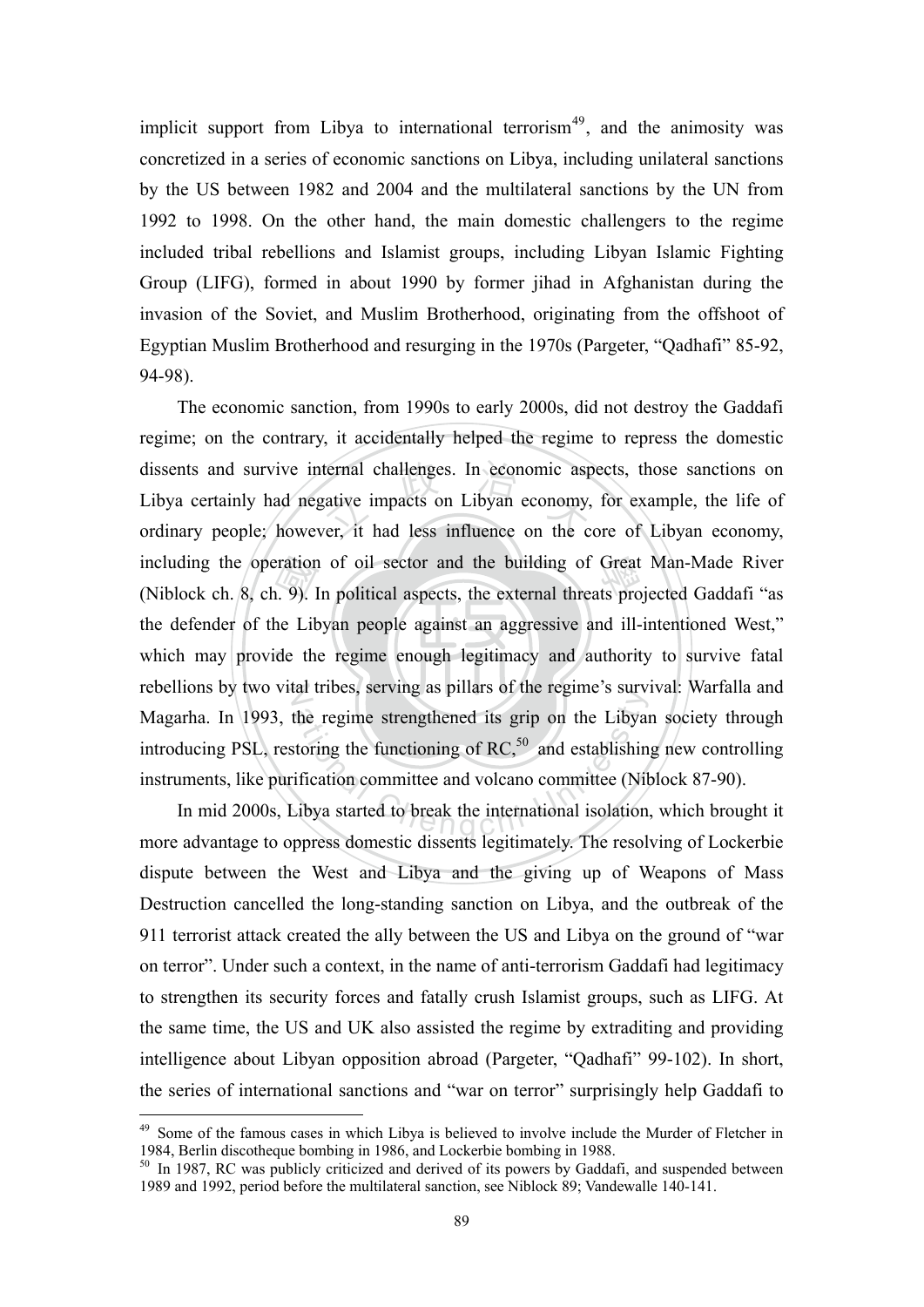maintain his rule in the price of slight reforms.<sup>51</sup> In other words, there was only little motive for Gaddafi regime to adjust itself.

ar Cor<br>addafi<br>is obv<br>multi-f colleagues of Gaddafi in Benghazi military school and participated in 1969<br>revolution, and members of RC. The members of RCC, PSL, and RC consisted the<br>second circle, that is, the intermediary elite groups. The third one i in General Popular Committee, General Popular Congress, and BPCs, who provide<br>legitimacy for Gaddafi's policy ("Political Elites" 111-113). The dependency on About the complexity, Libyan political institution exemplifies the typical weak political institution mentioned by Huntington, that is, system "which depends on one individual" (18). Despite of the formal structure of Libyan political institution which seems to be two sectors as mentioned above, the real power distribution in Libya is just like a concentric circles sketched by Obeidi: Gaddafi remains as the core of these circles. The first circle, whose power come from the personal relation with Gaddafi and who is qualified to discuss with him during the process of decision-making, is dominated by "Men of Tent", who chiefly came from members of Gaddafi's own family or tribe. In addition, there are still some members of RCC, who came from revolution, and members of RC. The members of RCC, PSL, and RC consisted the second circle, that is, the intermediary elite groups. The third one included personnel legitimacy for Gaddafi's policy ("Political Elites" 111-113). The dependency on single power core is obvious in Libyan institution.

In addition, multi-functioned RC also exemplified the less complexity of Libyan institution. RC, as the extension of Gaddafi's power, served as an instrument to The extension of Gaddan's power, served as<br>
Sense the regime from internal and external three<br>
ttes 65-68). It means that the power in Libya wa<br>
onomy, basically the recruitment of the Libyan<br>
detailed data about the compo mobilize people, defense the regime from internal and external threat, and even make legal judgments (Mattes 65-68). It means that the power in Libya was less diversified.

Concerning autonomy, basically the recruitment of the Libyan elite was closed. Although there is no detailed data about the composition of core elites, the first and second circle around Gaddafi, available; however, Obeidi had conducted a careful investigation into the third circle. About the General Popular Congress, the two leading posts was held by Muhammad Al-Zanati and Ahmad Ibrahim, both of them coming form Gaddafi's tribe, in most of period between 1977 and 2006. From 1977 to 2006, according to statistics, 69% members came from RC, who were intimate to Gaddafi, 22% and 9% of them were from technocrats and military respectively. (Obeidi, "Political Elites" 117-118, table 4.4) However, the bias in recruitment is less evident in General Popular Committee than in General Popular Congress. The members in General Popular Committee basically distributed according to the popular proportion of each region. And, most of them, 61%, came from technocrats rather

<sup>&</sup>lt;sup>51</sup> For the limited political and economic reforms in Libya, see St John 76-81, 100-112; Vandewalle 182-195.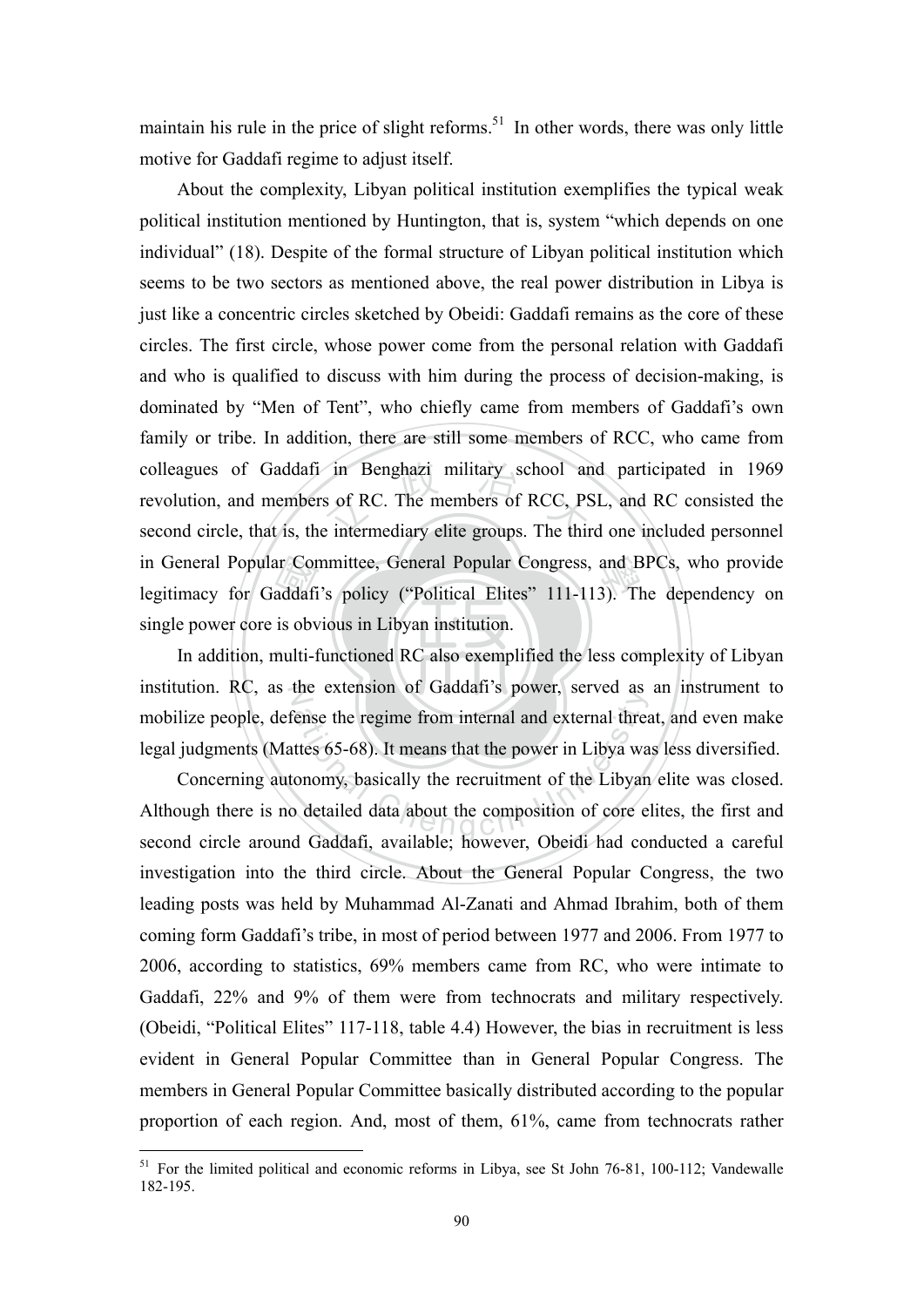than RC, and Obeidi explained this as out of practical requirement to execute policies. (Obeidi, "Political Elites" 119, 121-122) Despite lack of record about the core of elites, we know that pro-Gaddafi groups enjoyed advantage in Libyan institution from the fact that they even occupied most of key posts in the periphery of power, that is, the third circle.

As to coherence, theoretically BPCs or General Popular Congress, that is, the accountability groups, should be the key of decision-making; however, in practice, Gaddafi's influence on policies is almost incontestable. Niblock argues that:

acterization holds some truth, but it<br>r and policy cannot be understood so Qaddafi [=Gaddafi] is seen as holding all the levers of power, manipulating and controlling all aspects of Libyan politics and society. The structure of institutions that exist tends to be discounted, seen as a front to camouflage the realities of power. This characterization holds some truth, but it is also misleading. The dynamics of power and policy cannot be understood solely in terms of Qaddafi's personal whims and wishes (82).

facilities, such as electricity, schools, health centers, and roads (69-70). In general, as However, the influence casted by BPCs is extremely limited. One of rare occasions for BPCs to influence the policies mentioned by Niblock is the demand for the local facilities, such as electricity, schools, health centers N Mattes said, the functioning of BPCs has been under intensive intervention by the for BPCs to influence the policies mentioned by Niblock is the demand for the local Revolutionary Sector and only less sensitive issues could be discussed freely (59-61).

r and only less sensitive issues could be discusse<br>above show, Libya performs badly in all the show, Libya performs badly in all the same show, Libya performs badly in all the same shows. As the result above show, Libya performs badly in all the four aspects: adaptability, complexity, autonomy, and coherence. However, it is still abstract to realize the underdevelopment of the political institution. As a result, I try to present the underdevelopment of political institution by a concrete example: Cyrenaica, the eastern region in Libya.

 In the history of Gaddafi ruling, Cyrenaica has born the tradition of resistance, the contradiction between Cyrenaica and the government comes from: tribalism and Islam. Actually, Libya is a state composed of three regions: Tripolitania in the west, Cyrenaica, and Fezzan in the south, and all of them has their own culture and identity. During Sanussi monarchy, Cyrenaica was the power base of the King Idris and his tribe: Sa'adi. After Gaddafi, whose power base located in Tripolitania, controlled Libya in 1969, it was natural that the contradictions between the government and Cyrenaica surfaced. Rather than trying to absorb Sa'adi into political community, Gaddafi and his tribe, Qadhadhfa, formed a tribe alliance against Sa'adi with other two tribes Warfalla in Tripolitania and Magharha in Fezzan (Brahimi 611).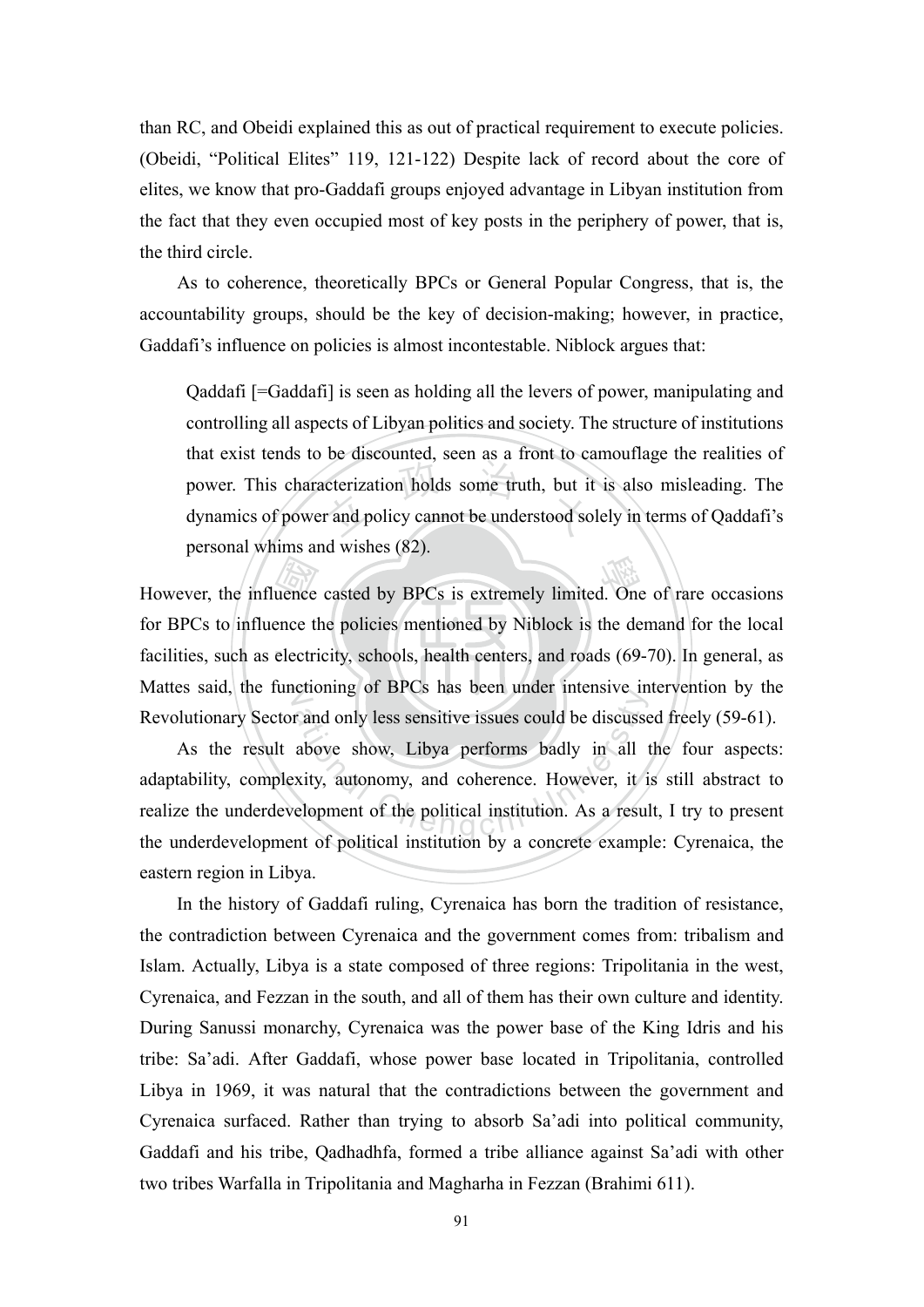Islam is the other sources of the suspicion and antagonism between Cyrenaica and Gaddafi. In nineteenth century, Sanussiya, a religious order, built its base in Cyrenaica and coordinate with existing local tribal structures and leaders. As a result, Cyrenaica, as Pargeter describes, "evolved into a kind of self-contained unit, where tribalism and Islam – both still defining features of the region today – were preserved" (*Libya*, 21). In 1980s and 1990s, Islamist groups revived, such as LIFG and Muslim Brotherhood, and many of their members came from Cyrenaica (ICG, "Popular Protest in North African and the Middle East (V)" 17-18). In face of such a religious region, Gaddafi regime, keeping intensive anti-Islam position,  $52$  the tension between the government and Cyrenaica gradually intensified.

‧r, *Liby*<br>vities a<br>ng-star<br>The a afi built PSL to co-opt tribal leaders<br>onducted wide-scale arrest and opp<br>collective punishment law aiming Islamists (Pargeter, *Libya* 169). Under such iron-fisted policies, most Islamists start to<br>suspend their activities and flee abroad by the end of 1990s. In general, Cyrenaica had under Gaddafi.<sup>53</sup> The above measures only temporarily oppressed the problem, but the Libyan political institution still could not fulfill the functions as Huntington said: Franchischer Schrift and Terms and Series and Series and Series and Series and Series and Series and Series and Series and Series and Series and Series and Series and Series and Series and Series and Series and Series and The regime has never truly improved its bad relation with Cyrenaica. To tribalism, in 1993 Gaddafi built PSL to co-opt tribal leaders and maintain local order. To Islamists, Gaddafi conducted wide-scale arrest and oppression in Cyrenaica; in March 1997, he set a collective punishment law aiming at anyone who helped suspend their activities and flee abroad by the end of 1990s. In general, Cyrenaica had suffered from long-standing neglect and discrimination in political and economic defining public interest among different social forces and forming a political community into which absorbs whole the population.

#### *Suppressed Political Parties in Libya*

1

 Gaddafi regime allowed no political party. Although there are still some illegal political parties of Libya, most of them were in diaspora.<sup>54</sup> As a result, they had no roots among domestic constituency in the Libya, and had little contribution to

 $52$  About the attitude of Gaddafi regime towards Islam, see Pargeter, "Qadhafi" 83-85.

<sup>&</sup>lt;sup>53</sup> According to Pargeter, Gaddafi deliberately kept the eastern region undeveloped and isolated, see *Libya*, 170-171. However, ICG report points out that "the government expenditure per capita has been higher in Benghazi than in any other metropolitan area in Libya", in other words, the "marginalization" might mainly come from the perception of people in Cyrenaica, see "Popular Protest in North African and the Middle East  $(V)$ " 18, note 104. No matter which one is true, the poor relation of Cyrenaica with the regime, which resulted in strong resentment and rebellion in 2011, was not doubtful.

 $54$  For instance, National Front for the Salvation of Libya in the US and UK, Libyan Constitutional Union in the UK, The Libyan League for Human Rights in the UK and Germany, Libyan Liberation Organization in Egypt, and Libyan National Movement in Europe. See Deeb 372-379; ICG, "Popular Protest in North African and the Middle East (V)" 19.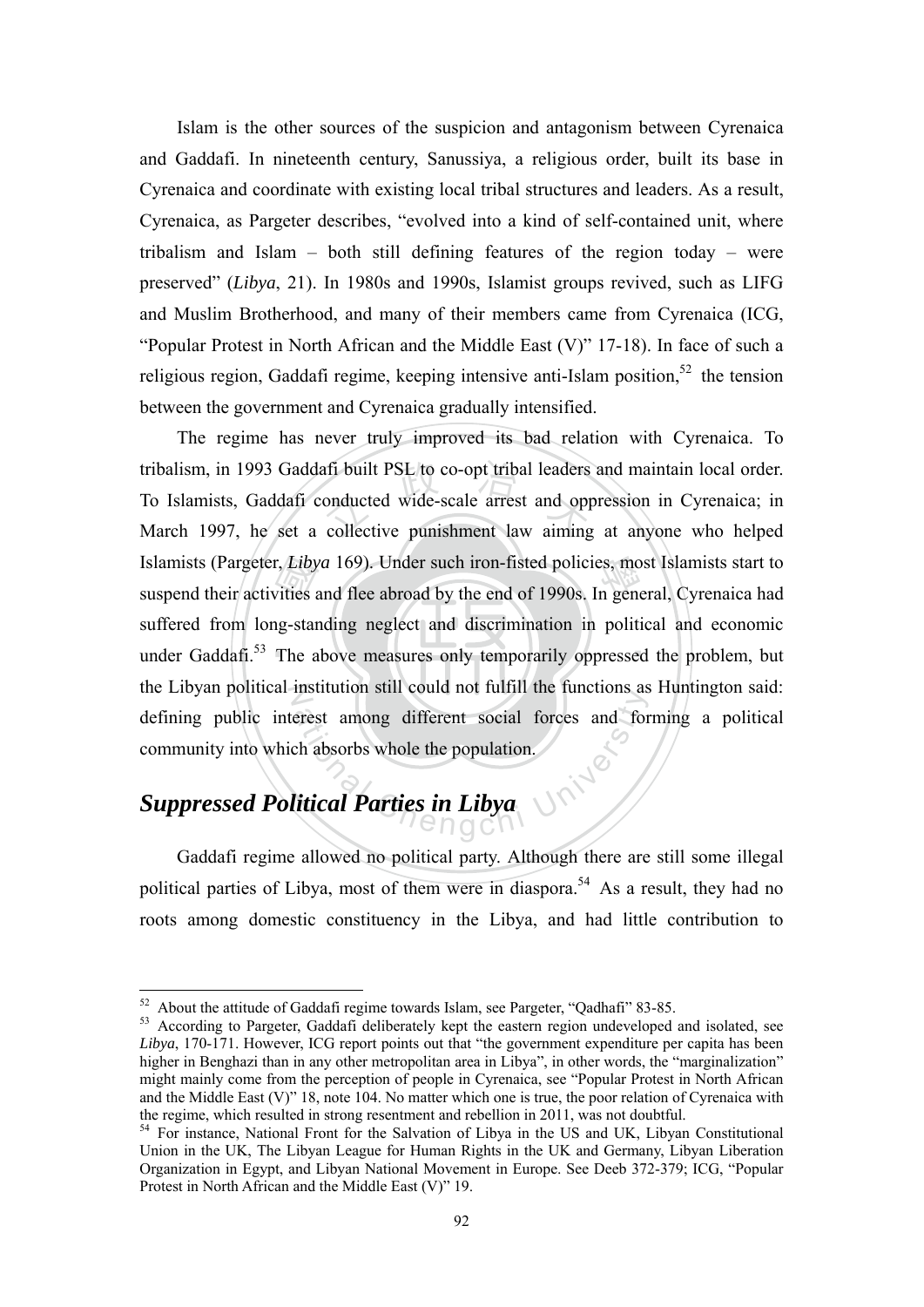organizing political participation. However, there is still institution bearing similar function to parties: organizing the political participation, that is, BPCs.

74, question  $12$  in appendix). of the<br>attend.<br>licies,<br>apper never attended. (Al-Werfalli 55, c<br>to Al-Werfalli's investigation in<br>ents who participated BPCs to avoid was up to 40.4% of the sample, and 27.9% of the sample acknowledged that they were "forced to" attend. 21.7% of the sample took part in the meeting for influencing ‧ Both Obeidi and Al-Werfalli had evaluated operation of BPCs by conducting survey.<sup>55</sup> The operation of BPCs continued to suffer from the high absence rate. According to Al-Werfalli, the rates of attendance were between 60% and 70% from 1978 to 1989; however it plummeted down to about 20% in 1992 and then to 10% in 1997. (Al-Werfalli 53, figure 3.2) According to Obeidi's survey in 1994, when asked the frequency to attend the BPCs, only 6% of respondents attended regularly, and 43% and 51% answered "from time to time" and "never" respectively. (Obeidi 156, question 34 in appendix A) The most recent record about the attendance available was collected by Al-Werfalli in 2001: only 13.2% regularly attended, 41.1% occasionally attended, and 45.2% never attended. (Al-Werfalli 55, question 9 in appendix) Interestingly, according to Al-Werfalli's investigation in the reasons behind the attendance, the respondents who participated BPCs to avoid clashing with the regime were "forced to" attend. 21.7% of the sample took part in the meeting for influencing public or local policies, and only 9.9% considered it as a civic duty. (Al-Werfalli 56,

In addition, the surveys by both Obeidi and Al-Werfalli shows that few Libyan states by both obedd and AT Welliam shows<br>it it disturbed with the institution was not high. In Obeidi's<br>all that their opinion could "influence" the decision<br>of them thought that they could "change" the<br>Sa and 35b in ann believed that the institution was the effective channels for conveying their opinions and that their trust in the institution was not high. In Obeidi's survey, only 32% respondents believed that their opinion could "influence" the decision-making process in BPCs, and 23% of them thought that they could "change" the policies (Obeidi 160-161, question 35a and 35b in appendix A). Up to 63.3% in Al-Werfalli's survey did not consider BPCs as a qualified expression for their opinions (Al-Werfalli 109, question 16 in appendix). As to trust in BPCs, only 51 % of the sample discussed politics with members of BPCs, in comparison to 80% or higher with their family or relatives or classmates respectively. The survey by Al-Werfalli reveals that: 36% with no trust or low trust in BPCs, in contrast, 35% with high trust in BPCs (Al-Werfalli figure 4.3; question 34 in appendix; Obeidi 162, question 38 in appendix A).

<u>.</u>

<sup>&</sup>lt;sup>55</sup> Obeidi took the survey for the university students in Garyounis University in Benghazi during the spring and summer in 1994, and the size of sample is 500, see *Political Culture* 5. Al-Werfalli conducted survey for the citizens living in Al-Qrouba in Benghazi in the winter in 2001, and the sample size is 887, see 6-7.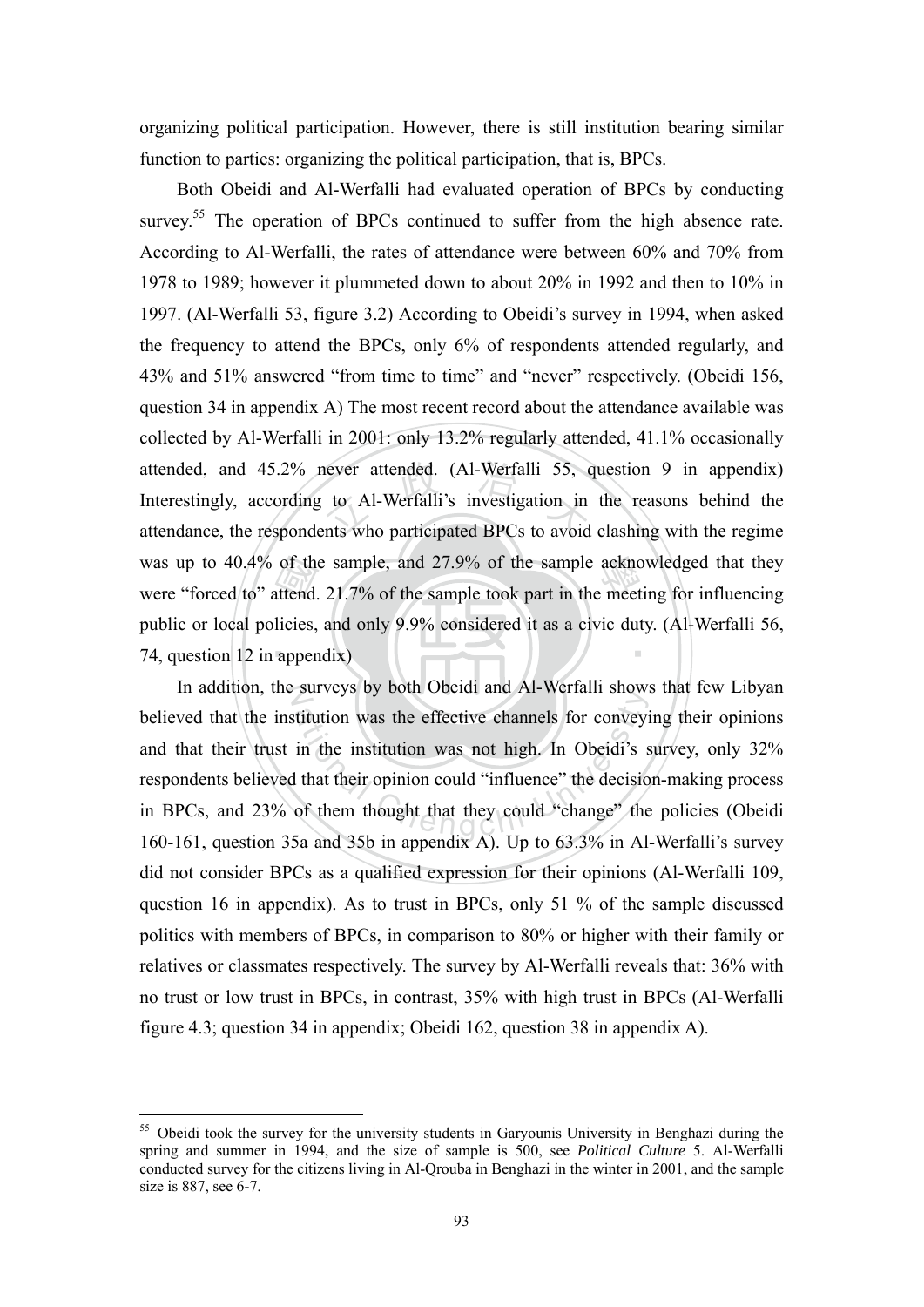Given such dissatisfaction to BPCs among Libyans, under the theoretical implication from Huntington, I will try to find whether there is alternative platform for the political participation of Libyans, and my candidates are: tribes and Islam.

‧cial sp<br>ble acc<br>4 surve refused to drop all tribal identificat<br>El Fathaly and Palmer table 2-7). In<br>eatening the unrevealed power of t tribes from the social space to the public political space through building PSL. After<br>tribes' political role accepted by the regime, the identification to tribes was strong. 90% felt themselves "very attached" or "attached" to tribes (Obeidi 120-122, 125-126, question 19a, 19b, 20, 21 in appendix A). In sum, the identification to tribes ation by Gaddafi regime during the earlier year<br>accept its significant role in 1990s.<br>might be signals that the identity to tribes wishment of PSL in 1993. Based on Al-Werfalli<sup>2</sup> The role played in politics by Libyan tribes is not static because of the inconsistent attitude towards them by Gaddafi regime. During the Sanussi monarchy, tribes even served as the source of political legitimacy. The social role of tribe was still acknowledged by Gaddafi regime, but tribe was deliberately excluded from the political life between 1969 and 1980s (Obeidi 116-117). Even during this period, the identification to tribes was still strong among Libyans. According to the 1973 survey by El Fathaly and Palmer,<sup>56</sup> over 70% of respondents felt "very attached" or "attached" to their tribes and over 65% felt "very proud" or "proud" to belong to their tribes. In addition, 59% refused to drop all tribal identification and 80.6% refused to change to another tribe (El Fathaly and Palmer table 2-7). In 1993, the regime realized how significant and threatening the unrevealed power of tribes and started to pull tribes' political role accepted by the regime, the identification to tribes was strong. According to 1994 survey by Obeidi, 96% considered them as belonging to tribes and survived the suppression by Gaddafi regime during the earlier years, and the regime had no choice but to accept its significant role in 1990s.

However, there might be signals that the identity to tribes was weakened six years after the establishment of PSL in 1993. Based on Al-Werfalli's records in 2001, only about 18% respondents highly trusted in the tribal chiefs who now might be co-opted by the regime, in comparison to 35.5% highly trusting in the BPCs (Al-Werfalli 61, 87, question 34 in appendix). It is noteworthy that the data about tribe collected by Al-Werfalli is relatively less comprehensive, by using only one question to measure, and more ambiguous, without distinguishing between the official-appointed tribal chiefs and the tribes in the whole. As a result, it is still doubtful that whether it is enough to prove the general distrust to tribes among Libyans based on Al-Werfalli's data. In sum, the role of tribes might be eroded by the

<sup>&</sup>lt;sup>56</sup> Their survey was conducted in Zawiya of western Libya during 1973. Despite there is a flaw in their data about Libyan tribes, that is, higher non-respondent rate, about 40 %, it still provides rare and useful information, see El Fathaly and Palmer 29, 33.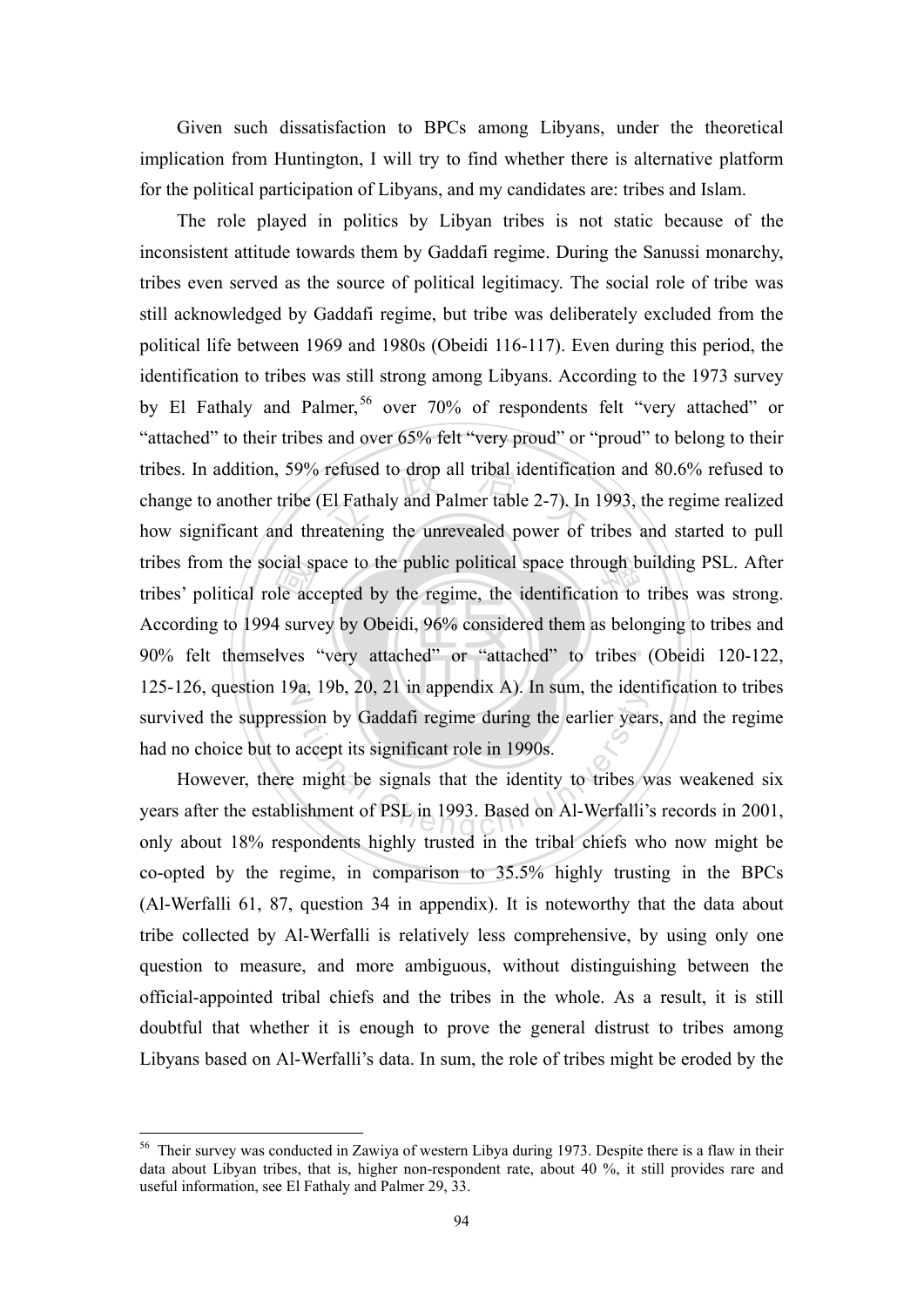regime, and no direct proof is enough to argue that no political activity of tribes continues out of the surveillance of the government in Libya.

and a few thousands remained in Libya (Ashour, "Libya's Muslim Brotherhood" ticipat<br>CG, "P<br>ccord<br>ands r otherhood were set free at the price<br>than those within "Jamahiriya" sys<br>d the regime made the former exclude groups from participating in an oppositional conference in London (Pargeter, "Oadhafi" 100; ICG, "Popular Protest in North African and the Middle East (V)" 19; N Islamist groups were other potential alternatives to BPCs, as platforms for political participation; however, both Muslim Brotherhood and LIFG could not evolve into qualified challenger against the regime. For Muslim Brotherhood in Libya, not only had they no intention to resort to charities like their counterpart in other Arab states, but also they could not conduct charitable activities because of the fact that the regime had kept close watch on the domestic social space. Also, Muslim Brotherhood had suffered from internal division. In 1998, the regime launched a harsh offense to extinct Muslim Brotherhood, and they could not recover from the deadly blow (Pargeter, "Qadhafi" 90-92). In March 2006, after months of negotiation, some jailed members in Muslim Brotherhood were set free at the price of never taking part in political activities other than those within "Jamahiriya" system.<sup>57</sup> The deal between Muslim Brotherhood and the regime made the former excluded by other oppositionist "Qadhafi" 100; ICG, "Popular Protest in North African and the Middle East (V)" 19; St John 77-78). According to an estimate in 2009, 200 of its members were in exile, 120).

Faced an environment under the strict surveill<br>strong support base: on the one hand, most of<br>had less domestic appeal; on the other hand,<br>tern region in Libya, which resulted in lack of n<br>and in 1008 and its members were j Similarly, LIFG faced an environment under the strict surveillance. In addition, LIFG did not have strong support base: on the one hand, most of its leaders lived abroad so that they had less domestic appeal; on the other hand, LIFG principally headquartered in eastern region in Libya, which resulted in lack of national appeal. As a result, LIFG clasped in 1998 and its members were jailed or fled abroad. Under "reform and repent" program, LIFG had a discussion with the regime on a deal by giving up resistance in exchange for releasing jailed members (Pargeter, "Qadhafi" 98, 100). In 2010, six leaders of LIFG forced to denounce the oppositions against the Gaddafi and dissolved LIFG (Ashour, "Ex-Jihadists" 117).

To sum up, due to lack of appropriate channel for political participation, political activities become clandestine. Political parties were banned and expulsed form formal politics, and BPCs were highly skew towards the preference of the regime. Under such a situation, social forces like tribe and Islamic groups secretively grew. The

<sup>&</sup>lt;sup>57</sup> Actually, they were still viewed guilty, but they were released under the mercy of Gaddafi, Pargeter, "Qadhafi" 100.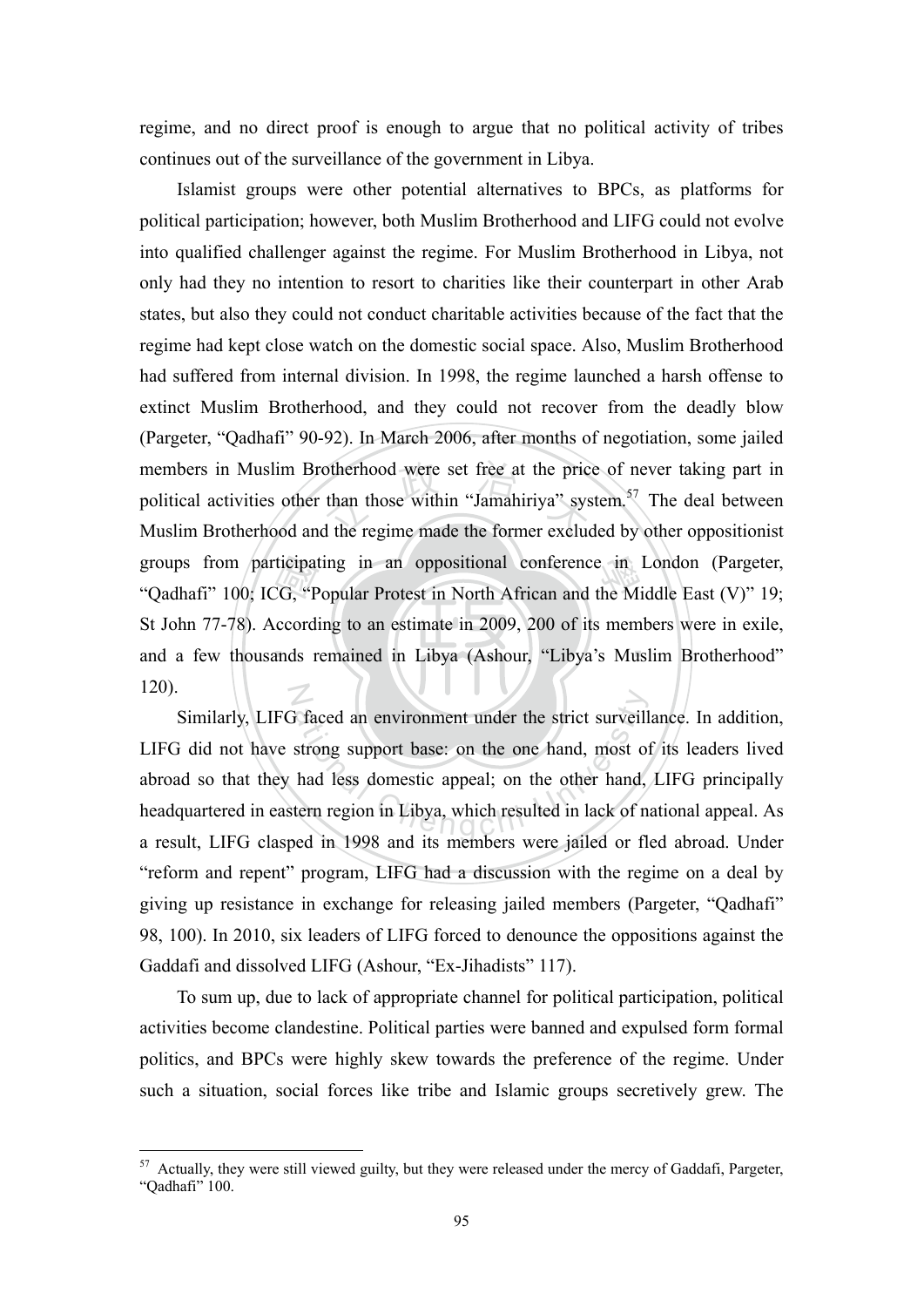regime might be powerful enough to temporarily put down those "illegal" groups, but the oppressed energy will break out when appropriate moment coming.

#### *4.4.3. Old Hatred as a Trigger and the Cooperation*

#### *between Dissents*

a local mobilization to a national or<br>pppositions, was set up. With the pa<br>fly zone was established in Libya, a forces were stabilized, and the gap of power between them and Gaddafi forces gradually diminished. The situation of civil war was ensured. In the context of the toppling of Tunisia and Egypt government, Libyan civil war was ignited by the arrest of Fathi Terbil and the consequent protest in Banghazi for releasing him. Under the bloody repression and limited concession of Gaddafi, the riots rapidly grew from a local mobilization to a national one. On March 5, NTC, an ally between different oppositions, was set up. With the passing of UN Resolution 1973 on March 17, a no-fly zone was established in Libya, and after that the resistant gradually diminished. The situation of civil war was ensured.

from the Abu Salim massacre in the Libyan civil war. Just like in other places in the llized,<br>ned. T<br>al reas<br>im ma N MENA region during the Arab Spring, in Libya the grievances promoting people to ate that Spring, in Erbya are grevances pro<br>nment were too complex to single out the most<br>it to poor socio-economic conditions and lack of<br>eir role in mobilizing the people. The impare-<br>tell the whole story in Libya; howev For theoretical reason, I would like to focus on the role played by the grievance go against the government were too complex to single out the most significant one of them. Dissatisfaction to poor socio-economic conditions and lack of political freedom certainly played their role in mobilizing the people. The impact of Abu Salim massacre could not tell the whole story in Libya; however, it was hard to ignore it during the process of situation escalating into civil war.

 The hatred due to Abu Salim massacre promoted the initial protest in Libya during the Arab Spring. On February 15, RC arrested Fathi Terbil when planning for a protest in demand for compensation for massacre in Benghazi, and the event was believed to trigger a series of consequent events that enhance the antagonism between Gaddafi regime and Libyan people.

 The hatred from Abu Salim massacre served as the cause for people to join the rebellion. It is unrealistic to do a survey for Libyans by asking them the cause promoting them to take part in rebellion. Nevertheless, there were some proofs reflecting that some key figures might join the rebellion for the hatred from the Abu Salim massacre. First of all, Fathi Terbil who had fought for and was jailed for a reason about Abu Salim massacre participated in NTC latter and was in charge of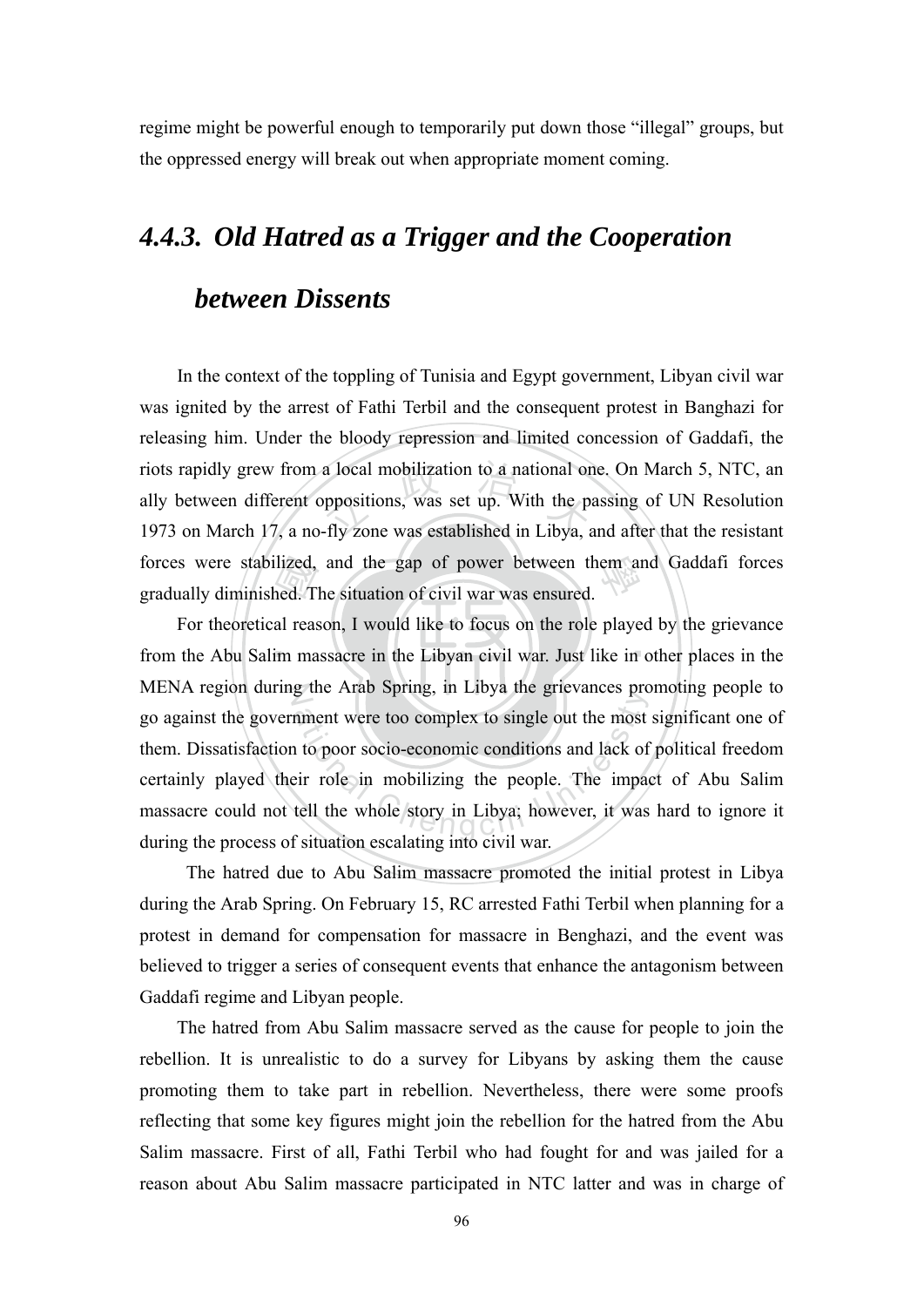affairs about youth there (ICG, "Popular Protest in North African and the Middle East (V)" 24). The other two examples here represented for two most suppressed groups under Gaddafi's rule: LIFG and Muslim Brotherhood, whose members accounting for largest proportion of victims in Abu Salim (Ashour, "Ex-Jihadists" 117). In 2011, Abdel Hakim Belhaj, the former commander of LIFG and once prisoner in Abu Salim, led Tripoli's Military Council to fight against the Gaddafi's forces. Also, Fawzi Abu Kitef, jailed members of Muslim Brotherhood in the same prison, held the deputy defense minister in the NTC and led Revolutionary Brigades Coalition during the Arab Spring (Ashour, "Libya's Muslim Brotherhood" 120). Though no data available to show how many Libyans were mobilized by hatred from Abu Salim massacre to fight against Gaddafi, we still cannot disregard its effect during the Libyan civil war.

possibility that the regime misperceived people's mind, it is arguable that the regime's Fathi<br>ddle<br>e abou<br>e regin was other proof reflecting the conn<br>n massacre: In response to the protes set free not only Fathi Terbil but also 110 jailed members of LIFG from Abu Salim<br>prison later ("Middle East unrest"). The intention of the government to mollify attitude towards the protests support the might-be connection between the Abu Salim In addition, there was other proof reflecting the connection between Libyans' grievance and Abu Salim massacre: In response to the protest, the Libyan government prison later ("Middle East unrest"). The intention of the government to mollify people's grievance about Abu Salim was observable. Though we cannot exclude the massacre and civil war in 2011.

ar in 2011.<br>
we can observe that not only hatred from previous area in 2011.<br>
we can observe that not only hatred from previous that conflicts might serve as a cause for p<br>
it is defensible that due to the latter one invol In Libya case, we can observe that not only hatred from previous civil war but also from less violent past conflicts might serve as a cause for people to join the rebellion. However, it is defensible that due to the latter one involving narrower swath of population, such as the relatives of victims or fellows from the same Islamist groups, its influence might be limited. That is, when explaining the happening of civil war we need to give hatred, originating from less violent past conflicts, the explanatory weight that it should bear.

About political institution, to some extent, the outbreak of civil war in Libya resulted from the underdevelopment of the political institution. The regime's failure is reflected by its relation with Cyrenaica and its policies towards tribalism and Islam. From the two examples below, we can see that Gaddafi regime failed to form a political community by defining public interests and be identified by the most of social forces.

Gaddafi regime has maintained an awful relation with Cyrenaica for a long time. As I mentioned before, to Gaddafi, Cyrenaica was the most rebellious region for its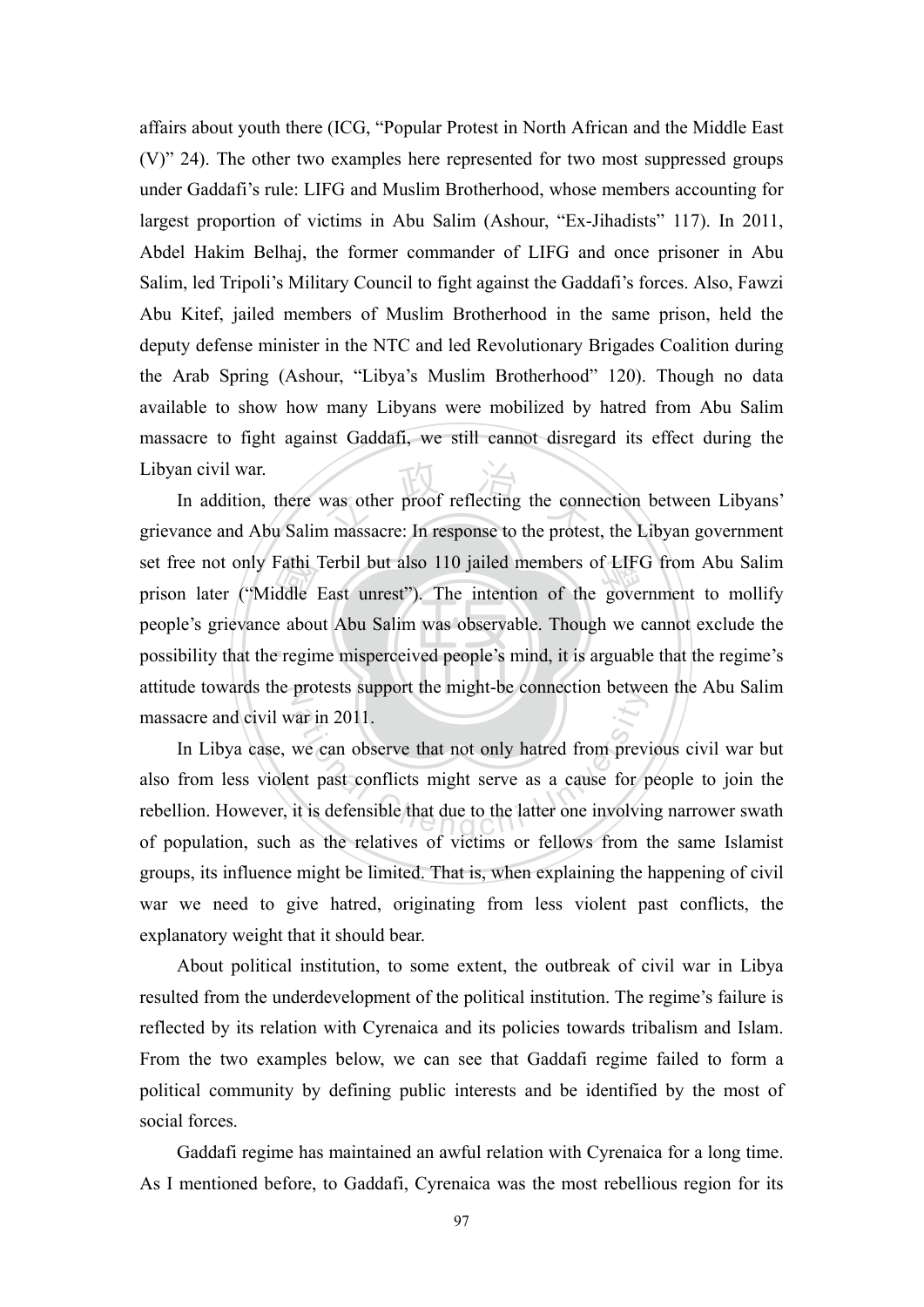connection with former monarchy and Islam. Under the long-term bloody oppression and systematic discrimination and neglect, it was not too surprising that Cyrenaica was the first place to rebel. The rebellion initiated in the eastern region exemplifies the failure of Libyan political institution to absorb population into the political community.

faction. When the regime exposed<br>ers of these groups in exile returned<br>ne. Certainly, the regime took some policies to keep the resistance calm, but it is obviously not effective in the long term. Realizing how powerful tribal leaders among people, the regime establish PSL to absorb them and increase its legitimacy, however, we know it is ineffective by the example that Gaddafi's failed try to achieve cease fire during 2011 civil war in the name of PSL (Brahimi 613). Also, Gaddafi's iron-fisted policies temporarily pushed the Islamist groups out of Libya but cannot permanently neutralize their dissatisfaction. When the regime exposed its vulnerability during 2011, the former members of these groups in exile returned Libya and participated in the war against the regime.

connections with domestic constituency. In other words, the oppositions in Libya al part<br>me, so<br>oppos<br>dome As to political parties, Gaddafi regime had banned the establishment of political<br>for a long time, so there was lack of public competition. Due to the restriction were relatively less fragmented, and it was suitable to be mobilized, especially while Example the Arab Spring from serious crises during the Arab Spring<br>Iling Gaddafi regime down was easily to rally I<br>at down prejudices among them.<br>Seus is past hatred and domestic political institutes party for a long time, so there was lack of public competition. Due to the restriction by Gaddafi, most opposition parties were in exile before 2011, and they had no thick the hated regime suffering from serious crises during the Arab Spring. As a result, the shared objective: pulling Gaddafi regime down was easily to rally Libyans and made people temporarily put down prejudices among them.

Although our focus is past hatred and domestic political institution, the effect of foreign intervention should not be ignored. The substantial assistance from the NATO prevented NTC from being destroyed by Gaddafi's forces, and the international recognition gave more legitimacy to NTC.<sup>58</sup> Under the external help, most Libyan united behind the temporary ally: NTC constituting enough pressure to topple down Gaddafi.

In Libya case, the dissatisfaction form Abu Salim massacre and the underdevelopment of the Jamahiriya were two causes behind the civil war, and the external intervention assured the survival of and strengthened the rebellions. The

<sup>&</sup>lt;sup>58</sup> About recognition of the NTC, most of relevant powers did it before the toppling of Gaddafi regime in 2011: France on March 10, Italy on April 4; Germany on June 13, the US on July 15, the UK on July 27, Russia on September 1, and China on September 12, see "Libya: France recognizes"; "Focus-Libya"; "Germany Recognises"; "Fourth Meeting"; Nicholas Watt; "Statement"; "China Recognizes".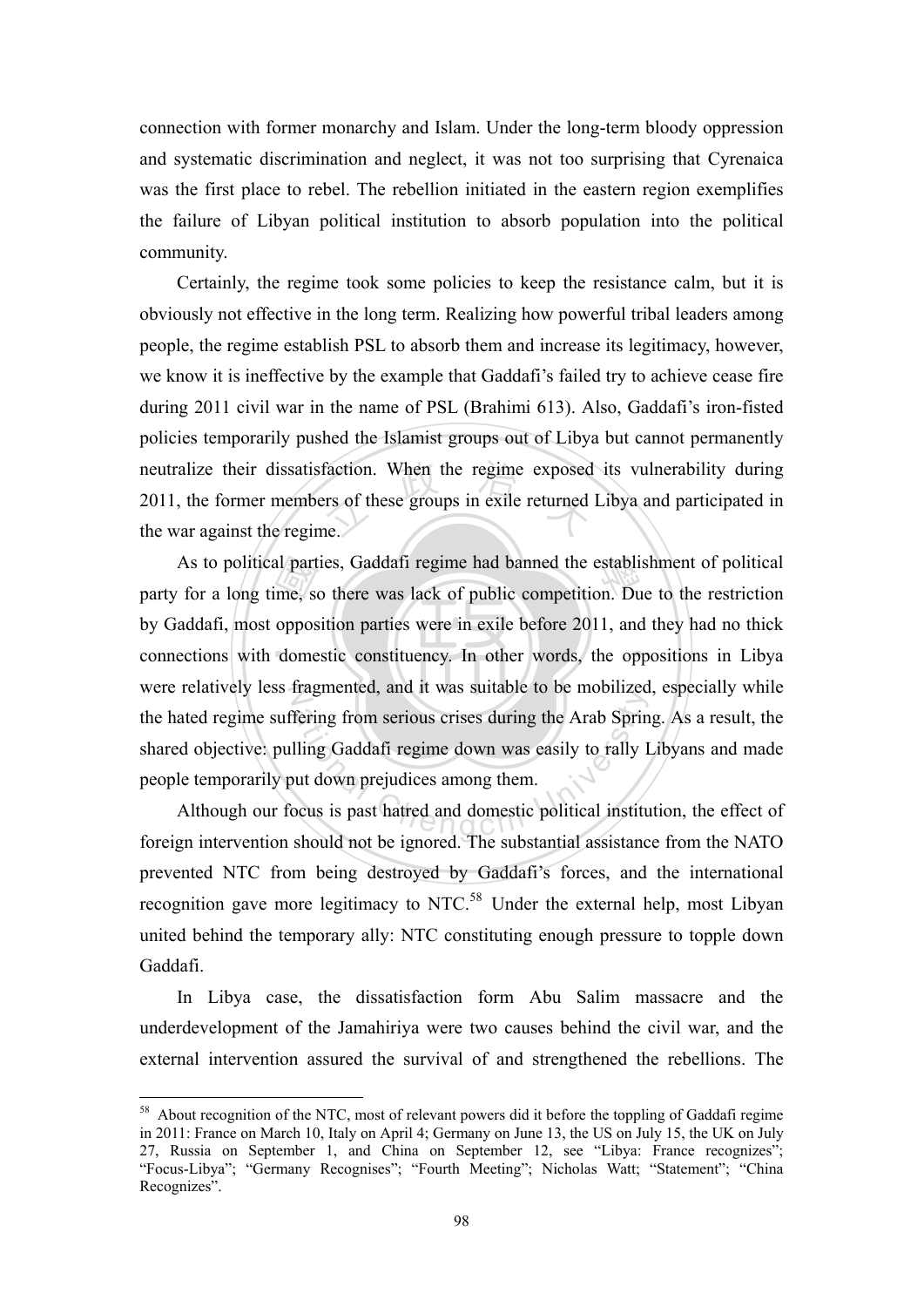connection between the past conflict and Libyan civil war is observable, and the failure to form a political community excludes oppositions from formal and legal political competition which provides energy for rebelling. It is still not easy to prove that both of them are necessary condition but their explanatory weight is significant.

### **4.5. Brief Summary**

In Chapter 4, I focus on the two might-be necessary condition behind civil war during the Arab Spring and the two deviate cases.

intensive conflicts might trigger new civil war. use, the<br>defin<br>ds to the findings are as below. Though the "peace duration" hypothesis tells that previous<br>hatred will cause new civil war, in Algeria case I observe that the reconciliatory<br>policies taken by Bouteflika might distort the impact of war. In Libya case, the ignoring of less intensive conflict, such as Abu Salim<br>massacre, by the definition of "peace duration", which only takes civil war into ‧ After analyzing the reason behind the deviation of Algeria and Libya, the hatred will cause new civil war, in Algeria case I observe that the reconciliatory policies taken by Bouteflika might distort the impact of hatred from previous civil massacre, by the definition of "peace duration", which only takes civil war into consideration, leads to the exception of theory. That is, not only civil war but also less

N About the "anocracy", I find it can still explain the happening of civil war after Exactly 3.1 That it can stin explain the happening<br>ified indicator and returning to its theoretical<br>er performance in adaptability, complexity, and<br>cal parties in specific, as a result, it could avoid<br>t, Libyan institutio dropping the simplified indicator and returning to its theoretical base. Algerian institution has better performance in adaptability, complexity, and autonomy in general and in political parties in specific, as a result, it could avoid the outbreak of civil war. In contrast, Libyan institution has poor performance in the four aspects in general and almost no development of political parties, so it is not so surprising that Gaddafi regime was toppled down in 2011.

In sum, the analysis of the two outliers tells us some weakness of the definition of both "peace duration" and "anocracy".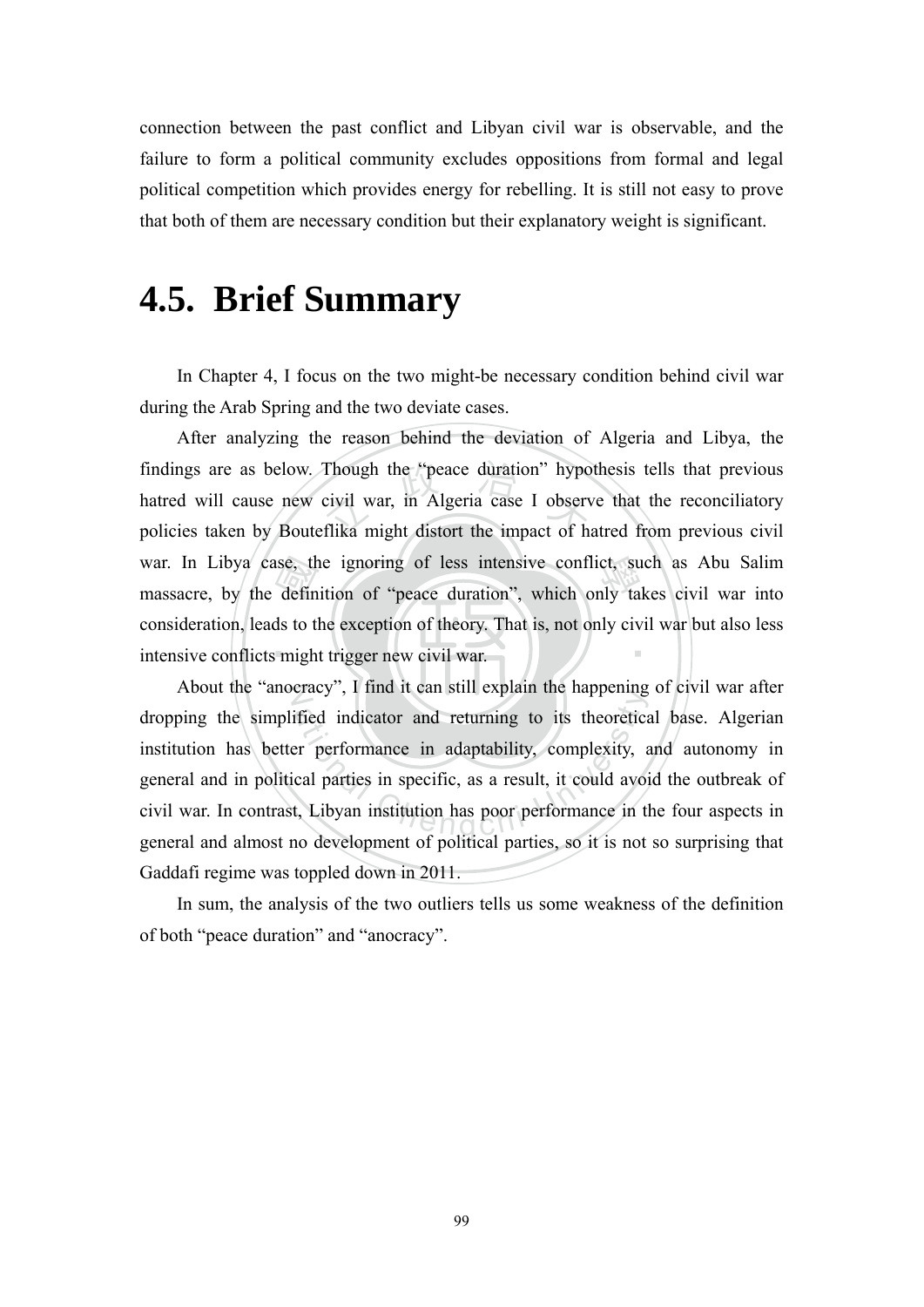# **5. Conclusion**

According to the above discussion, we find that: Strictly speaking, under the context, that is, in the MENA and during the Arab Spring, C-H alone can effectively and parsimoniously explain the difference in the level and from of political violence/mobilization. In addition, the past hatred, captured by "peace duration", and the praetorian polity, theoretical base of "anocracy", were the possible necessary conditions behind civil war under the context. And, based on these research results, I would like to make conclusion with theoretical implication and policy implications.

capture past hatred. he les<br>civil v<br>d to e:<br>d. ons for theoretical improvements are<br>
esis cannot explain the situation in<br>
om theoretical predication lies on t variable ignore the less violent conflict, which might also cause new civil war.<br>Because not only civil war but also less intensive conflict experience can lead to new ‧ My recommendations for theoretical improvements are as below. It seems like "peace duration" hypothesis cannot explain the situation in Libya; in fact, the reason behind the exception from theoretical predication lies on that the definition of this Because not only civil war but also less intensive conflict experience can lead to new civil war, we need to expand the scope of hatred source when designing variable to

N Based on the result of the Algeria and Libya cases, it is also looks like result of the Afgerta and Eloya cases, it is<br>sis, whose theoretical bases lays on praetorian p<br>hold; however, the deviation from expectation r<br>implified indicators, such as X-POLITY used<br>y F-L. As I mentioned in Part 4.2.2 "anocracy" hypothesis, whose theoretical bases lays on praetorian polity presented by Huntington, cannot hold; however, the deviation from expectation might comes from the price of using simplified indicators, such as X-POLITY used by this study and Polity score used by F-L. As I mentioned in Part 4.2.2 and 4.2.3, both indicators ignore the two aspects of praetorian polity: adaptability and complexity, so I think they might be not qualified to represent the more complex concept praetorian polity. As a result, for future theoretical development we need to take adaptability and complexity into account when operationalizing praetorian polity next time.

As to the policy implication, there are both optimistic and pessimistic news. About optimistic one, despite of a case experiencing civil war before just like Algeria, under appropriate reconciliatory policies, it does not inevitably lead to new civil war. About pessimistic one, given that praetorian polity is one of necessary behind civil war, civil war might be harder to prevent, because the root of civil war lies in political dimension involving ruling groups' fatal interests rather than economic dimension with which is easier to deal.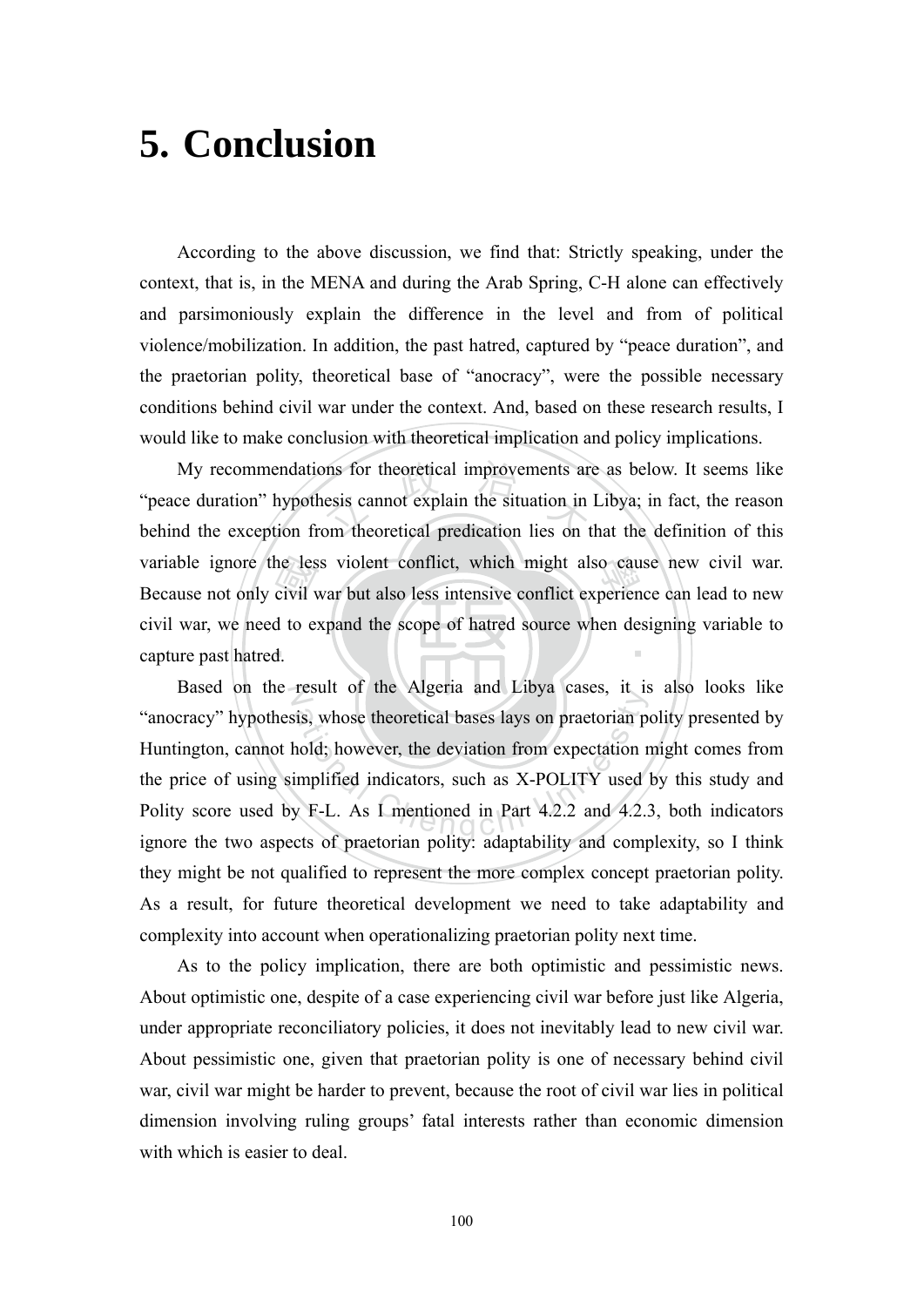

#### **Appendix I. Research Frameworks**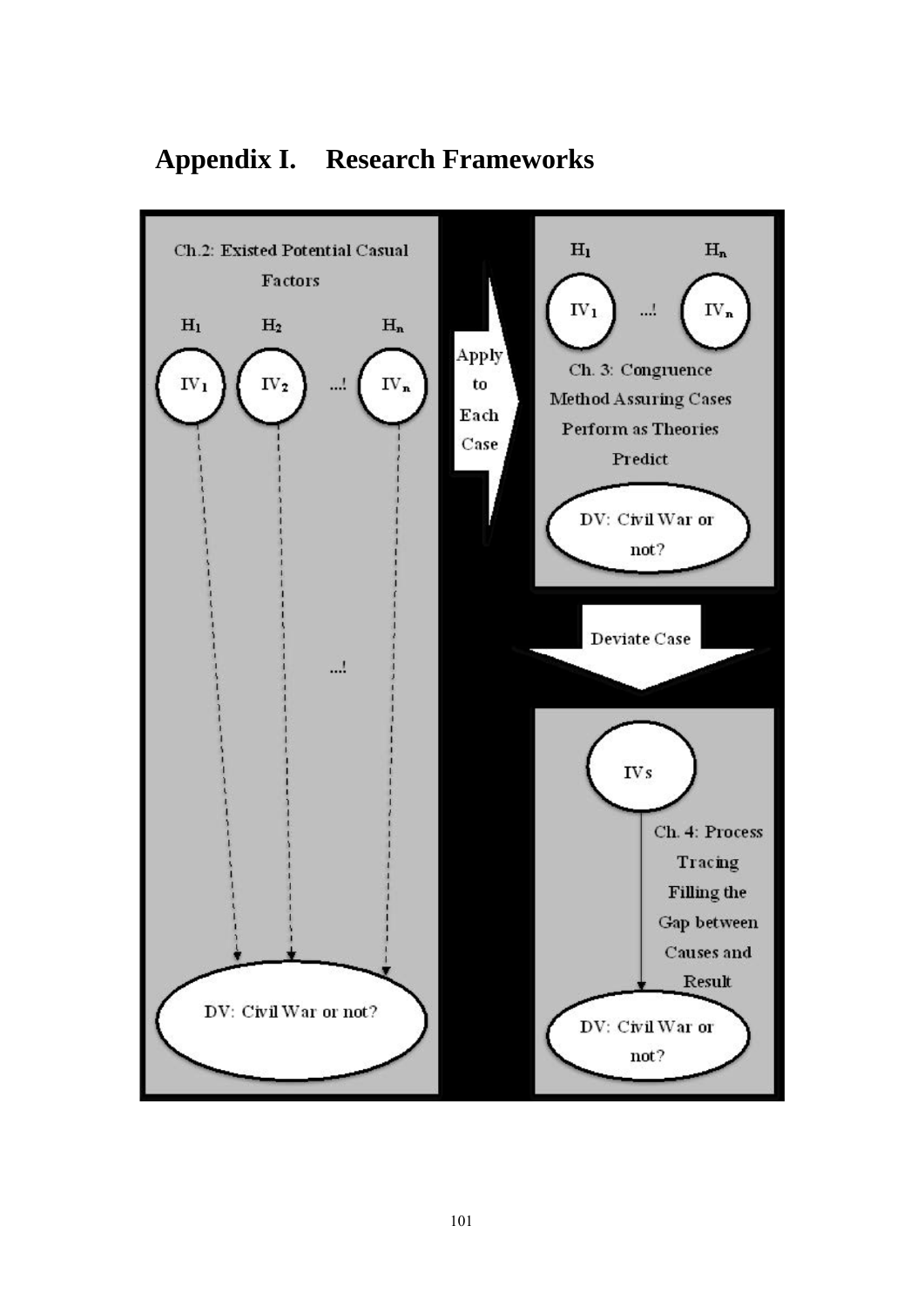|                               |                                                         | Independent variable and its impacts |                                  |
|-------------------------------|---------------------------------------------------------|--------------------------------------|----------------------------------|
| Type                          | $F-L$                                                   | $C-H$                                | Boix                             |
|                               | Motivation for rebelling:                               |                                      |                                  |
| Economic grievance            |                                                         |                                      | $FF*IOD(N)$                      |
| Political grievance           |                                                         | Ethnic domination (D)                |                                  |
| Greed                         | Oil exporter (D)                                        |                                      |                                  |
| Conflict-incurring hatred     |                                                         | Peace duration (N)                   |                                  |
|                               |                                                         | Opportunity for rebelling:           |                                  |
| Terrain favoring<br>rebelling | Mountainous area<br>percent $(P)$<br>GDP per capita (N) |                                      | Noncontiguous<br>territory $(P)$ |
| Weak governmental             | GDP per capita (N)                                      | Population Gini                      |                                  |
| capability                    | Population (P)                                          | coefficient (N)                      |                                  |
|                               | Anocracy (D)                                            |                                      |                                  |
| $\blacksquare$                | Political instability<br>(P)                            |                                      | ш                                |
|                               | Oil exporter (D)                                        |                                      |                                  |
| Low cost for rebelling        | GDP per capita (N)                                      | GDP per capita (N)                   |                                  |
|                               |                                                         | GDP growth rate (N)                  |                                  |
|                               | e                                                       | Male secondary                       |                                  |
|                               |                                                         | schooling (N)                        |                                  |
| Condition favoring            | Population $(P)$                                        | Oil exporter (D);                    |                                  |
| mobilization                  |                                                         | Primary commodities                  |                                  |
|                               |                                                         | dependency (M)                       |                                  |
|                               |                                                         | Social fractionalization             |                                  |
|                               |                                                         | (N)                                  |                                  |
|                               |                                                         | Peace duration (N)                   |                                  |

#### **Appendix II. Potential Causal Factors in Theories**

Note: "P" and "N" enclosed by the parentheses respectively mean the positive and negative association with civil war. "M" means if a case's performance on the variable falls in the middle interval, it tends to be civil war. "D" means the "with" side of the dummy variable associates with civil war.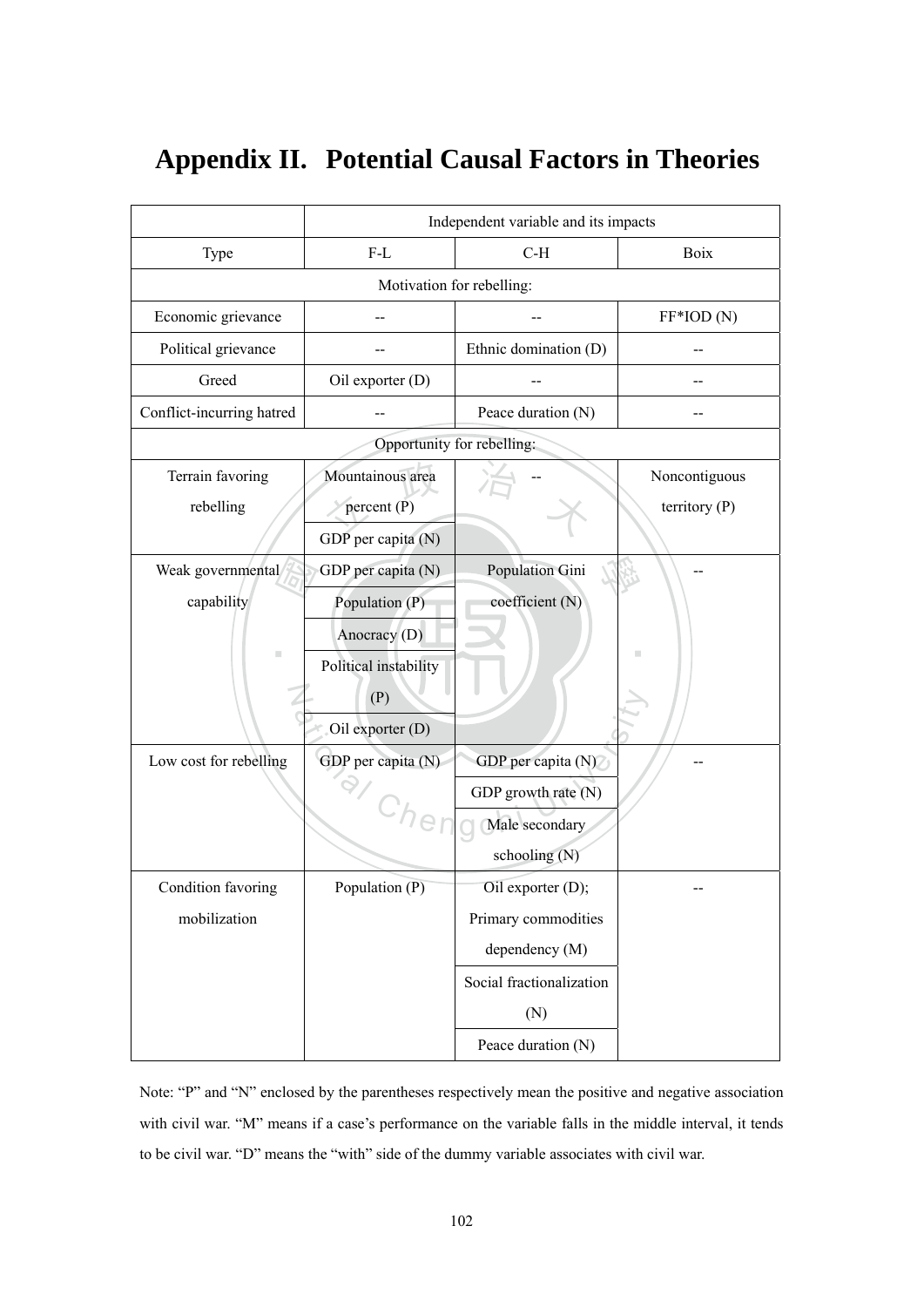|                            | Alg         | <b>Bhr</b>  | Egy         | <b>Irq</b>               | Jor                       | Kwt         | Lbn         | Lby                      | Mrc            | Omn                     | Qtr         | Saa         | <b>Syr</b>               | Uae         | $Ymn$                    |
|----------------------------|-------------|-------------|-------------|--------------------------|---------------------------|-------------|-------------|--------------------------|----------------|-------------------------|-------------|-------------|--------------------------|-------------|--------------------------|
| $\mathbf{A}$               | $\mathbf X$ |             | X           | $\underline{\mathbf{X}}$ |                           |             |             |                          |                |                         |             |             | $\underline{\mathbf{X}}$ |             | $\underline{\mathbf{X}}$ |
| $\mathop{\rm ED}\nolimits$ |             | $\mathbf X$ |             | $\underline{\mathbf{X}}$ |                           | X           |             |                          |                | $\rm X$                 |             | $\mathbf X$ |                          | $\mathbf X$ |                          |
| $_{\rm GGR}$               |             |             |             |                          | $\boldsymbol{\mathrm{X}}$ | X           |             | $\underline{\mathbf{X}}$ |                |                         |             |             | $\underline{\mathbf{X}}$ | $\mathbf X$ |                          |
| <b>GPC</b>                 | $\mathbf X$ |             | $\mathbf X$ |                          |                           |             |             |                          | X              |                         |             |             | $\underline{\mathbf{X}}$ |             | $\underline{\mathbf{X}}$ |
| <b>MSS</b>                 |             |             | $\mathbf X$ | $\underline{\mathbf{X}}$ |                           |             |             |                          | $\overline{X}$ |                         |             |             | $\underline{\mathbf{X}}$ |             | $\underline{\mathbf{X}}$ |
| <b>OE</b>                  | $\mathbf X$ | $\mathbf X$ |             | $\underline{\mathbf{X}}$ |                           | $\mathbf X$ |             | $\overline{\mathbf{X}}$  |                | $\mathbf X$             | X           | $\mathbf X$ | $\underline{\mathbf{X}}$ | $\mathbf X$ | $\underline{\mathbf{X}}$ |
| $\, {\bf P}$               | $\mathbf X$ |             | $\mathbf X$ | $\underline{\mathbf{X}}$ | D                         |             |             |                          | $\overline{X}$ | ш                       |             | $\mathbf X$ |                          |             |                          |
| PCD                        | $\mathbf X$ |             |             | $\mathbf{\underline{X}}$ |                           |             |             |                          |                |                         | X           | $\mathbf X$ |                          |             | $\mathbf{X}$             |
| PD                         | $\mathbf X$ |             |             | $\underline{\mathbf{X}}$ | $X^{\mathbb{Q}}$          |             | X           |                          |                | $\overline{\mathbf{x}}$ |             |             | $\underline{\mathbf{X}}$ |             | $\underline{\mathbf{X}}$ |
| $\mathop{\rm PI}\nolimits$ |             |             |             | $\underline{\mathbf{X}}$ |                           |             |             |                          |                |                         |             |             |                          |             |                          |
| $\mathbf{F}^* \mathbf{I}$  | $\mathbf X$ |             | $\mathbf X$ | $\underline{\mathbf{X}}$ |                           |             | $\ast$      |                          |                |                         |             |             |                          | $\mathbf X$ | $\underline{\mathbf{X}}$ |
| <b>MAP</b>                 | $\mathbf X$ |             |             |                          | $\mathbf X$               |             | $\mathbf X$ |                          | $\mathbf X$    |                         | $\ast$      |             |                          |             | $\underline{\mathbf{X}}$ |
| $\mathop{\rm NT}\nolimits$ |             |             |             |                          |                           |             |             |                          |                |                         | $\ast$      |             |                          |             | $\underline{\mathbf{X}}$ |
| <b>PGC</b>                 |             | $\ast$      |             |                          |                           | $\mathbf X$ |             | $*$                      |                |                         | $\mathbf X$ |             | $\underline{\mathbf{X}}$ | $\mathbf X$ |                          |
| <b>SF</b>                  | $\mathbf X$ |             | $\mathbf X$ |                          |                           |             |             |                          | $\mathbf X$    | $\mathbf X$             |             | $\mathbf X$ |                          |             | $\ddot{\cdot}$           |
| Total                      | 9(6)        | 2(2)        | 6(4)        | 9(8)                     | 3(2)                      | 4(3)        | 2(1)        | 2(2)                     | 5(3)           | 4(3)                    | 3(2)        | 5(4)        | 7(6)                     | 5(3)        | 9(6)                     |

Appendix III. Explanatory Performance by the Three Theories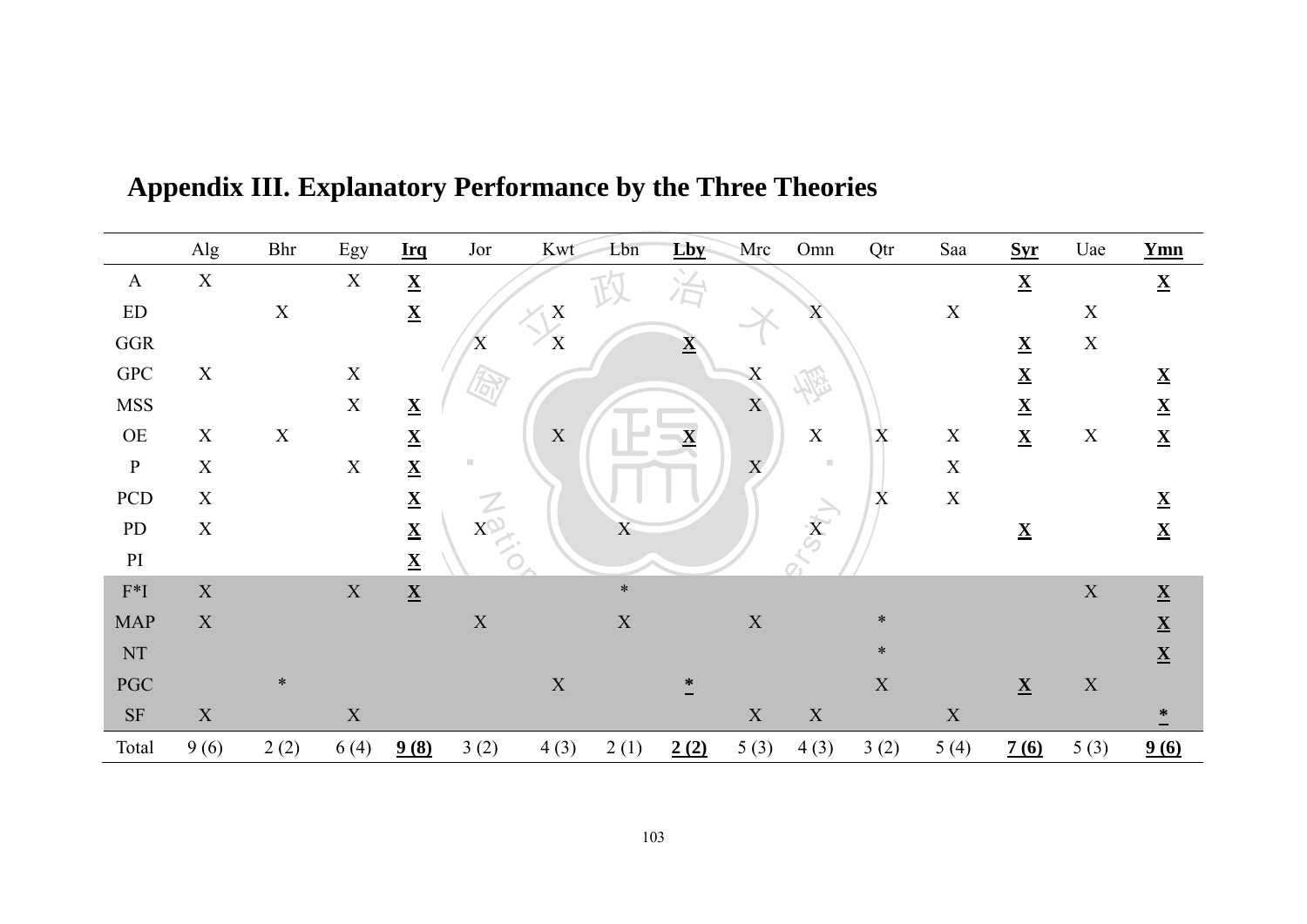Note a: The first row presents the name of 15 cases in shorthand, including "Alg" for Algeria; "Bhr" for Bahrain; "Egy" for Egypt; "Irq" for Iraq; "Jor" for Jordan; "Kwt" for Kuwait; "Lbn" for Lebanon; "Lby" for Libya; "Mrc" for Morocco; "Omn" for Oman; "Qtr" for Qatar; "Saa" for Saudi Arabia; "Syr" for Syria; "Uae" for UAE; "Ymn" for Yemen.

P grow<br>d<sup>"\*"</sup> i<br>cases "ED" for "ethnic domination"; "NT" for "noncontiguous territory"; "PD" for "peace duration"; "OE" for "oil exporter"; "MAP" for "mountainous area percent": "P" for "population": "PCD" for "primary commodities dependency": Note b: The first column shows the name of independent variable in shorthand, including "A" for "anocracy"; "PI" for "political instability";<br>"ED" for "othnia domination": "NT" for "proposationsus territory"; "PD" for "pos "population Gini coefficient"; "GGR" for "GDP growth rate"; "MSS" for "male secondary schooling"; "SF" for "social fractionalization"; "F\*I"<br>for "FF\*IOD" "mountainous area percent"; "P" for "population"; "PCD" for "primary commodities dependency"; "GPC" for "GDP per capita"; "PGC" for for "FF\*IOD".

Note c: "X" within cells means CWP index, and "\*" in cells means missing value.

Note d: Wording under line and in bold means cases with civil war, and cell with gray background means variables with one or more missing  $\mathcal I$ value.

P index in<br>  $\Rightarrow$  with one total for each case, and number between<br>
or more missing value into considerate<br>  $C/n$  engchi Note f: The final row presents the number of CWP index in total for each case, and number between the parentheses means the number of CWP index in total for each case without taking variables with one or more missing value into consideration.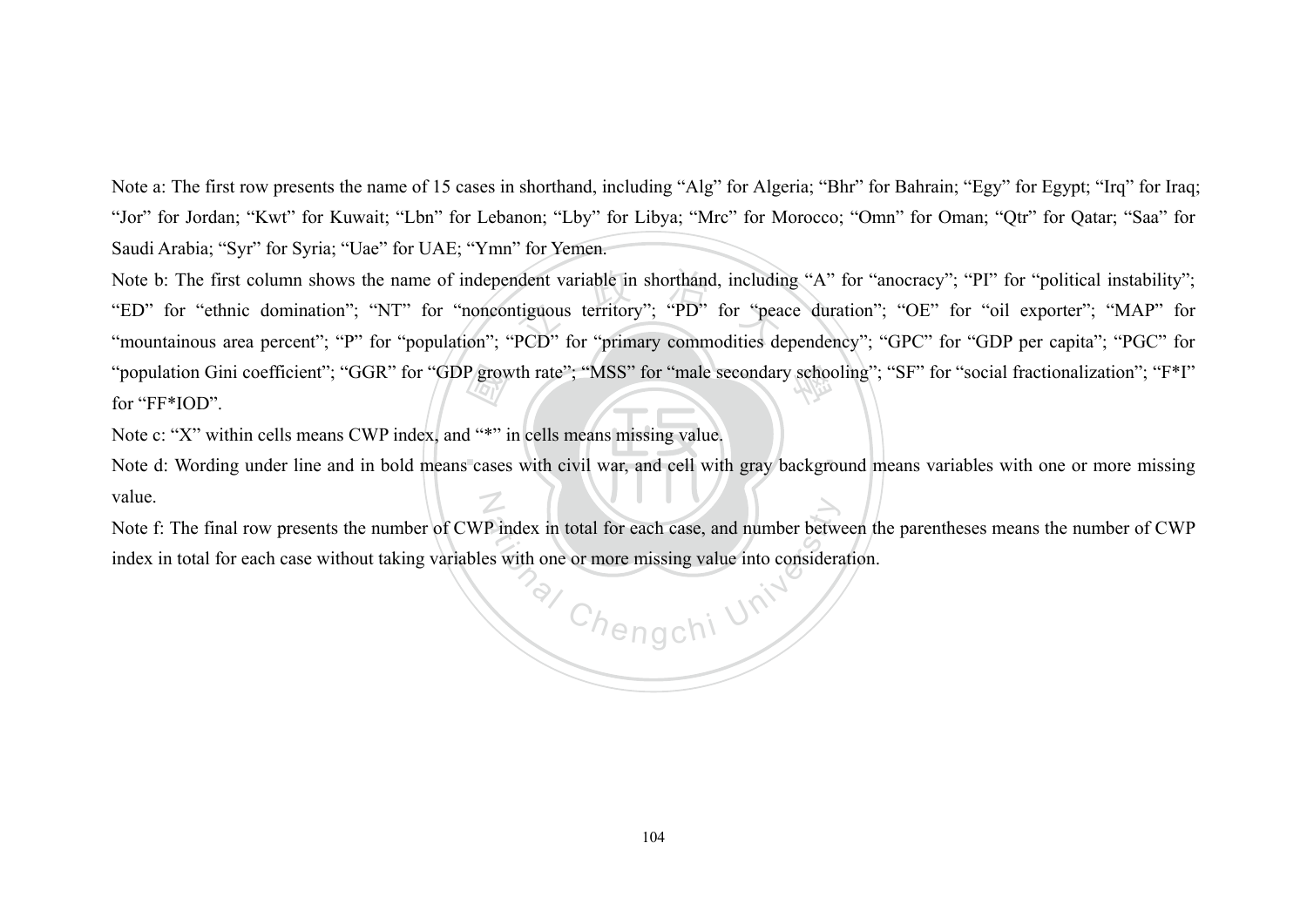|                        | Alg                       | Bhr  | Egy         | <b>Irq</b>               | Jor<br>Kwt                   | Lbn         | Lby                      | Mrc             | Omn  | Qtr              | Saa              | <b>Syr</b>               | Uae         | <b>Ymn</b>               |
|------------------------|---------------------------|------|-------------|--------------------------|------------------------------|-------------|--------------------------|-----------------|------|------------------|------------------|--------------------------|-------------|--------------------------|
| $\mathbf{A}$           | $\mathbf X$               |      | $\mathbf X$ | $\underline{\mathbf{X}}$ |                              | $V \wedge$  |                          | $\sim$          |      |                  |                  | $\underline{\mathbf{X}}$ |             | $\underline{\mathbf{X}}$ |
| <b>GPC</b>             | $\mathbf X$               |      | $\mathbf X$ |                          |                              |             |                          | $X^{\parallel}$ |      |                  |                  | $\underline{\mathbf{X}}$ |             | $\underline{\mathbf{X}}$ |
| OE                     | $\boldsymbol{X}$          | X    |             | $\underline{\mathbf{X}}$ | X<br>场                       |             | $\underline{\mathbf{X}}$ |                 | 縣    | $\boldsymbol{X}$ | $\boldsymbol{X}$ | $\underline{\mathbf{X}}$ | $\mathbf X$ | $\underline{\mathbf{X}}$ |
| $\, {\bf P}$           | $\mathbf X$               |      | $\mathbf X$ | $\underline{\mathbf{X}}$ |                              |             |                          | $\mathbf{X}$    |      |                  | $\mathbf X$      |                          |             |                          |
| $\mathbf{P}\mathbf{I}$ |                           |      |             | $\underline{\mathbf{X}}$ |                              |             | $\sim$                   |                 |      |                  |                  |                          |             |                          |
| $F^*I$                 | $\boldsymbol{\mathrm{X}}$ |      | $\mathbf X$ | $\underline{\mathbf{X}}$ |                              | $\ast$      |                          |                 |      |                  |                  |                          | $\mathbf X$ | $\underline{\mathbf{X}}$ |
| <b>MAP</b>             | X                         |      |             |                          | $\boldsymbol{\mathrm{X}}$    | $\mathbf X$ |                          | $\mathbf X$     |      | $\ast$           |                  |                          |             | $\underline{\mathbf{X}}$ |
| NT                     |                           |      |             |                          |                              |             |                          |                 |      | $\ast$           |                  |                          |             | $\underline{\mathbf{X}}$ |
| Total                  | 6(4)                      | 1(1) | 4(3)        | 5(4)                     | (0)<br>(1)<br>O <sub>1</sub> |             | $1(0)$ 1(1)              | 3(2)            | 1(1) | 1(1)             | 2(2)             | 3(3)                     | 2(1)        | 6(3)                     |
|                        |                           |      |             |                          | $\hat{\varphi}$              |             | Chengch <sup>i</sup>     | Uni-            |      |                  |                  |                          |             |                          |

### Appendix IV. Explanatory Performance by F-L and Boix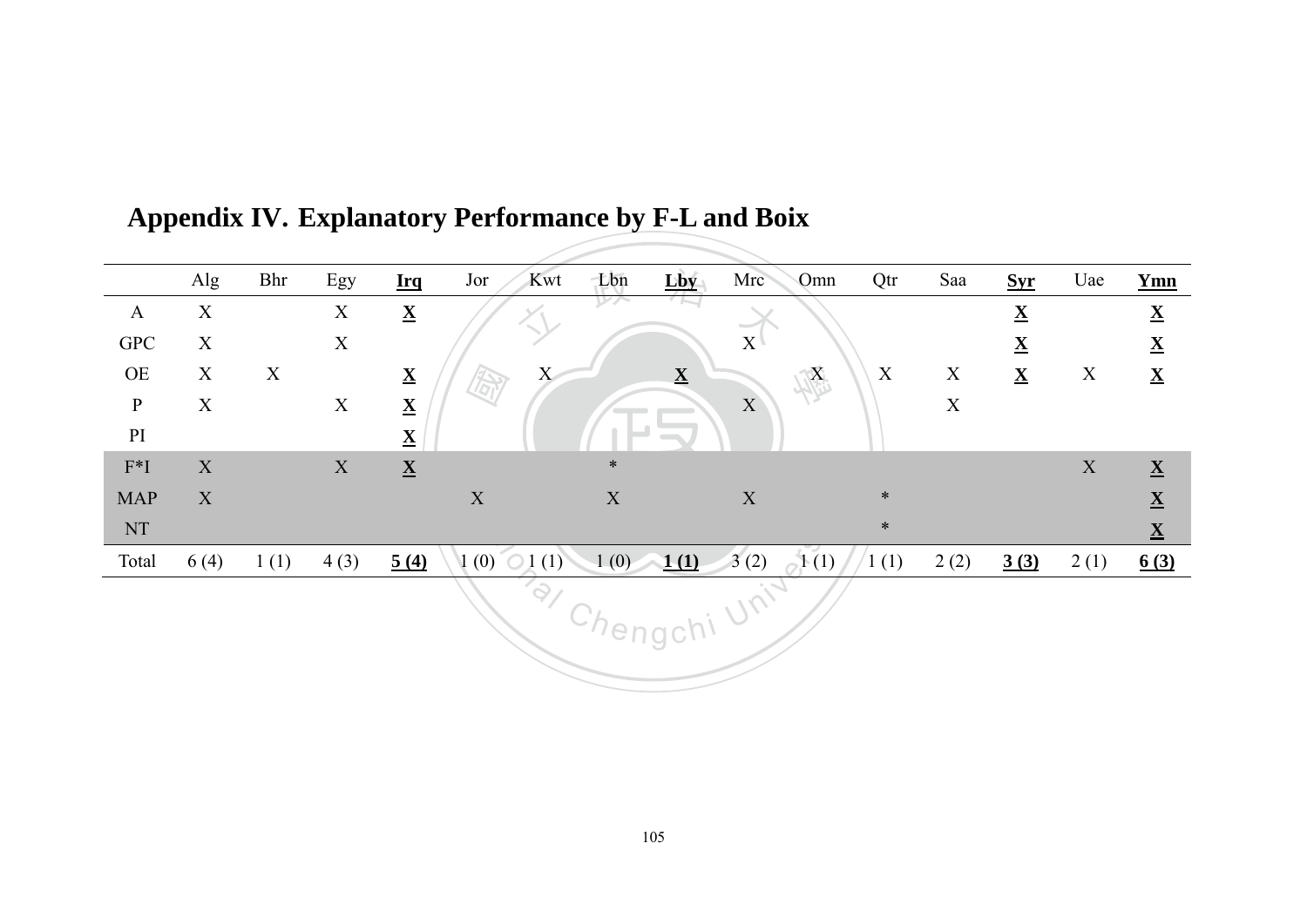|                               | Alg         | <b>Bhr</b>  | Egy         | <b>Irq</b>               | Jor<br>Kwt                                  | Lbn         | Lby                      | Mrc<br>Omn                 | Qtr                       | Saa                       | <b>Syr</b>               | Uae                       | <b>Ymn</b>               |
|-------------------------------|-------------|-------------|-------------|--------------------------|---------------------------------------------|-------------|--------------------------|----------------------------|---------------------------|---------------------------|--------------------------|---------------------------|--------------------------|
| ${\rm ED}$                    |             | $\mathbf X$ |             | $\underline{\mathbf{X}}$ | $\mathbf X$                                 | レンノ         |                          | $\boldsymbol{\mathrm{X}}$  |                           | $\boldsymbol{\mathrm{X}}$ |                          | $\mathbf X$               |                          |
| GGR                           |             |             |             |                          | $\overline{X}$<br>$\boldsymbol{\mathrm{X}}$ |             | $\underline{\mathbf{X}}$ |                            |                           |                           | $\underline{\mathbf{X}}$ | $\mathbf X$               |                          |
| <b>GPC</b>                    | X           |             | $\mathbf X$ |                          | $\widehat{\varpi}$                          |             |                          | X<br><b>AB</b>             |                           |                           | $\underline{\mathbf{X}}$ |                           | $\underline{\mathbf{X}}$ |
| <b>MSS</b>                    |             |             | $\mathbf X$ | $\underline{\mathbf{X}}$ |                                             |             |                          | $\mathbf X$                |                           |                           | $\underline{\mathbf{X}}$ |                           | $\underline{\mathbf{X}}$ |
| OE                            | $\mathbf X$ | $\mathbf X$ |             | $\underline{\mathbf{X}}$ | $\mathbf X$                                 |             | $\overline{\mathbf{X}}$  | $\mathbf X$                | X                         | $\mathbf X$               | $\underline{\mathbf{X}}$ | $\boldsymbol{\mathrm{X}}$ | $\underline{\mathbf{X}}$ |
| PCD                           | $\mathbf X$ |             |             | $\underline{\mathbf{X}}$ | $\blacksquare$                              |             |                          | ш                          | $\boldsymbol{\mathrm{X}}$ | $\boldsymbol{\mathrm{X}}$ |                          |                           | $\underline{\mathbf{X}}$ |
| PD                            | $\mathbf X$ |             |             | $\underline{\mathbf{X}}$ | $X\rightarrow$                              | $\mathbf v$ |                          | ${\bf X}$                  |                           |                           | $\underline{\mathbf{X}}$ |                           | $\underline{\mathbf{X}}$ |
| $\mathbf{F}^{\ast}\mathbf{I}$ | $\mathbf X$ |             | $\mathbf X$ | $\underline{\mathbf{X}}$ |                                             | $\ast$      |                          |                            |                           |                           |                          | X                         | $\underline{\mathbf{X}}$ |
| $\mathop{\rm NT}\nolimits$    |             |             |             |                          |                                             |             |                          |                            | $\ast$                    |                           |                          |                           | $\underline{\mathbf{X}}$ |
| <b>PGC</b>                    |             | $\ast$      |             |                          | $\mathbf X$                                 |             | ∗                        |                            | X                         |                           | $\underline{\mathbf{X}}$ | $\mathbf X$               |                          |
| <b>SF</b>                     | $\mathbf X$ |             | $\mathbf X$ |                          |                                             |             |                          | $\mathbf X$<br>$\mathbf X$ |                           | $\mathbf X$               |                          |                           | ∗                        |
| Total                         | 6(4)        | 2(2)        | 4(2)        | 6(5)                     | 2(2)<br>4(3)                                | 1(1)        | 2(2)                     | 3(2)<br>4(3)               | 3(2)                      | 4(3)                      | 6(5)                     | 5(3)                      | 7(5)                     |

Appendix V. Explanatory Performance by C-H and Boix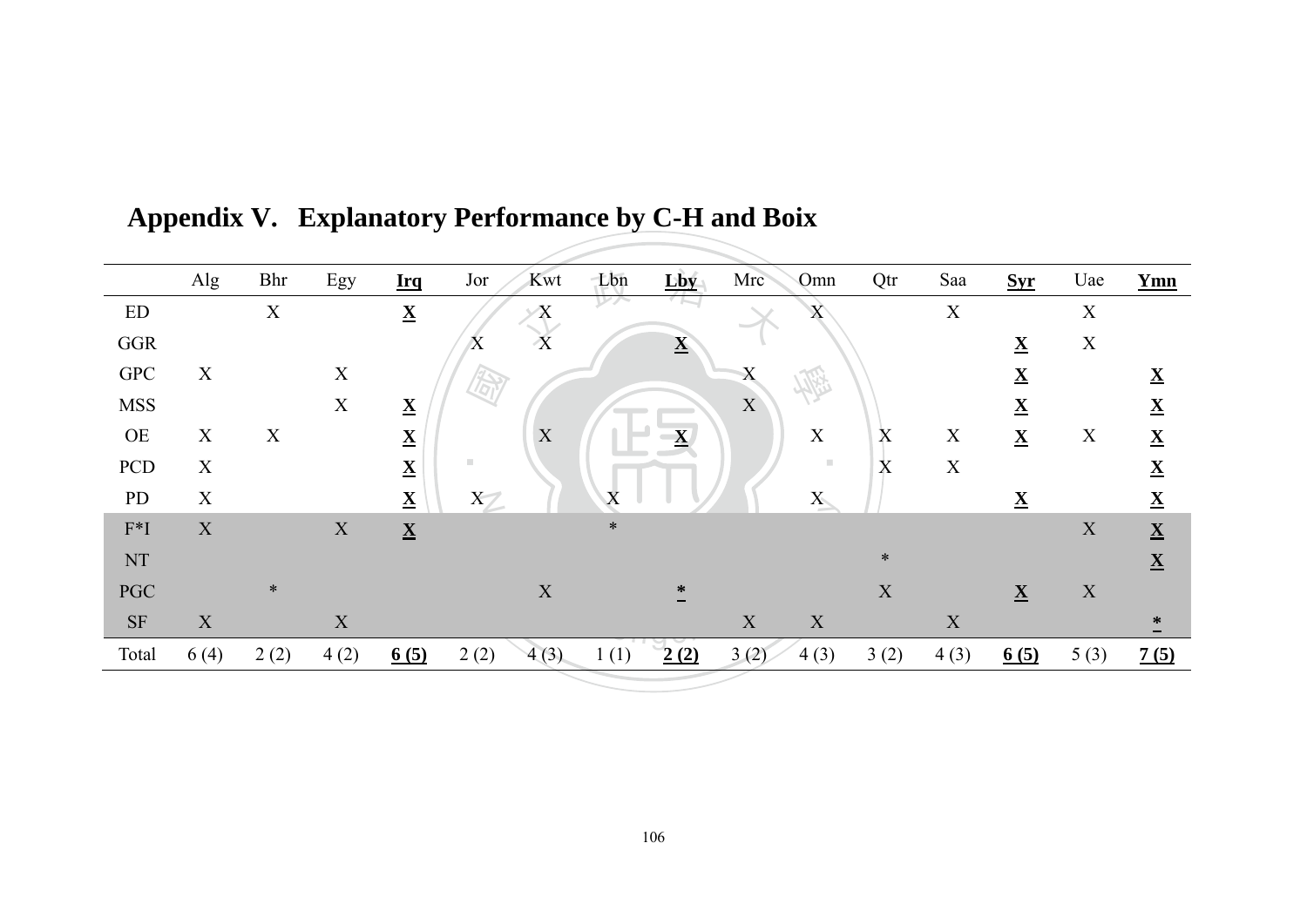|                            | Alg         | <b>Bhr</b>  | Egy         | <b>Irq</b>               | Jor                       | Kwt         | Lbn         | Lby                      | Mrc         | Omn                             | Qtr                       | Saa         | <b>Syr</b>               | Uae         | <b>Ymn</b>               |
|----------------------------|-------------|-------------|-------------|--------------------------|---------------------------|-------------|-------------|--------------------------|-------------|---------------------------------|---------------------------|-------------|--------------------------|-------------|--------------------------|
| $\mathbf{A}$               | $\mathbf X$ |             | $\mathbf X$ | $\underline{\mathbf{X}}$ |                           |             |             |                          |             |                                 |                           |             | $\underline{\mathbf{X}}$ |             | $\underline{\mathbf{X}}$ |
| $\mathop{\rm ED}\nolimits$ |             | $\mathbf X$ |             | $\underline{\mathbf{X}}$ |                           | X           |             |                          |             | $\mathbf X$                     |                           | $\mathbf X$ |                          | $\mathbf X$ |                          |
| $_{\rm GGR}$               |             |             |             |                          | $X_{\overline{C}}$        | X           |             | $\underline{\mathbf{X}}$ |             |                                 |                           |             | $\underline{\mathbf{X}}$ | $\mathbf X$ |                          |
| ${\rm GPC}$                | $\mathbf X$ |             | $\mathbf X$ |                          |                           |             |             |                          | $\mathbf X$ |                                 |                           |             | $\underline{\mathbf{X}}$ |             | $\underline{\mathbf{X}}$ |
| <b>MSS</b>                 |             |             | $\mathbf X$ | $\underline{\mathbf{X}}$ |                           |             |             |                          | $\mathbf X$ |                                 |                           |             | $\underline{\mathbf{X}}$ |             | $\underline{\mathbf{X}}$ |
| $OE$                       | $\mathbf X$ | $\mathbf X$ |             | $\underline{\mathbf{X}}$ | m.                        | X           |             | $\underline{\mathbf{X}}$ |             | $\mathbf{X}^-$                  | $\boldsymbol{\mathrm{X}}$ | $\mathbf X$ | $\underline{\mathbf{X}}$ | $\mathbf X$ | $\underline{\mathbf{X}}$ |
| $\, {\bf P}$               | $\mathbf X$ |             | $\mathbf X$ | $\underline{\mathbf{X}}$ | $\mathcal{Z}$             |             |             |                          | X           |                                 |                           | $\mathbf X$ |                          |             |                          |
| PCD                        | $\mathbf X$ |             |             | $\underline{\mathbf{X}}$ | $\overline{Q}$            |             |             |                          |             |                                 | X                         | $\mathbf X$ |                          |             | $\underline{\mathbf{X}}$ |
| PD                         | $\mathbf X$ |             |             | $\underline{\mathbf{X}}$ | $\boldsymbol{\mathrm{X}}$ |             | X           |                          |             | $\frac{1}{x}$<br>$\overline{O}$ |                           |             | $\underline{\mathbf{X}}$ |             | $\underline{\mathbf{X}}$ |
| PI                         |             |             |             | $\underline{\mathbf{X}}$ |                           | $P_{Q}$     |             |                          |             |                                 |                           |             |                          |             |                          |
| <b>MAP</b>                 | $\mathbf X$ |             |             |                          | X                         |             | $\mathbf X$ |                          | $\mathbf X$ |                                 | $\ast$                    |             |                          |             | $\underline{\mathbf{X}}$ |
| $\mathbf{PGC}$             |             | $\ast$      |             |                          |                           | $\mathbf X$ |             | ∗                        |             |                                 | $\mathbf X$               |             | $\underline{\mathbf{X}}$ | $\mathbf X$ |                          |
| $\rm{SF}$                  | $\mathbf X$ |             | $\mathbf X$ |                          |                           |             |             |                          | $\mathbf X$ | $\mathbf X$                     |                           | $\mathbf X$ |                          |             | ∗                        |
| Total                      | 8(6)        | 2(2)        | 5(4)        | 8(8)                     | 3(2)                      | 4(3)        | 3(2)        | 1(1)                     | 5(3)        | 4(3)                            | 3(2)                      | 5(4)        | 7(6)                     | 3(2)        | 7(6)                     |

### Appendix VI. Explanatory Performance by F-L and C-H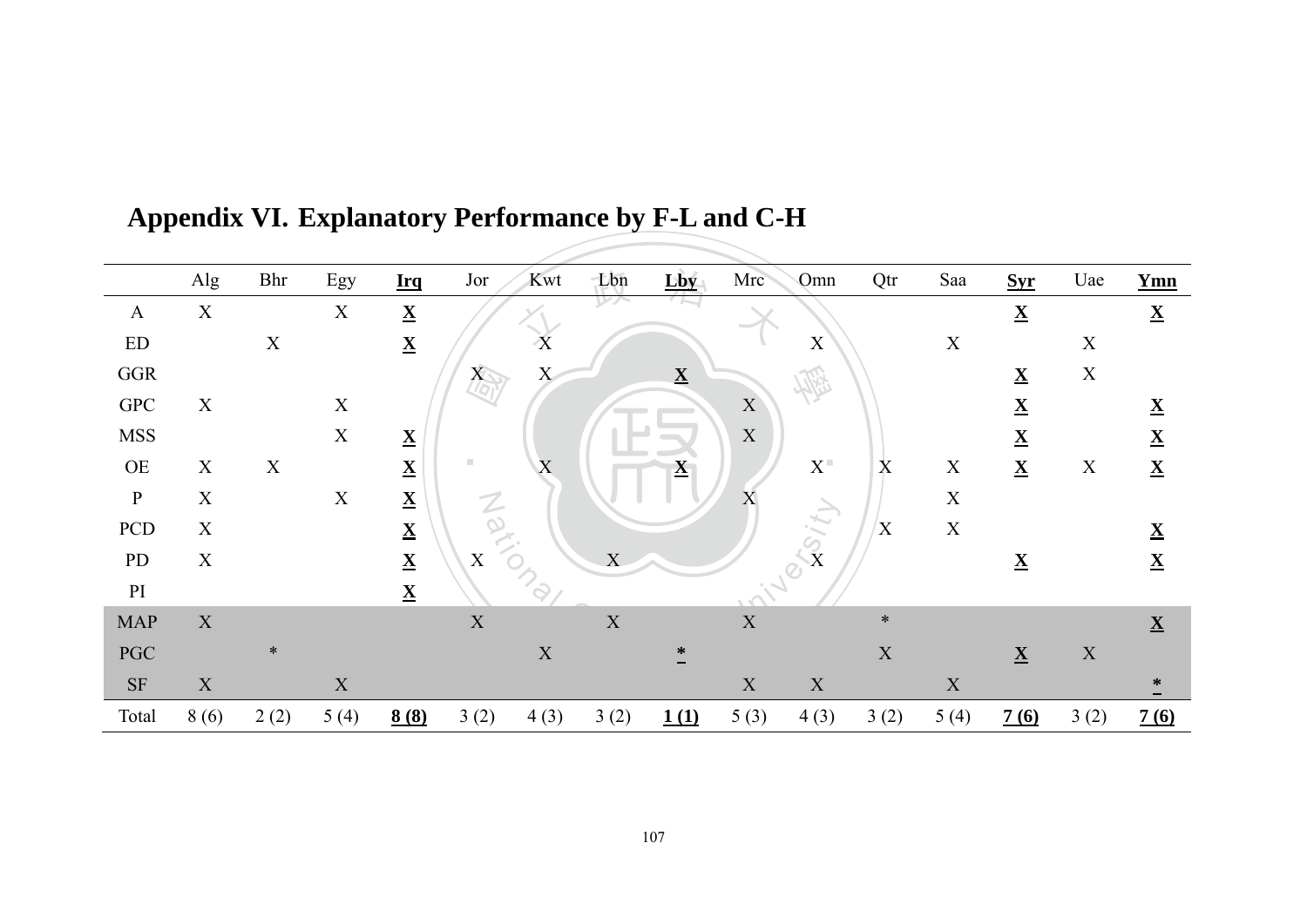|                   | Alg         | <b>Bhr</b>  | Egy                       | <b>Irq</b>               | Jor<br>Kwt      | Lbn         | Lby                      | Mrc             | Omn           | Qtr                       | Saa         | <b>Syr</b>               | Uae         | <b>Ymn</b>               |
|-------------------|-------------|-------------|---------------------------|--------------------------|-----------------|-------------|--------------------------|-----------------|---------------|---------------------------|-------------|--------------------------|-------------|--------------------------|
| $\mathbf{A}$      | $\mathbf X$ |             | $\boldsymbol{\mathrm{X}}$ | $\underline{\mathbf{X}}$ |                 |             |                          |                 |               |                           |             | $\underline{\mathbf{X}}$ |             | $\underline{\mathbf{X}}$ |
| <b>GPC</b>        | $\mathbf X$ |             | $\mathbf X$               |                          |                 |             |                          | $X^{\parallel}$ |               |                           |             | $\underline{\mathbf{X}}$ |             | $\underline{\mathbf{X}}$ |
| $\mbox{OE}$       | $\mathbf X$ | $\mathbf X$ |                           | $\underline{\mathbf{X}}$ | X<br>母          |             | $\underline{\mathbf{X}}$ |                 | JA            | $\boldsymbol{\mathrm{X}}$ | $\mathbf X$ | $\underline{\mathbf{X}}$ | $\mathbf X$ | $\underline{\mathbf{X}}$ |
| ${\bf P}$         | $\mathbf X$ |             | $\mathbf X$               | $\underline{\mathbf{X}}$ |                 |             |                          | $\mathbf X$     |               |                           | $\mathbf X$ |                          |             |                          |
| $\mathop{\rm PI}$ |             |             |                           | $\underline{\mathbf{X}}$ |                 |             | $\sim$                   |                 |               |                           |             |                          |             |                          |
| <b>MAP</b>        | X           |             |                           |                          | $\mathbf X$     | $\mathbf X$ |                          | $\mathbf X$     |               | $\ast$                    |             |                          |             | $\underline{\mathbf{X}}$ |
| Total             | 5(4)        | 1(1)        | 3(3)                      | 4(4)                     | 1(0)<br>1(1)    | 1(0)        | 1(1)                     | 3(2)            | 1(1)          | 1(1)                      | 2(2)        | 3(3)                     | 1(1)        | 4(3)                     |
|                   |             |             |                           |                          | <b>PATIONAL</b> |             | Chengchi                 | Universi        | $\mathcal{L}$ |                           |             |                          |             |                          |

| Appendix VII. Explanatory Performance by F-L |
|----------------------------------------------|
|                                              |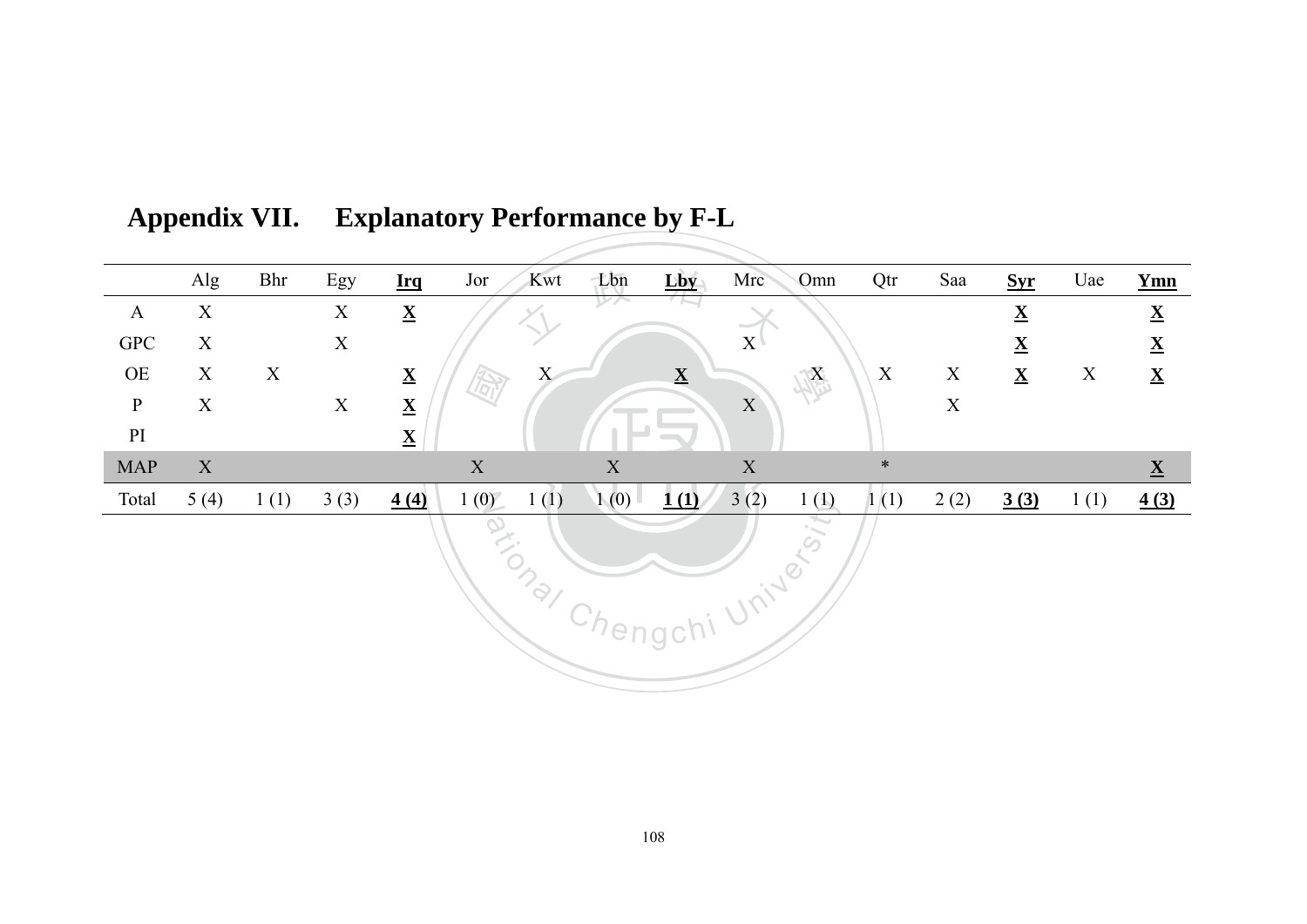|                            | Alg         | Bhr  | Egy         | <b>Irq</b>               | Kwt<br>Jor                | Lbn                               | Lby      | Mrc          | Qtr<br>Omn  | Saa  | <b>Syr</b> | Uae         | <b>Ymn</b>               |
|----------------------------|-------------|------|-------------|--------------------------|---------------------------|-----------------------------------|----------|--------------|-------------|------|------------|-------------|--------------------------|
| $F^*I$                     | $\mathbf X$ |      | $\mathbf X$ | $\underline{\mathbf{X}}$ |                           | $\ast$                            |          |              |             |      |            | $\mathbf X$ | $\underline{\mathbf{X}}$ |
| $\mathop{\rm NT}\nolimits$ |             |      |             |                          |                           |                                   |          |              | $\ast$      |      |            |             | $\underline{\mathbf{X}}$ |
| Total                      | 1(0)        | 0(0) | 1(0)        | 1(0)                     | 0(0)<br>0(0)              | 0(0)                              | 0(0)     | 0(0)         | 0(0)<br>(0) | 0(0) | 0(0)       | 1(0)        | 2(0)                     |
|                            |             |      |             |                          | $\mathcal{L}$<br>Maxional | <b>Contract Contract Contract</b> |          | , University | X<br>×.     |      |            |             |                          |
|                            |             |      |             |                          |                           |                                   | Chengchi |              |             |      |            |             |                          |

**Appendix VIII. Explanatory Performance by Boix**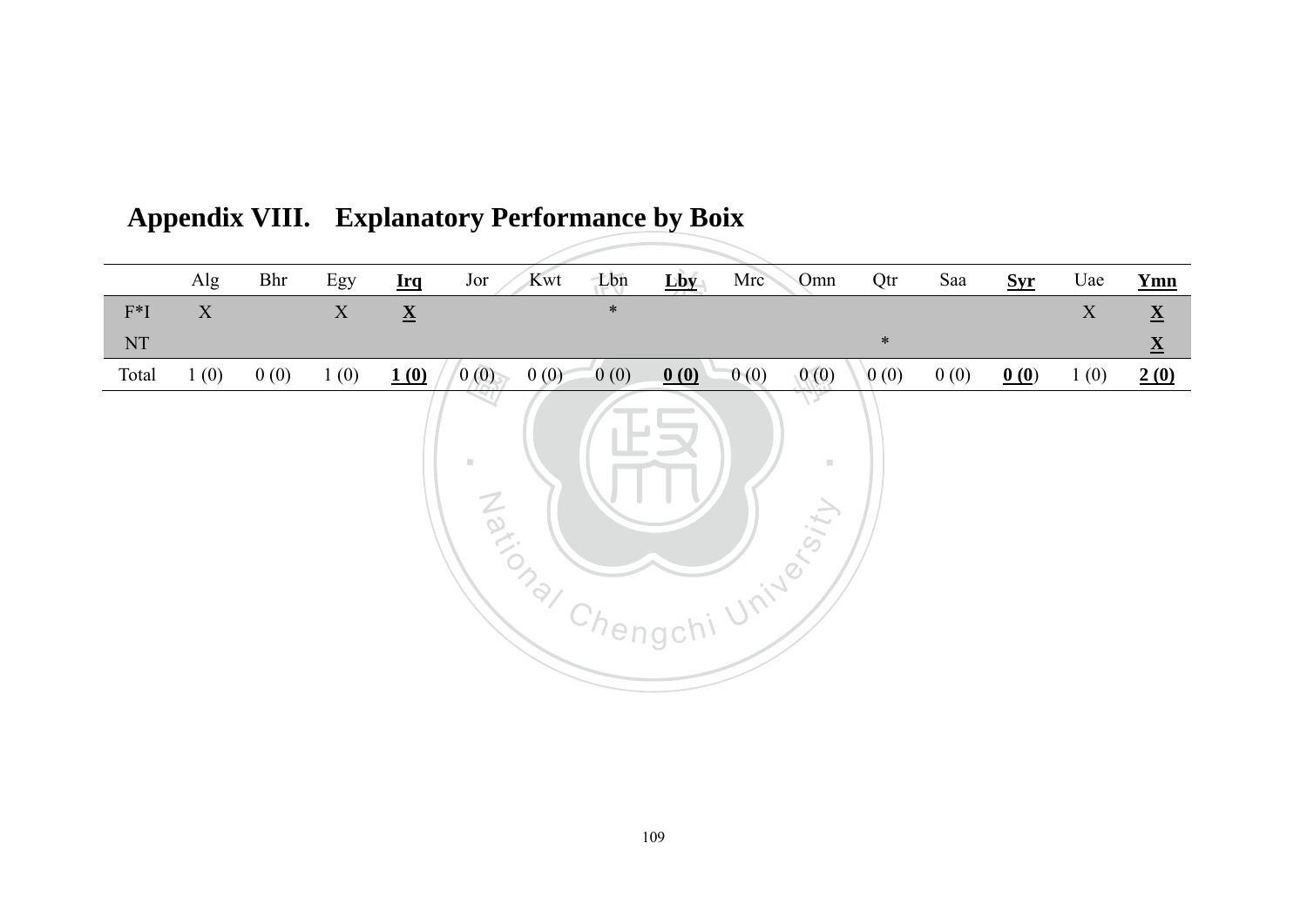|                        | Alg         | Bhr         | Egy         | <b>Irq</b>               | Jor                       | Kwt            | Lbn     | Lby                      | Mrc         | Omn                       | Qtr         | Saa         | <b>Syr</b>               | Uae              | <b>Ymn</b>               |
|------------------------|-------------|-------------|-------------|--------------------------|---------------------------|----------------|---------|--------------------------|-------------|---------------------------|-------------|-------------|--------------------------|------------------|--------------------------|
| ${\rm ED}$             |             | $\mathbf X$ |             | $\underline{\mathbf{X}}$ |                           | Χ              | レハ      |                          |             | $\boldsymbol{\mathrm{X}}$ |             | $\mathbf X$ |                          | $\mathbf X$      |                          |
| $_{\rm GGR}$           |             |             |             |                          | $\boldsymbol{\mathrm{X}}$ | $\overline{X}$ |         | $\underline{\mathbf{X}}$ |             |                           |             |             | $\underline{\mathbf{X}}$ | $\mathbf X$      |                          |
| ${\rm GPC}$            | X           |             | $\mathbf X$ |                          |                           |                |         |                          | X           | 恋                         |             |             | $\underline{\mathbf{X}}$ |                  | $\underline{\mathbf{X}}$ |
| <b>MSS</b>             |             |             | $\mathbf X$ | $\underline{\mathbf{X}}$ |                           |                |         |                          | $\mathbf X$ |                           |             |             | $\underline{\mathbf{X}}$ |                  | $\underline{\mathbf{X}}$ |
| $\overline{\text{OE}}$ | X           | $\mathbf X$ |             | $\underline{\mathbf{X}}$ |                           | X              |         | $\mathbf{X}$             |             | $\mathbf X$               | X           | $\mathbf X$ | $\underline{\mathbf{X}}$ | $\boldsymbol{X}$ | $\underline{\mathbf{X}}$ |
| PCD                    | $\mathbf X$ |             |             | $\underline{\mathbf{X}}$ | m.                        |                |         |                          |             | $\mathbb{R}^n$            | $\bf{X}$    | $\mathbf X$ |                          |                  | $\underline{\mathbf{X}}$ |
| PD                     | $\mathbf X$ |             |             | $\underline{\mathbf{X}}$ | $X\mathscr{D}$            |                | X       |                          |             | X                         |             |             | $\underline{\mathbf{X}}$ |                  | $\underline{\mathbf{X}}$ |
| PGC                    |             | $\ast$      |             |                          |                           | $\mathbf X$    |         | $\ast$                   |             |                           | $\mathbf X$ |             | $\underline{\mathbf{X}}$ | $\mathbf X$      |                          |
| $\rm{SF}$              | $\mathbf X$ |             | $\mathbf X$ |                          |                           |                |         |                          | $\mathbf X$ | $\mathbf X$               |             | $\mathbf X$ |                          |                  | ∗                        |
| Total                  | 5(4)        | 2(2)        | 3(2)        | 5(5)                     | 2(2)                      | 4(3)           | 2(2)    | 1(1)                     | 3(2)        | 4(3)                      | 3(2)        | 4(3)        | 6(5)                     | 4(3)             | 6(6)                     |
|                        |             |             |             |                          |                           |                | hengch' |                          |             |                           |             |             |                          |                  |                          |

### Appendix IX. Explanatory Performance by C-H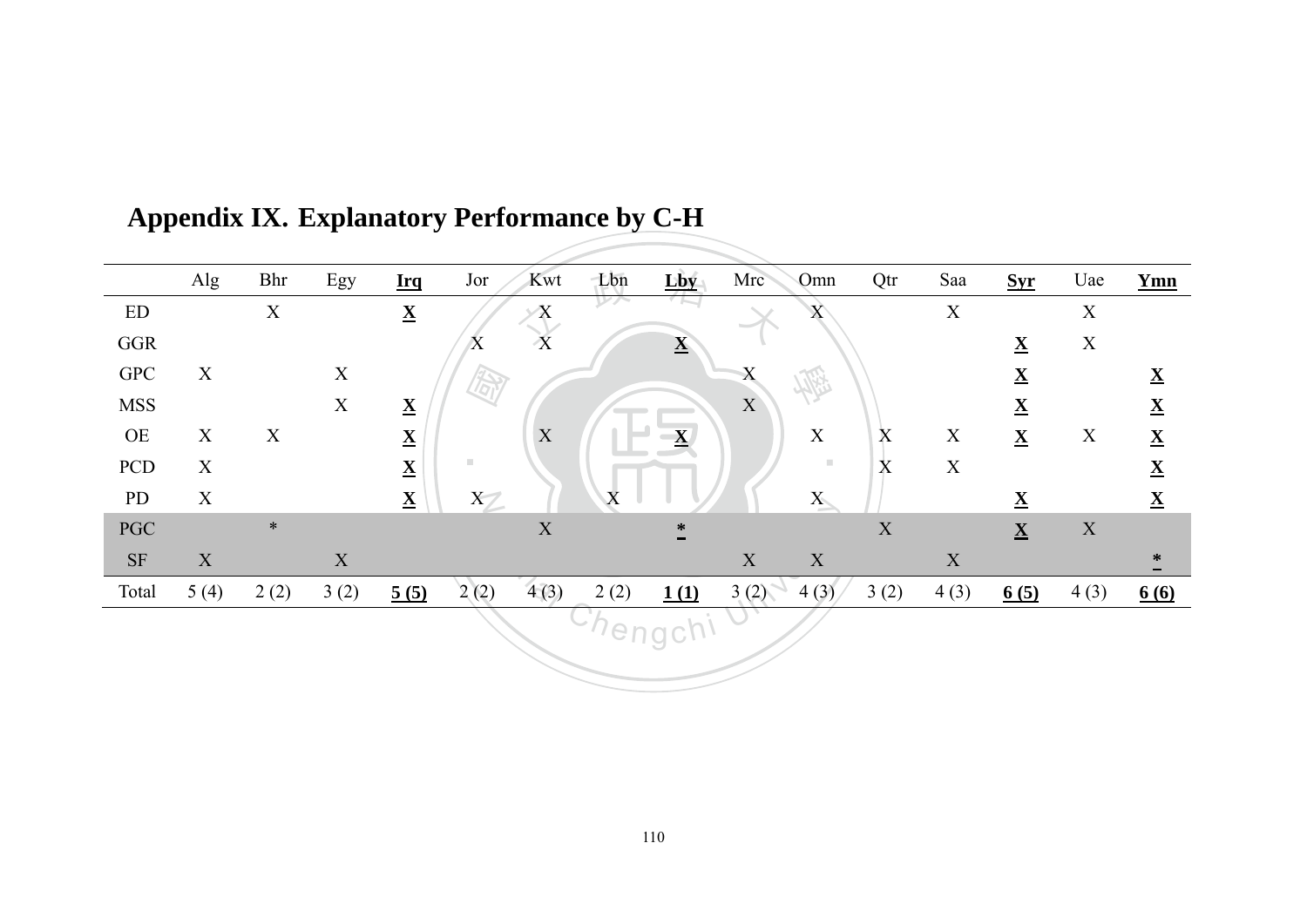|       | $\rm{OE}$      | $\mathbf{A}$   | <b>MSS</b><br>PD                 | GPC<br>GGR                       | PCD                                             | ${\rm ED}$   | $\mathbf{P}$ | PI           |
|-------|----------------|----------------|----------------------------------|----------------------------------|-------------------------------------------------|--------------|--------------|--------------|
| Irq   | $\mathbf X$    | $\mathbf X$    | $\mathbf X$                      | レンノ                              | X                                               | $\mathbf X$  | $\mathbf X$  | $\mathbf X$  |
| Lby   | $\mathbf X$    |                |                                  | $\mathbf X$                      |                                                 |              |              |              |
| Syr   | $\mathbf X$    | $\mathbf X$    | X<br>Χ                           | $\mathbf X$                      |                                                 |              |              |              |
| Ymn   | $\mathbf X$    | $\mathbf X$    | $\boldsymbol{\mathrm{X}}$<br>X   | $\mathbf X$                      | $\mathbf X$                                     |              |              |              |
| Total | $\overline{4}$ | $\mathfrak{Z}$ | $\overline{3}$<br>$\mathfrak{Z}$ | $\overline{2}$<br>$\overline{2}$ | $\overline{2}$                                  | $\mathbf{1}$ |              | $\mathbf{1}$ |
|       |                |                | $\mathbb{R}^n$<br><b>Zandra</b>  |                                  | u.<br>$\mathcal{S}$<br>$\overline{\mathcal{L}}$ |              |              |              |

**Appendix X. Frequency of Indexes Appearing in Civil War**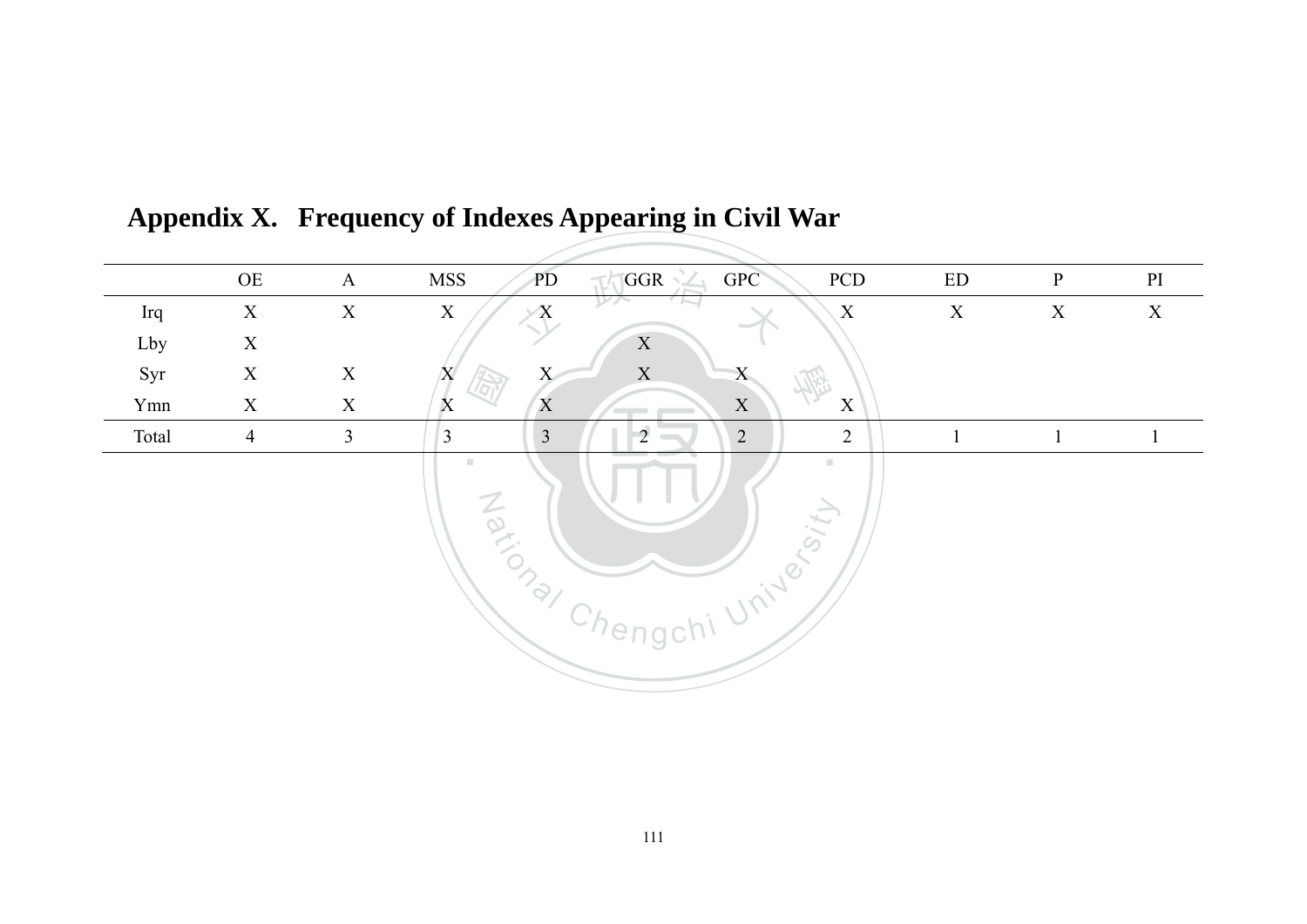|               | PI                       | $\mathbf{A}$             | <b>MSS</b>                                  | PD-                      | GGR                      | <b>GPC</b>               | PCD                      | $\overline{\text{OE}}$   | $\, {\bf p}$              | $\mathop{\rm ED}\nolimits$ |
|---------------|--------------------------|--------------------------|---------------------------------------------|--------------------------|--------------------------|--------------------------|--------------------------|--------------------------|---------------------------|----------------------------|
| Alg           |                          | $\mathbf X$              |                                             | $\overline{\mathrm{X}}$  |                          | $\mathbf X$              | X                        | $\mathbf X$              | $\boldsymbol{\mathrm{X}}$ |                            |
| Bhr           |                          |                          |                                             |                          |                          |                          |                          | $\mathbf X$              |                           | $\mathbf X$                |
| Egy           |                          | $\mathbf X$              | X                                           |                          |                          | $\mathbf X$              |                          |                          | $\mathbf X$               |                            |
| Irrq          | $\underline{\mathbf{X}}$ | $\underline{\mathbf{X}}$ | $\mathbf{\underline{X}}$                    | $\mathbf{\underline{X}}$ |                          |                          | $\mathbf{X}$             | $\underline{\mathbf{X}}$ | $\underline{\mathbf{X}}$  | $\underline{\mathbf{X}}$   |
| Jor           |                          |                          |                                             | $\mathbf X$              | $\mathbf X$              |                          |                          |                          |                           |                            |
| Kwt           |                          |                          |                                             |                          | $\mathbf X$              |                          |                          | $\mathbf X$              |                           | $\mathbf X$                |
| Lbn           |                          |                          | $\mathbb{R}^n$                              | $\mathbf X$              |                          |                          | m.                       |                          |                           |                            |
| Lby           |                          |                          |                                             |                          | $\overline{\mathbf{X}}$  |                          |                          | $\underline{\mathbf{X}}$ |                           |                            |
| Mrc           |                          |                          | $\overline{O}$<br>$\boldsymbol{\mathrm{X}}$ |                          |                          | X                        |                          |                          | $\mathbf X$               |                            |
| Omn           |                          |                          |                                             | X                        |                          | $\overline{C}$           |                          | $\mathbf X$              |                           | $\mathbf X$                |
| Qtr           |                          |                          |                                             | $\mathcal{D}_{Q}$        |                          |                          | X                        | $\mathbf X$              |                           |                            |
| Saa           |                          |                          |                                             |                          |                          |                          | $\mathbf X$              | $\mathbf X$              | $\mathbf X$               | $\mathbf X$                |
| Syr           |                          | $\underline{\mathbf{X}}$ | $\underline{\mathbf{X}}$                    | $\underline{\mathbf{X}}$ | $\underline{\mathbf{X}}$ | $\underline{\mathbf{X}}$ |                          | $\underline{\mathbf{X}}$ |                           |                            |
| Uae           |                          |                          |                                             |                          |                          |                          |                          | $\mathbf X$              |                           | $\mathbf X$                |
| <b>Ymn</b>    |                          | $\underline{\mathbf{X}}$ | $\underline{\mathbf{X}}$                    | $\underline{\mathbf{X}}$ |                          | $\underline{\mathbf{X}}$ | $\underline{\mathbf{X}}$ | $\underline{\mathbf{X}}$ |                           |                            |
| $\frac{0}{0}$ | 100%                     | 60%                      | $60\%$                                      | 43%                      | 40%                      | 40%                      | 40%                      | 36%                      | 20%                       | 17%                        |

### Appendix XI. Specificity of Indexes to Civil War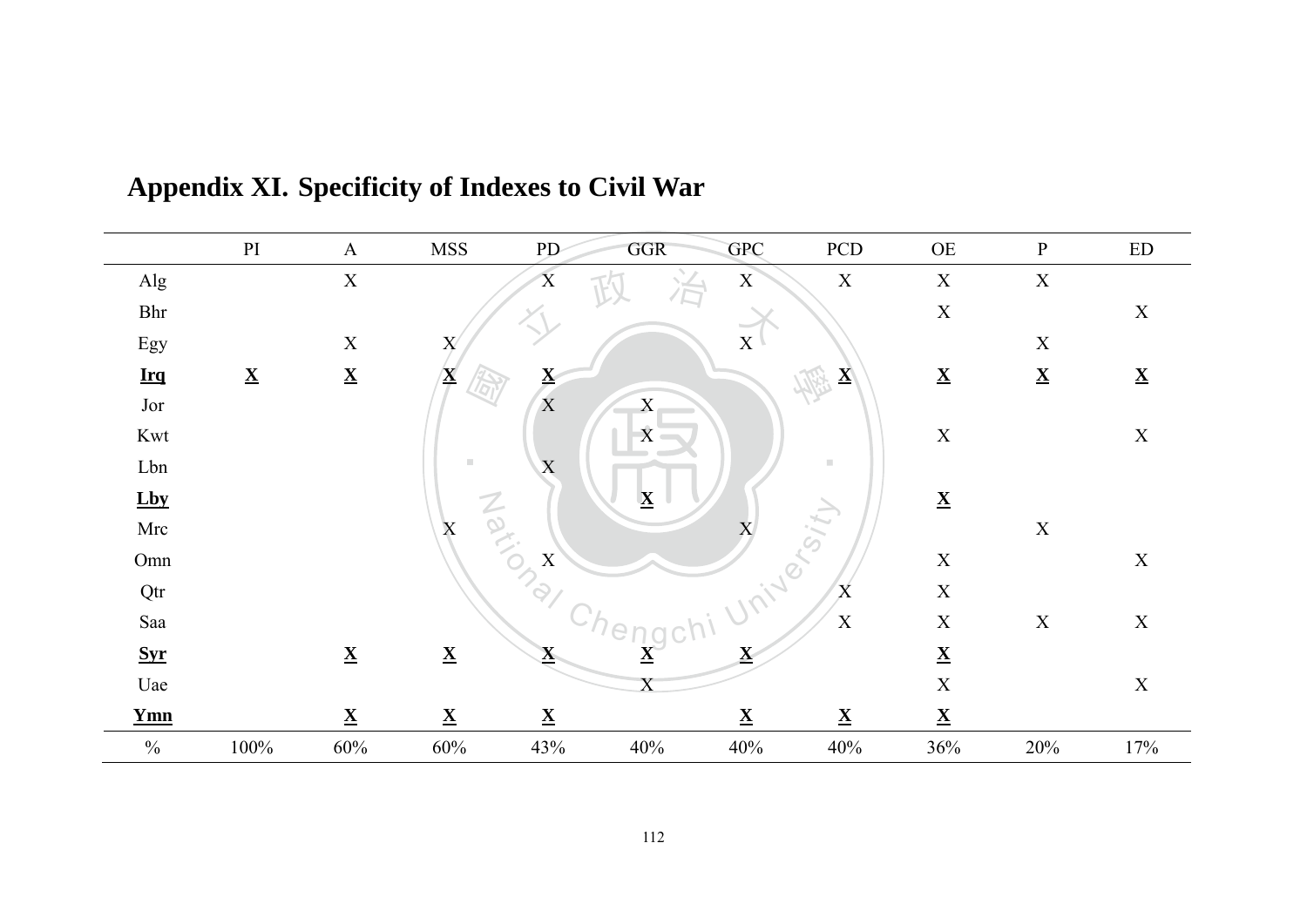| Praetorian polity | Level of political institutionalization |                                        |                     |               | Level of political |
|-------------------|-----------------------------------------|----------------------------------------|---------------------|---------------|--------------------|
|                   | Adaptability                            | Complexity                             | Autonomy            | Coherence     | participation      |
| Polity score      | --                                      |                                        | XRREG, XRCOMP,      | <b>XCONST</b> | PARREG, PARCOMP    |
|                   |                                         |                                        | <b>XROPEN</b>       |               |                    |
| X-POLITY          | --                                      |                                        | XRREG, XRCOMP,      | <b>XCONST</b> |                    |
|                   |                                         |                                        | <b>XROPEN</b>       |               |                    |
|                   |                                         | m,<br>Taxional<br>Chengch <sup>®</sup> | ×.<br>hi University |               |                    |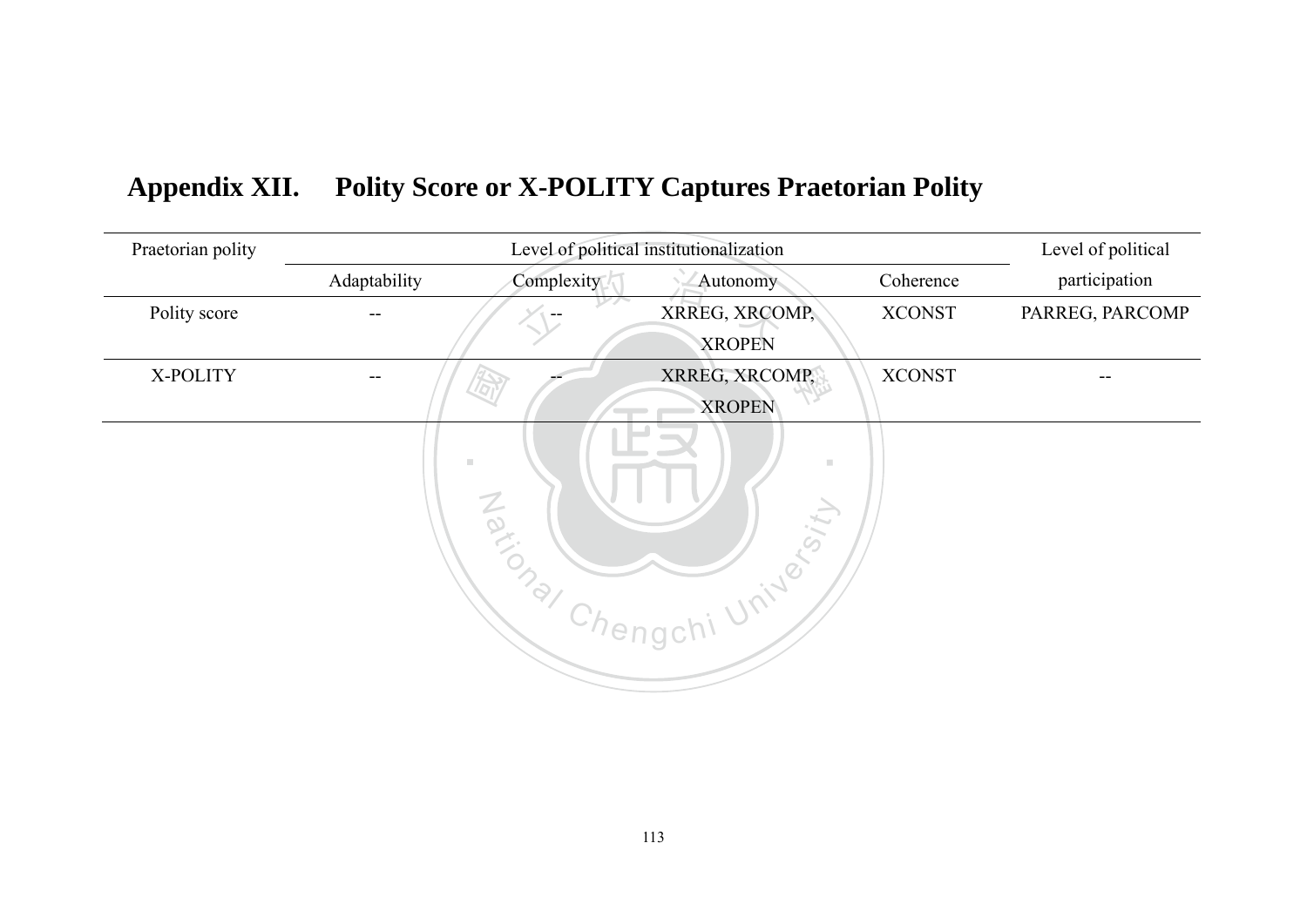## **References**

- "Algeria Police Prevent Fresh Opposition Rally." (Feb. 19, 2011). *BBC*. Web. Jun. 10, 2014.
- "Algeria Protesters Push for Change." (Feb. 12, 2011). *Al Jazeera*. Web. Jun. 10, 2014.
- "Arab Barometer Survey Project: Algeria Report." (2009). *Arab Barometer*. Web. May 30, 2014.
- "Bahrain Courts Ruling in Activists Case." (Apr. 23, 2013). *Al Jazeera*. Web. Apr. 9, 2014.
- "Bomb Blast Kills Three Bahrain Policemen." (Mar. 3, 2014). *BBC*. Web. Apr. 9, 2014.<br>"China Recognizes Libya's Ntc as Ruling Authority, Representative of People." (9) 2014.
- "China Recognizes Libya's Ntc as Ruling Authority, Representative of People." (Sep. 12, 2011). *Xinhua News Agency*. Web. Jun. 6, 2014.
- 12, 2011). *Xinhua News Agency*. Web. Jun. 6, 2014.<br>
"Egypt Unrest: 846 Killed in Protests Official Toll." (Apr. 19, 2011). *BBC*. Web. Jun.<br>
10, 2014.<br>
"Field Reports for Arab-Barometer Survey." (2009). *Arab Barometer* 10, 2014.
- "Field Reports for Arab-Barometer Survey." (2009). *Arab Barometer*. Web. May 30, N 2014.
- mi, the Ntc Is Italy's Only Interlocutor." (Apr. 4,<br> *oreign Affairs*. Web. Jun. 6, 2014.<br>
he Libya Contact Group Chair's Statement." (Josef State. Web. Jun. 6, 2014. "Focus-Libya: Frattini, the Ntc Is Italy's Only Interlocutor." (Apr. 4, 2011). *Italian Ministry of Foreign Affairs*. Web. Jun. 6, 2014.
- "Fourth Meeting of the Libya Contact Group Chair's Statement." (Jul. 15, 2011). *U.S. Department of State*. Web. Jun. 6, 2014.
- "Germany Recognises Libya Rebel Council Rebel Says." (Jun. 13, 2011). *Reuters*. Web. Jun. 6, 2014.
- "Libya (2011 First Combat Deaths)." (Aug. 2013). *Project Ploughshares: Research and Action on Peace*. Web. Nov. 5, 2013.
- "Libya: France Recognises Rebels as Government." (Mar. 10, 2011). *BBC*. Web. Jun. 6, 2014.

"Middle East Unrest as It Happened." (Feb. 16, 2011). *BBC*. Web. Jun. 5, 2014.

- *MLA Handbook for Writers of Research Papers*. 7 ed. New York: The Modern Language Association of America, 2009. Print.
- "Results of the Arab Barometer Surveys for 2006." (2009). *Arab Barometer*. Web. May 30, 2014.
- "Statement by the Russian Ministry of Foreign Affairs." (Sep. 1, 2011). *The Ministry*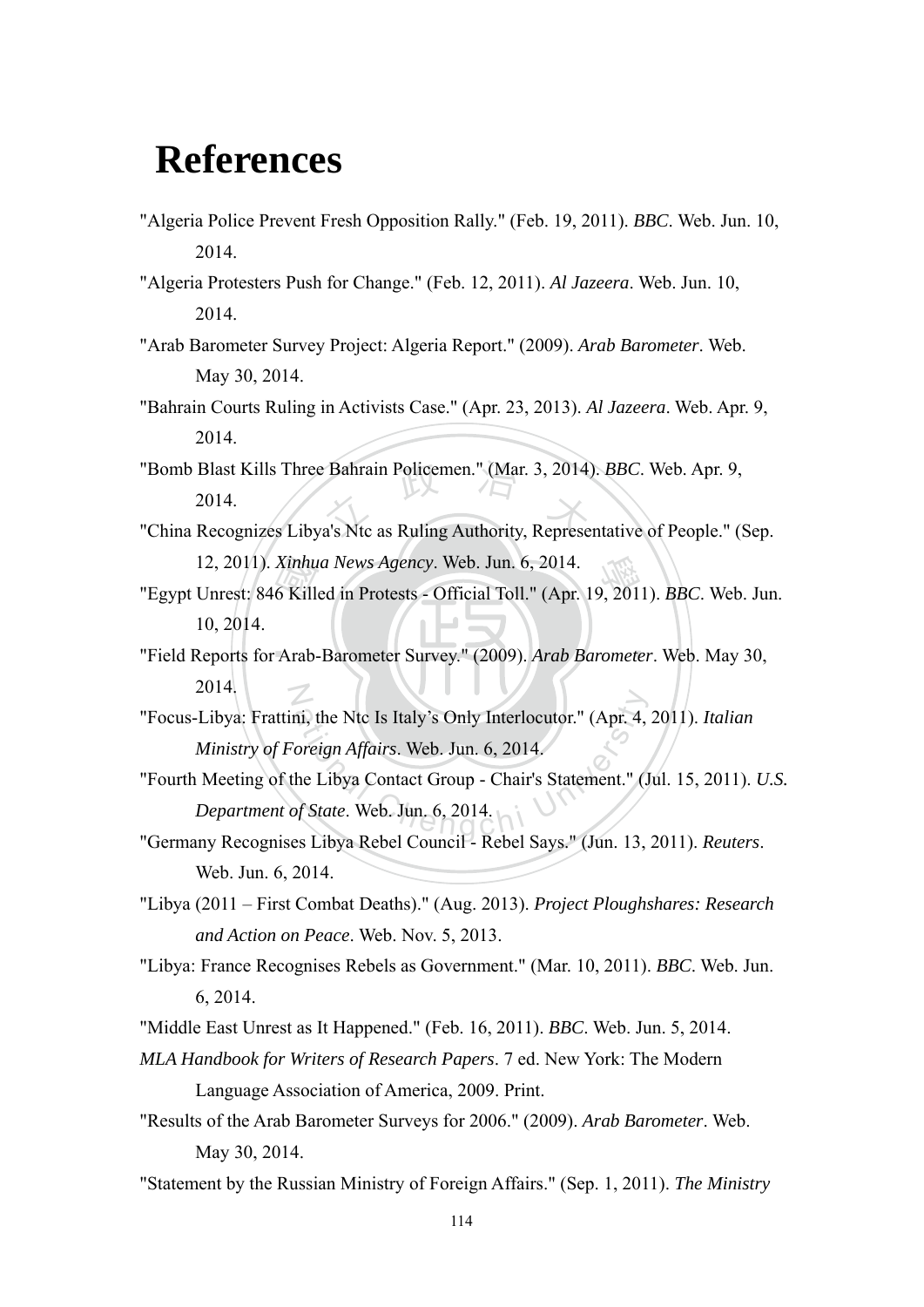*of Foreign Affairs of the Russian Federation*. Web. Jun. 6, 2014.

- "Syria (2011 First Combat Deaths)." (Aug. 2013). *Project Ploughshares: Research and Action on Peace*. Web. Nov. 5, 2013.
- "UN Casualty Figures for December, 2013, Deadliest since 2008 in Iraq." (Jan. 2, 2014). *United Nations Iraq*. Web. Apr. 9, 2014.
- "UN Casualty Figures for November 2013." (Jan. 2, 2014). *United Nations Iraq*. Web. Apr. 9, 2014.
- "Yemen (2004 First Combat Deaths)." (Aug. 2013). *Project Ploughshares: Research and Action on Peace*. Web. Nov. 5, 2013.
- "Yemen President Sacks 2 Army Chiefs after Houthis Advance." (Jul. 13, 2014). *Yemen Fox*. Web. Jul. 14, 2014.
- Ahmida, Ali Abdullatif. "Libya, Social Origins of Dictatorship, and the Challenge for<br>Democracy." The Journal of the Middle East and Africa 3 (2012): 70-81.<br>Print. Democracy." *The Journal of the Middle East and Africa* 3 (2012): 70-81. Print.
- Ajami, Fouad. "The Arab Spring at One: A Year of Living Dangerously." *Foreign Affairs* 91.2 (2012): 56-65. Print. *Affairs* 91.2 (2012): 56-65. Print.
- ‧19, 2012): 29-31. Web. Dec. 1, 2013. ne Ara<br>2 (201<br>¦uhair.<br>29-31 ‧ Al-Jamali, Ra'id Zuhair. "Oman, Kind of Not Quiet?" *POMEPS Briefings.* 16 (Dec.
- N Al-Rasheed, Madawi. "Yes, It Could Happen Here." *POMEPS Briefings.* 16 (Dec. 19, 2012): 21-24. Web. Dec. 1, 2013.
- ational Chengel Press, a Company and Trendy.<br>
a. Political Alienation in Libya: Assessing Citize<br>
Behaviour. Reading: Ithaca Press, 2011. Print.<br>
al. "Fractionalization." Journal of Economic Gro Al-Werfalli, Mabroka. *Political Alienation in Libya: Assessing Citizens' Political Attitude and Behaviour*. Reading: Ithaca Press, 2011. Print.
- Alesina, Alberto, et al. "Fractionalization." *Journal of Economic Growth* 8.2 (2003): 155-94. Print.
- Álvarez-Ossorio, Ignacio. "Syria's Sruggling Civil Society." *Middle East Quarterly*  19.2 (2012): 23-32. Print.
- Ashour, Omar. *Islamists in a Changing Middle East*. Ed. Lynch, Marc. 2012. Web. Apr. 1, 2014.
- Auty, Richard M. "The Political Economy of Resource-Driven Growth." *European Economic Review* 45 (2001): 839-46. Print.
- Ayoob, Mohammed. "State Making, State Breaking, and State Failure." *Turbulent Peace: The Challenges of Managin International Conflict*. Eds. Crocker, Chester A., Fen Osler Hampson and Pamela Aall. Washington, DC: United States Institute of Peace, 2001. 127-42. Print.

Babbie, Earl. *The Practice of Social Research*. 12th ed. Belmont, CA: Wadsworth,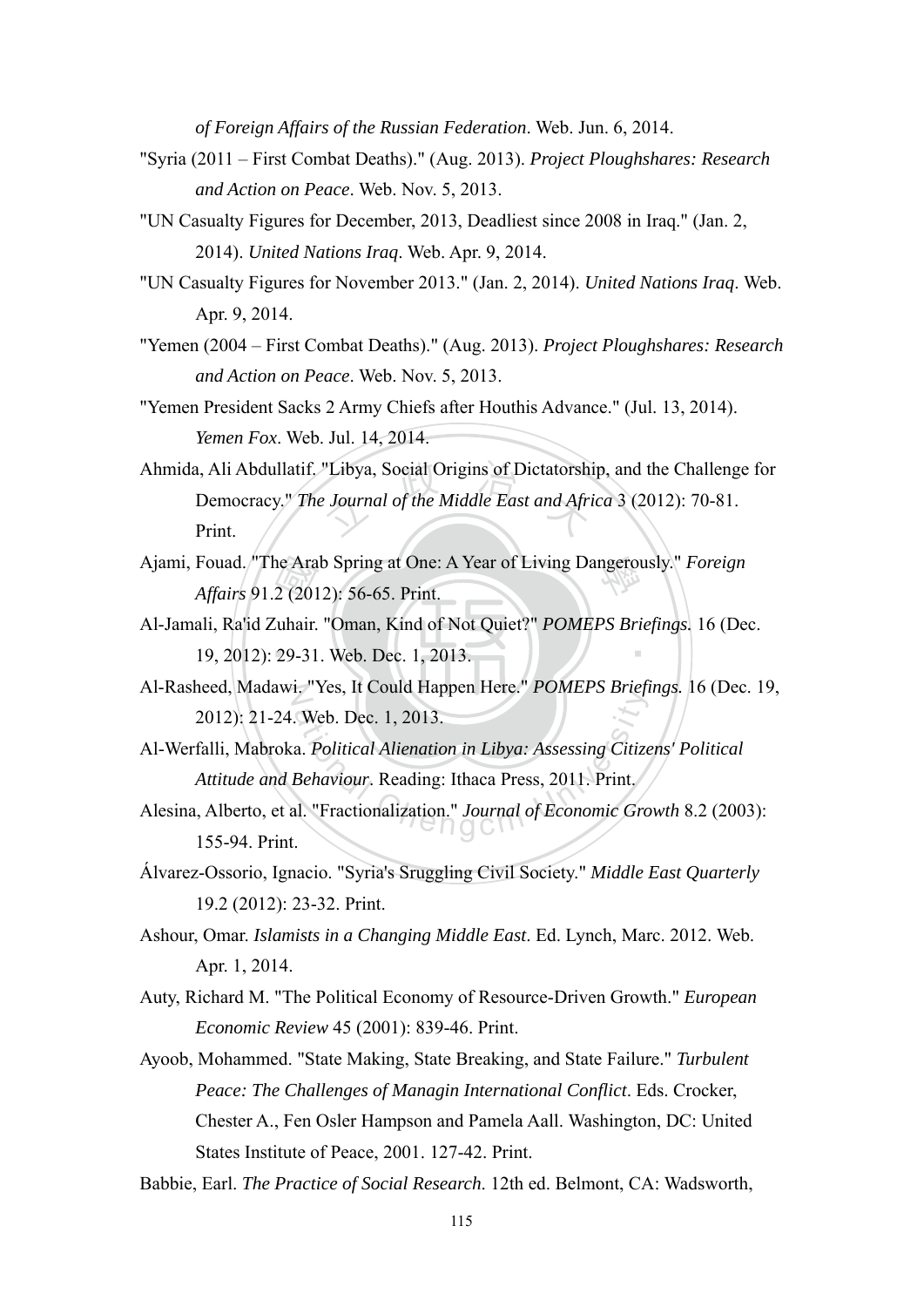2010. Print.

- Bennett, Andrew, and Alexander L. George. "Case Studies and Process Tracing in History and Political Science: Similar Strokes for Different Foci." *Bridges and Boundaries: Historians, Political Scientists, and the Study of International Relations*. Eds. Elman, Colin and Mirian Fendius Elman. Cambridge, Massachusetts: MIT Press, 2001. 137-66. Print.
- Boix, Carles. "Civil Wars and Guerrilla Warfare in the Contemporary World: Toward a Joint Theory of Motivations and Opportunities." *Order, Conflict, and Violence*. Eds. Kalyvas, Stathis N., Ian Shapiro and Tarek Masoud. Cambridge: Cambridge University Press, 2008. 197-218. Print.
- Brahimi, Alia. "Libya's Revolution." *The Journal of North African Studies* 16.4 (2011): 605-24. Print.
- Example 2013<br>
The Mechanics of Arab Autocraci<br>
2): 7-10. Web. Dec. 1, 2013. Brumberg, Daniel. "Sustaining Mechanics of Arab Autocracies." *POMEPS Briefings.* 16 (Dec. 19, 2012): 7-10. Web. Dec. 1, 2013.
- . *Beyo*<br>Vorld.<br><mark>ole's</mark> D Brynen, Rex, et al. *Beyond the Arab Spring: Authoritarianism & Democratization in*<br>*the Arab World.* Boulder. Colorado: Lynne Rienner Publishers, Inc., 2012. *the Arab World*. Boulder, Colorado: Lynne Rienner Publishers, Inc., 2012. Print.
- ‧Carr, Adam. "People's Democratic Republic of Algeria: Legislative Elections of 17 N May 2007." *Psephos: Adam Carr's Electoral Archive*. Web. May 30, 2014.
- ---. "People's Democratic Republic of Algeria: Legislative Elections of 30 May 2002." *Psephos: Adam Carr's Electoral Archive*. Web. May 30, 2014.
- sephos. Adam Carr's Electroni Archive. Web. 1<br>ratic Republic of Algeria: Legislative Elections<br>am Carr's Electoral Archive. Web. May 30, 2014<br>Electoral Archive. Web. May 30, 2014. ---. "People's Republic of Algeria: Legislative Elections of 5 June 1997." *Psephos: Adam Carr's Electoral Archive*. Web. May 30, 2014.
- ---. "People's Republic of Algeria: Presidential Elections of 8 April 2004." *Psephos: Adam Carr's Electoral Archive*. Web. May 30, 2014.
- ---. "People's Republic of Algeria: Presidential Elections of 9 April 2009." *Psephos: Adam Carr's Electoral Archive*. Web. May 30, 2014.
- ---. "People's Republic of Algeria: Presidential Elections of 15 April 1999." *Psephos: Adam Carr's Electoral Archive*. Web. May 30, 2014.
- Catalano, Serida Lucrezia. "Shari'a Reforms and Power Maintenance: The Cases of Family Law Reforms in Morocco and Algera." *The Journal of North African Studies* 15.4 (2010): 535-55. Print.
- Central Intelligence Agency. "World Factbook." (various years). *Central Intelligence Agency*. Web. Jan. 31, 2013.
- Chaudhry, Kiren Aziz. "The Price of Wealth: Business and State in Labor Remittance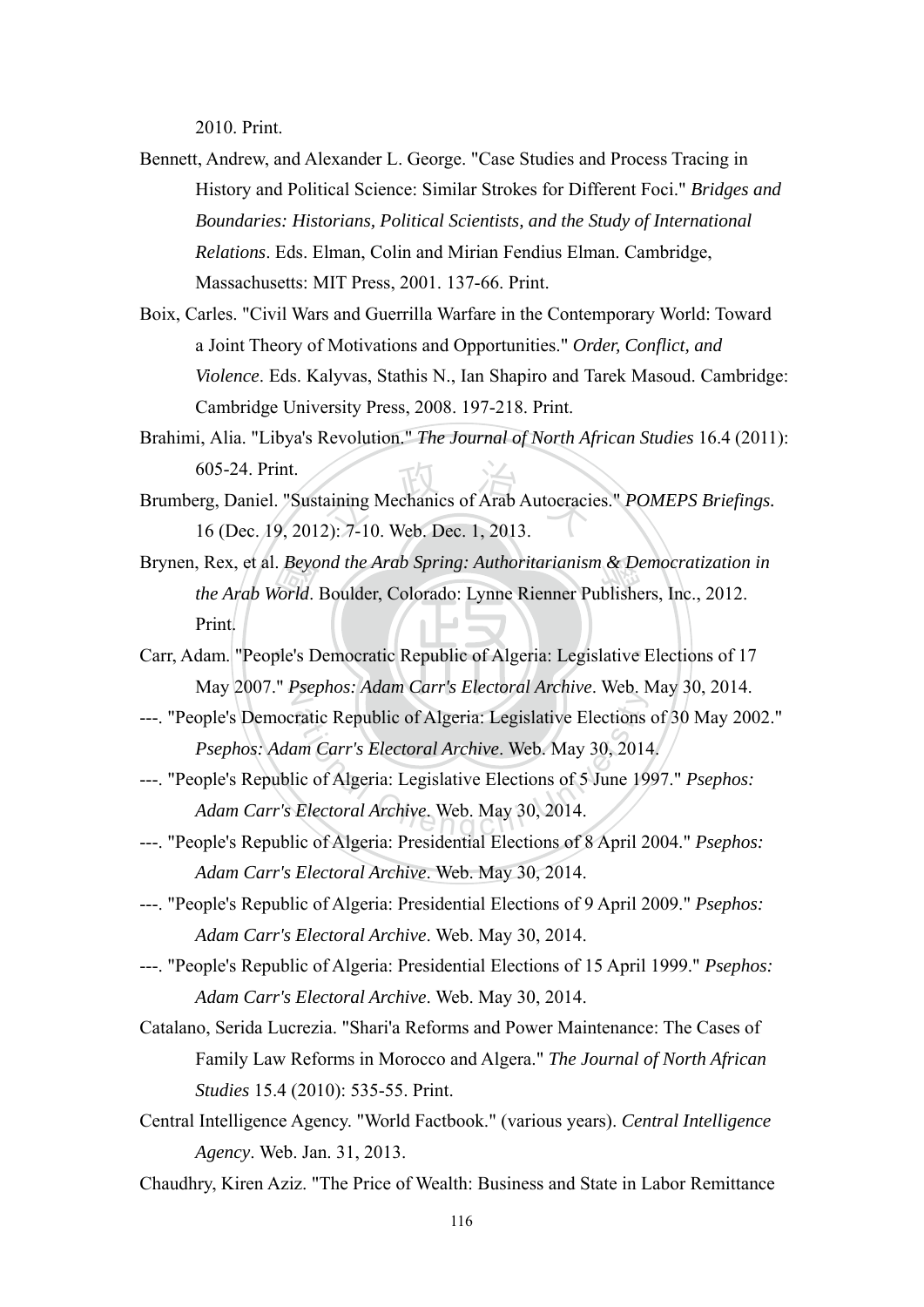and Oil Economy." *International Organization* 43.1 (1989): 101-45. Print.

- Collier, Paul, and Anke Hoeffler. "Data for 'Greed and Grievance in Civil Wars'." (2004). *Anke Hoeffler Publications and Work in Progress*. Web. Oct. 4, 2013.
- ---. "Greed and Grievance in Civil War." *Oxford Economic Papers* 56.4 (2004): 563-95. Print.

Cordesman, Anthony H., and Sam Khazai. *Iraq in Crisis*. Washington: Center for Strategic & International Studies, 2014. Print.

- Daadaoui, Mohamed. "A Moroccan Monarchical Exception?" *POMEPS Briefings.* 16 (Dec. 19, 2012): 35-37. Web. Dec. 1, 2013.
- Dalacoura, Katerina. "The 2011 Uprisings in the Arab Middle East: Political Change and Geopolitical Implications." *International Affairs* 88.1 (2012): 63-79. Print.
- A. "Yes, the Gulf Monarchies Are in<br>.c. 19, 2012): 17-18. Web. Dec. 24, 2<br>." *Political Parties of the Middle Eas* Davidson, Christopher M. "Yes, the Gulf Monarchies Are in Trouble." *POMEPS Briefings.* 16 (Dec. 19, 2012): 17-18. Web. Dec. 24, 2013.
- Tachau, Frank. Westport: Greenwood Press, 1994. 369-79. Print.<br>Samy. "The a'da War in Yemen: Between Politics and Sectaria. Deeb, Marius K. "Libya." *Political Parties of the Middle East and North Africa*. Ed.
- ank. V<br>he<br>*orld* 10<br>On the Dorlian, Samy. "The a'da War in Yemen: Between Politics and Sectarianism." *The Muslim World* 101 (2011): 182-201. Print.
- Eckstein, Harry. "On the Etiology of Internal Wars." *History and Theory* 4.2 (1965): 133-63. Print.
- and Monte Palmer. *Political Development and Solvens*: Lexington Books, 1980. Print.<br>
eria: Democracy Denied, and Revived?" *The Jones* 16.4 (2011): 653-78. Print. El Fathaly, Omar I. and Monte Palmer. *Political Development and Social Change in Libya*. Lexington: Lexington Books, 1980. Print.
- Entelis, John P. "Algeria: Democracy Denied, and Revived?" *The Journal of North African Studies* 16.4 (2011): 653-78. Print.
- Fattah, Khaled. "Yemen: A Social Intifada in a Republic of Sheikhs." *Middle East Policy* 18.3 (2011): 79-85. Print.
- Fearon, James D., and David D. Laitin. "Additional Tables for 'Ethnicity, Insurgency, and Civil War'." (Feb. 6, 2003). *Replication Data*. Web. Nov. 19, 2013.
- ---. "Ethnicity, Insurgency, and Civil War." *American Political Science Review* 97.1 (2003): 75-90. Print.
- ---. "Replication Data for 'Ethnicity, Insurgency, and Civil War'." (Mar. 2003). *Replication Data*. Web. Nov. 19, 2013.
- Gause, F. Gregory, III. "Why Reform in the Gulf Monarchies Is a Family Feud." *POMEPS Briefings.* 16 (Dec. 19, 2012): 13-14. Web. Dec.1, 2013.
- George, Alexander L., and Andrew Bennett. *Case Studies and Theory Development in the Social Sciences*. Cambridge, Massachusetts: The Belfer Center for Science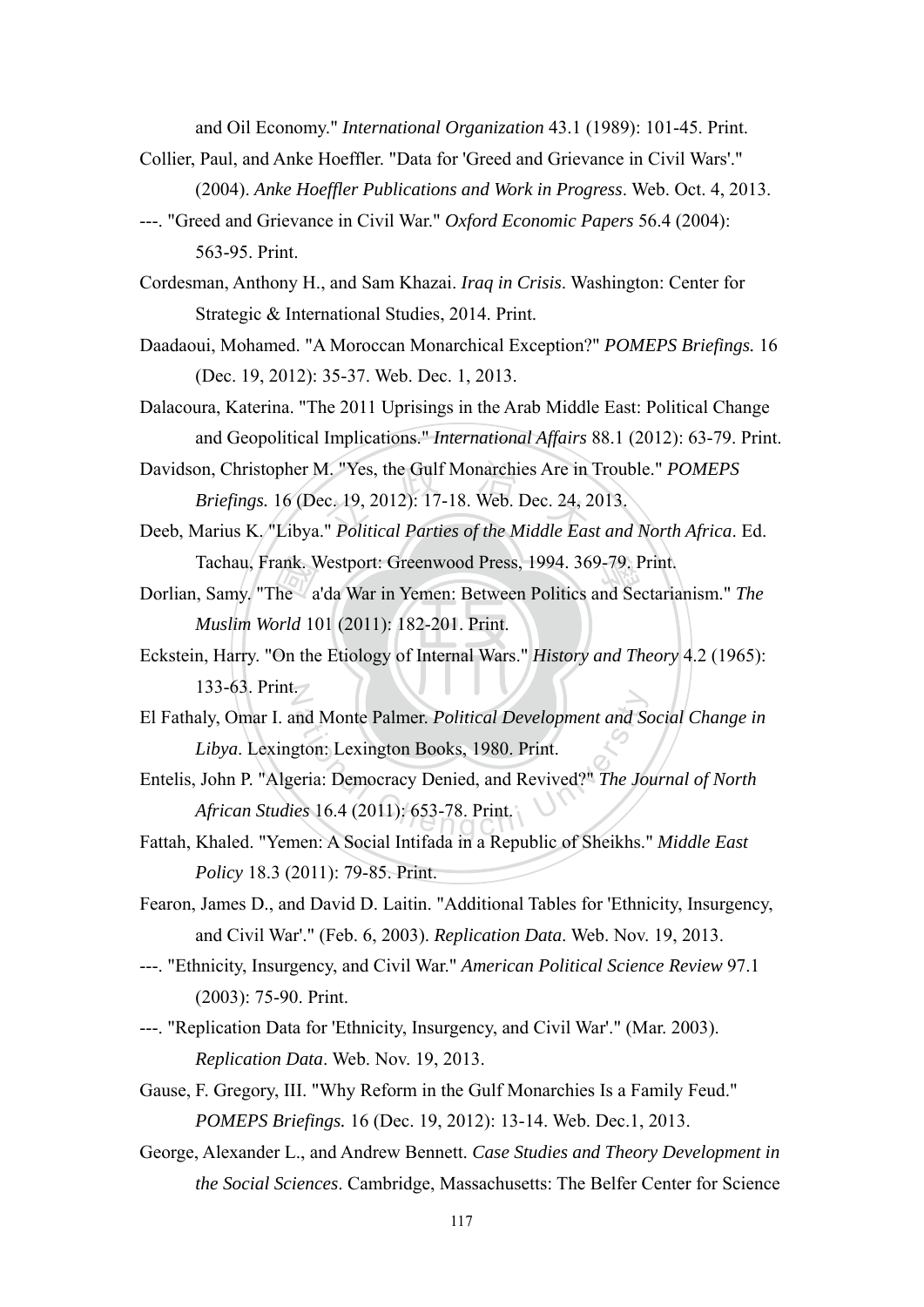and International Affairs, 2005. Print.

- Gladwell, Malcolm, and Clay Shirky. "From Innovation to Revolution: Do Social Media Make Protests Possible?" *Foreign Affairs* 90.2 (2011): 153-54. Print.
- Gleditsch, Nils Petter. "Armed Conflict and the Environment: A Critique of the Literature." *Journal of Peace Research* 35.3 (1998): 381-400. Print.
- Goldstone, Jack A. "Understanding the Revolutions of 2011: Weakness and Resilience in Middle Eastern Autocracies." *Foreign Affairs* 90.3 (2011): 8-16. Print.
- Haddad, Bassam. "The Political Economy of Syria: Realities and Challenges." *Middle East Policy* 18.2 (2011): 46-61. Print.
- ---. "Syria's Stalemate: The Limits of Regime Resilience." *Middle East Policy* 19.1 (2012): 85-95. Print.
- plaining the Violence Pattern of the Apper. 43 (Mar. 2008): 1-28. Web. Ma<br>hydra a Democratic Civil Peace? De Hagelstein, Roman. "Explaining the Violence Pattern of the Algerian Civil War." *HiCN Working Paper.* 43 (Mar. 2008): 1-28. Web. May 25, 2014.
- 學 Change, and Civil War 1816-1992." *American Political Science Review* 95.1 Hegre, Håvard, et al. "Toward a Democratic Civil Peace? Democracy, Political (2001): 16-33. Print.
- **Democracy and the State in Algeria. Eds. Bonner, Michael, Megan Reif and** nd Civ<br>-33. P<br>I. "Alg<br>y *and* N Mark Tessler. London: Routledge, 2005. 82-92. Print. Henry, Clement M. "Algeria's Agonies: Oil Rent Effects in a Bunker State." *Islam,*
- Example 1. Condon: Roddedge, 2009: 02 92: 1 Inn.<br>
narchism Matters." *POMEPS Briefings*. 16 (Dec<br>
Dec. 1, 2013.<br>
e Costs of Counter-Revolution in the GCC." *PO*<br>
2012): 19-21. Web. Dec. 1, 2013. Herb, Michael. "Monarchism Matters." *POMEPS Briefings.* 16 (Dec. 19, 2012): 11-12. Web. Dec. 1, 2013.
- Hertog, Steffen. "The Costs of Counter-Revolution in the GCC." *POMEPS Briefings.* 16 (Dec. 19, 2012): 19-21. Web. Dec. 1, 2013.
- Hilsum, Lindsey. *Sandstorm: Libya in the Time of Revolution*. New York: The Penguin Press, 2012. Print.
- Hinnebusch, Raymond. "Syria: From 'Authoritarian Upgrading' to Revolution?" *International Affairs* 88.1 (2012): 95-113. Print.
- Howard, Philip N., and Muzammil M. Hussain. "The Role of Digital Media." *Journal of Democracy* 22.3 (2011): 35-48. Print.
- Huntington, Samuel P. *Political Order in Changing Societies*. New Haven and London: Yale University Press, 1968. Print.
- ICG (International Crisis Group). "Breaking Point? Yemen's Southern Question." *Middle East Report*. 114 (Oct. 20, 2011). *International Crisis Group*. Web. Jul. 14, 2014.
- ---. "Diminishing Returns: Algeri's 2002 Legislative Elections." *ICG Middle East*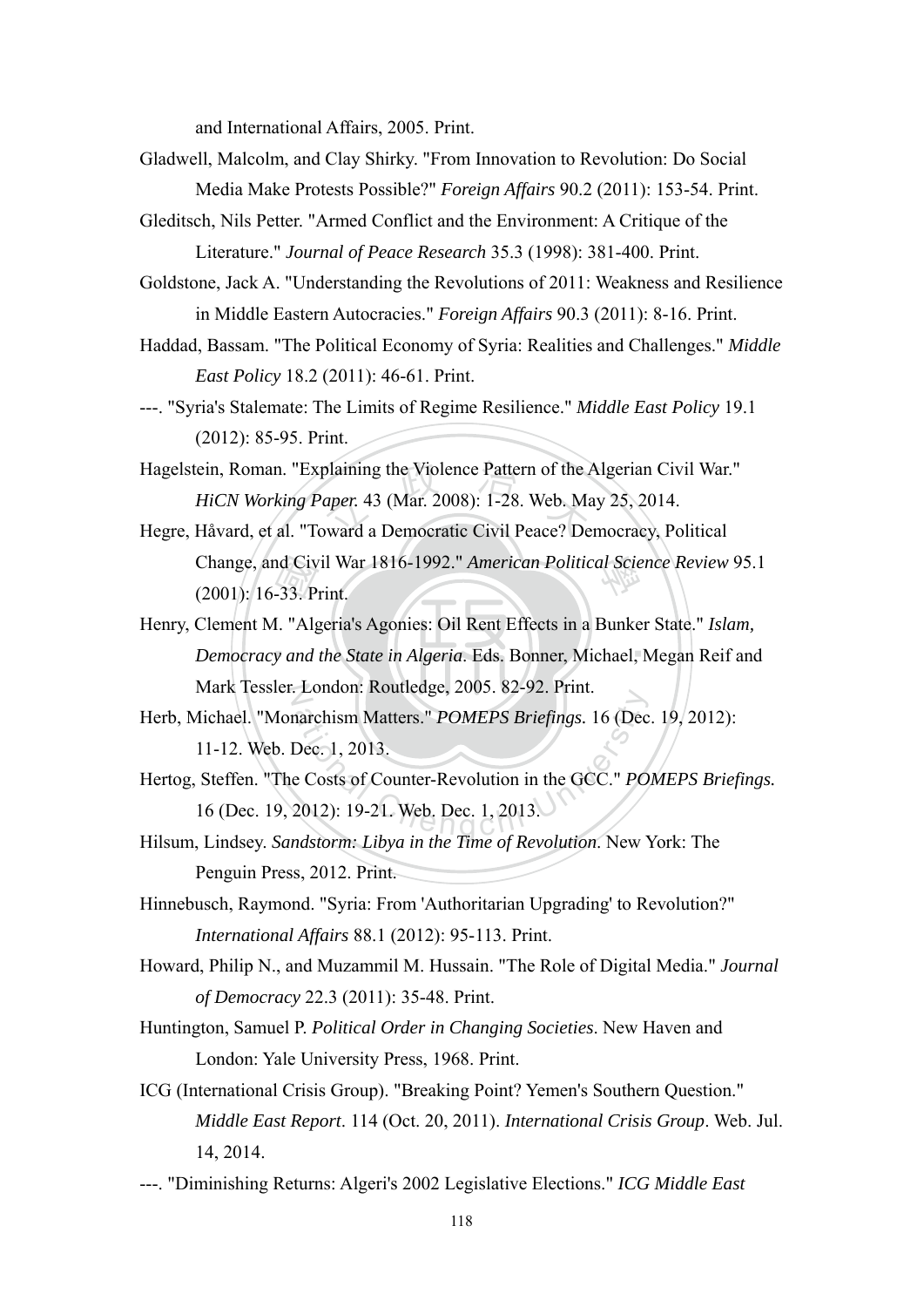*Briefing*. (Jun. 24, 2002). *International Crisis Group*. Web. May 30, 2014.

- ---. "The Huthis: From Saada to Sanaa." *Middle East Report*. (Jun. 10, 2014). *International Crisis Group*. Web. Jul. 14, 2014.
- ---. "Iraq's Civil War, the Sadrists and the Surge." *Middle East Report*. 72 (Feb. 7, 2008). *International Crisis Group*. Web. Jul. 14, 2014.
- ---. "Make or Break: Iraq's Sunnis and the State." *Middle East Report*. 144 (Aug. 14, 2013). *International Crisis Group*. Web. Jul. 14, 2014.
- ---. "The Next Iraqi War? Sectarianism and Civil Conflict." *Middle East Report*. 52 (Feb. 27, 2006). *International Crisis Group*. Web. Jul. 14, 2014.
- ---. "Popular Protest in North African and the Middle East (III): The Bahrain Revolt." *Middle East/North Africa Report*. 105 (Apr. 6, 2011). *International Crisis Group*. Web. Apr. 1, 2014.
- . 1, 2014.<br>North African and the Middle East (V<br>*cast/North Africa Report*. 107 (Jun. 6) ---. "Popular Protest in North African and the Middle East (V): Making Sense of Libya." *Middle East/North Africa Report*. 107 (Jun. 6, 2011). *International Crisis Group*. Web. Apr. 1, 2014.
- Crisis Group. Web. Apr. 1, 2014.<br>
---. "Yemen: Defusing the Saada Time Bomb." *Middle East Report*. 86 (May 27, 2009). *International Crisis Group*. Web. Jul. 14, 2014.<br>
Ismael, Jacqueline S., and Shereen T. Ismael. "The A 2009). *International Crisis Group*. Web. Jul. 14, 2014.
- Ismael, Jacqueline S., and Shereen T. Ismael. "The Arab Spring and Uncivil State." N *Arab Studies Quarterly* 35.3 (2013): 229-40. Print.
- Examely 33.3 (2013): 223 40.111.1.<br>Ted Robert Gurr. "Tracking Democracy's Third V<br>a." *Journal of Peace Research* 32.4 (1995): 469.<br>a." *Political Parties of the Middle East and Nori*<br>k. Westport: Greenwood Press, 1994. 1-Jaggers, Keith, and Ted Robert Gurr. "Tracking Democracy's Third Wave with the Polity Iii Data." *Journal of Peace Research* 32.4 (1995): 469-82. Print.
- Kapil, Arun. "Algeria." *Political Parties of the Middle East and North Africa*. Ed. Tachau, Frank. Westport: Greenwood Press, 1994. 1-68. Print.
- Kaufman, Stuart J. "Symbolic Politics or Rational Choice? Test Theories of Extreme Ethnic Violence." *International Security* 30.4 (2006): 45-86. Print.
- Khemissi, Hamidi, Ricardo René Larémont, and Taybi Taj Eddine. "Sufism, Salafism and State Policy Towards Religion in Algeria: A Survey of Algerian Youth." *The Journal of North African Studies* 17.3 (2012): 547-58. Print.
- Khondker, Habibul Haque. "Role of the New Media in the Arab Spring." *Globalizations* 8.5 (2011): 675-79. Print.
- Lacher, Wolfram. "Families, Tribes and Cities in the Libyan Revolution." *Middle East Policy* 18.4 (2011): 140-54. Print.
- Lacroix, Stéphanie. "Saudi Islamists and the Potential for Protest." *POMEPS Briefings.* 16 (Dec. 19, 2012). Web. Dec. 1, 2013.
- Leenders, Reinoud. "Social Movement Theory and the Onset of the Popular Uprising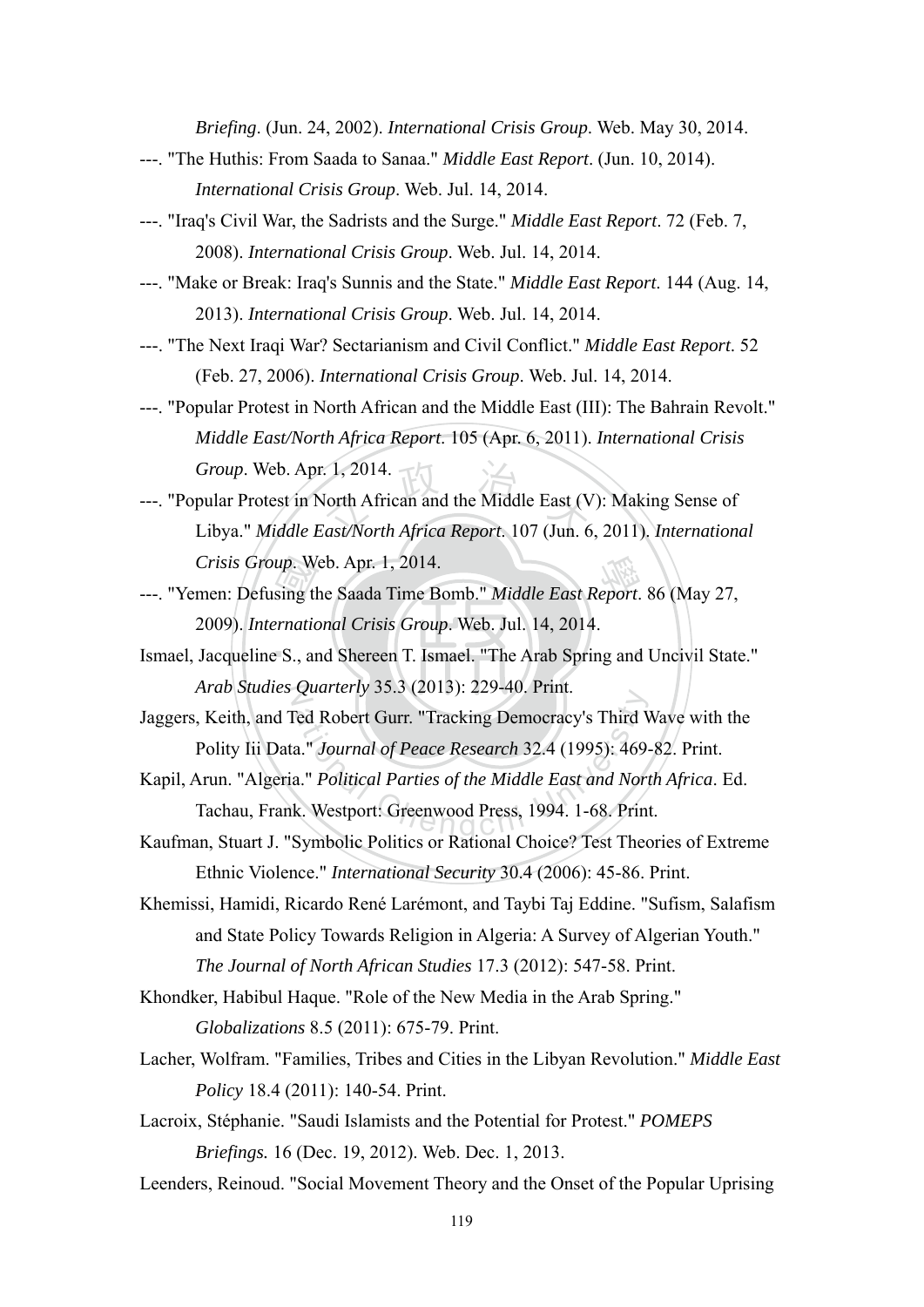in Syria." *Arab Studies Quarterly* 35.3 (2013). Print.

- Lesch, Ann M. "Egypt's Spring: Causes of the Revolution." *Middle East Policy* 18.3 (2011): 35-48. Print.
- Levy, Jack S., and William R. Thompson. "Civil War." *Causes of War*. West Sussex: John Wiley & Sons Ltd, 2010. 187-204. Print.
- Lust-Okar, Ellen. "Legislative Elections in Hegemonic Authoritarian Regimes: Competitive Clientelism and Resistance to Democratization." *Democratization by Elections: A New Mode of Transition*. Ed. Lindberg, Staffan I. Baltimore: The Johns Hopkins University Press, 2009. 226-355. Print.
- Lynch, Marc. "Does Arab Monarchy Matter?" *POMEPS Briefings.* 16 (Dec. 19, 2012): 5-6. Web. Dec. 1, 2013.
- , 2013.<br>E. *The Berber Identity Movement and*<br>ustin: University of Texas Press, 201 Maddy-Weitzman, Bruce. *The Berber Identity Movement and the Challeng to Northe African States*. Austin: University of Texas Press, 2011. Print.
- 學 ---. "Is Morocco Immune to Upheaval?" *Middle East Quarterly* 19.1 (2012): 87-93. Print.
- **Measurement of Horizontal Inequalities."** *Horizontal Inequalities and Conflict:*  $\frac{\sqrt{a_1}}{\sqrt{a_1}}$ <br>ances<br>ent of N *Understanding Group Violence in Multiethnic Societies*. New York: Palgrave Mancini, Luca, Frances Stewart, and Graham K. Brown. "Approaches to the Macmillan, 2008. 85-105. Print.
- ational Chenge Witchestern Societies. New<br>
2008. 85-105. Print.<br>
Ted Robert Gurr, and Keith Jaggers. "Dataset U<br>
3). Polity IV Project: Political Regime Character<br>
2000-2012. Web. Dec. 24, 2013. Marshall, Monty G., Ted Robert Gurr, and Keith Jaggers. "Dataset Users' Manual." (Apr. 21, 2013). *Polity IV Project: Political Regime Characteristics and Transitions, 1800-2012*. Web. Dec. 24, 2013.
- ---. "Polity IV Country Report 2010." (Jun. 1 and Aug. 1, 2011). *Polity IV Project: Political Regime Characteristics and Transitions, 1800-2012*. Web. Jul. 22, 2013.
- Mattes, Hanspeter. "Formal and Informal Authority in Libya since 1969." *Libya since 1969: Qadhafi's Revolution Revisited*. Ed. Vandewalle, Dirk. New York: Palgrave Macmillan, 2008. 55-81. Print.
- Matthiesen, Toby. "Saudi Arabia's Shiite Problem." *POMEPS Briefings* (Dec. 19, 2012). Web. Dec. 1, 2013.
- ---. "A 'Saudi Spring?': The Shi'a Protest Movement in the Eastern Province 2011-2012." *Middle East Journal* 66.4 (2012): 628-59. Print.
- Meier, Gerald M., and James E. Rauch. "Chapter III: International Trade and Technology Transfer." *Leading Issues in Economic Development*. 8th ed. New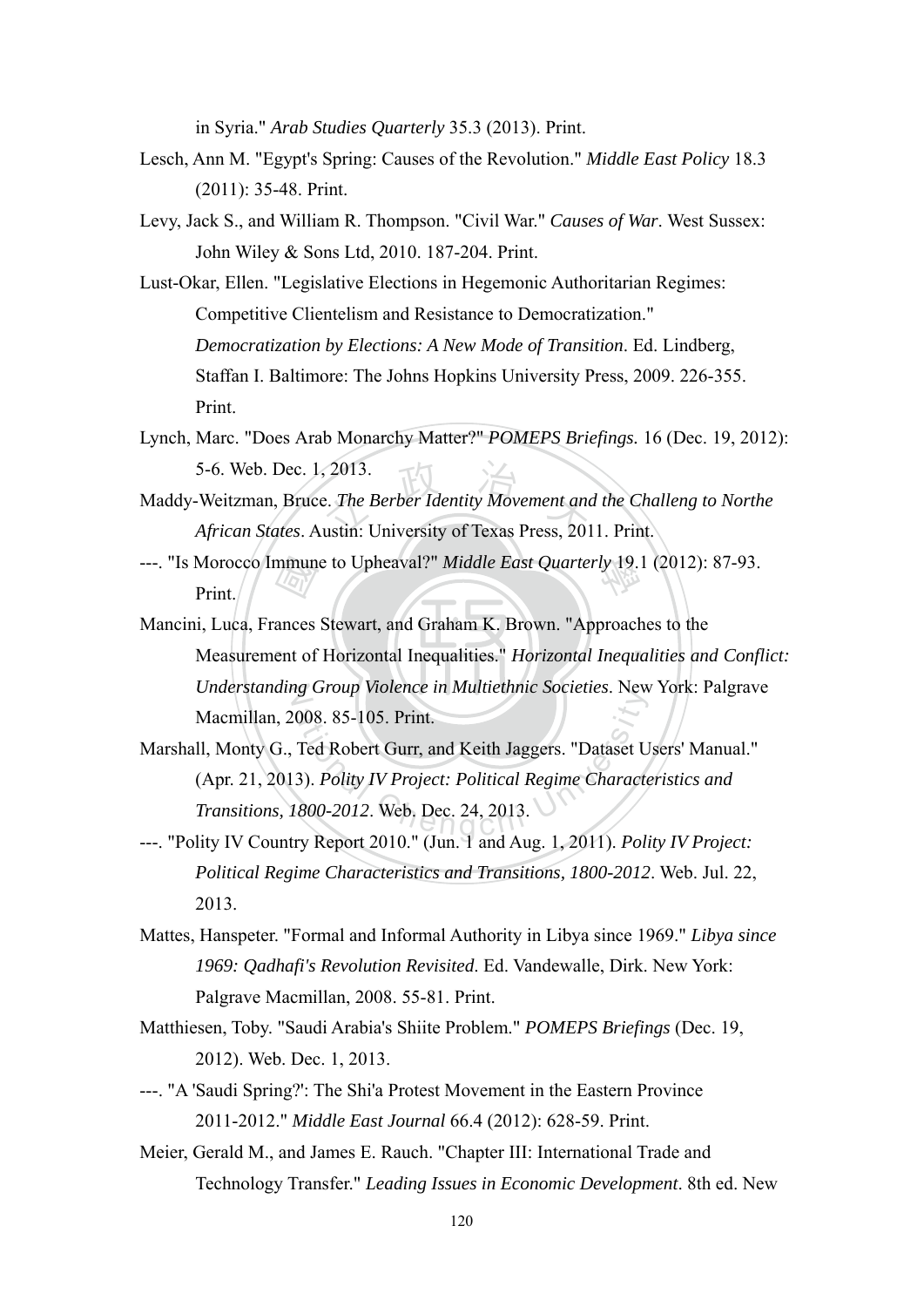York: Oxford University Press, 2005. 133-81. Print.

- Mortimer, Robert. "State and Army in Algeria: The 'Bouteflika Effect'." *The Journal of North African Studies* 11.2 (2006): 155-71. Print.
- Niblock, Tim. *"Pariah States" and Sanctions in the Middle East: Iraq, Libya, Sudan*. Boulder, Colorado: Lynne Rienner Publishers, Inc., 2002. Print.
- Obeidi, Amal S. M. *Political Culture in Libya*. Richmond, Surrey: Curzon Press, 2001. Print.
- ---. "Political Elites in Libya since 1969." *Libya since 1969: Qadhafi's Revolution Revisited*. Ed. Vandewalle, Dirk. New York: Palgrave Macmillan, 2008. 105-26. Print.
- Pargeter, Alison. *Libya: The Rise and Fall of Qaddafi*. New Haven and London: Yale University Press, 2012. Print.
- 2012. Print.<br>al Islam in Libya." *Libya since 1969*.<br>ndewalle, Dirk. New York: Palgrave ---. "Qadhafi and Political Islam in Libya." *Libya since 1969: Qadhafi's Revolution Revisited*. Ed. Vandewalle, Dirk. New York: Palgrave Macmillan, 2008. 83-104. Print.
- 83-104. Print.<br>
Phillips, Sarah. *Yemen and the Politics of Permanent Crisis*. Adelphi Series. New<br>
York: Routledge, 2011. Print.<br>
Reno, Willam. "Shadow States and the Political Economy of Civil Wars " Greed of York: Routledge, 2011. Print.
- Reno, Willam. "Shadow States and the Political Economy of Civil Wars " *Greed &* N *Grievance: Economic Agendas in Civil Wars*. Eds. Berdal, Mats and David M. Eder, Colorado: Lynne Rienner Publishers, Inc., 2014<br>John Waterbury. A Political Economy of the Mid<br>Strado: Westview Press, Inc., 2007. Print. Malone. Boulder, Colorado: Lynne Rienner Publishers, Inc., 2000. 43-68. Print.
- Richards, Alan, and John Waterbury. *A Political Economy of the Middle East*. 3rd ed. Boulder, Colorado: Westview Press, Inc., 2007. Print.
- Ross, Michael L. "Oil, Drugs, and Diamonds: The Varying Roles of Natural Resources in Civil War." *The Political Economy of Armed Conflict: Beyond Greed and Grievance*. Eds. Ballentine, Karen and Jake Sherman. Boulder, Colorado: Lynne Rienner Publishers, 2003. 47-70. Print.
- ---. "What Do We Know About Natural Resources and Civil War?" *Journal of Peace Research* 41.3 (2004): 337-56. Print.
- ---. "Will Oil Drown the Arab Spring? Democracy and the Resource Curse." *Foreign Affairs* 90.5 (2011): 2-7. Print.
- Sachs, Jeffrey D., and Andrew M. Warner. "Natural Resources and Economic Development: The Curse of Natural Resources." *European Economic Review*  45 (2001): 827-38. Print.
- Saikal, Amin. "Authoritarianism, Revolution and Democracy: Egypt and Beyond."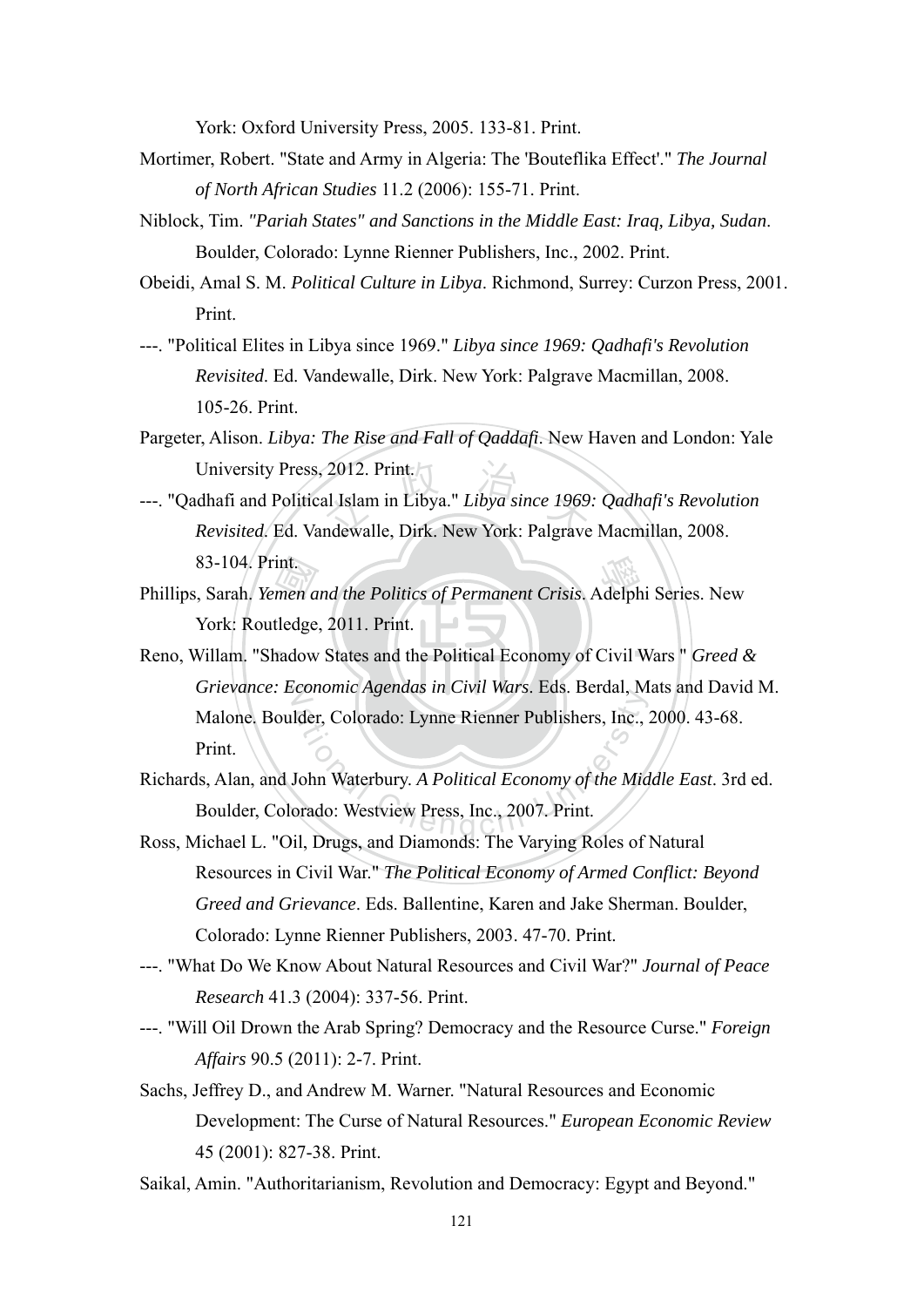*Australian Journal of International Affairs* 65.5 (2011): 530-44. Print.

- Salih, Kamal Eldin Osman. "The Roots and Causes of the 2011 Arab Uprisings." *Arab Studies Quarterly* 35.2 (2013): 184-206. Print.
- Sarkees, Meredith Reid, and Frank Wayman. *Resort to War: 1816 2007*. CQ Press, 2010. Print.
- Seeley, Nicholas. "Jordan Is Not About to Collapse." *POMEPS Briefings.* 16 (Dec. 19, 2012): 32-35. Web. Dec. 1, 2013.
- Seibold, Marisol. "Algeria: "Radical Islamist" Set to Create New Political Party." (Nov. 27, 2011). *Jihad Watch*. Web. May 30, 2014.
- Shahin, Emad El-Din. "The Egyptian Revolution: The Power of Mass Mobilization and the Spirit of Tahrir Square." *Journal of the Middle East and Africa* 3 (2012): 46-69. Print.
- Fint.<br>
1991 of the Pharaoh: How Hosni Mubara<br>
1992 of Alian (2011): 26-32. Print. Shehata, Dina. "The Fall of the Pharaoh: How Hosni Mubarak's Reign Came to an End." *Foreign Affairs* 90.3 (2011): 26-32. Print.
- Shirky, Clay. "The Political Power of Social Media: Technology, the Public Sphere,<br>and Political Change." *Foreign Affairs* 90.1 (2011): 28-I. Print. and Political Change." *Foreign Affairs* 90.1 (2011): 28-I. Print.
- 1989-99 " *Journal of Peace Research* 39.4 (2002): 395-416. Print. e Polit<br>al Cha<br>Paradi<br>Journ Soysa, Indra de. "Paradise Is a Bazaar? Greed, Creed, and Governance in Civil War,
- St. John, Ronald Bruce. *Libya: Continuity and Change*. New York: Routledge, 2011. Print.
- ational Inequalities and Conflict: An Introduction<br>Individual Inequalities and Conflict: Understa<br>Aultiethnic Societies. Ed. Stewart, Frances. New Stewart, Frances. "Horizontal Inequalities and Conflict: An Introduction and Some Hypotheses." *Horizontal Inequalities and Conflict: Understanding Group Violence in Multiethnic Societies*. Ed. Stewart, Frances. New York: Palgrave Macmillan, 2008. 3-24. Print.
- ---. "Horizontal Inequalities as a Source of Conflict." *From Reaction to Conflict Prevention: Opportunities for the UN System*. Eds. Hampson, Fen Osler and David M. Malone. Boulder, Colorado: Lynne Rienner Publishers, Inc., 2002. 105-36. Print.
- Sueur, James D. Le. *Algeria since 1989: Between Terror and Democracy*. Black Point, Nova Scotia: Fernwood Publishing Ltd, 2010. Print.
- Talhamy, Yvette. "Syrian Muslim Brotherhood." *Middle East Quarterly* 19.2 (2012): 33-40. Print.
- Tlemcani, Rachid. "Algeria under Bouteflika: Civil Strife and National Reconciliation." *Carnegie Papers.* 7 (Feb. 2008): 1-18. Web. May 25, 2014.
- Tobin, Sarah A. "Jordan's Arab Spring: The Middle Class and Anti-Revolution."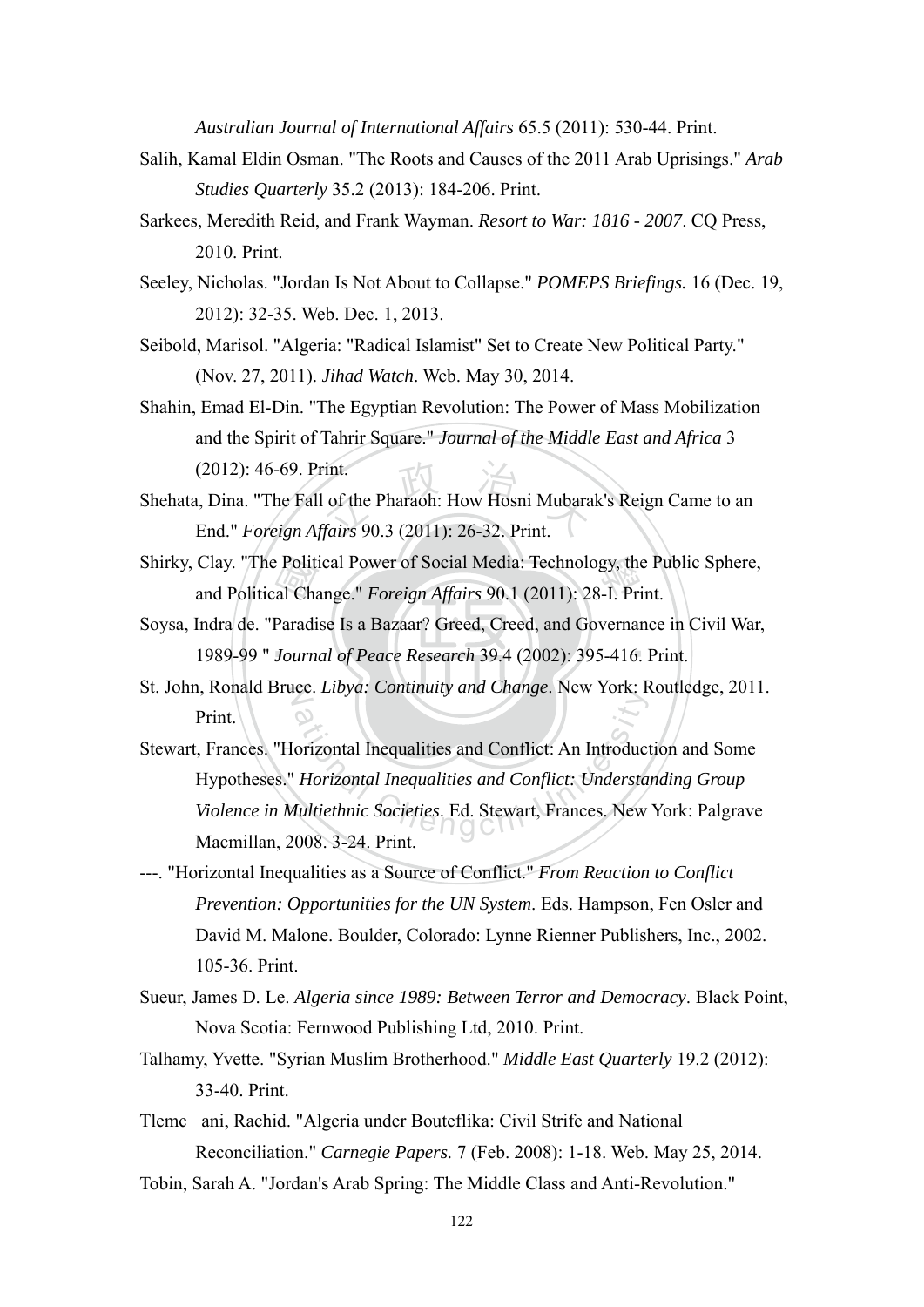*Middle East Policy* 19.1 (2012): 96-109. Print.

- Vandewalle, Dirk. *A History of Modern Libya*. 2nd ed. New York: Cambridge University Press, 2012. Print.
- Vanhanen, Tatu. *Prospects of Democracy: A Study of 172 Countries*. London: Routledge, 1997. Print.
- Volpi, Frédéric. "Algeria Versus the Arab Spring." *Journal of Democracy* 24.3 (2013): 104-15. Print.
- ---. "Algeria's Pseudo-Democratic Politics: Lessons for Democratization in the Middle East." *Democratization* 13.3 (2006): 442-55. Print.
- Vreeland, James Raymond. "The Effect of Political Regime on Civil War: Unpacking Anocracy." *Journal of Conflict Resolution* 52.3 (2008): 401-25. Print.
- cal Regime on Civil War: Unpacking<br>8) 1-23. *Georgetown University*. Wel<br>Roles in the Libya Conflict of 2011 ---. "The Effect of Political Regime on Civil War: Unpacking Anocracy - The Web Appendix." (2008) 1-23. *Georgetown University*. Web. Dec. 22, 2013.
- Waal, Alex De. "African Roles in the Libya Conflict of 2011." *International Affairs*  89.2 (2013): 365-79. Print.
- 89.2 (2013): 365-79. Print.<br>
Wantchekon, Leonard. "Why Do Resource Dependent Coutries Have Authoritarian<br>
Governments?" (2000). Web. 2013.12.24.<br>
Watt, Nicholas. "Britain Recognises Libyan Rebels and Expels Gaddafi's Londo Governments?" (2000). Web. 2013.12.24.
- Watt, Nicholas. "Britain Recognises Libyan Rebels and Expels Gaddafi's London N Embassy Staff." (Jul. 27, 2011). *The Guardian*. Web. Jun. 6, 2014.
- Werenfels, Isabelle. *Managing Instability in Algeria: Elites and Political Change since 1995*. New York: Routledge, 2007. Print.
- ational Chengcia: Chengcia: Chengcia: Chengcia: Managing Instability in Algeria: Elites and Political Parties in the Maghrib: Ideology and Idepology." The Journal of North African Studies 7 Willis, Michael J. "Political Parties in the Maghrib: Ideology and Identification. A Suggested Typology." *The Journal of North African Studies* 7.3 (2002): 1-28. Print.
- ---. "Political Parties in the Maghrib: The Illusion of Significance?" *The Journal of North African Studies* 7.2 (2002): 1-22. Print.
- Winter, Lucas. "Conflict in Yemen: Simple People, Complicated Circumstances." *Middle East Policy* 18.1 (2011): 102-20. Print.
- World Bank. "World Development Indicators." (various years). *World Bank*. Web. Sep. 27, 2013.
- Worral, James. "Oman: The 'Forgotten' Corner of the Arab Spring." *Middle East Policy* 19.3 (2012): 98-115. Print.
- Yaphe, Judith S. "Republic of Iraq." *The Government and Politics of the Middle East and North Africa*. Eds. Long, David E., Bernard Reich and Mark Gasiorowski. 6th ed. Boulder: Westview Press, 2011. 123-59. Print.